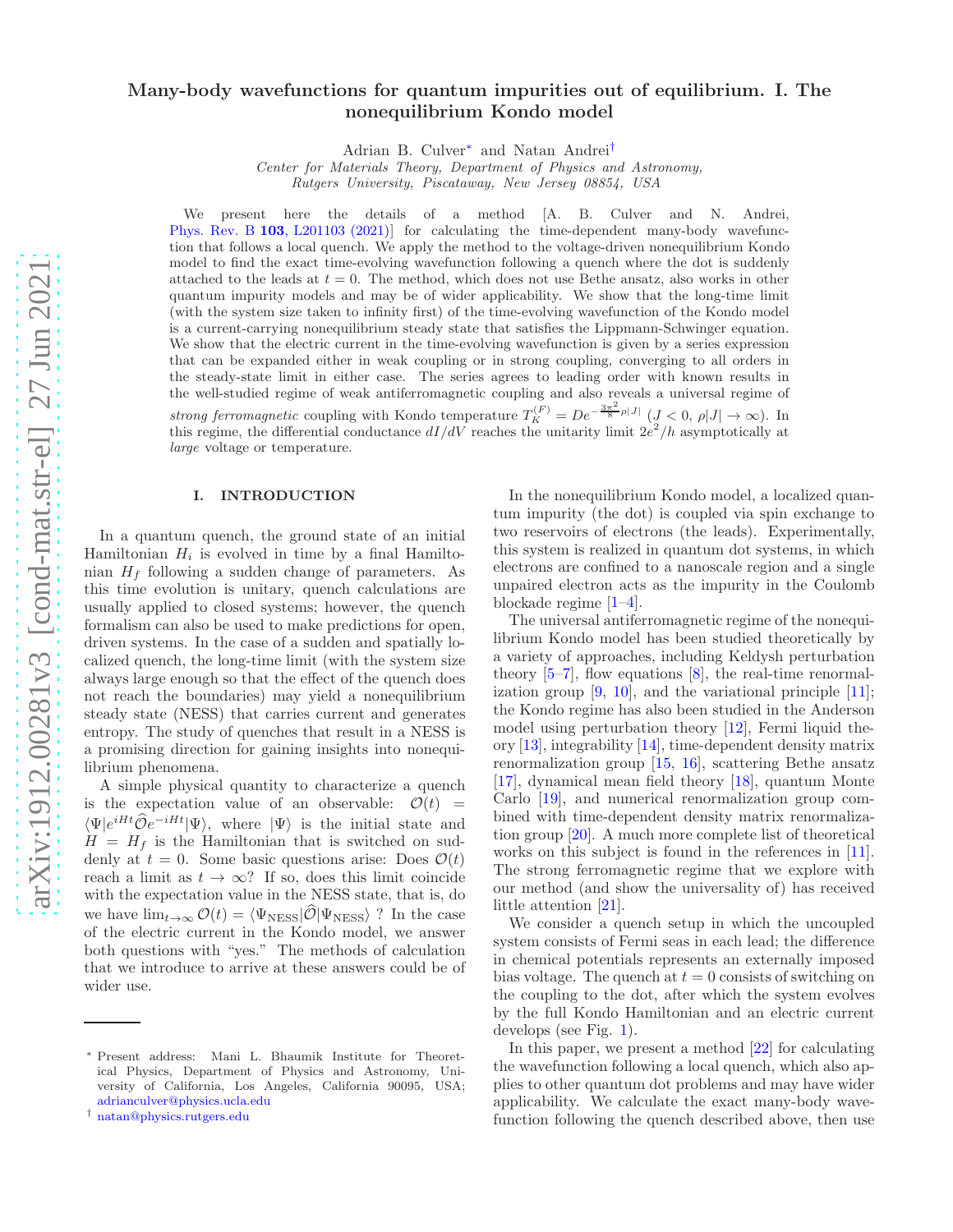

<span id="page-1-0"></span>FIG. 1. Schematic of the quench process. Prior to  $t = 0$ , the leads are filled with free electrons, with no tunneling to the dot allowed. From  $t = 0$  onward, the system evolves with the many-body Hamiltonian  $H_{\text{Kondo}}$ , with tunneling to and from the leads resulting in an electric current.

it to find a series expression for the electric current as a function of time. We concentrate on the steady-state current measured at energy scales much smaller than the bandwidth, where it is a universal function governed by an emergent scale: the Kondo temperature  $T_K$ . We compare with prior work in the much-studied weak coupling antiferromagnetic regime, then proceed to identify another universal regime: strong ferromagnetic coupling, with its own scale  $T_K^{(F)}$ .

With universality in mind, we study the two-lead Kondo model in the wide-band limit [\[7](#page-41-3)]:

$$
H_{\text{Kondo}} = -i \int_{-L/2}^{L/2} dx \sum_{\gamma=1,2} \psi_{\gamma a}^{\dagger}(x) \frac{d}{dx} \psi_{\gamma a}(x)
$$

$$
+ \sum_{\gamma,\gamma'=1,2} \frac{1}{2} J \psi_{\gamma a}^{\dagger}(0) \sigma_{a a'} \psi_{\gamma' a'}(0) \cdot \mathbf{S} - BS^z. \quad (1.1)
$$

This one dimensional Hamiltonian [\[24](#page-42-7)] captures the universal low-energy physics of more realistic models, and can be obtained by following the standard steps of linearizing the energy spectrum about the Fermi level and unfolding to obtain right-moving electrons. We have taken the coupling of the dot to the leads to be symmetric, and put a magnetic field  $B\hat{z}$  on the dot. The Kondo coupling  $J$  is dimensionless in our convention; we can make contact with the usual convention by expressing our final results in terms of the usual quantity  $g \equiv \rho J$ (where  $\rho = \frac{1}{2\pi}$  is the density of states per unit length in our convention.)

Prior to the quench, we assume that the bias voltage is applied but the tunneling to the dot is blocked. That is, the initial density matrix is a product  $\rho = \exp \left[-\frac{1}{T_1} \sum_{|k|$  $\exp\left[-\frac{1}{T_2}\sum_{|k| of filled Fermi seas in$ each lead (cut off by the bandwidth  $D$ ), with the bias voltage appearing as  $V = \mu_1 - \mu_2$ . At  $t = 0$ , we turn on the Kondo coupling  $J$  and the system evolves via the many-body Hamiltonian  $H$ , with the time-evolving density matrix  $\rho(t) = e^{-iHt} \rho e^{iHt}$ . Since the total number of electrons in the system is conserved, the (average) electric current at time  $t$  is the time derivative of the number of electrons in one of the leads:

<span id="page-1-2"></span>
$$
I(t) \equiv -\frac{d}{dt} \text{Tr} \left[ \rho(t) \hat{N}_1 \right] / \text{Tr} \rho, \qquad (1.2)
$$

where  $\hat{N}_1 = \int_{-L/2}^{L/2} dx \psi_{1a}^{\dagger}(x) \psi_{1a}(x)$ . (We note here that although we focus on the current, our formalism can also be used to calculate other quantities.) Since we have linearized the spectrum, the answers we obtain for small numbers of electrons have no physical meaning. Rather than evaluate our results for a large but finite number of electrons, we find it more convenient to take the thermodynamic limit: the system size  $L \to \infty$  with fixed density. In this limit, the time  $t$  is held fixed. This guarantees that the effects of the quench, which travel at the Fermi velocity, never reach the (artificial) periodic boundaries of the system. As shown in more detail in Ref. [\[7\]](#page-41-3), this order of limits permits us to describe what is physically an open, driven system using a formalism of unitary time evolution.

One of the main results of this paper is the exact solution of the many-body density matrix  $\rho(t)$ . The method we introduce allows us to find the exact timeevolving wavefunction starting from any number of electrons with arbitrary lead indices, momenta, and spins; this suffices to construct the density matrix. We show that in the long-time limit, with the system size always larger, the time-evolving wavefunction becomes a Lippmann-Schwinger "in" state, that is, an eigenstate of the Hamiltonian that satisfies the incoming boundary condition of  $N$  plane waves with the specified quantum numbers. This provides an exact and explicit example of a nonequilibrium steady state (NESS) in a many-body problem. We can also solve for this NESS directly using a time-independent version of our formalism.

<span id="page-1-1"></span>With the many-body wavefunction in hand, we turn to the calculation of the current at time  $t$  following the quench. A lengthy calculation based on Wick's theorem brings the current to a form in which is suitable for taking the thermodynamic limit; this limit yields a series expression for the current. This series has the interesting property that it really yields two series: one in powers of J for small J, and one in powers of  $1/J$  for large  $|J|$ .

We use the series to answer the two basic questions raised earlier in this Introduction. We show that our series expression for the current reaches a long-time limit to all orders (in either  $J$  or  $1/J$ ), and that this limit agrees with the expectation value of the current operator in the NESS. We then evaluate the first several terms of the series, focusing on both the usual universal regime of weak antiferromagnetic coupling and a universal regime of strong ferromagnetic coupling. In each regime, we allow the external parameters  $T_1$ ,  $T_2$ , and V to be arbitrary in order to investigate the scaling properties of the steady-state current using the Callan-Symanzik equation. We find the standard scaling at leading order for weak antiferromagnetic coupling, and a Kondo temperature  $T_K^{(F)}$  for strong ferromagnetic coupling.

This paper is organized as follows. In Sec. [II,](#page-2-0) we present a formalism for quench dynamics and apply it to the two-lead Kondo model. We take the long-time limit to find the NESS. In Sec. [III,](#page-10-0) we use the time-evolving wavefunction to find a series expression for the current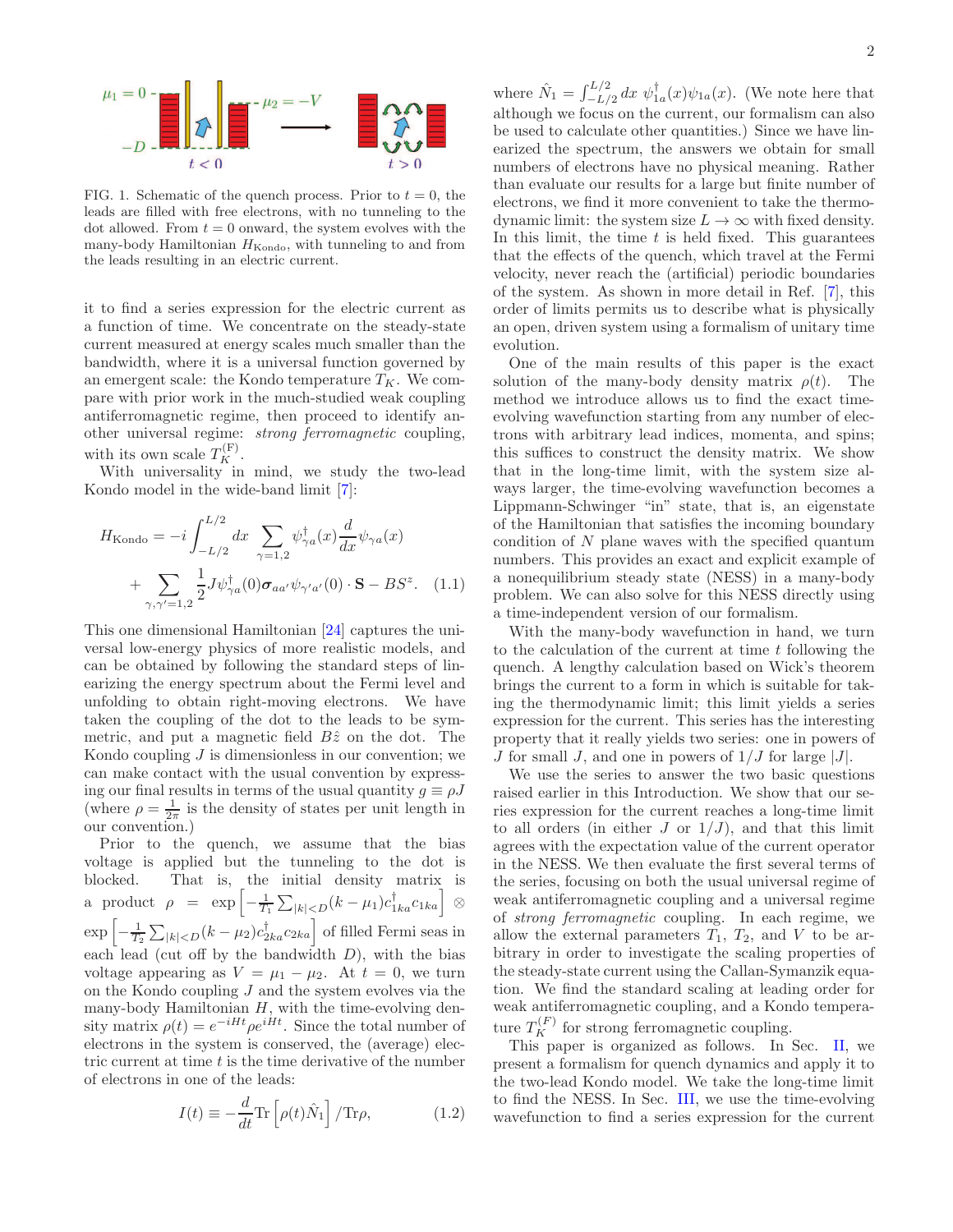following the quench. We discuss the power counting for  $J \to 0$  and  $|J| \to \infty$ , then consider the steady-state limit.

A considerable amount of technical material is deferred to the Appendices, in which we develop a number of techniques for manipulating the many-body wavefunction and calculating its matrix elements. The efficient notation we introduce in Appendix [A](#page-25-0) is essential for comprehending the remaining appendices. Further details on the work presented in this paper are available in Ref.  $|25|$ .

# <span id="page-2-0"></span>II. TIME-DEPENDENT MANY-BODY WAVEFUNCTION

We present the exact wavefunction  $e^{-iHt}|\Psi\rangle$  of the two-lead Kondo model given an initial state  $|\Psi\rangle$  built from an arbitrary number of momentum creation operators. We show that the wavefunction goes to a NESS at large time (with the system size taken to infinity first) and present the NESS explicitly. The general formalism we develop for finding the wavefunction may be of wider use, though we have so far only applied it to quantum impurity models with linearized leads.

We begin in Sec. IIA with the general formalism, using the Kondo model as an example. The formalism replaces the many-body Schrodinger by an equivalent set of differential equations. With minor adjustments, this formalism can also be applied to finding NESS wavefunctions directly, without following the full time evolution. In Sec. [II B,](#page-6-0) we show that the differential equations we need to solve in the two-lead Kondo model reduce to those of the one-lead Kondo model; we then solve these equations in Sec. [II C,](#page-7-0) completing the solution. In Sec. [II D,](#page-8-0) we present the same solution in an alternate basis that makes the physics of large coupling more transparent. In Sec [II E,](#page-9-0) we find the NESS explicitly as the long-time limit of the time-evolving wavefunction.

### <span id="page-2-1"></span>A. Time evolution: General formalism

The general formalism we now set up is a way of reducing the original many-body Schrodinger equation to an infinite family of differential equations that we call "inverse problems." For a generic Hamiltonian, this family of inverse problems may be just as intractable as the Schrodinger equation; however, they can be solved in closed form in the Kondo model. The extension of the formalism to models with charge fluctuations is deferred to our next paper.

We first illustrate the idea by considering the simple case of a quench of two electrons  $(N = 2)$  in the Kondo model  $(1.1)$ . Suppressing spin and lead indices and ignoring antisymmetrization for the moment, we write the two-electron wavefunction in position space as a function  $\phi(t, x_1, x_2)$ . Since the quench occurs precisely at  $x = 0$ , and since the electrons of the model travel rightward at

the Fermi velocity (which has been set to unity), the effect of the quench is contained in the "light cone" from  $x = 0$  to t. Thus, if both  $x_1$  and  $x_2$  are inside the light cone, then the function  $\phi(t, x_1, x_2)$  is complicated; if both are outside, then the function is simple; and if one is inside and the other outside, then the function is a product of a simple function and a complicated function (each of t and of one position variable). This discussion generalizes to the N-particle case. Our method is an exact reformulation of the many-body Schrodinger equation which takes care of all the simple parts of the problem (outside of the light cone) and isolates the hard part of the problem, namely, the differential equations for the complicated functions inside the light cone. We note here that the discussion above applies to the linearized models we consider, since there is a light cone and the noninteracting problem is simple; however, the reformulation we present below is more general, and could potentially be of use in a wider class of problems.

We begin with the Kondo Hamiltonian, separated into non-interacting and interacting parts:

$$
H^{(0)} = -i \int_{-L/2}^{L/2} dx \sum_{\gamma=1,2} \psi_{\gamma a}^{\dagger}(x) \frac{d}{dx} \psi_{\gamma a}(x) - BS^{z},
$$
\n(2.1a)

$$
H^{(1)} = \sum_{\gamma,\gamma'=1,2} \frac{1}{2} J \psi_{\gamma a}^{\dagger}(0) \sigma_{aa'} \psi_{\gamma' a'}(0) \cdot \mathbf{S},\tag{2.1b}
$$

<span id="page-2-3"></span><span id="page-2-2"></span>
$$
H = H^{(0)} + H^{(1)}.
$$
\n(2.1c)

The problem is to calculate the time evolution of an initial state with arbitrary quantum numbers  $\gamma_1 k_1 a_1, \ldots, \gamma_N k_N a_N$  for the leads and  $a_0$  for the impurity:

$$
|\Psi(t)\rangle \equiv e^{-iHt}c_{\gamma_Nk_Na_N}^{\dagger} \dots c_{\gamma_1k_1a_1}^{\dagger}|a_0\rangle, \tag{2.2}
$$

where  $c_{\gamma k a}^{\dagger} \equiv \frac{1}{\sqrt{2}}$  $\frac{1}{L} \int_{-L/2}^{L/2} dx \, e^{ikx} \psi_{\gamma a}^{\dagger}(x)$  and where the impurity state,  $|a_0\rangle = |\pm \frac{1}{2}\rangle$ , implicitly includes a tensor product with the vacua of the leads (i.e we have  $c_{\gamma ka}|a_0\rangle = 0$ . Equivalently, we need to solve the differential equation

$$
\left(H - i\frac{d}{dt}\right)|\Psi(t)\rangle = 0,
$$
\n(2.3)

with the initial condition

$$
|\Psi(t=0)\rangle = \left(\prod_{j=1}^{N} c_{\gamma_j k_j a_j}^{\dagger}\right) |a_0\rangle. \tag{2.4}
$$

To begin our construction of the solution, we define timeevolving impurity states that evolve by  $H^{(0)}$  only:

$$
|a_0(t)\rangle = e^{-iH^{(0)}t}|a_0\rangle = e^{ia_0Bt}|a_0\rangle, \qquad (2.5)
$$

and we also define a set of time-dependent operators  $c_{\gamma ka}^{\dagger}(t)$  that describe the free evolution of the electron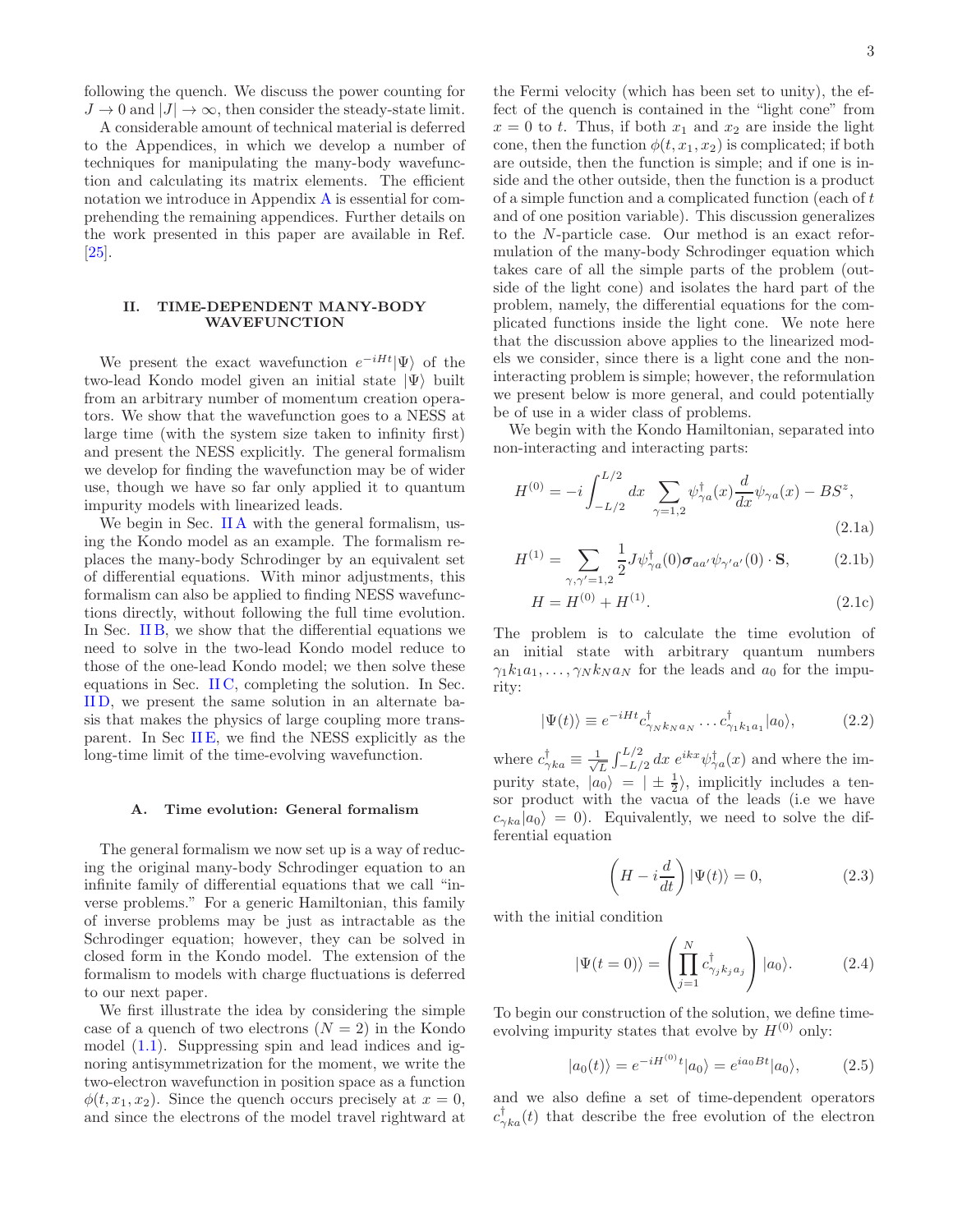quantum numbers:

$$
c_{\gamma ka}^{\dagger}(t) = e^{-iH^{(0)}t}c_{\gamma ka}^{\dagger}e^{iH^{(0)}t} = e^{-ikt}c_{\gamma ka}^{\dagger}.
$$
 (2.6)

Note that the signs in the exponents are the opposite from the interaction picture. The motivation for these definitions is that in the simplest case,  $J = 0$  (no interaction), the full solution for the time evolution is

$$
|\Psi^{0}(t)\rangle \equiv \left(\prod_{j=1}^{N} c_{\gamma_{j}k_{j}a_{j}}^{\dagger}(t)\right)|a_{0}(t)\rangle, \qquad (2.7)
$$

as can be seen by canceling each factor of  $1 =$  $e^{iH^{(0)}t}e^{-iH^{(0)}t}$ . So far, this is essentially the approach used by Gurvitz to study transport in non-interacting Floquet models [\[26](#page-42-9)]. To allow interactions, we will systematically add a finite number of correction terms to  $|\Psi^0(t)\rangle$  to arrive at the full, exact solution  $|\Psi(t)\rangle$ .

We define an operator  $A_{\gamma ka}(t)$  that plays a large role in the following calculations. The idea is that it measures the amount by which the  $c_{\gamma ka}^{\dagger}(t)$  operators fail to describe the full time evolution:

$$
A_{\gamma ka}(t) \equiv [H, c_{\gamma ka}^{\dagger}(t)] - i \frac{\partial}{\partial t} c_{\gamma ka}^{\dagger}(t)
$$
\n(2.8a)

$$
=\frac{1}{2\sqrt{L}}Je^{-ikt}\left(\psi_{1b}^{\dagger}(0)+\psi_{2b}^{\dagger}(0)\right)\boldsymbol{\sigma}_{ba}\cdot\mathbf{S}.
$$
 (2.8b)

Using this operator, we proceed to show the equivalence of the many-body Schrodinger equation to a set of "inverse problems." We present the exact solution of these inverse problems in the Kondo model in the next section; the equivalence, though, can be better seen by working in a more general setting, without yet using some of the more specific details of the Kondo model. We thus consider a model in which the Hilbert space consists of "impurity states"  $|\beta\rangle$  (for simplicity  $\beta$  ranges over a finite set) and any states produced by "field operators"  $c_{\alpha}^{\dagger}$  acting on impurity states, where  $\alpha$  may stand for any quantum numbers. We assume that the impurity states are vacua of the field operators (i.e.,  $c_{\alpha}|\beta\rangle = 0$ ). In the Kondo model [\(2.1c\)](#page-2-2), the impurity states are the two possible configurations of the impurity spin along the z-axis  $(\beta \equiv a_0 = \pm 1/2)$ , and the field operators are the electron creation operators for the leads  $(\alpha \equiv \gamma k a, c^{\dagger}_{\alpha} \equiv c^{\dagger}_{\gamma} k a).$ 

Given initial quantum numbers  $\alpha_1, \ldots, \alpha_N$  and  $\beta$ , we wish to solve the Schrodinger equation:

$$
\left(H - i\frac{d}{dt}\right)|\Psi(t)\rangle = 0, \tag{2.9}
$$

with the initial condition

<span id="page-3-2"></span>
$$
|\Psi(t=0)\rangle = c_{\alpha_N}^{\dagger} \dots c_{\alpha_1}^{\dagger} |\beta\rangle. \tag{2.10}
$$

We write the Hamiltonian as  $H = H^{(0)} + H^{(1)}$  and define time-dependent impurity states  $|\beta(t)\rangle \equiv e^{-iH^{(0)}t} |\beta\rangle,$ time-dependent field operators  $c^{\dagger}_{\alpha}(t) \equiv e^{-iH^{(0)}t}c^{\dagger}_{\alpha}e^{iH^{(0)}t}$ , and operators  $A_{\alpha}(t) \equiv [H, c_{\alpha}^{\dagger}(t)] - i \frac{\partial}{\partial t} c_{\alpha}^{\dagger}(t)$ . The key conditions for our formalism are the following (all of which are easily verified in the Kondo model):

•  $H^{(0)}$  maps any impurity state into some linear combination of impurity states:

<span id="page-3-0"></span>
$$
H^{(0)}|\beta\rangle = \sum_{\beta'} u_{\beta\beta'}|\beta'\rangle.
$$
 (2.11)

•  $H^{(1)}$  annihilates any impurity state:

<span id="page-3-1"></span>
$$
H^{(1)}|\beta\rangle = 0.\t(2.12)
$$

• Any  $A(t)$  anticommutes with any  $c^{\dagger}(t)$ :

<span id="page-3-3"></span>
$$
\{A_{\alpha_2}(t), c_{\alpha_1}^\dagger(t)\} = 0. \tag{2.13}
$$

The third condition effectively restricts this paper to models in which the interaction term  $H^{(1)}$  is quadratic in field operators. (Note that the model can still be interacting if there are non-commuting operators acting on impurity states, as occurs with the Pauli matrices in the Kondo model.) In quantum impurity models, this means that only spin fluctuations are allowed. In our next paper, we present a version of our formalism that applies to models with a number-conserving quartic interaction term, thus allowing us to explore charge fluctuations, as well.

In the special case of no interaction  $(H^{(1)} = 0)$ , the solution is a product of time-evolving field operators acting on the time-evolving impurity state:

$$
|\Psi^{0}(t)\rangle = c_{\alpha_{N}}^{\dagger}(t)\dots c_{\alpha_{1}}^{\dagger}(t)|\beta(t)\rangle.
$$
 (2.14)

Our main result of this section, the reformulation of the many-body Schrodinger equation in the interacting case, is stated below in Eqs.  $(2.30)$ ,  $(2.31a)$ , and  $(2.31b)$ . We proceed to build up to this result by presenting several special cases.

The next step is to see "by how much" the freely evolving state  $|\Psi^0(t)\rangle$  fails to satisfy the Schrodinger equation; that is, to compute  $(H - i\frac{d}{dt})|\Psi^0(t)\rangle$ . Note that due to conditions [\(2.11\)](#page-3-0) and [\(2.12\)](#page-3-1), the state  $|\beta(t)\rangle$  is annihilated by  $H - i\frac{d}{dt}$ . Our approach will be to bring H past all of the  $c_{\alpha}^{\dagger}(t)$  operators to its right at the cost of commutators  $[A_{\alpha}(t)$  operators]. We then find differential equations that characterize a finite number of terms  $|\Psi^1(t)\rangle, \ldots, |\Psi^N(t)\rangle$  that are to be added to  $|\Psi^0(t)\rangle$  to obtain the full wavefunction. The state  $|\Psi^0(t)\rangle$  already satisfies the correct initial condition [\(2.10\)](#page-3-2), so each of the added terms will be required to vanish at  $t = 0$ . We present the cases of  $N = 1, 2,$  and 3 as a warm-up (see Fig. [2](#page-4-0) for illustration), then proceed to general  $N$ .

1. N=1

In this case, the freely evolving state is  $|\Psi^0(t)\rangle$  =  $c_{\alpha_1}^{\dagger}(t)|\beta(t)\rangle$ . Bringing  $(H - i\frac{d}{dt})$  past the  $c_{\alpha_1}^{\dagger}(t)$  operator to annihilate  $|\beta(t)\rangle$  yields

$$
\left(H - i\frac{d}{dt}\right)|\Psi^{0}(t)\rangle = A_{\alpha_{1}}(t)|\beta(t)\rangle.
$$
 (2.15)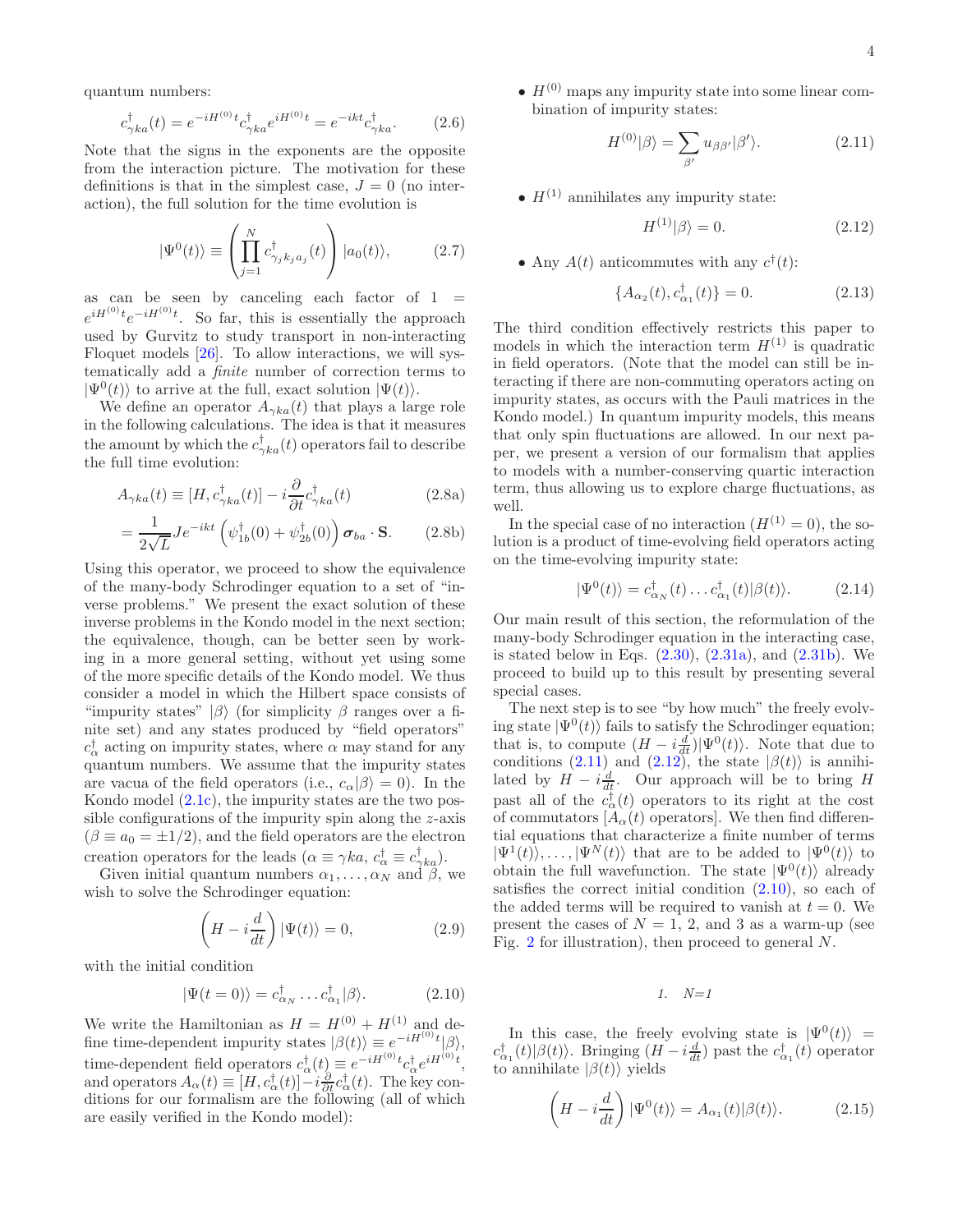

<span id="page-4-0"></span>FIG. 2. The wavefunction  $|\Psi(t)\rangle = |\Psi^{0}(t)\rangle + \cdots + |\Psi^{N}(t)\rangle$  for  $N = 1, 2$ , and 3. Each line represents a quantum number  $\alpha_i$ of the initial state  $(j = 1, ..., N)$ . Ordinary lines represent  $c_{\alpha}^{\dagger}(t)$  operators, while each line that ends on a circle represents a quantum number assigned to a "crossing state" (see main text). Sign factors, antisymmetrizations, and dependence on the time t (and on the impurity quantum number  $\beta$ ) are all implicit.

Let us suppose we can construct a state  $|\chi_{\alpha_1,\beta}(t)\rangle$  which is the "inverse of  $A_{\alpha_1}(t)|\beta(t)\rangle$ " in the following precise sense:

$$
\left(H - i\frac{d}{dt}\right)|\chi_{\alpha_1,\beta}(t)\rangle = -A_{\alpha_1}(t)|\beta(t)\rangle, \qquad (2.16a)
$$

$$
|\chi_{\alpha_1,\beta}(t=0)\rangle = 0. \tag{2.16b}
$$

Given such a state (which we explicitly construct in the Kondo model in Sec.  $\text{II} \text{C}$ ), the full solution is immediate:

$$
|\Psi(t)\rangle = |\Psi^{0}(t)\rangle + |\Psi^{1}(t)\rangle, \qquad (2.17)
$$

where  $|\Psi^1(t)\rangle = |\chi_{\alpha_1,\beta}(t)\rangle$ . The point of these manipulations is that the state  $|\chi_{\alpha_1,\beta}(t)\rangle$  appears again in the solution for larger  $N$ . For reasons that become clear once we find explicit expressions in the Kondo model, we refer to  $|\chi_{\alpha_1,\beta}(t)\rangle$  as a "crossing state."

2. N=2

The freely evolving state is  $|\Psi^{0}(t)\rangle$  =  $c_{\alpha_2}^{\dagger}(t)c_{\alpha_1}^{\dagger}(t)|\beta(t)\rangle$ , and we find

$$
\left(H - i\frac{d}{dt}\right)|\Psi^{0}(t)\rangle = A_{\alpha_{2}}(t)c_{\alpha_{1}}^{\dagger}(t)|\beta(t)\rangle
$$
  
+  $c_{\alpha_{2}}^{\dagger}(t)A_{\alpha_{1}}(t)|\beta(t)\rangle$  (2.18a)  
=  $c_{\alpha_{2}}^{\dagger}(t)A_{\alpha_{1}}(t)|\beta(t)\rangle - c_{\alpha_{1}}^{\dagger}(t)A_{\alpha_{2}}(t)|\beta(t)\rangle$  (2.18b)

where we used the third condition above [Eq. [\(2.13\)](#page-3-3)]. To cancel these leftover terms, we reuse the same crossing state  $|\chi_{\alpha_1,\beta}(t)\rangle$  that appeared in the  $N=1$  case, defining

$$
|\Psi^{1}(t)\rangle = c_{\alpha_{2}}^{\dagger}(t)|\chi_{\alpha_{1},\beta}(t)\rangle - c_{\alpha_{1}}^{\dagger}(t)|\chi_{\alpha_{2},\beta}(t)\rangle. \tag{2.19}
$$

The point is that, if we bring  $(H - i\frac{d}{dt})$  to the right of the  $c_{\alpha}^{\dagger}(t)$  operators in  $|\Psi^{1}(t)\rangle$ , then by the condition [\(2.16a\)](#page-4-1) that the crossing state satisfies, we obtain exactly what we need to cancel the leftover terms on the right-hand side of Eq. [\(2.18b\)](#page-4-2). Bringing  $(H - i\frac{d}{dt})$  to the right generates new commutators:

$$
\left(H - i\frac{d}{dt}\right) \left(|\Psi^{0}(t)\rangle + |\Psi^{1}(t)\rangle\right) = A_{\alpha_{2}}(t)|\chi_{\alpha_{1},\beta}(t)\rangle
$$

$$
- A_{\alpha_{1}}(t)|\chi_{\alpha_{2},\beta}(t)\rangle. \quad (2.20)
$$

We are presented with a new "inverse problem," namely to find a state  $|\chi_{\alpha_1\alpha_2,\beta}(t)\rangle$  that satisfies

$$
\left(H - i\frac{d}{dt}\right)|\chi_{\alpha_1\alpha_2,\beta}(t)\rangle = -A_{\alpha_2}(t)|\chi_{\alpha_1,\beta}(t)\rangle, \quad (2.21a)
$$

$$
|\chi_{\alpha_1\alpha_2,\beta}(t=0)\rangle = 0. \quad (2.21b)
$$

<span id="page-4-1"></span>Given such a state, the full solution is  $|\Psi(t)\rangle = |\Psi^0(t)\rangle +$  $|\Psi^1(t)\rangle + |\Psi^2(t)\rangle$ , where

$$
|\Psi^2(t)\rangle = |\chi_{\alpha_1\alpha_2,\beta}(t)\rangle - |\chi_{\alpha_2\alpha_1,\beta}(t)\rangle. \tag{2.22}
$$

This exhibits the pattern that continues to all N: the states  $|\Psi^1(t)\rangle, \ldots, |\Psi^{N-1}(t)\rangle$  are built from crossing states that have been encountered already (up to  $N-1$ ), while  $|\Psi^N(t)\rangle$  requires a new crossing state.

3. N=3

Following the same steps for  $|\Psi^{0}(t)\rangle$  =  $c_{\alpha_3}^{\dagger}(t)c_{\alpha_2}^{\dagger}(t)c_{\alpha_1}^{\dagger}(t)|\beta(t)\rangle$ , we obtain

$$
|\Psi(t)\rangle = |\Psi^1(t)\rangle + |\Psi^2(t)\rangle + |\Psi^3(t)\rangle
$$
 (2.23)

<span id="page-4-2"></span>where: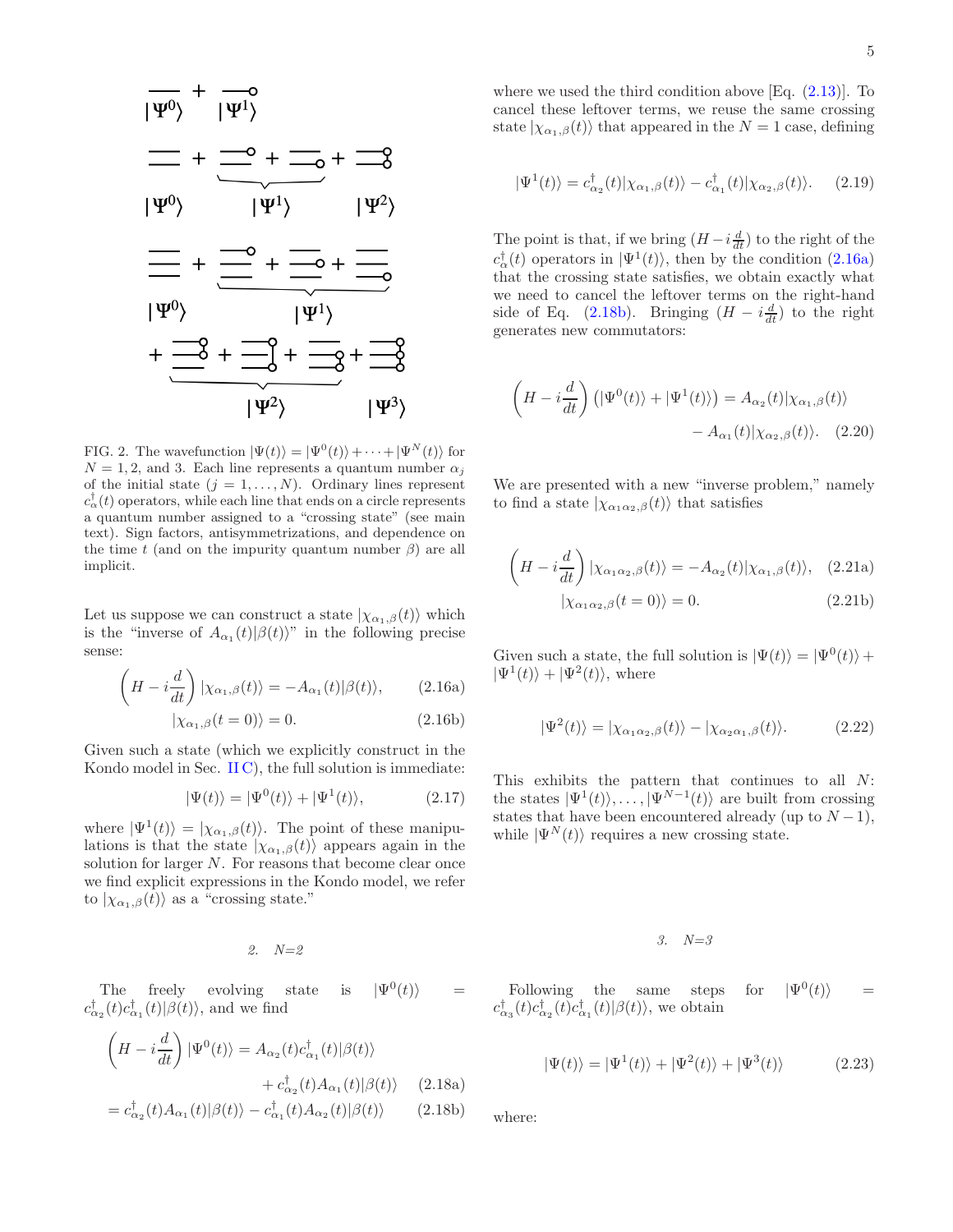$$
|\Psi^{1}(t)\rangle = c_{\alpha_{3}}^{\dagger}(t)c_{\alpha_{2}}^{\dagger}(t)|\chi_{\alpha_{1},\beta}(t)\rangle - c_{\alpha_{3}}^{\dagger}(t)c_{\alpha_{1}}^{\dagger}(t)|\chi_{\alpha_{2},\beta}(t)\rangle + c_{\alpha_{2}}^{\dagger}(t)c_{\alpha_{1}}^{\dagger}(t)|\chi_{\alpha_{3},\beta}(t)\rangle, \tag{2.24a}
$$

$$
|\Psi^{2}(t)\rangle = c_{\alpha_{3}}^{\dagger}(t) \left( |\chi_{\alpha_{1}\alpha_{2},\beta}(t)\rangle - |\chi_{\alpha_{2}\alpha_{1},\beta}(t)\rangle \right) - c_{\alpha_{2}}^{\dagger}(t) \left( |\chi_{\alpha_{1}\alpha_{3},\beta}(t)\rangle - |\chi_{\alpha_{3}\alpha_{1},\beta}(t)\rangle \right) + c_{\alpha_{1}}^{\dagger}(t) \left( |\chi_{\alpha_{2}\alpha_{3},\beta}(t)\rangle - |\chi_{\alpha_{3}\alpha_{2},\beta}(t)\rangle \right),
$$
(2.24b)

$$
|\Psi^{3}(t)\rangle = |\chi_{\alpha_{1}\alpha_{2}\alpha_{3},\beta}(t)\rangle \pm (5 \text{ permutations}), \qquad (2.24c)
$$

where  $|\chi_{\alpha_1\alpha_2\alpha_3,\beta}(t)\rangle$  is a new crossing state we must construct, satisfying

$$
\left(H - i\frac{d}{dt}\right)|\chi_{\alpha_1\alpha_2\alpha_3,\beta}(t)\rangle = -A_{\alpha_3}(t)|\chi_{\alpha_1\alpha_2,\beta}(t)\rangle, \qquad (2.25a)
$$

$$
|\chi_{\alpha_1\alpha_2\alpha_3,\beta}(t=0)\rangle = 0. \qquad (2.25b)
$$

# 4. General N

Evidently, there are many sums and permutations to keep track of in the case of general N. For this purpose, we have developed a compact notation (see Appendix [A\)](#page-25-0) which allows us to do the calculation for general  $N$  in a few lines (see Appendix [B\)](#page-26-0). Here, we give an overview of the general N case in conventional notation.

We commute H past each  $c_{\alpha}^{\dagger}(t)$  operator to find

$$
\left(H - i\frac{d}{dt}\right)|\Psi^{0}(t)\rangle = \sum_{m=1}^{N} c_{\alpha_{N}}^{\dagger}(t) \dots
$$
\n
$$
\times \left([H, c_{\alpha_{m}}^{\dagger}(t)] - i\frac{\partial}{\partial t}c_{\alpha_{m}}^{\dagger}(t)\right) \dots c_{\alpha_{1}}^{\dagger}(t)|\beta(t)\rangle
$$
\n(2.26a)

$$
= \sum_{m=1}^{N} (-1)^{m-1} \left( \prod_{j=1, j \neq m}^{N} c_{\alpha_j}(t) \right) A_{\alpha_m}(t) |\beta(t)\rangle,
$$
\n(2.26b)

where the second equation follows from the condition  $(2.13)$ , which permits us to bring  $A_{\alpha_m}(t)$  past all of the field operators to its right at the cost of a sign factor. We then define a state  $|\Psi^1(t)\rangle$  as

$$
|\Psi^{1}(t)\rangle = \sum_{m=1}^{N} (-1)^{m-1} \left( \prod_{j=1, j\neq m}^{N} c^{\dagger}_{\alpha_{j}}(t) \right) |\chi_{\alpha_{m},\beta}(t)\rangle, \tag{2.27}
$$

where the crossing state  $|\chi_{\alpha,\beta}(t)\rangle$  is as in the  $N = 1$ case. The point is that if  $H - i\frac{d}{dt}$  were to act only on the crossing state, then  $(H - i\frac{d}{dt})|\Psi^{(1)}(t)\rangle$  would exactly cancel the right-hand side of Eq. [\(2.26b\)](#page-5-1). To reach the crossing state, though,  $H - i\frac{d}{dt}$  must commute past each  $c^{\dagger}_{\alpha}(t)$  operator; we therefore obtain

$$
\left(H - i\frac{d}{dt}\right) \left(|\Psi^{0}(t)\rangle + |\Psi^{1}(t)\rangle\right)
$$
\n
$$
= \sum_{1 \le m_1 < m_2 \le N} (-1)^{m_1 + m_2 - 1} \left(\prod_{\substack{j=1 \ j \ne m_1, m_2}}^N c^{\dagger}_{\alpha_j}(t)\right)
$$
\n
$$
\times \left(A_{\alpha_{m_2}}(t)|\chi_{\alpha_{m_1},\beta}(t)\rangle - (m_1 \leftrightarrow m_2)\right). \quad (2.28)
$$

<span id="page-5-2"></span>Note that this equation has a similar structure to Eq.  $(2.26b)$ , but with  $N-2$  of the  $c_{\alpha}^{\dagger}(t)$  operators appearing instead of  $N-1$ . To cancel the new leftover terms, we use the crossing state  $|\chi_{\alpha_1 \alpha_2,\beta}(t)\rangle$  that appeared in the  $N = 2$  case, defining

$$
|\Psi^{2}(t)\rangle = \sum_{1 \le m_1 < m_2 \le N} (-1)^{m_1 + m_2 - 1} \left( \prod_{\substack{j=1 \ j \ne m_1, m_2}}^N c^{\dagger}_{\alpha_j}(t) \right) \times \left( |\chi_{\alpha_{m_1} \alpha_{m_2}, \beta}(t) \rangle - (m_1 \leftrightarrow m_2) \right). \tag{2.29}
$$

The action of  $H - i\frac{d}{dt}$  on  $|\Psi^2(t)\rangle$  then cancels the righthand side of Eq.  $(2.28)$ , leaving an expression of a similar form but with  $N-3$  field operators instead of  $N-2$ . The new leftover terms are canceled by  $|\Psi^3(t)\rangle$  which is built from permutations of the crossing state  $|\chi_{\alpha_1\alpha_2\alpha_3,\beta}(t)\rangle$ , and so on. This process terminates when all N field operators are eliminated.

<span id="page-5-1"></span>In Appendix [B,](#page-26-0) we prove that the full time-evolving wavefunction can be written as

$$
|\Psi(t)\rangle = |\Psi^{0}(t)\rangle + \sum_{n=1}^{N} \sum_{1 \le m_1 < \dots < m_n \le N} \times (-1)^{m_1 + \dots + m_n + 1} \left(\prod_{\substack{j=1 \ j \neq m_\ell \ \forall \ell}}^N c^{\dagger}_{\alpha_j}(t)\right)
$$

$$
\times \sum_{\sigma \in \text{Sym}(n)} (\text{sgn }\sigma)|\chi_{\alpha_{m_{\sigma_1}}\dots\alpha_{m_{\sigma_n}},\beta}(t)\rangle, \quad (2.30)
$$

<span id="page-5-0"></span>where the terms in the summation over  $n$  are exactly the  $|\Psi^1(t)\rangle$ ,  $|\Psi^2(t)\rangle$ , etc. states discussed above, and where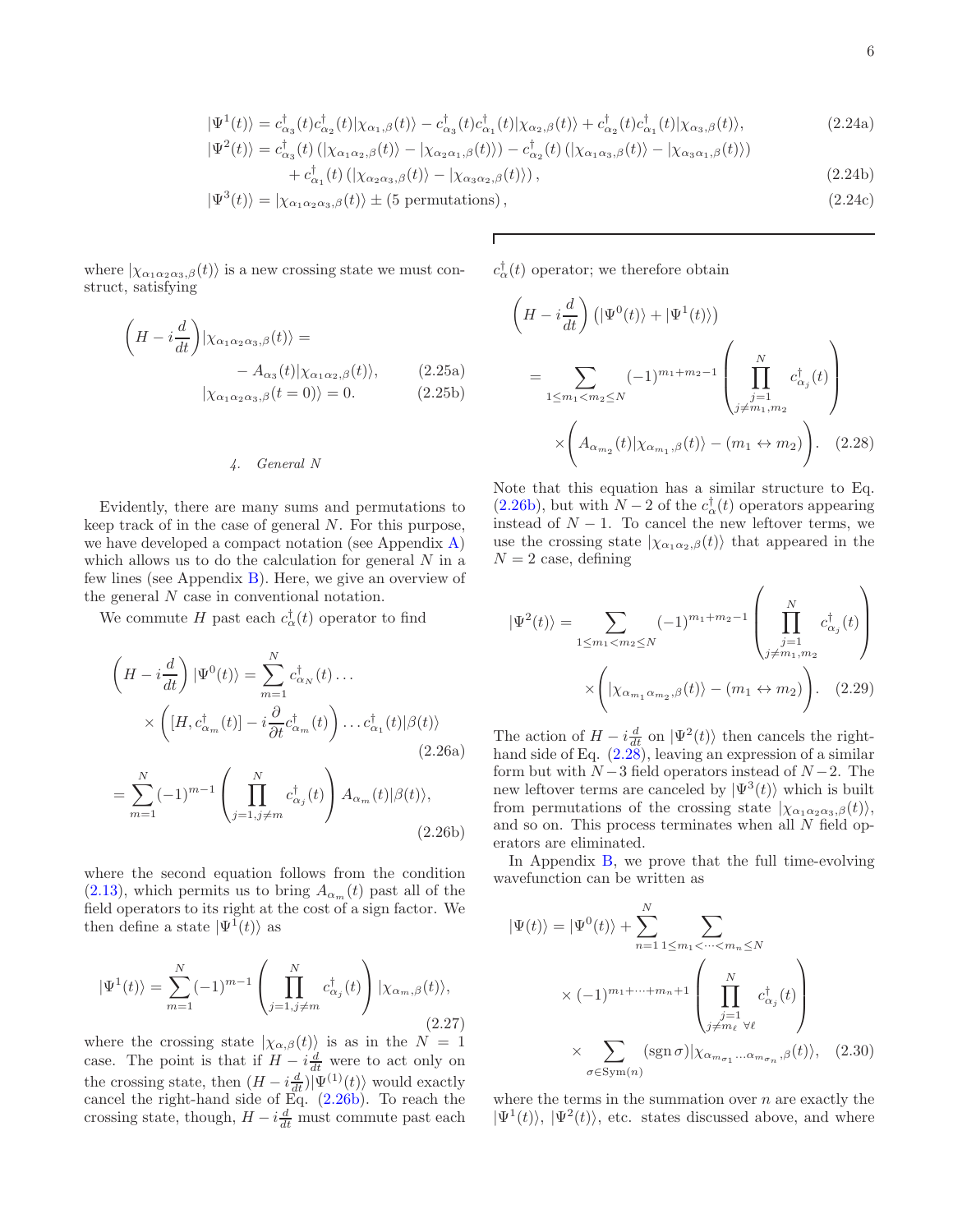each crossing state satisfies the appropriate inverse problem:

$$
\left(H - i\frac{d}{dt}\right)|\chi_{\alpha_1...\alpha_n,\beta}(t)\rangle =
$$
\n
$$
- A_{\alpha_n}(t)|\chi_{\alpha_1...\alpha_{n-1},\beta}(t), \qquad (2.31a)
$$
\n
$$
(2.31b)
$$

 $|\chi_{\alpha_1...\alpha_n,\beta}(t=0)\rangle = 0,$  (2.31b)

with  $|\chi_{,\beta}(t) \equiv |\beta(t)\rangle$  [so that setting  $n = 1$  in Eq. [\(2.31a\)](#page-6-1) reproduces Eq.  $(2.16a)$ . We emphasize that this representation of the many-body wavefunction is exact given only the three conditions  $(2.11)$ ,  $(2.12)$ , and  $(2.13)$ .

We have thus transformed the original many-body Schrodinger equation to the problem of finding crossing states satisfying Eqs. [\(2.31a\)](#page-6-1) and [\(2.31b\)](#page-6-2). We turn next to the explicit solution for these crossing states in the Kondo model.

# <span id="page-6-0"></span>B. Two-lead Kondo model: Reduction to the one-lead case

We return to the particular case of the two-lead Kondo Hamiltonian given in Eqs.  $(2.1a)-(2.1c)$  $(2.1a)-(2.1c)$ . Our task in this section is to show that the crossing states of the two-lead model are related in a simple way to those of the onelead model. We find the crossing states of the one-lead model in the next section, completing the solution for the wavefunction.

We make the usual transition from the lead 1/lead 2 basis to the odd/even  $(o/e)$  basis:

$$
\begin{pmatrix} \psi_{oa} \\ \psi_{ea} \end{pmatrix} = \frac{1}{\sqrt{2}} \begin{pmatrix} 1 & -1 \\ 1 & 1 \end{pmatrix} \begin{pmatrix} \psi_{1a} \\ \psi_{2a} \end{pmatrix} . \tag{2.32}
$$

Then the odd sector is non-interacting, and the even sector is a copy of the one-lead model:

$$
H_o = -i \int_{-L/2}^{L/2} \psi_{oa}^{\dagger}(x) \frac{d}{dx} \psi_{oa}(x), \qquad (2.33a)
$$

$$
H_e^{(0)} = -i \int_{-L/2}^{L/2} \psi_{ea}^{\dagger}(x) \frac{d}{dx} \psi_{ea}(x) - BS^z, \qquad (2.33b)
$$

$$
H_e^{(1)} = J\psi_{ea}^\dagger(0)\boldsymbol{\sigma}_{aa'}\psi_{ea'}(0) \cdot \mathbf{S},\tag{2.33c}
$$

$$
H_e = H_e^{(0)} + H_e^{(1)},\tag{2.33d}
$$

$$
H^{(0)} = H_o + H_e^{(0)}, \ H^{(1)} = H_e^{(1)}.
$$
 (2.33e)

In either basis, the time-dependent field operators evolve by phases:

$$
c_{\gamma ka}^{\dagger}(t) = e^{-ikt} c_{\gamma ka}^{\dagger} \qquad (\gamma = 1, 2, o, \text{ or } e).
$$
 (2.34)

It is then straightforward to calculate the  $A(t)$  operators in either basis:

<span id="page-6-3"></span>
$$
A_{\gamma ka}(t) = \begin{cases} \frac{1}{\sqrt{L}} J e^{-ikt} \psi_{eb}^{\dagger}(0) \sigma_{ba} \cdot \mathbf{S} & \gamma = e, \\ \frac{1}{\sqrt{2}} A_{eka}(t) & \gamma = 1, 2, \\ 0 & \gamma = o. \end{cases}
$$
 (2.35)

<span id="page-6-2"></span><span id="page-6-1"></span>From the previous section, we know that the solution for the many-body wavefunction follows immediately from the construction of crossing states that satisfy Eqs.  $(2.31a)$  and  $(2.31b)$ . Our primary interest is in the time evolution of two Fermi seas, in particular, a state with quantum numbers in the original lead 1/lead 2 basis. As the interaction is entirely in the even sector, one way to proceed would be to write the original state as a linear combination of states in the odd/even basis, solve the time-evolution problem for states with even quantum numbers, and then add the non-interacting odd parts that evolve by phases only. We instead take a more efficient route: we solve the time evolution problem for a state with even quantum numbers, then we reuse the same crossing states to construct the lead 1/lead 2 solution directly. The essential point is that the crossing states for the lead 1/lead 2 problem are related to the crossing states for the even problem in a simple way.

If the quantum numbers of the initial state are all in the even sector, then the family of inverse problems [Eqs.  $(2.31a)$  and  $(2.31b)$  is

<span id="page-6-4"></span>
$$
\left(H - i\frac{d}{dt}\right)|\chi_{ek_1a_1...ek_na_n,a_0}(t)\rangle =
$$
  
-  $A_{ek_na_n}(t)|\chi_{ek_1a_1...ek_{n-1}a_{n-1},a_0}(t),$  (2.36)

where each  $|\chi_e(t)\rangle$  state must vanish at  $t = 0$ . If instead the quantum numbers of the initial state are in the lead 1/lead 2 basis, then the family of inverse problems is

$$
\left(H - i\frac{d}{dt}\right)|\chi_{\gamma_1k_1a_1\ldots\gamma_nk_na_n,a_0}(t)\rangle =
$$

$$
-\frac{1}{\sqrt{2}}A_{ek_na_n}(t)|\chi_{\gamma_1k_1a_1\ldots\gamma_{n-1}k_{n-1}a_{n-1},a_0}(t), \quad (2.37)
$$

where we have used the relation  $(2.35)$  between the  $A(t)$ operators in the two bases. It follows that the crossing states in this case are related to those in the even case by simple numerical prefactors:

$$
|\chi_{\gamma_1k_1a_1\ldots\gamma_nk_na_n,a_0}(t)\rangle = 2^{-n/2}|\chi_{ek_1a_1\ldots ek_na_n,a_0}(t)\rangle.
$$
\n(2.38)

We have therefore reduced the time evolution problem of the two-lead model to the construction of the  $|\chi_e(t)\rangle$ states that solve Eq. [\(2.36\)](#page-6-4). For completeness, we write the full wavefunction starting from quantum numbers in the lead 1/lead 2 basis (see Fig. [3\)](#page-7-1):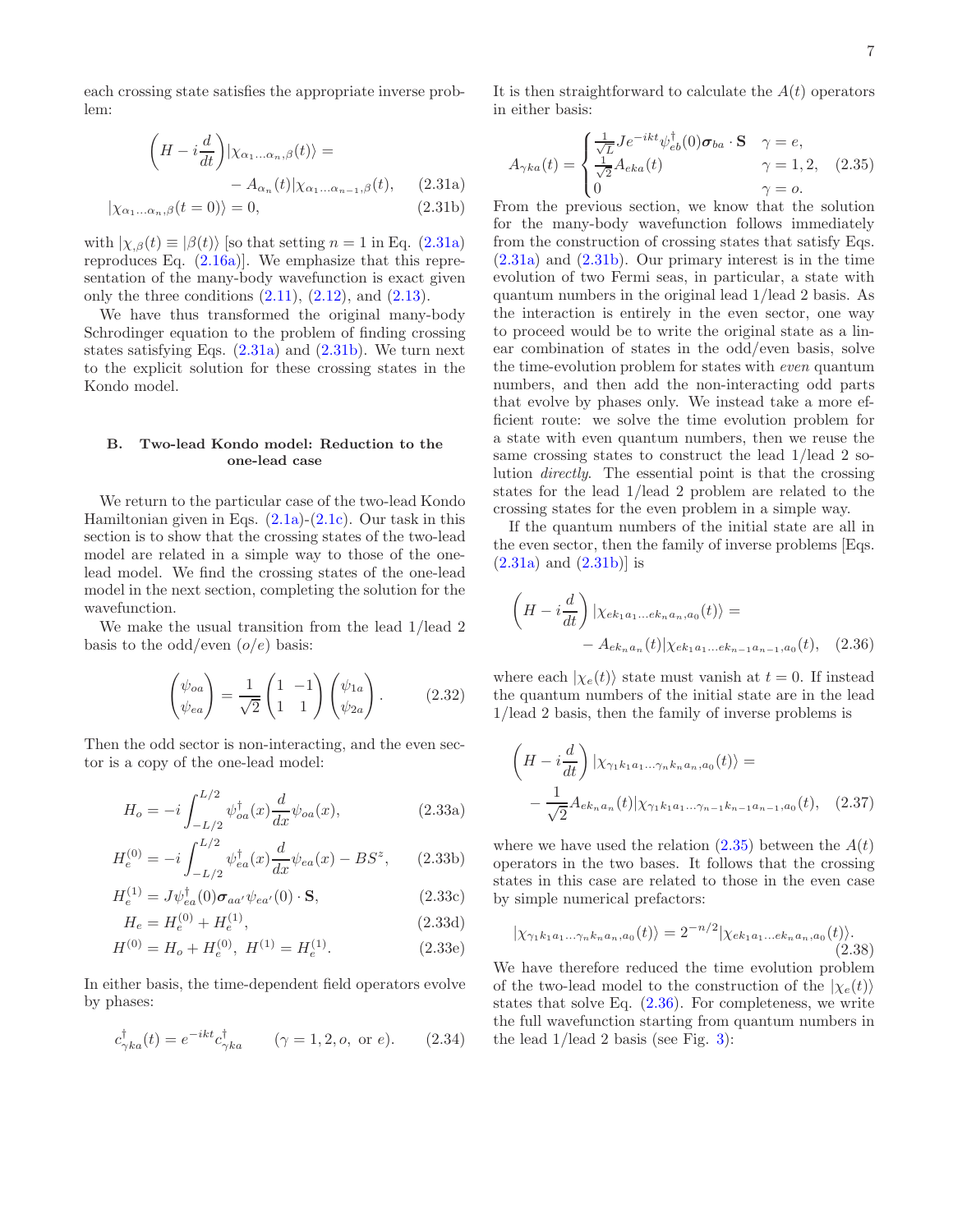

<span id="page-7-1"></span>FIG. 3. The N-body wavefunction of the two-lead Kondo model, either at arbitrary time [Eq. [\(2.39\)](#page-7-2)] or the NESS [Eq. [\(2.61\)](#page-10-1)] that is reached at long time with the system size taken to infinity first. Lines represent the momenta and spin quantum numbers of electrons in each lead. Any number of electrons, from lead 1 or lead 2, can be put into a crossing state (indicated by connecting lines), which is built from even sector operators only. For a fixed number  $N$  of electrons, the wavefunction is a *finite* sum.

$$
e^{-iHt}\left(\prod_{j=1}^{N}c_{\gamma_{j}k_{j}a_{j}}^{\dagger}\right)|a_{0}\rangle = |\Psi^{0}(t)\rangle + \sum_{n=1}^{N}2^{-n/2}\sum_{1\leq m_{1}<\cdots
$$

Г

To complete the solution of the wavefunction, we have to construct the crossing states  $|\chi_{ek_1a_1...ek_na_n,a_0}(t)\rangle$  of the even sector. This is the core difficulty of the problem, and is presented in the following section.

#### <span id="page-7-0"></span>C. Crossing states of the Kondo model

We present the crossing states of the Kondo model. We find that they are built from products of the singleparticle  $\mathcal T$  matrix for an electron crossing the impurity (hence the name "crossing"). We show the calculation in detail for the simplest case,  $n = 1$ . We then state the result for arbitrary  $n \geq 1$  and refer the reader to Appendix [C](#page-26-1) for the proof (which is similar to the  $n = 1$ ) calculation).

Taking  $n = 1$  in Eq. [\(2.36\)](#page-6-4), we see that the first "inverse problem" is to find a state  $|\chi_{ek_1a_1,a_0}(t)\rangle$  satisfying

<span id="page-7-6"></span>
$$
\left(H - i\frac{d}{dt}\right)|\chi_{ek_1a_1,a_0}(t)\rangle = -A_{ek_1a_1}(t)|a_0\rangle, \quad (2.40)
$$

with the initial condition

<span id="page-7-4"></span>
$$
|\chi_{ek_1a_1,a_0}(t=0)\rangle = 0.
$$
 (2.41)

We make the following ansatz:

<span id="page-7-3"></span><span id="page-7-2"></span>
$$
\begin{aligned} |\chi_{ek_1a_1,a_0}(t)\rangle &= \frac{1}{\sqrt{L}} \int_{-L/2}^{L/2} dx_1 \ F_{k_1a_1,a_0}^{b_1,b_0}(t-x_1) \\ &\times \Theta(0 < x_1 < t) \psi_{eb_1}^{\dagger}(x_1) e^{ib_0Bt} |b_0\rangle, \end{aligned} \tag{2.42}
$$

where  $F$  is a smooth function that we soon determine,  $\Theta(0 < x_1 < t) = \Theta(x_1)\Theta(t - x_1)$ , and  $0 \le t < L/2$ . Evolution to later times is unnecessary, seeing as the regime of interest is  $t \ll L$  (so that the effect of the quench does not explore the boundaries of the system); we may as well restrict to  $t < L/2$  to avoid the "coordinate singularity" at  $x = \pm L/2$ .

The state  $(2.42)$  vanishes at  $t = 0$  by construction [\[27\]](#page-42-10), so the initial condition [\(2.41\)](#page-7-4) is satisfied. A short computation yields

$$
\left(H - i\frac{d}{dt}\right)|\chi_{ek_1a_1,a_0}(t)\rangle = \frac{1}{\sqrt{L}} \left(-iI_{d_1d_0}^{b_1b_0} + \frac{1}{4}J\sigma_{b_1d_1} \cdot \sigma_{b_0d_0}\right) \times F_{k_1a_1,a_0}^{d_1,d_0}(t)e^{id_0Bt}\Theta(t)\psi_{eb_1}^{\dagger}(0)|b_0\rangle, (2.43)
$$

where we have made the following replacement:

<span id="page-7-5"></span>
$$
\delta(x_1)\Theta(0 < x_1 < t) = \frac{1}{2}\delta(x_1)\Theta(t). \tag{2.44}
$$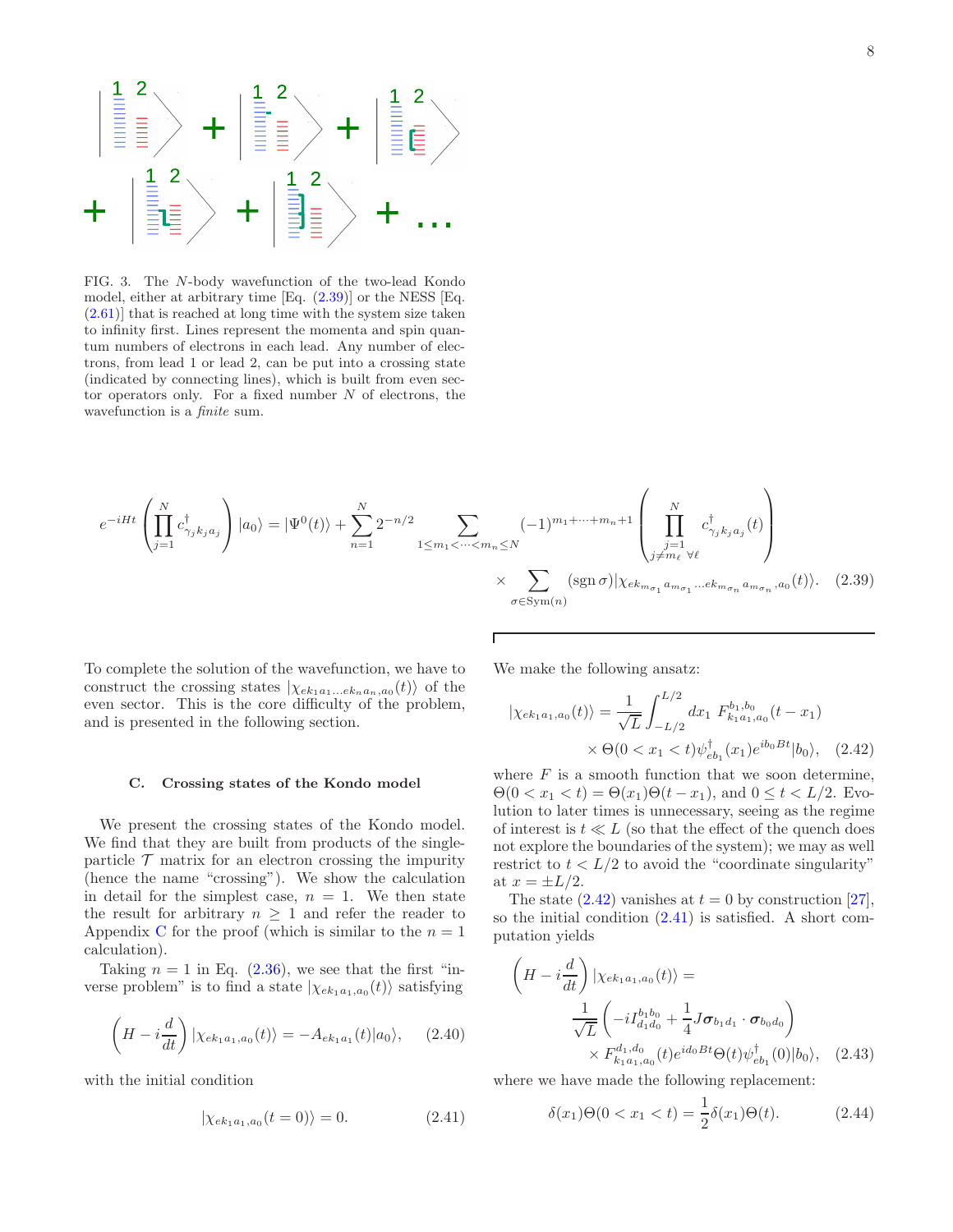Equation [\(2.44\)](#page-7-5) is equivalent to the regularization  $\delta(x)\Theta(x) = \frac{1}{2}\delta(x)$  that has been used in Bethe ansatz calculations in the equilibrium case [\[28](#page-42-11)]; it corresponds to averaging the limits as  $x \to 0^{\pm}$  of a function (discontinuous at  $x = 0$ ) that is multiplied by  $\delta(x)$ .

From Eq.  $(2.35)$ , we see

$$
A_{ek_1a_1}(t)|a_0(t)\rangle = \frac{1}{\sqrt{L}} \frac{1}{2} J e^{-ik_1t} e^{ia_0Bt}
$$

$$
\times \sigma_{b_1a_1} \cdot \sigma_{b_0a_0} \psi_{eb_1}^{\dagger}(0)|b_0\rangle. \quad (2.45)
$$

Thus, the differential equation  $(2.40)$  is satisfied for  $0 <$  $t < L/2$  provided that

$$
\left(-iI_{d_1d_0}^{b_1b_0} + \frac{1}{4}J\sigma_{b_1d_1} \cdot \sigma_{b_0d_0}\right) F_{k_1a_1,a_0}^{d_1,d_0}(t)e^{id_0Bt} = -\frac{1}{2}Je^{-ik_1t}e^{ia_0Bt}\sigma_{b_1a_1} \cdot \sigma_{b_0a_0}.
$$
 (2.46)

To remove any concern about the differential equation  $(2.40)$  strictly at  $t = 0$ , we consider evolution to arbitrary time t (with  $|t| < L/2$ ) in Appendix [C,](#page-26-1) and we find that the condition [\(2.46\)](#page-8-1) is correct and sufficient.

Our subsequent calculations refer to the identity and

spin-flip tensors, defined as

$$
I_{a_1 a_0}^{b_1 b_0} = \delta_{a_1}^{b_1} \delta_{a_0}^{b_0}, \ P_{a_1 a_0}^{b_1 b_0} = \delta_{a_1}^{b_0} \delta_{a_0}^{b_1}.
$$
 (2.47)

Using the identity  $\sigma_{b_0a_0} \cdot \sigma_{b_1a_1} = 2P_{b_1b_0}^{a_1a_0} - I_{b_1b_0}^{a_1a_0}$  and some matrix inversion, we find the following answer:

<span id="page-8-4"></span>
$$
F_{k_1a_1,a_0}^{b_1,b_0}(t) = e^{-i[k_1+(b_0-a_0)B]t} \left(-i\mathcal{T}_{a_1a_0}^{b_1b_0}\right),\qquad(2.48)
$$

<span id="page-8-5"></span>where we have introduced the bare single-particle  $\mathcal T$  matrix:

<span id="page-8-3"></span>
$$
\mathcal{T} = \frac{\frac{1}{2}J}{1 - i\frac{1}{2}J + \frac{3}{16}J^2} \left[ -\left(1 + i\frac{3}{4}J\right)I + 2P\right].
$$
 (2.49)

<span id="page-8-1"></span>As a check, we note that the corresponding bare  $\mathcal S$  matrix,

$$
S = I - i\mathcal{T},\tag{2.50}
$$

agrees precisely with the bare  $S$  matrix that appears in the Bethe ansatz solution for the stationary states of the one-lead model (see [\[29\]](#page-42-12), for example).

The generalization of the  $n = 1$  crossing state  $(2.42)$ to general  $n \geq 1$  is

<span id="page-8-2"></span>
$$
|\chi_{ek_1a_1...ek_na_n,a_0}(t)\rangle = L^{-n/2} \delta_{a_0}^{c_0} \delta_{c_n}^{b_0} \int_0^t dx_1 ... dx_n \left( \prod_{j=1}^n F_{k_ja_j,c_{j-1}}^{b_j,c_j}(t-x_j) \psi_{eb_j}^\dagger(x_j) \right) \Theta(x_n < ... < x_1) e^{ib_0Bt} |b_0\rangle.
$$
\n(2.51)

Г

In Appendix [C,](#page-26-1) we show that the construction  $(2.51)$ satisfies the appropriate inverse problem, Eq.  $(2.36)$ ; the calculation reduces to the same condition [\(2.46\)](#page-8-1). This completes the solution.

We can use the same  $|\chi_e(t)\rangle$  crossing states given in Eq.  $(2.51)$  to write the exact wavefunction for initial quantum numbers in the even sector; this is the exact time-evolving wavefunction for the one-lead model. For the case of zero magnetic field, this wavefunction was first found by Tourani [\[30\]](#page-42-13) using the Yudson contour method [\[31\]](#page-42-14); our result here agrees exactly.

It is interesting to note that the integrability of the Kondo model (i.e., the factorization of scattering amplitudes via the Yang-Baxter equation) does not make any obvious appearance in our calculation.

#### <span id="page-8-0"></span>D. Solution in an alternate basis

Above, we have written the exact wavefunction  $|\Psi(t)\rangle$ for the Kondo model starting from field operators that evolve by the free Hamiltonion  $H^{(0)}$ ; we refer to this as the solution in the  $J = 0$  basis. It is interesting to note (though not essential for obtaining the results we present later in the paper) that  $|\Psi(t)\rangle$  can be written in a  $|J| \rightarrow$ 

 $\infty$  basis that is more suited to the strong coupling limit.

If the Kondo coupling is sent to infinity (with either sign), then the spin-flip term in the  $\mathcal T$  matrix [\(2.49\)](#page-8-3) vanishes:

$$
\lim_{|J| \to \infty} \mathcal{T}_{a_1 a_0}^{b_1 b_0} = -2i I_{a_1 a_0}^{b_1 b_0}.
$$
 (2.52)

In this limit, we have an essentially single-particle problem. The free particles are not the original electrons with zero phase shift as they cross the impurity, but quasiparticles with a  $\pi/2$  phase shift. The same phase shift is obtained if the Kondo interaction term is replaced by a potential scattering term of infinite strength.

With this motivation, we make an alternate definition of the  $c_{\gamma ka}^{\dagger}(t)$  operators; instead of evolving them by the free  $(J = 0)$  Hamiltonian, we evolve them by the free Hamiltonian plus a potential scattering term of infinite strength:

$$
c_{\gamma ka}^{\dagger}(t) = \lim_{|J'| \to \infty} e^{-iH_{J'}^{(0)}t} c_{\gamma ka}^{\dagger} e^{iH_{J'}^{(0)}t}, \tag{2.53}
$$

where

$$
H_{J'}^{(0)} = H^{(0)} + J'\psi_{eb}^{\dagger}(0)\psi_{eb}(0). \tag{2.54}
$$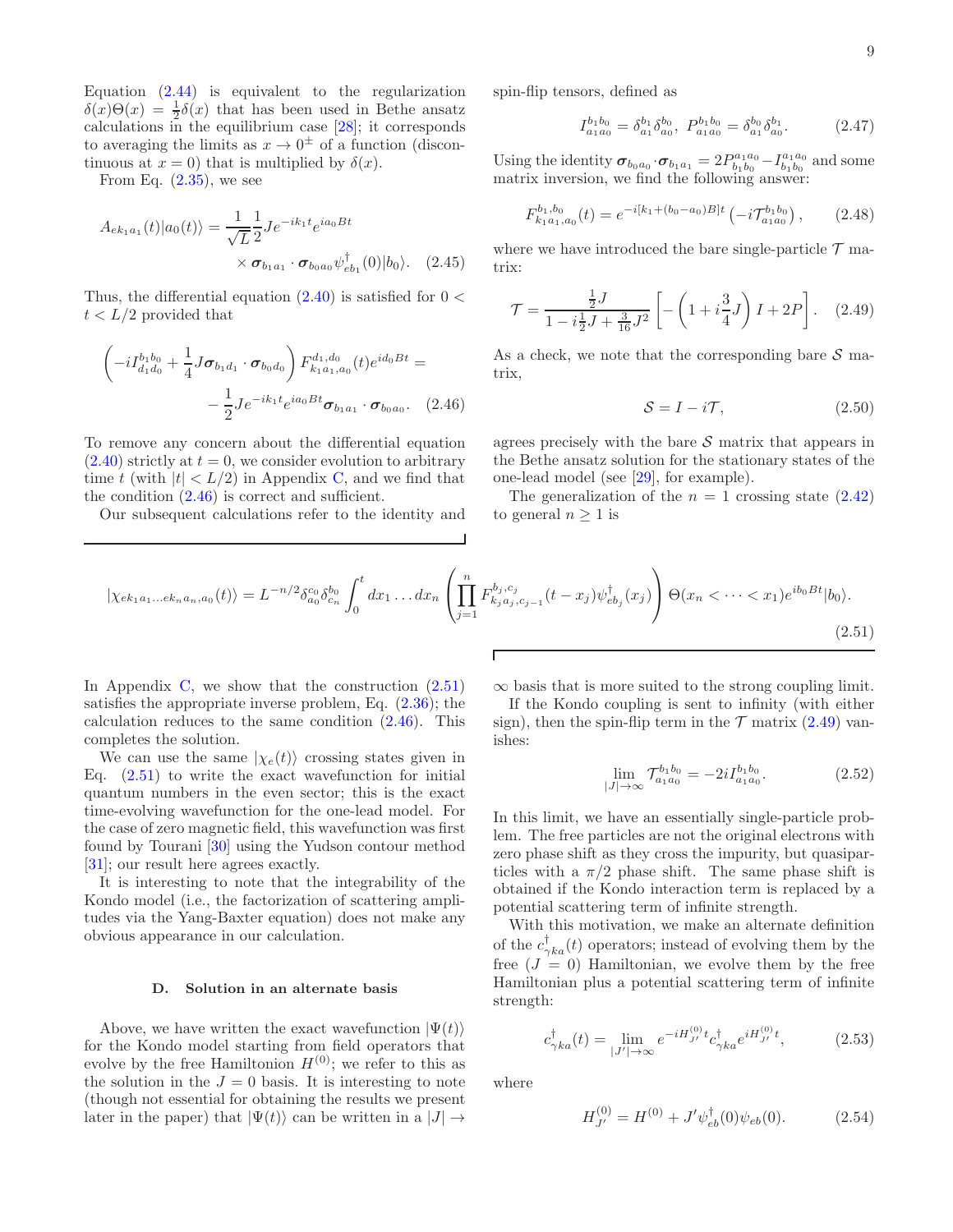We can think of this as an alternate choice of what we call  $H^{(0)}$  and  $H^{(1)}$ , or we can note that the calculations we have done so far also work for any time-evolving  $c_{\alpha}^{\dagger}(t)$ operators that agree with  $c_{\alpha}^{\dagger}$  at  $t = 0$ , as long as they anticommute with the resulting  $A_{\alpha}(t)$  operators [the condition [\(2.13\)](#page-3-3)].

We then find that the odd sector operators evolve by phases, as before  $[c_{oka}^{\dagger}(t)] = e^{-ikt}c_{oka}^{\dagger}$ , while the even operators include a phase shift of  $\pi/2$  for crossing the impurity:

$$
c_{eka}^{\dagger}(t) = \frac{1}{\sqrt{L}} \int_{-L/2}^{L/2} dx \ e^{-ik(t-x)} \times [1 - 2\Theta(0 < x < t)] \psi_{ea}^{\dagger}(x), \quad (2.55)
$$

where we have taken  $0 \leq t < L/2$ .

Proceeding with the method, we find:

$$
A_{eka}(t) = \frac{1}{\sqrt{L}} 2ie^{-ikt} \psi_{ea}^{\dagger}(0). \tag{2.56}
$$

This in turn leads to a different requirement on the function  $F$ ; Eq.  $(2.46)$  is replaced by

$$
\left(-iI_{d_1d_0}^{b_1b_0} + \frac{1}{4}J\sigma_{b_1d_1} \cdot \sigma_{b_0d_0}\right) F_{k_1a_1,a_0}^{d_1,d_0}(t)e^{id_0Bt} = -2ie^{-ik_1t}e^{ia_0Bt}I_{a_1a_0}^{b_1b_0}, \quad (2.57)
$$

which has the solution

$$
F_{k_1 a_1, a_0}^{b_1, b_0}(t) = e^{-i[k_1 + (b_0 - a_0)B]t} i \mathcal{T}_{a_1 a_0}^{b_1 b_0}, \tag{2.58a}
$$

$$
\mathcal{T} = \frac{\frac{1}{2}\tilde{J}}{1 + i\frac{1}{2}\tilde{J} + \frac{3}{16}\tilde{J}^2} \left[ \left( 1 - i\frac{3}{4}\tilde{J} \right) I + 2P \right], \quad (2.58b)
$$

where  $\widetilde{J} \equiv -\frac{16}{3J}$ . The difference in sign compared to Eq.  $(2.48)$  is due to the  $\pi/2$  phase shift; it can be verified that  $\mathcal T$  as defined here leads to a unitary  $\mathcal S$  matrix (while  $-\mathcal{T}$  does not).

We emphasize that  $|\Psi(t)\rangle$  is the same state vector as before; we are just writing it differently. The  $\mathcal T$  matrix in this basis describes the scattering of a single quasiparticle off the impurity. The electron  $\mathcal T$  matrix  $(2.49)$  found earlier is linear in  $J$  for small  $J$ , while the quasiparticle  $\mathcal T$  matrix is linear in  $1/J$  for large  $|J|$ ; this explains why we find (below) a series for the electric current either in powers of  $J$  or of  $1/J$ . Either basis can be used for the calculation: the  $J = 0$  basis makes the J series more manifest and the  $1/J$  series less so, while the  $|J| = \infty$ basis does the opposite. We use the  $J = 0$  basis in the rest of the main text.

### <span id="page-9-0"></span>E. The nonequilibrium steady state

In the long-time limit, with the system size taken to infinity first, the time-evolving wavefunction of the Kondo model reaches a nonequilibrium steady state (NESS), as we show in this section. The NESS can also be solved for directly using a time-independent version of our formalism: one replaces  $H - i\frac{d}{dt}$  by  $H - E$  and uses timeindependent scattering operators that are closely related to the time-dependent field operators.

We begin by writing the exact wavefunction  $(2.39)$  in a form that makes the time dependence more clear. Substituting in the explicit construction [\(2.51\)](#page-8-2) of the crossing states and collecting all phase factors that depend on time, we obtain

$$
|\Psi(t)\rangle = e^{-iEt} \left[ |\Psi(t=0)\rangle + \sum_{n=1}^{N} (2L)^{-n/2} \sum_{1 \le m_1 < \dots < m_n \le N} (-1)^{m_1 + \dots + m_n + 1} \left( \prod_{j=1, j \ne m_\ell}^{N} c_{\gamma_j k_j a_j}^{\dagger} \right) \times \sum_{\sigma \in \text{Sym}(n)} (\text{sgn }\sigma) \delta_{a_0}^{c_0} \delta_{c_n}^{b_0} \int_0^t \left( \prod_{j=1}^n F_{k_{m_{\sigma_j}} a_{m_{\sigma_j}}, c_{j-1}}^{b_j, c_j} (-x_j) \psi_{eb_j}^{\dagger}(x_j) dx_j \right) \Theta(x_n < \dots < x_1) |b_0\rangle \right], \quad (2.59)
$$

where  $E = -a_0B + \sum_{j=1}^{N} k_j$  is the energy of the initial state. The time dependence of the wavefunction appears only in the phase factor  $e^{-iEt}$  and in the upper limit of x integration.

In the language of wavefunctions, the open system limit [\[32\]](#page-42-15) corresponds to the pointwise limit: that is, we take the long-time limit of the wavefunction at each point x (or more generally,  $x_1, \ldots, x_N$ ) without requiring that the limit is reached uniformly for all  $x$ . Schematically, letting  $|x\rangle$  stand for an N-body position state, we have

<span id="page-9-1"></span>
$$
\langle x|\Psi_{\rm NESS}\rangle = \lim_{\substack{t \to \infty, L \to \infty \\ t \ll L}} L^{N/2} e^{iEt} \langle x|\Psi(t)\rangle.
$$
 (2.60)

The phase factor removes the effect of free time evolution (formally, an "in" state in scattering theory is the longtime limit of  $e^{-iHt}e^{iH^{(0)}t}|\Psi\rangle$ , while the factor of  $L^{N/2}$  is a conversion from Kronecker delta normalization to Dirac delta normalization. Applying this to the time-evolving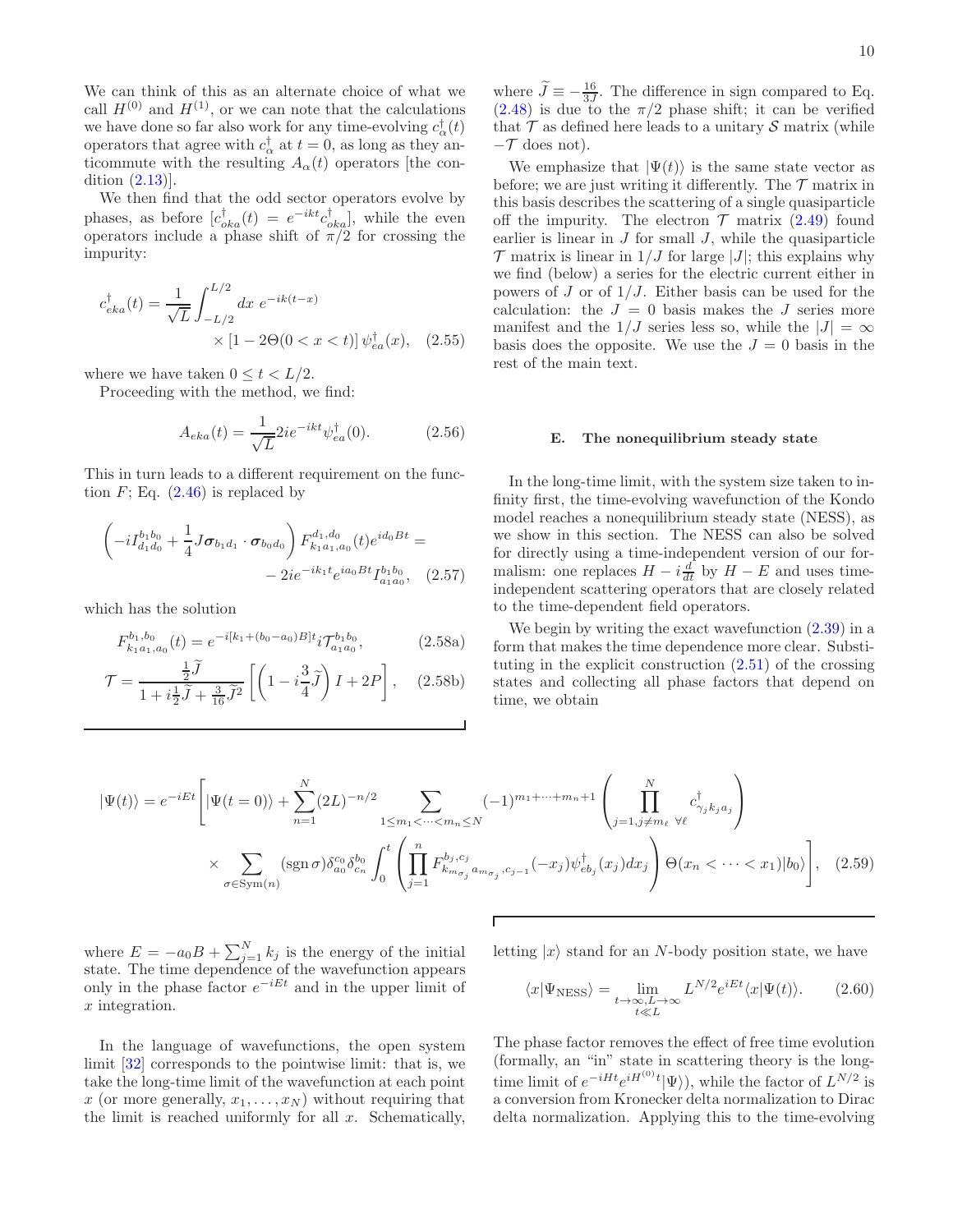wavefunction  $(2.59)$ , we obtain

$$
|\Psi_{\text{NESS}}\rangle = \left(\prod_{j=1}^{N} c_{\gamma_j k_j a_j}^{\dagger}\right) |a_0\rangle + \sum_{n=1}^{N} 2^{-n/2} \sum_{1 \le m_1 < \dots < m_n \le N} (-1)^{m_1 + \dots + m_n + 1} \left(\prod_{j=1, j \ne m_\ell}^{N} c_{\gamma_j k_j a_j}^{\dagger}\right)
$$
  
 
$$
\times \sum_{\sigma \in \text{Sym}(n)} (\text{sgn}\,\sigma) \delta_{a_0}^{c_0} \delta_{c_n}^{b_0} \int_0^\infty \left(\prod_{j=1}^n F_{k_{m_{\sigma_j}} a_{m_{\sigma_j}}, c_{j-1}}^{b_j, c_j}(-x_j) \psi_{e b_j}^{\dagger}(x_j) dx_j\right) \Theta(x_n < \dots < x_1) |b_0\rangle, \quad (2.61)
$$

where the  $c_{\gamma k a}^{\dagger}$  operators are, in this equation only, Dirac delta normalized [i.e.,  $c_{\gamma ka}^{\dagger} = \int dx \ e^{ikx} \psi_{\gamma a}^{\dagger}(x)$ ]. This is precisely the form of the Lippmann-Schwinger equation, with  $\prod_{j=1}^{N} c_{\gamma_j k_j a_j}^{\dagger}$  $|a_0\rangle$  being the free scattering state that encodes the boundary condition of  $N$  incoming plane waves. The initial condition of  $|\Psi(t=0)\rangle = |\Psi\rangle$  in the time-dependent view has become a boundary condition (see Fig. [4\)](#page-10-2). The NESS given by  $(2.61)$  is a many-body



<span id="page-10-2"></span>FIG. 4. Schematic of the NESS obtained by taking the steadystate limit of  $e^{-iHt}e^{iH^{(0)}t}|\Psi\rangle$ . The initial condition at  $t=0$ becomes a boundary condition of two incoming Fermi seas, with a complicated result following the scattering off the dot.

scattering state. Its structure is very similar to the full solution  $|\Psi(t)\rangle$ , and it has the same interpretation in terms of free electrons and crossing states. We can solve for the NESS directly, without following the full time evolution, by using a time-independent version of the formalism of Sec. [II A.](#page-2-1)

While it is not necessary for understanding our results, we would like to mention the origin of our formalism. We applied Yudson's contour method [\[31\]](#page-42-14) to calculate the time-evolving wavefunction and NESS for two electrons  $(N = 2)$  in the infinite-U Anderson impurity model (we later became aware of Ref. [\[33](#page-42-16)], which finds the  $N = 2$ NESS for arbitrary  $U$ ); the form of the NESS was an invaluable clue for us to develop a more general approach.

# <span id="page-10-1"></span><span id="page-10-0"></span>III. THE ELECTRIC CURRENT IN THE KONDO MODEL

When the full Kondo Hamiltonian  $H$  is turned on at  $t = 0$ , electrons begin to tunnel back and forth from the leads to the dot, and an electric current  $I(t)$  develops over time. Our task in this section is to calculate a series expression for  $I(t)$ , then to focus in particular on the steady-state limit. This calculation provides a road map for the evaluation of other observables.

Since the wavefunction is a sum over subsets of the initial  $N$  quantum numbers, one would expect an expectation value such as the current to be a double sum over subsets; we show that the double sum diagonalizes to a single sum (over subsets). The terms in the sum are normal-ordered overlaps (normal ordering is defined below) that can be computed using only the even sector of the model. We find that n-fold sums over momenta have precisely the right  $1/L^n$  prefactor so that it is clear how to take the thermodynamic limit, turning sums into integrals. We arrive at a series answer for the time-evolving current, and we show that it encompasses both a series in  $J$  as  $J \to 0$  and a series in  $1/J$  as  $|J| \to \infty$ . We show that all orders of either series converge in the steady-state limit. We then examine the steady-state current in two universal regimes (weak antiferromagnetic and strong ferromagnetic coupling) and two non-universal regimes (weak ferromagnetic and strong antiferromagnetic), with our main focus being on the universal regimes.

Although we have solved for the wavefunction in the presence of an arbitrary magnetic field on the dot, we set the magnetic field to zero in the following calculations. A non-zero magnetic field introduces infrared difficulties in this model, as noted in Refs. [\[6](#page-41-12)] and [\[34\]](#page-42-17). We return to this topic in the concluding section.

In Sec. [III A,](#page-11-0) we set up the calculation of the electric current for N electrons and present the reduction to a sum of normal-ordered overlaps. The essential tool is Wick's theorem. In Sec. [III B,](#page-12-0) we take the thermodynamic limit to arrive at our series answer. In Sec. [III C,](#page-14-0) we consider the steady-state limit of the series. In Sec. [III D,](#page-17-0) we calculate the current for small J, focusing on the antiferromagnetic case. In Sec. [III E,](#page-21-0) we calculate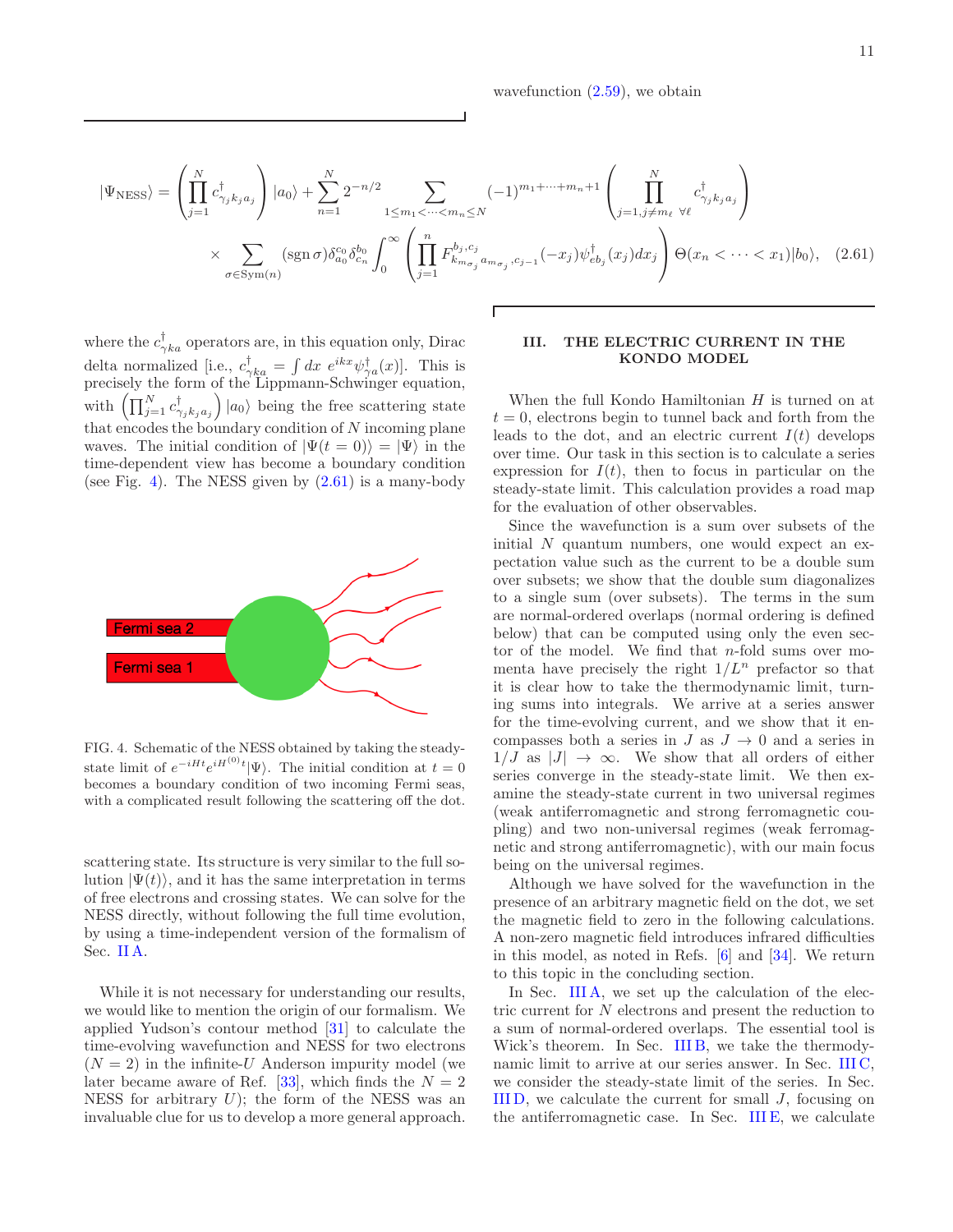the current for large  $|J|$ , focusing on the ferromagnetic case. In Sec. [III F,](#page-23-0) we discuss the renormalization group (RG) flow of the model.

### <span id="page-11-0"></span>A. The current for N electrons

We set up the calculation at zero temperature, then later generalize to allow arbitrary temperatures in the leads. We have verified that starting with arbitrary temperatures from the beginning results in the same answer for the current [\[25\]](#page-42-8).

Since the total number of electrons is constant, the average electric current from lead 1 to lead 2 is the time derivative of the number of electrons in lead 1:

<span id="page-11-4"></span>
$$
I(t) = -\frac{d}{dt} \langle \Psi(t) | \hat{N}_1 | \Psi(t) \rangle, \tag{3.1}
$$

where  $\widehat{N}_1 = \int_{-L/2}^{L/2} dx \psi_{1a}^{\dagger}(x)\psi_{1a}(x)$ . Let us first show that  $I(t)$  reduces to the evaluation of the expectation value of the bilinear  $\psi_{oa}^{\dagger}(x)\psi_{ea}(x)$ . We write the number operator in the odd/even basis,

$$
\hat{N}_1 = \frac{1}{2}\hat{N} + \frac{1}{2}\left(\int_{-L/2}^{L/2} dx \ \psi_{oa}^{\dagger}(x)\psi_{ea}(x) + \text{H.c.}\right), \tag{3.2}
$$

then use the fact that  $\hat{N} \equiv \hat{N}_1 + \hat{N}_2$  is conserved to obtain

<span id="page-11-3"></span>
$$
I(t) = -\text{Re}\left[\frac{d}{dt} \int_{-L/2}^{L/2} dx \ \langle \Psi(t) | \psi_{oa}^{\dagger}(x) \psi_{ea}(x) | \Psi(t) \rangle \right].
$$
\n(3.3)

Although we have the many-body wavefunction for arbitrary initial quantum numbers, we are ultimately interested in taking these quantum numbers to describe two filled Fermi seas. One might think that it would be simplest to specialize to this case immediately. However, we find it more convenient to work with arbitrary quantum numbers because the expectation value turns out to be a sum of matrix elements having every possible subset of the quantum numbers of the originally given state.

The expectation value of  $\psi_{oa}^{\dagger}(x)\psi_{ea}(x)$  is a sum of terms of the form (schematically)

$$
\langle \chi(t) | \left( \prod c(t) \right) \psi_{oa}^{\dagger}(x) \psi_{ea}(x) \left( \prod c^{\dagger}(t) \right) | \chi(t) \rangle, \quad (3.4)
$$

where the time-evolving operators and crossing states have various quantum numbers (not necessarily the same assignment on both sides). It is convenient to anticommute the annihilation operators past the creation operators. To do this with Wick's theorem, we introduce the normal ordering symbol :  $X$  : that moves every  $c(t)$  operator (in any expression X) to the right of every  $c^{\dagger}(t)$  operator, with the appropriate fermionic sign factors. By definition, the crossing states are unaffected; in other words, this is normal ordering relative to the impurity state  $|a_0\rangle$ (not relative to a filled Fermi sea), and it only affects the

time-dependent single-particle operators (*not* the  $\psi_e^{\dagger}$  and  $\psi_e$  operators found inside the crossing states). When we compute the expectation value of  $\psi_{oa}^{\dagger}(x)\psi_{ea}(x)$ , we declare that these two "external" operators behave the same way as  $c^{\dagger}(t)$  and  $c(t)$  do under the normal ordering symbol.

By Wick's theorem, the product  $\prod_{i} c(t) \prod_{i} c^{\dagger}(t)$  is equal to the normal-ordered sum of all contractions, where the contraction of two operators is defined as the product in the original order minus the normal-ordered product (and hence is either the anticommutator, or zero). It is these contractions that diagonalize the double sum over subsets to a single sum.

As a warm-up to the calculation for general  $N$ , we consider the quench problem starting with one or two electrons:

<span id="page-11-1"></span>
$$
e^{-iHt}c_{\gamma_1k_1a_1}^{\dagger}|a_0\rangle \equiv |\Psi_1\rangle, \tag{3.5}
$$

$$
e^{-iHt}c_{\gamma_2k_2a_2}^{\dagger}c_{\gamma_1k_1a_1}^{\dagger}|a_0\rangle \equiv |\Psi_{12}\rangle, \tag{3.6}
$$

where dependence on  $t$  is suppressed, and where the numbers 1 and 2 on the right-hand side are not lead indices, but instead stand for the quantum numbers  $\gamma_1 k_1 a_1$  and  $\gamma_2 k_2 a_2$ . (After these warm-up examples, we do not use this shorthand again.) In terms of time-evolving operators and crossing states, these wavefunctions are given by

$$
|\Psi_1\rangle = c_1^\dagger |a_0\rangle + |\chi_1\rangle,\tag{3.7}
$$

$$
|\Psi_{12}\rangle = c_2^{\dagger} c_1^{\dagger} |a_0\rangle + \left(c_2^{\dagger} |\chi_1\rangle + |\chi_{12}\rangle - (1 \leftrightarrow 2)\right). \quad (3.8)
$$

The overlap of single electron states [we include the operator insertion  $\psi_{oa}^{\dagger}(x)\psi_{ea}(x)$  later] can be written as

<span id="page-11-2"></span>
$$
\langle \Psi_{1'}|\Psi_1\rangle = \langle \Psi_{1'}^0|\Psi_1^0\rangle + : \langle \Psi_{1'}|\Psi_1\rangle ; \qquad (3.9)
$$

where 1′ stands for another distinct set of quantum numbers  $\gamma_1' k_1' a_1'$ , and where  $|\Psi_1^0\rangle = c_1^{\dagger} |a_0\rangle$ . In :  $\langle \Psi_{1'}|\Psi_1\rangle$  : we must expand the product  $\langle \Psi_{1'} | \Psi_1 \rangle$  to four terms using Eq.  $(3.7)$ , then move every c operator to the right of every  $c^{\dagger}$  operator (with appropriate minus signs). In this simple case, the normal ordering symbol guarantees that  $\langle a'_0 | c_1 c_1^{\dagger} | a_0 \rangle$  : = 0, and this is exactly compensated by the first term on the right-hand side of Eq. [\(3.9\)](#page-11-2).

A less trivial example is the overlap of states with two electrons. A straightforward calculation shows

$$
\langle \Psi_{1'2'} | \Psi_{12} \rangle = \langle \Psi_{1'2'}^0 | \Psi_{12}^0 \rangle + \left[ \{c_{2'}, c_2\} : \langle \Psi_{1'} | \Psi_1 \rangle : - (1 \leftrightarrow 2) - (1' \leftrightarrow 2') + (1 \leftrightarrow 2, 1' \leftrightarrow 2') \right] + \langle \Psi_{1'2'} | \Psi_{12} \rangle ;, \quad (3.10)
$$

where  $|\Psi_{12}^{0}\rangle = c_2^{\dagger} c_1^{\dagger} |a_0\rangle$ . This is now a large enough number of electrons to illustrate all features of a general result which is stated and proven in the Appendix [Eq. [\(D5\)](#page-29-0)]. The result is that the overlap of two states evolving from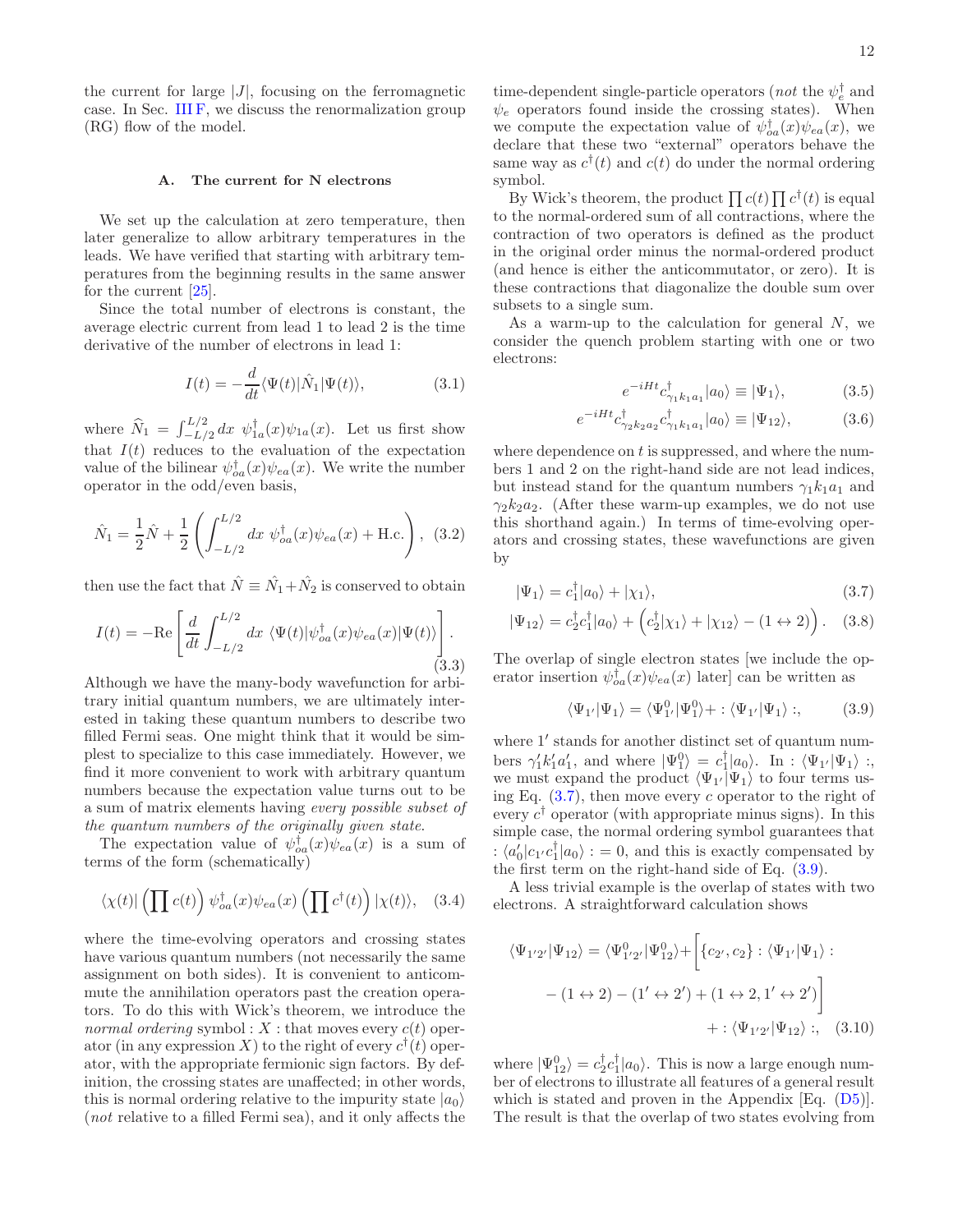any quantum numbers can be written as a sum of normalordered terms multiplied by contractions of the c and  $c^{\dagger}$ operators. The normal-ordered terms are overlaps between time-evolving states with any possible subset of the original quantum numbers.

A similar result is true if one inserts operators in between the two states; we have calculated it explicitly in the case of a bilinear insertion, which suffices for the evaluation of the current. To state the precise result, we first introduce the following notation for the time evolution of an initial state with arbitrary quantum numbers:

$$
|\Psi_{\gamma_1 k_1 a_1 \dots \gamma_n k_n a_n, a_0}(t)\rangle \equiv e^{-iHt} c^{\dagger}_{\gamma_n k_n a_n} \dots \times c^{\dagger}_{\gamma_1 k_1 a_1} |a_0\rangle. \quad (3.11)
$$

Inside the normal ordering symbol, it is understood that any  $|\Psi(t)\rangle$  as just defined is to be written in terms of time-evolving field operators and crossing states before the normal ordering is applied. Then, with the quantum numbers written as  $\alpha \equiv \gamma k a$ , we have (see Appendix [D](#page-28-0) for proof)

$$
\langle \Psi_{\alpha_1...\alpha_N,a_0}(t) | \psi_{\alpha a}^{\dagger}(x) \psi_{ea}(x) | \Psi_{\alpha_1...\alpha_N,a_0}(t) \rangle =
$$
\n
$$
\sum_{n=1}^{N} \frac{1}{(n-1)!} \sum_{m_1,...,m_n=1}^{N} \{c_{\alpha_{m_n}}(t), \psi_{\alpha a}^{\dagger}(x)\}
$$
\n
$$
\times : \langle \Psi_{\alpha_{m_1}...\alpha_{m_{n-1}},a_0}(t) | \psi_{ea}(x) | \Psi_{\alpha_{m_1}...\alpha_{m_n},a_0}(t) \rangle :
$$
\n
$$
+ \sum_{j=1}^{N} \{c_{\alpha_j}(t), \psi_{\alpha a}^{\dagger}(x)\} \{\psi_{ea}(x), c_{\alpha_j}^{\dagger}(t)\}. \quad (3.12)
$$

The second term is independent of t and so does not contribute to the current. Notice that in the first term, there is only a single sum over subsets (i.e., the  $m_i$  variables); the contractions in Wick's theorem became Kronecker deltas that diagonalized the double sum over subsets to a single sum.

An advantage of using normal-ordered overlaps is that they can be written in terms of the even sector only. To see this, write the free electron operators in the odd/even basis:

$$
c_{\gamma ka}^{\dagger}(t) = e^{-ikt} \frac{1}{\sqrt{2}} \left[ (-1)^{\gamma - 1} c_{oka}^{\dagger} + c_{eka}^{\dagger} \right]
$$
 (3.13a)

$$
= \frac{1}{\sqrt{2}} \left[ (-1)^{\gamma - 1} c_{oka}^{\dagger}(t) + c_{eka}^{\dagger}(t) \right].
$$
 (3.13b)

Inside the normal ordering symbol, every  $c_{\gamma ka}^{\dagger}(t)$  must eventually contract with some  $\psi_{eb}(x)$  operator inside some crossing state; hence, every  $c_{\gamma ka}^{\dagger}(t)$  can be replaced by  $\frac{1}{\sqrt{2}}$  $\frac{1}{2}c_{eka}^{\dagger}(t)$ . The same argument holds for the annihilation operators, and so we obtain (after a short calculation):

$$
\begin{aligned} : \langle \Psi_{\alpha_1...\alpha_{n-1},a_0}(t) | \psi_{ea}(0) | \Psi_{\alpha_1...\alpha_n,a_0}(t) \rangle &= \\ 2^{-n+1/2} : \langle \Psi_{ek_1a_1...\ek_{n-1}a_{n-1},a_0}(t) | \psi_{ea}(0) \\ &\times | \Psi_{ek_1a_1...\ek_na_n,a_0}(t) \rangle : . \quad (3.14) \end{aligned}
$$

<span id="page-12-1"></span>Substituting this into Eq.  $(3.12)$ , and noting that the x integral in Eq. [\(3.3\)](#page-11-3) commutes with the normal ordering symbol, we obtain

<span id="page-12-2"></span>
$$
I(t) = \text{Re}\left[-\frac{d}{dt}\sum_{n=1}^{N}2^{-n}\frac{1}{(n-1)!}\frac{1}{L^n}\sum_{m_1,\dots,m_n=1}^{N}(-1)^{\gamma_{m_n}-1}\Omega_{n,a_0}(t;k_{m_1}a_{m_1},\dots,k_{m_n}a_{m_n})\right],\tag{3.15}
$$

where

$$
\Omega_{n,a_0}(t;k_1a_1,\ldots,k_na_n) = L^n : \langle \Psi_{ek_1a_1\ldots ek_{n-1}a_{n-1},a_0}(t)|c_{ek_na_n}(t)|\Psi_{ek_1a_1\ldots ek_na_n,a_0}(t)\rangle : .
$$
\n(3.16)

Г

(The powers of L are chosen this way so that  $\Omega_{n,a_0}$  is L independent, as shown below. In the first equation, the momenta and spins being summed are chosen from the full list of  $N$  initial quantum numbers; the second equation defines the function  $\Omega_{n,a_0}$  on *arbitrary* momenta and spins.) This is the expectation value of the current in the time-evolving state  $|\Psi_{\gamma_1 k_1 a_1...\gamma_N k_N a_N,a_0}(t)\rangle$ , with any initial quantum numbers in the lead 1/lead 2 basis. The normal-ordered overlap on the right-hand side involves the even sector only; the dependence on the lead indices appears in the sign factor  $(-1)^{\gamma_{m_n}-1}$ . This reflects the fact that the interaction term of the model is in the even sector only.

#### <span id="page-12-0"></span>B. The current in the thermodynamic limit

While Eq.  $(3.15)$  is valid for arbitrary quantum numbers of the initial state, we are particularly interested in quantum numbers describing two Fermi seas. A Fermi sea containing a small number of electrons is not meaningful since we linearized the spectrum about the Fermi level. We therefore take the thermodynamic limit, which turns sums into integrals.

The nth term in the sum on the right-hand side of Eq.  $(3.15)$  is a sum over all choices of *n* quantum numbers; this includes a sum over all choices of  $n$  momenta, which becomes an n-dimensional integral in the thermodynamic limit. We can then allow the leads to have arbitrary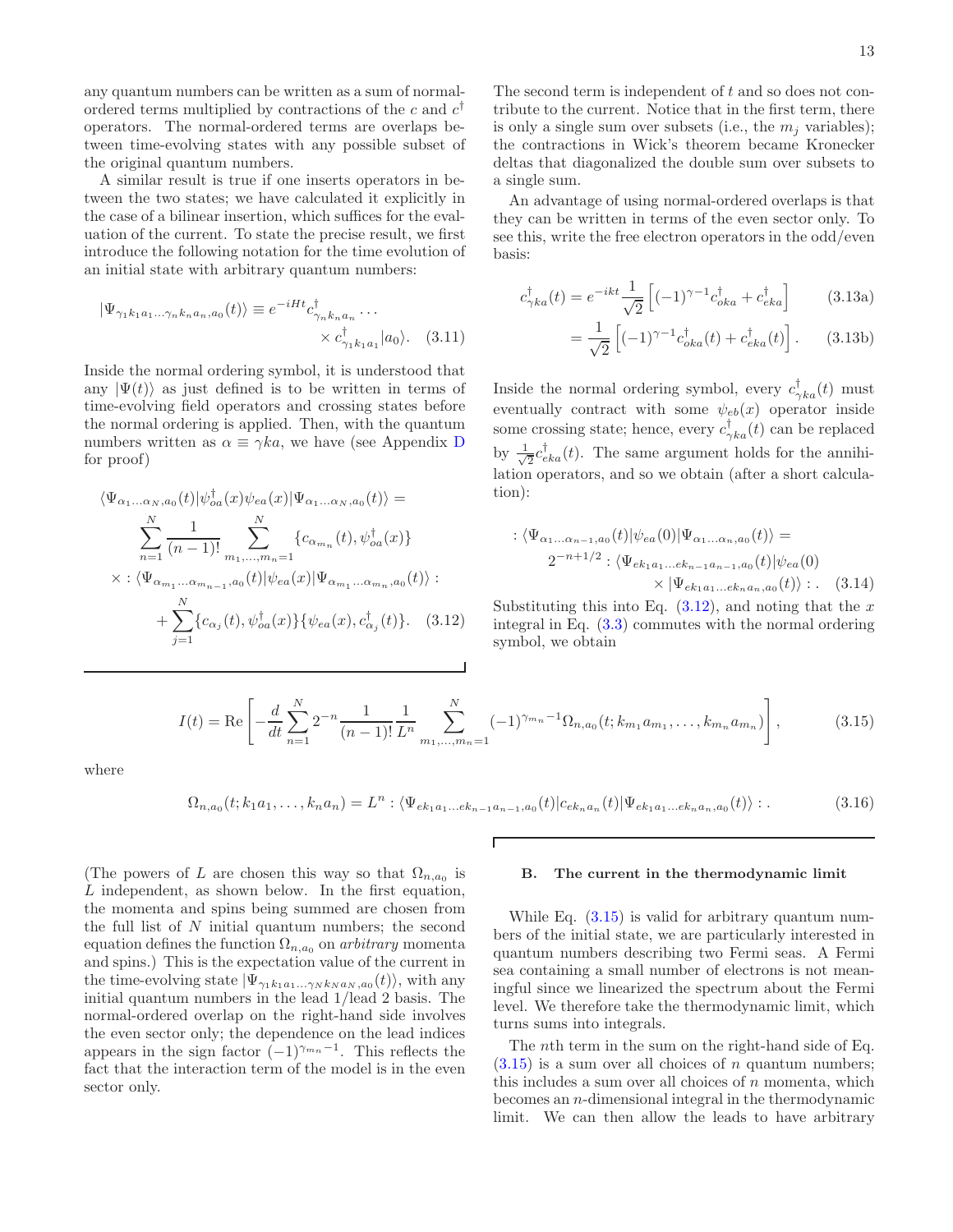<span id="page-13-1"></span>14

temperatures  $T_1$  and  $T_2$  by generalizing these integrals to include Fermi functions:

$$
f_{\gamma}(k) \equiv f(T_{\gamma}, \mu_{\gamma}, k) \equiv \frac{1}{e^{(k-\mu_{\gamma})/T_{\gamma}} + 1},
$$
 (3.17)

where  $\gamma = 1, 2$ . We have verified that starting the calculation with a density matrix with arbitrary temperatures and chemical potentials leads to the same results as making the natural generalization (which we describe below) from the zero-temperature case [\[25\]](#page-42-8).

The generalization from the zero-temperature case proceeds as follows. Write  $\mathcal{K}_{\gamma}$  for the set of allowed momenta in lead  $\gamma = 1, 2$  (i.e., ranging from  $-D$  to  $\mu_{\gamma}$  and spaced by  $2\pi/L$ ). Then the following example illustrates the idea:

$$
\frac{1}{L^2} \sum_{k_1, k_2 \in \mathcal{K}_1} \frac{1}{L} \sum_{k_3 \in \mathcal{K}_2} \xrightarrow{\text{therm. limit}} \int_{-D}^{\mu_1} \frac{dk_1}{2\pi} \frac{dk_2}{2\pi} \int_{-D}^{\mu_2} \frac{dk_3}{2\pi}
$$

$$
\xrightarrow{T_1, T_2} \int_{-D}^{D} \frac{dk_1}{2\pi} \frac{dk_2}{2\pi} \frac{dk_3}{2\pi} f_1(k_1) f_1(k_2) f_2(k_3), \quad (3.18)
$$

where the first arrow represents the thermodynamic limit at zero temperature, and the second arrow represents the generalization to allow the two leads to have arbitrary temperatures. It is essential that whatever function of  $k_1, k_2$ , and  $k_3$  that is being summed here does not grow with L.

The generalization of the above example is

$$
\frac{1}{L^n} \sum_{m_1, \dots, m_n=1}^N = \frac{1}{L^n} \sum_{\gamma_1, \dots, \gamma_n=1, 2} \sum_{\substack{k_j \in \mathcal{K}_{\gamma_j} \\ 1 \le j \le n}} \sum_{a_1 \dots a_n} (3.19a)
$$

$$
\to \sum_{\gamma_1, \dots, \gamma_n=1, 2} \int_{-D}^D \left[ \prod_{j=1}^n \frac{dk_j}{2\pi} f_{\gamma_j}(k_j) \right] \sum_{a_1 \dots a_n} , \quad (3.19b)
$$

where we have first written the sum over abstract quantum numbers as a sum over lead indices, momenta, and spins, and then taken the thermodynamic limit, going directly to the generalization to arbitrary temperatures in the leads.

The function  $\Omega_{n,a_0}$  being summed in Eq. [\(3.15\)](#page-12-2) involves the even sector only, so it is independent of the lead indices being summed. We can therefore do the sum over lead indices explicitly, finding the following in the thermodynamic limit:

$$
I(t) \to \text{Re}\left\{-\frac{d}{dt}\sum_{n=1}^{\infty} 2^{-n} \frac{1}{(n-1)!} \times \int_{-D}^{D} \left[\prod_{j=1}^{n-1} \frac{dk_j}{2\pi} \left[f_1(k_j) + f_2(k_j)\right]\right] \frac{dk_n}{2\pi} \left[f_1(k_n) - f_2(k_n)\right] \times \sum_{a_1...a_n} \Omega_{n,a_0}(t; k_1 a_1,..., k_n a_n)\right\}.
$$
 (3.20)

Explicit evaluation of the function  $\Omega_{n,a_0}$  (see Appendix [E\)](#page-31-0) shows that it is an antisymmetrization of another function  $\Omega_{n,a_0}^{\text{(off-diag)}}$ :

$$
\Omega_{n,a_0}(t; k_1 a_1, \dots, k_n a_n) = \sum_{\substack{\sigma,\sigma' \in \text{Sym}(n) \\ \sigma'(n)=n}} (\text{sgn}\,\sigma)(\text{sgn}\,\sigma')
$$

$$
\times \Omega_{n,a_0}^{(\text{off-diag})}(t; k_{\sigma'_1} a_{\sigma'_1}, \dots, k_{\sigma'_n} a_{\sigma'_n}; k_{\sigma_1} a_{\sigma_1}, \dots, k_{\sigma_n} a_{\sigma_n}),
$$
\n(3.21)

where the function  $\Omega_{n,a_0}^{(\text{off-diag})}$  is given by

<span id="page-13-0"></span>
$$
\Omega_{n,a_0}^{(\text{off-diag})}(t; k'_1 a'_1, \dots, k'_n a'_n; k_1 a_1, \dots, k_n a_n) =
$$
\n
$$
\Xi_n[a'_1 \dots a'_{n-1}; a_1 \dots a_{n-1}]_{a_0 a_0}^{b_0 c_{n-1}}(-i\mathcal{T})_{a_n c_{n-1}}^{a'_n b_0}
$$
\n
$$
\times \int_0^t \left[ \prod_{\ell=1}^n dx_\ell \ e^{-i(k_\ell - k'_\ell)(t - x_\ell)} \right] \Theta(x_n < \dots < x_1),
$$
\n(3.22)

with the tensor  $\Xi_n$  defined as

<span id="page-13-3"></span>
$$
\Xi_n[a'_1 \dots a'_n; a_1 \dots a_n]_{c'_c}^{c'_nc_n} =
$$
\n
$$
\delta_{c'}^{c'_0} \delta_{c}^{c_0} \prod_{j=1}^n \left( S_{a'_j c'_{j-1}}^{*b_j c'_j} S_{a_j c_{j-1}}^{b_j c_j} - I_{a'_j c'_{j-1}}^{b_j c'_j} I_{a_j c_{j-1}}^{b_j c_j} \right), \quad (3.23)
$$

<span id="page-13-2"></span>where  $S = I - iT$  is the bare single-particle S matrix for an electron crossing the impurity. Note in particular that  $\Omega_{n,a_0}^{(\text{off-diag})}$  grows with t (at most as  $t^n$ ) and not with L; the same is then true of  $\Omega_{n,a_0}$ , justifying our calculation of the thermodynamic limit. Substituting Eq. [\(3.21\)](#page-13-0) into Eq. [\(3.20\)](#page-13-1) and using the symmetry of the integrand to eliminate the sum over permutations  $\sigma'$ , we find one of our main results, a series expression for the current in the thermodynamic limit:

$$
I(T_1, \mu_1; T_2, \mu_2; t) = \text{Re}\left\{\frac{\partial}{\partial t} \sum_{n=1}^{\infty} \sum_{\sigma \in \text{Sym}(n)} W_n^{(\sigma)}(J) \int_{-D}^{D} \frac{dk_1 \dots dk_n}{(2\pi)^n} \left[ \prod_{j=1}^{n-1} \left[ f_1(k_j) + f_2(k_j) \right] \right] \left[ f_1(k_n) - f_2(k_n) \right] \times \int_0^t dx_1 \dots dx_n \left( \prod_{\ell=1}^n e^{-i(k_\ell - k_{\sigma_\ell})x_\ell} \right) \Theta(x_n < \dots < x_1) \right\}, \quad (3.24)
$$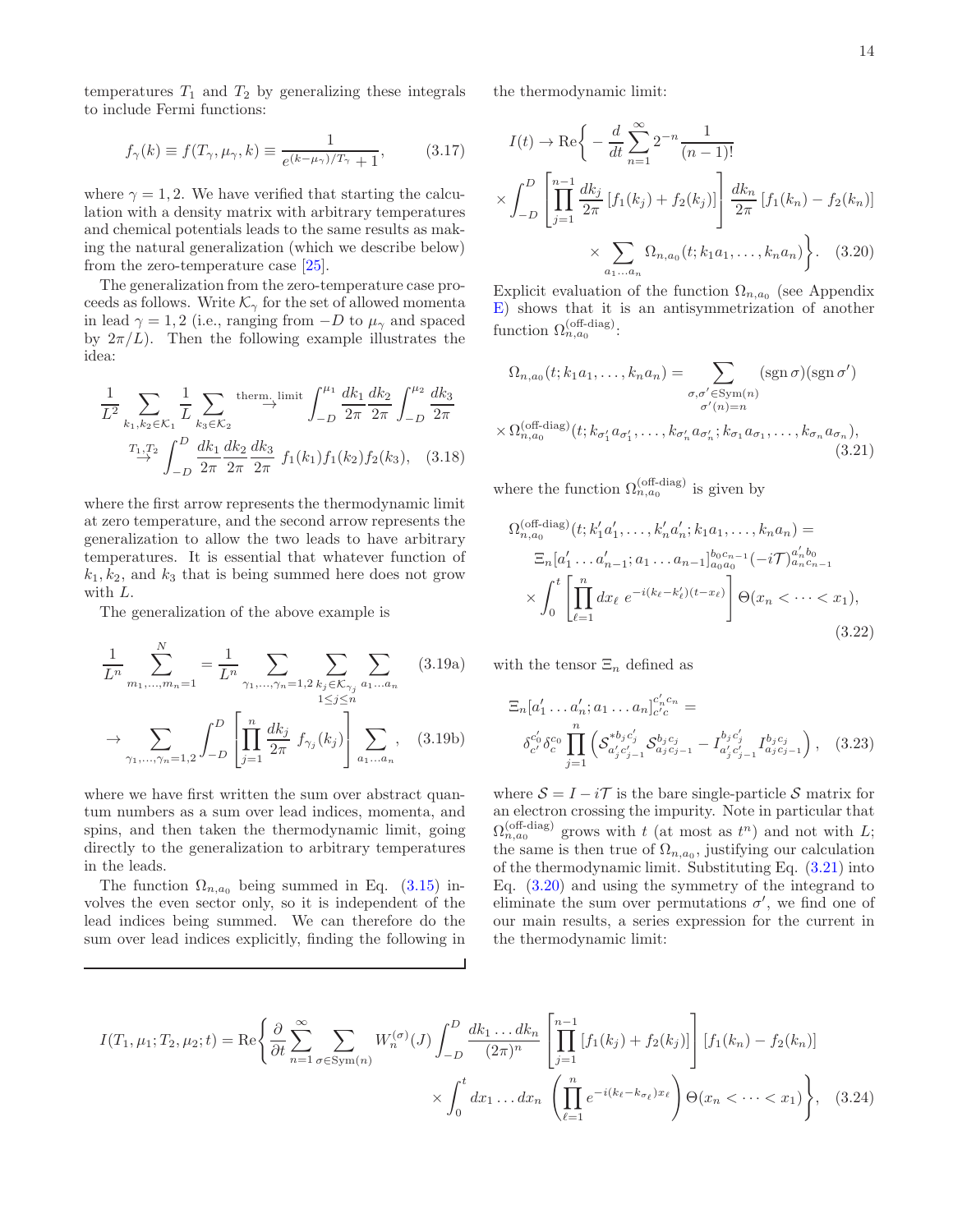where we have defined J-dependent spin sums via

<span id="page-14-2"></span>
$$
W_n^{(\sigma)}(J) = \sum_{\substack{a_0, a_1, \dots, a_n \\ b_0, c_0}} (\text{sgn}\,\sigma) \frac{1}{2^{n+1}} \Xi_{n-1}[a_1, \dots, a_{n-1}; a_{\sigma_1}, \dots, a_{\sigma_{n-1}}]_{a_0 a_0}^{b_0 c_0} i \mathcal{T}_{a_{\sigma_n} c_0}^{a_n b_0}.
$$
 (3.25)

We have included a sum over the initial impurity spin  $a_0$ (compensated by an additional prefactor of 1/2) purely for notational simplicity, and it is easily verified that using a fixed  $a_0$  produces the same answer.

This series answer Eq. [\(3.24\)](#page-13-2) has the interesting property that it yields not only a series in powers of J for small  $J$  (which follows straightforwardly from the power counting of the crossing states), but also a series in the inverse parameter  $1/J$  for large  $|J|$ . The fundamental reason for the  $1/J$  series is the existence of the  $|J| = \infty$ basis discussed in Sec. [II D;](#page-8-0) however, we give below a self-contained argument using only the  $J = 0$  basis.

We write the coefficients of the identity and spin-flip terms of the bare S matrix as  $Z_I$  and  $Z_P$ :

$$
\mathcal{S}_{a_1 a_0}^{b_1 b_0} \equiv (I - i\mathcal{T})_{a_1 a_0}^{b_1 b_0} \equiv Z_I \delta_{a_1}^{b_1} \delta_{a_0}^{b_0} + Z_P \delta_{a_1}^{b_0} \delta_{a_0}^{b_1}.
$$
 (3.26)

Explicitly, these coefficients are

$$
Z_I = \frac{1 - \frac{3}{16}J^2}{1 - i\frac{1}{2}J + \frac{3}{16}J^2},
$$
(3.27a)

$$
Z_P = \frac{-iJ}{1 - i\frac{1}{2}J + \frac{3}{16}J^2}.
$$
 (3.27b)

Note in particular that  $Z_P$  is  $O(J)$  for small J and  $O(1/J)$  for large J. In Appendix [F,](#page-33-0) we prove that for  $n \geq 2$ , the spin sum  $W_n^{(\sigma)}(J)$  has at least  $n+1$  powers of  $Z_P$  (where we consider  $Z_P^*$  and  $Z_P$  as equivalent for power counting purposes). This confirms that the current series can be expanded in either parameter.

In Table [I,](#page-14-1) we list all non-vanishing spin sums up to  $n = 4$ , leaving out the seven permutations at  $n = 4$  that start at order  $O(J^6)$  or  $O(1/J^6)$ . The product structure of the tensor [\(3.23\)](#page-13-3) permits fairly quick evaluation of these sums; an ordinary computer can produce Table [I](#page-14-1) from the definition [\(3.25\)](#page-14-2) in a matter of seconds.

#### <span id="page-14-0"></span>C. Steady-state limit of the current

A basic question in quench problems is the existence of the steady limit of observable quantities, such as the current:

$$
I_{\text{steady-state}}(T_1, T_2, V) = \lim_{t \to \infty} I(T_1, \mu_1; T_2, \mu_2; t), \quad (3.28)
$$

where we set  $\mu_1 = 0$  and  $\mu_2 = -V$  on the right-hand side.

We argue that the existence of the long-time limit of our series expression [\(3.24\)](#page-13-2) reduces to a certain spin sum

<span id="page-14-1"></span>TABLE I. First several non-vanishing spin sums.

| $\sigma \equiv (\sigma_1, \ldots, \sigma_n)$ | $W_n^{(\sigma)}(J)$                                     |
|----------------------------------------------|---------------------------------------------------------|
| (1)                                          | $1 - Z_I - \frac{1}{2}Z_P$                              |
| (2,1)                                        | $\frac{3}{4} Z_P ^2Z_P$                                 |
| (3, 1, 2)                                    | $\frac{3}{4} Z_P ^4(-Z_I+\frac{1}{2}Z_P)$               |
| (2,3,1)                                      | $\frac{3}{4} Z_P ^4 (Z_I + \frac{1}{2}Z_P)$             |
| (3, 2, 1)                                    | $-\frac{3}{4} Z_P ^4Z_P$                                |
| (2,3,4,1)                                    | $\frac{3}{4} Z_P ^4[-Z_P+ Z_P ^2(Z_I+\frac{5}{4}Z_P)]$  |
| $(2,4,1,3)$ and $(3,1,4,2)$                  | $\frac{3}{4}  Z_P ^4 Z_P (1 - \frac{3}{4}  Z_P ^2)$     |
| (3, 4, 1, 2)                                 | $\frac{3}{4}  Z_P ^4 Z_P (-1 +  Z_P ^2)$                |
| (4, 1, 2, 3)                                 | $\frac{3}{4} Z_P ^4[-Z_P+ Z_P ^2(-Z_I+\frac{5}{4}Z_P)]$ |
| (4,3,2,1)                                    | $\frac{3}{4}  Z_P ^4 Z_P (1 - \frac{3}{2}  Z_P ^2)$     |

identity, which we then prove in Appendix [F.](#page-33-0) This confirms the existence of the steady-state current to all orders either in  $J$  or in  $1/J$ . Note that Doyon and Andrei have already shown that the Schwinger-Keldysh perturbation series for the current converges in time to all orders in  $J$  [\[7](#page-41-3)]. As discussed in more detail in [\[7](#page-41-3)], the leads serve as thermal baths in the limit of infinite system size, even though there is no explicit relaxation mechanism (i.e., coupling to an external bath whose degrees of freedom appear in the Hamiltonian).

A natural question to ask at this point is: Why are we concerned with showing that the time-evolving current converges in the long-time limit if we have already shown that the wavefunction reaches a NESS? The original definition  $(3.1)$  of the current can be shown to be equivalent to the expectation value of a local operator:  $I(t)$  =  $\langle \Psi(t) | \hat{I} | \Psi(t) \rangle$  with  $\hat{I}$  = Re  $\left[ i J \psi_{1a}^{\dagger}(0) \sigma_{aa'} \cdot \psi_{2a'}(0) \mathbf{S} \right]$ . The long-time limit of  $I(t)$  should be the same as the expectation value of this local operator in the NESS:

<span id="page-14-3"></span>
$$
\lim_{t \to \infty} I(t) = \langle \Psi_{\rm NESS} | \hat{I} | \Psi_{\rm NESS} \rangle.
$$
 (3.29)

Since we have  $|\Psi_{\text{NESS}}\rangle$  explicitly, one might think that this proves that the long-time limit exists. However, this is not so. Evaluating the right-hand side of Eq. [\(3.29\)](#page-14-3) with the time-independent version of our formalism, we find that it contains many infrared divergences; introducing an infrared regulator, we find that the problem of showing that these divergences cancel is equivalent to the problem of showing that  $I(t)$  converges for large time. Indeed, having a finite  $t$  is itself an example of an infrared regulator. If the limit on the left-hand side of Eq. [\(3.29\)](#page-14-3) does exist, then the equality holds.

There are two ways to proceed with the analysis of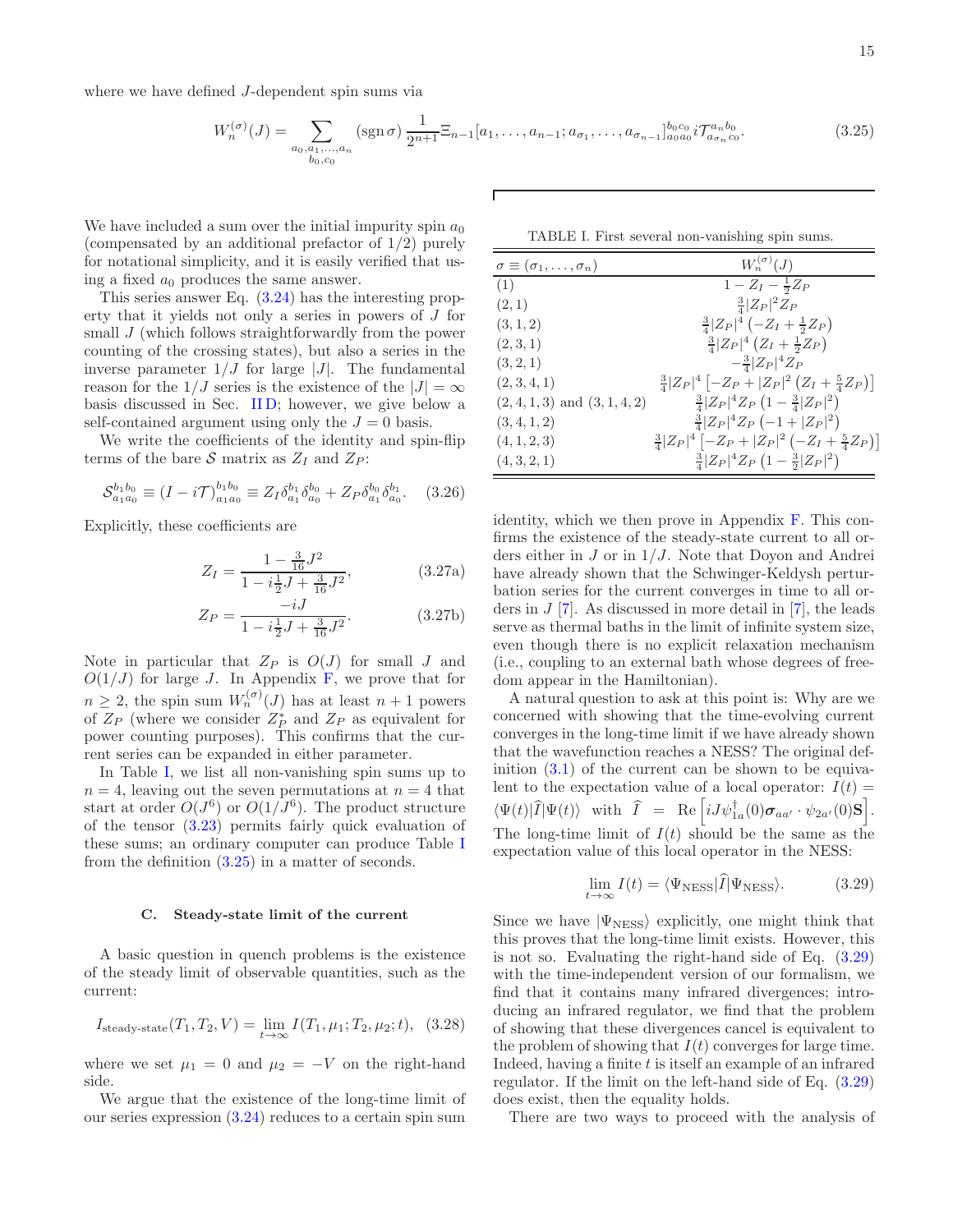the time-evolving current  $(3.24)$ : we can do the  $n-1$ integrations over position variables analytically, leaving n integrations over momenta still to be done; or we can  $\alpha$  the *n* integrations over momenta analytically, leaving n−1 integrations over position variables still to be done. The first option leaves us with momentum integrals of the same type that arise in loops in a Keldysh calculation. We pursue the second option, both because it allows for better understanding of the steady-state limit and because it results in integrals that are easier to evaluate in the large-bandwidth regime.

Our approach is to use the following formula for the Fourier transform of a Fermi function  $f(T, \mu, k)$  (with temperature T, chemical potential  $\mu$ , and cutoff D):

<span id="page-15-0"></span>
$$
\int_{-D}^{D} dk \ e^{-iky} f(T, \mu, k) = \frac{1}{i} \left( \frac{e^{iDy}}{y} - \frac{\pi T e^{-i\mu y}}{\sinh(\pi T y)} \right),\tag{3.30}
$$

where error terms of order  $O(e^{-\frac{1}{T}(D\pm\mu)})$  have been dropped on the right-hand side. This truncation is very accurate in the universal regime, in which the cutoff is much larger than all other energy scales. To use this formula, we relabel some integration coordinates to obtain

$$
\frac{\partial}{\partial t} \int_0^t dx_1 \dots dx_n \left( \prod_{\ell=1}^n e^{-i(k_\ell - k_{\sigma_\ell})x_n} \right)
$$

$$
\times \Theta(x_n < \dots < x_1)
$$

$$
= \int_0^\infty dx_1 \dots dx_{n-1} \left( \prod_{\ell=1}^n e^{-ik_\ell y_\ell^{(\sigma)}} \right)
$$

$$
\times \Theta(t - x_1 - \dots - x_{n-1}), \quad (3.31)
$$

where we have defined the following linear combinations of the  $x_i$  variables:

$$
y_{\ell}^{(\sigma)} = \sum_{m=\ell}^{n-1} x_m - \sum_{m=\sigma^{-1}(\ell)}^{n-1} x_m.
$$
 (3.32)

Using the Fourier transform  $(3.30)$  and the identity  $\sum_{j=1}^{n} y_j^{(\sigma)} = 0$ , we then obtain

$$
I(T_1, \mu_1; T_2, \mu_2; t) = \frac{1}{2\pi} \text{Re}\left\{ \sum_{n=1}^{\infty} \frac{1}{(i\pi)^{n-1}} \sum_{\sigma \in \text{Sym}(n)} W_n^{(\sigma)}(J) \varphi_n^{(\sigma)}(T_1, \mu_1; T_2, \mu_2; t) \right\},
$$
(3.33)

where [defining  $\tilde{D} = D + \frac{1}{2}(\mu_1 + \mu_2)$  and  $V = \mu_1 - \mu_2$ ]

$$
\varphi_n^{(\sigma)}(T_1, \mu_1; T_2, \mu_2; t) = \frac{1}{i} \int_0^{\infty} dx_1 \dots dx_{n-1} \Theta(t - x_1 - \dots - x_{n-1})
$$
  
 
$$
\times \left[ \prod_{j=1}^{n-1} \left( \frac{e^{i \widetilde{D} y_j^{(\sigma)}}}{y_j^{(\sigma)}} - \frac{\pi T_1 e^{-i \frac{1}{2} V y_j^{(\sigma)}}}{2 \sinh(\pi T_1 y_j^{(\sigma)})} - \frac{\pi T_2 e^{i \frac{1}{2} V y_j^{(\sigma)}}}{2 \sinh(\pi T_2 y_j^{(\sigma)})} \right) \right] \left[ \frac{\pi T_2 e^{i \frac{1}{2} V y_n^{(\sigma)}}}{\sinh(\pi T_2 y_n^{(\sigma)})} - \frac{\pi T_1 e^{-i \frac{1}{2} V y_n^{(\sigma)}}}{\sinh(\pi T_1 y_n^{(\sigma)})} \right].
$$
 (3.34)

We can now address the convergence of the series in time. The key point is to show that for any permutation  $\sigma$  such that the corresponding spin sum  $W_n^{(\sigma)}(J)$  is non-vanishing, there is a finite limit  $\lim_{t\to\infty}\varphi_n^{(\sigma)}(T_1,\mu_1;T_2,\mu_2,t)$ . The qualification that the spin sum be non-vanishing is an important one, since there are many cases in which the integral  $\varphi_n^{(\sigma)}$ does not converge in time. The simplest example is  $\varphi_2^{(1,2)}(T_1,\mu_1;T_2,\mu_2;t) = \widetilde{D}tV$ . This linear divergence is of no consequence for the current because it is multiplied by a vanishing spin sum:  $W_2^{(1,2)}(J) = 0$ .

More generally, divergences for large time are to be expected if one or more of the integration variables  $x_1, \ldots, x_{n-1}$  appears only in the Heaviside function and nowhere else in the integrand. [For example, for  $\sigma =$  $(1, 2)$ , we have  $y_1^{(\sigma)} = y_2^{(\sigma)} = 0$ , so  $x_1$  only appears in the Heaviside function, and  $\varphi_2^{(1,2)} \sim t$ . If instead all  $x_j$ variables appear explicitly (not including the Heaviside

<span id="page-15-1"></span>function), then the only possible sources of divergences in time are the oscillating phase terms (since the 1/ sinh terms are very small at large  $x$ ). The oscillating phase terms take the form of multi-dimensional generalizations of the one-dimensional integral  $\int_1^b du \frac{e^{iu}}{u}$  $\frac{du}{u}$ , which is finite as  $b \to \infty$ ; thus, we can expect that there are no time divergences even from the oscillating phases. (Asymptotic evaluation of several of these integrals confirms this expectation; see Appendix [G.](#page-34-0))

Our task, then, is to show that for any permutation  $\sigma \in \text{Sym}(n)$  such that one or more of the  $x_j$  variables is absent from  $y_1^{(\sigma)}, \ldots, y_n^{(\sigma)}$ , the corresponding spin sum  $W_n^{(\sigma)}(J)$  vanishes. These permutations are exactly the reducible ones: those for which the permutation rearranges the first m entries independently of the last  $n-m$ (for some  $m < n$ ). From Eq. [\(3.25\)](#page-14-2) and from the prod-uct structure [\(3.23\)](#page-13-3) of the tensor  $\Xi_n$ , we see that the spin sums for all reducible permutations vanish provided that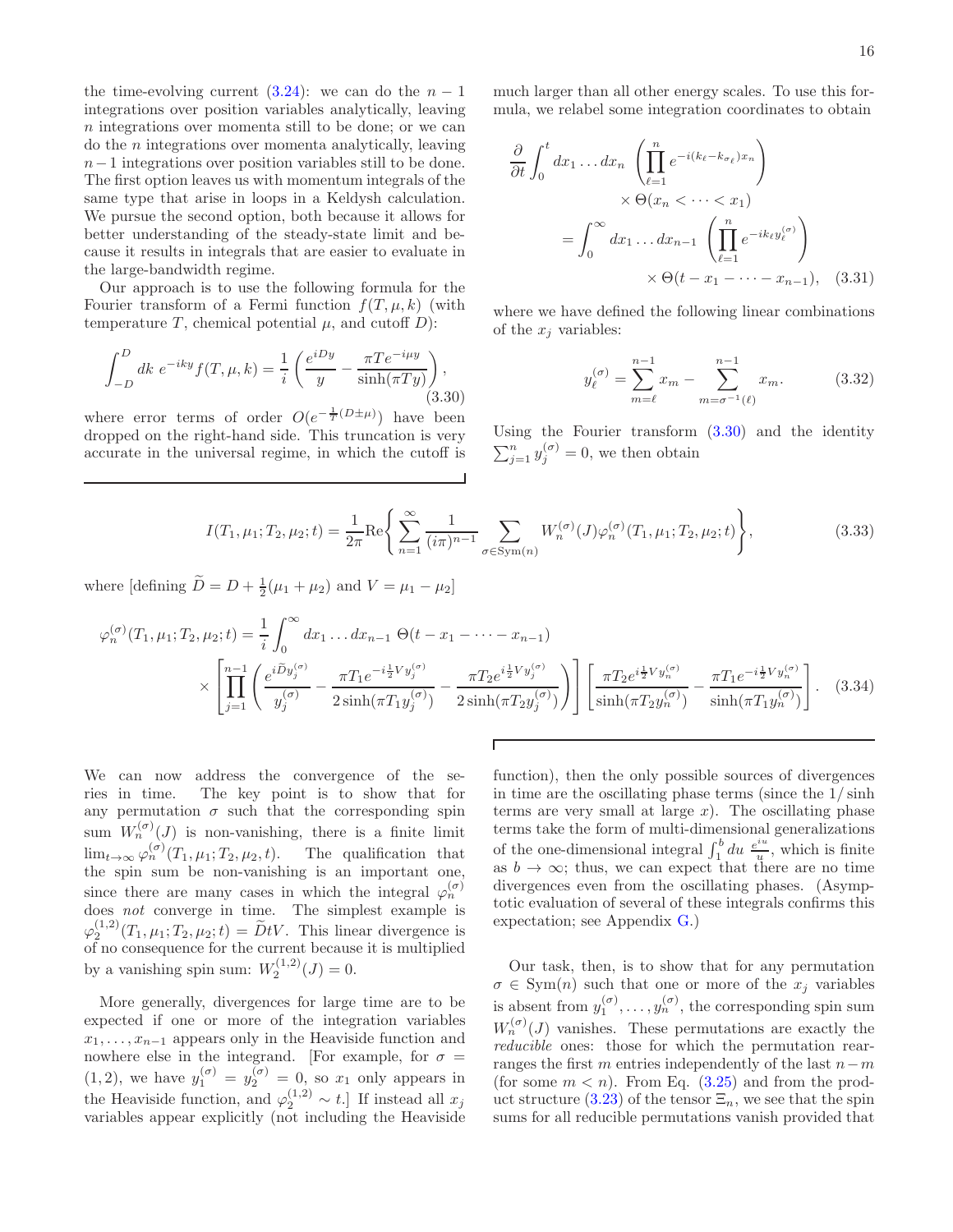the following identity holds for any  $n \geq 1$ ,  $\sigma \in \text{Sym}(n)$ :

$$
\sum_{a_0, a_1, \dots, a_n} \Xi_n[a_1, \dots, a_n; a_{\sigma_1}, \dots, a_{\sigma_n}]_{a_0 a_0}^{c'c} = 0. \quad (3.35)
$$

We prove this identity in Appendix [F.](#page-33-0) (The proof does not rely on the detailed form of the coefficients  $Z_I$  and  $Z_P$ , but only on the fact that they lead to a unitary S matrix.) Thus, we have shown convergence in time to all orders in  $J$  and  $1/J$ .

Having established the existence of the steady-state limit, we can write

$$
I(T_1, T_2, V) \equiv I_{\text{steady-state}}(T_1, T_2, V) \equiv (3.36a)
$$

$$
\lim_{t \to \infty} I(T_1, \mu_1 = 0; T_2, \mu_2 = -V; t), \tag{3.36b}
$$

where both sides depend implicitly on the cutoff  $D$ through  $\tilde{D} = D - V/2$  [see Eq. [\(3.34\)](#page-15-1) and below]. Setting  $\mu_1 = 0$  is no real loss of generality, since working with arbitrary  $\mu_1$  (given fixed voltage difference V) only means that  $\tilde{D} = D + (\mu_1 + \mu_2)/2$ , instead, and we will see that  $\overline{D}$  can be replaced by  $D$  in the large-bandwidth limit.

The steady-state current, then, depends on the three external parameters  $T_1$ ,  $T_2$ , and  $V$ . It is convenient to work in spherical coordinates  $(M, \theta, \phi)$  with V as the "Zaxis":

$$
V = M\cos\theta,\tag{3.37a}
$$

$$
T_1 = \sqrt{2}M\sin\theta\cos\phi, \ T_2 = \sqrt{2}M\sin\theta\sin\phi, \quad (3.37b)
$$

$$
M = \sqrt{V^2 + \frac{1}{2}(T_1^2 + T_2^2)}.
$$
\n(3.37c)

It is to be expected that for large bandwidth, the steadystate integrals  $\varphi_n^{(\sigma)}(T_1, T_2, V)$  include logarithmic divergences in the limit  $D/M \to \infty$ . These logarithmic divergences, together with the coupling constant dependence contained in the spin sums  $W_n^{(\sigma)}(J)$ , encode the scaling properties and the emergence of the Kondo temperature  $T_K$  through the Callan-Symanzik equation, as we discuss in more detail in the next two sections. Here, we present a technical discussion of the steady-state integrals and their logarithmic divergences.

The basic integral we need to consider is the steadystate limit of [\(3.34\)](#page-15-1), which is obtained simply by deleting the Heaviside function:

$$
\varphi_n^{(\sigma)}(T_1, T_2, V) \equiv \lim_{t \to \infty} \varphi_n^{(\sigma)}(T_1, \mu_1 = 0; T_2, \mu_2 = -V; t).
$$
\n(3.38)

As discussed above, any permutations  $\sigma$  for which this limit fails to exist are of no importance, since the corresponding spin sum  $W_n^{(\sigma)}(J)$  vanishes. From Eq. [\(3.24\)](#page-13-2) <span id="page-16-1"></span>we obtain

$$
I_{\text{steady-state}}(T_1, T_2, V) = \frac{1}{2\pi} \text{Re}\left\{ \sum_{n=1}^{\infty} \frac{1}{(i\pi)^{n-1}} \right\}
$$

$$
\times \sum_{\sigma \in \text{Sym}(n)} W_n^{(\sigma)}(J) \varphi_n^{(\sigma)}(T_1, T_2, V) \left.\right\}.
$$
 (3.39)

We express the steady-state integral  $\varphi_n^{(\sigma)}$  in spherical coordinates, denoting it by the same symbol. Rescaling to dimensionless variables  $u_j \equiv \frac{1}{2} M x_j$  and  $v_j^{(\sigma)} \equiv \frac{1}{2} M y_j^{(\sigma)}$ , we obtain

$$
\varphi_n^{(\sigma)}(M, \theta, \phi) = M \cos \theta \int_0^{\infty} du_1 \dots du_{n-1}
$$

$$
\times \left[ \prod_{j=1}^{n-1} \left( e^{i(2D/M - \cos \theta) v_j^{(\sigma)}} - f(\theta, \phi; v_j^{(\sigma)}) \right) / v_j^{(\sigma)} \right]
$$

$$
\times h(\theta, \phi; v_n^{(\sigma)}), \quad (3.40)
$$

where

<span id="page-16-0"></span>
$$
f(\theta, \phi; v) = \frac{\sqrt{2\pi} \sin \theta \cos \phi \, v e^{-i(\cos \theta)v}}{\sinh(2^{3/2}\pi \sin \theta \cos \phi \, v)} + \frac{\sqrt{2\pi} \sin \theta \sin \phi \, v e^{i(\cos \theta)v}}{\sinh(2^{3/2}\pi \sin \theta \sin \phi \, v)}, \quad (3.41)
$$

and

$$
h(\theta, \phi; v) = \frac{1}{i} \left( \frac{\sqrt{2}\pi \tan \theta \sin \phi \ e^{i(\cos \theta)v}}{\sinh(2^{3/2}\pi \sin \theta \sin \phi v)} - \frac{\sqrt{2}\pi \tan \theta \cos \phi \ e^{-i(\cos \theta)v}}{\sinh(2^{3/2}\pi \sin \theta \cos \phi v)} \right).
$$
 (3.42)

Note that  $f(\theta, \phi; v = 0) = h(\theta, \phi; v = 0) = 1$ .

We have explicitly calculated the asymptotic forms of the integral [\(3.40\)](#page-16-0) in the large-bandwidth regime for all permutations  $\sigma$  that we need in order to find the current up to and including the  $J^5$  or  $1/J^5$  terms. We find that the rapidly oscillating phases generate logarithmic divergences: powers of  $\ln(2D/M)$  with coefficients that depend on the ratios  $T_1/V$  and  $T_2/V$  through the angles  $\theta$  and  $\phi$ . In some cases, there are also linear divergences, but they cancel in the final answer for the current at this order.

To arrive at Eq.  $(3.40)$ , we assumed  $V > 0$ ; however, the special case of  $V = 0$  reduces to an integral of the same form with different functions  $f$  and  $h$ . For example, the linear response conductance  $G(T)$  =  $\partial I/\partial V|_{T_1=T_2=T,V=0}$  involves the following integral:

$$
\frac{\partial}{\partial V}\Big|_{V=0} \varphi_n^{(\sigma)}(T_1 = T, T_2 = T, V) = \int_0^\infty du_1 \dots du_{n-1}
$$

$$
\times h\left(v_n^{(\sigma)}\right) \prod_{j=1}^{n-1} \frac{e^{i\frac{D}{\pi T}v_j^{(\sigma)}} - f\left(v_j^{(\sigma)}\right)}{v_j^{(\sigma)}}, \quad (3.43)
$$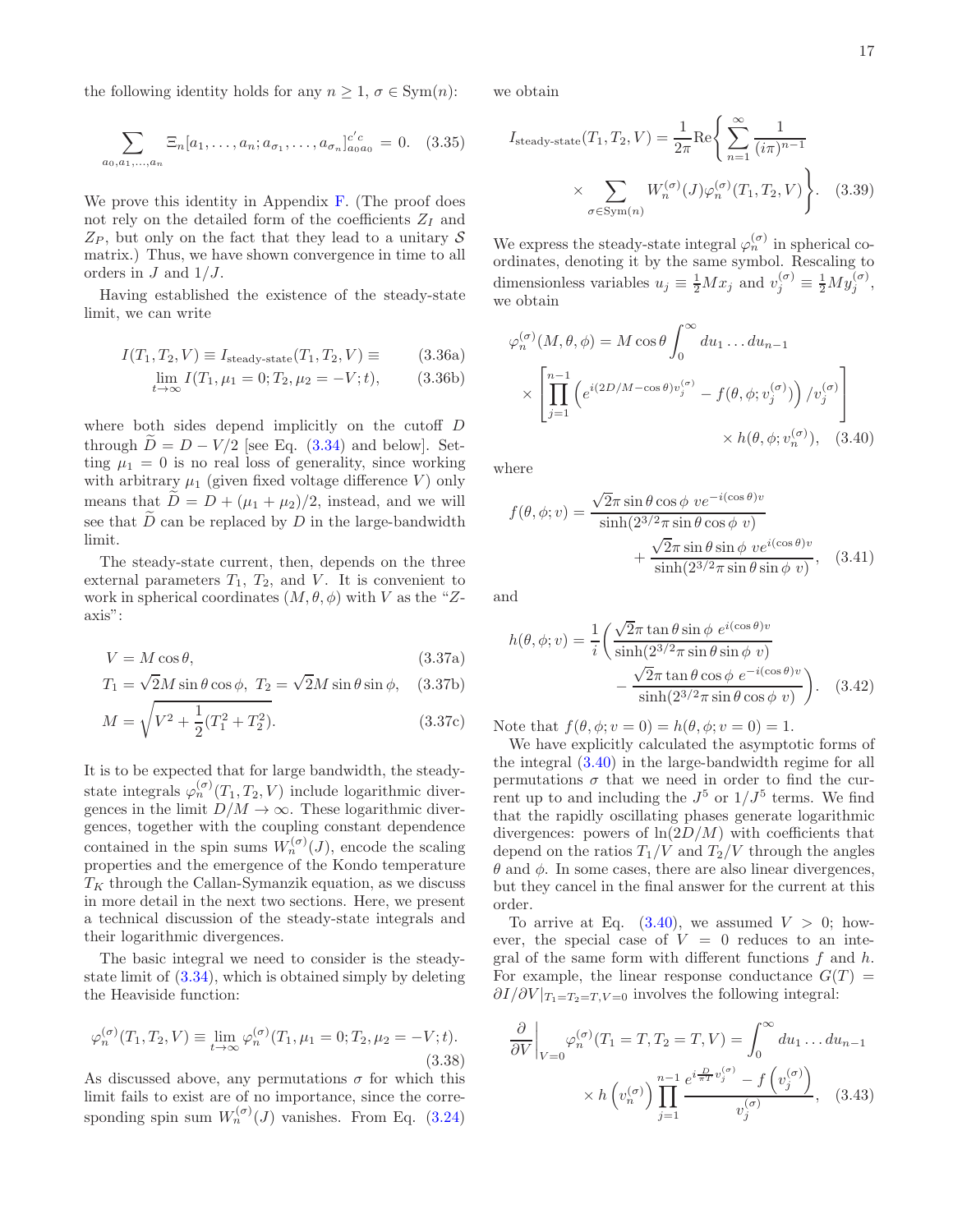where f and h are given in this case by  $f(v) = h(v) =$  $v/\sinh v$ . The case of the thermoelectric current  $(V = 0)$ with arbitrary  $T_1$  and  $T_2$ ) is similar. All cases thus reduce to the study of the large- $\lambda$  behavior of the following general form:

<span id="page-17-1"></span>
$$
\int_0^\infty du_1 \dots du_{n-1} h\left(v_n^{(\sigma)}\right) \prod_{j=1}^{n-1} \frac{e^{i\lambda v_j^{(\sigma)}} - f\left(v_j^{(\sigma)}\right)}{v_j^{(\sigma)}}.
$$
\n(3.44)

Appendix [G](#page-34-0) presents our asymptotic results for the general form given in [\(3.44\)](#page-17-1) only using general properties of f and  $h$ . The simplest non-trivial example is the permutation  $\sigma = (2, 1)$ , for which we have  $v_1^{(\sigma)} = -v_2^{(\sigma)} = u_1$ and the following asymptotic result:

$$
\int_0^\infty du_1 \frac{e^{i\lambda u_1} - f(u_1)}{u_1} h(-u_1) \stackrel{\lambda \to \infty}{\longrightarrow} -h(0) \ln \lambda
$$
  
- h(0)  $\left(\gamma - i\frac{\pi}{2}\right) + \int_0^\infty du \ln u \frac{d}{du} [f(u)h(-u)],$  (3.45)

where  $\gamma$  is the Euler constant [not to be confused with the anomalous dimension  $\gamma(g)$  that we discuss later. In the steady-state current in the regime of small  $J$ , the  $\ln \lambda$  divergence here will be multiplied by  $J^3$ : it is the equivalent of the one-loop divergence that appears in a Keldysh calculation.

Notice that the constant  $(\lambda$ -independent) term in  $(3.45)$  is a more complicated functional of f and h than the log term. This is the beginning of a pattern that seems to persist to higher orders. For example, in the case of  $\sigma = (2, 3, 1)$  that is explicitly written out in Ap-pendix [G,](#page-34-0) there is a  $\ln^2 \lambda$  term that depends only on  $h(0)$ , a ln  $\lambda$  term involving both  $h(0)$  and the same single variable integral over  $f$  and  $h$  that appears in  $(3.45)$ , and then a  $\lambda$ -independent constant that depends on the same quantities already encountered in  $\ln^2 \lambda$  and  $\ln \lambda$ and also on a double integral involving  $f$  and  $h$ . These terms then appear in the small J current multiplied by  $J<sup>4</sup>$  (two loops). This pattern of asymptotic expansion is the mechanism underlying the scaling that we find in the following two sections.

# <span id="page-17-0"></span>D. Antiferromagnetic regime: Universality

We evaluate our current series in the regime of weak antiferromagnetic coupling. We first review what scaling properties are expected on general grounds, then present the results of our calculations. For easier comparison with the literature, we refer to  $g \equiv \rho J = \frac{1}{2\pi} J$  from now on.

It is expected that, when all other energy scales in the problem are much smaller than the band-

width, the current becomes a universal function  $f_{\text{universal}}(T_1/T_K, T_2/T_K, V/T_K)$ , where the Kondo temperature  $T_K = De^{-\frac{1}{2g} + \frac{1}{2} \ln g}$  is a dynamically generated scale. The "scaling limit" consists of taking  $D\to\infty$  and  $g \to 0^+$  with  $T_K$  fixed; the resulting  $f_{\text{universal}}$  is then the same as that which would be obtained from taking the low-energy limit of a calculation done with a more realistic Hamiltonian, e.g., with a more complicated band structure than the wide-band limit we have considered.

Universal scaling should manifest itself in a pattern of logarithmic divergences as  $D/M$  is sent to infinity. In the regime of small |g| and large  $D/M$ , the perturbative renormalizability of the Kondo model constrains the steady-state current to the form  $I(T_1, T_2, V) \rightarrow$  $V\sum_{n=2}^{\infty}\sum_{m=0}^{n-2} a_{nm}g^{n}\ln^{m}\frac{2D}{M}$ , where the coefficients  $a_{nm}$  depend only on the ratios  $T_1/V$  and  $T_2/V$ . This is shown in a very general setting by Delamotte in Ref. [\[35\]](#page-42-18). Our choice of V for the dimensionful prefactor and  $2D/M$  for the argument of the log is one of convenience. We have assumed that the current starts at order  $g^2$ , as is confirmed by calculation.

<span id="page-17-2"></span>The current (assuming large bandwidth from now on) should satisfy the Callan-Symanzik equation  $\left[\overline{D} \frac{\partial}{\partial D} + \beta(g) \frac{\partial}{\partial g} + \gamma(g)\right] I(T_1, T_2, V) = 0$ , which is a differential form of the statement that all UV divergences can be absorbed by using a running coupling constant and rescaling the current operator. The solution to the Callan-Symanzik equation takes the form  $I(T_1, T_2, V) =$  $f_{\text{universal}}(T_1/T_K, T_2/T_K, V/T_K)e^{-\int_0^g dg'\frac{\gamma(g')}{\beta(g')}}$ , and the anomalous dimension  $\gamma(g)$  should start at the same order or higher in g as  $\beta(g)$  so that the g-dependent scale factor goes to unity in the scaling limit. (Such a scale factor has been seen before in the Kondo problem; see Ref. [\[36\]](#page-42-19).)

Most of these general expectations are met by our series. Up to and including the equivalent of three loops (which is  $g^5$  in this case), the current at large bandwidth is a scaling form that satisfies the Callan-Symanzik equation with  $\beta(q)$  and  $\gamma(q)$  that are independent of the ratios  $T_1/V$  and  $T_2/V$ . The leading order of the beta function  $[\beta(g) = -2g^2]$ , and the corresponding leadingorder expression  $T_K = De^{-\frac{1}{2g}}$ , agree with the standard answer [\[37\]](#page-42-20). The only surprise is that the first correction to the beta function, and hence to  $T_K$ , differs by a constant from the expected answer; that is, we obtain  $\beta(g) = -2g^2 + \beta_3 g^3$  with  $\beta_3 = 16$  instead of the expected [\[37\]](#page-42-20)  $\beta_3 = 2$ .

Let us present these results in more detail. We begin by writing the scaling form that we find for the current. We will write the series in a triangular structure [\[35](#page-42-18)] in which the *n*th column contains the  $g^{n+1}$  terms, while the nth row contains terms of the form  $g^{n+j} \ln^{j-1} \frac{2D}{M} (j \ge 1)$ . The entries in the first row are called the "leading logarithms," the second row the "sub-leading logarithms," and so on. For large bandwidth, we find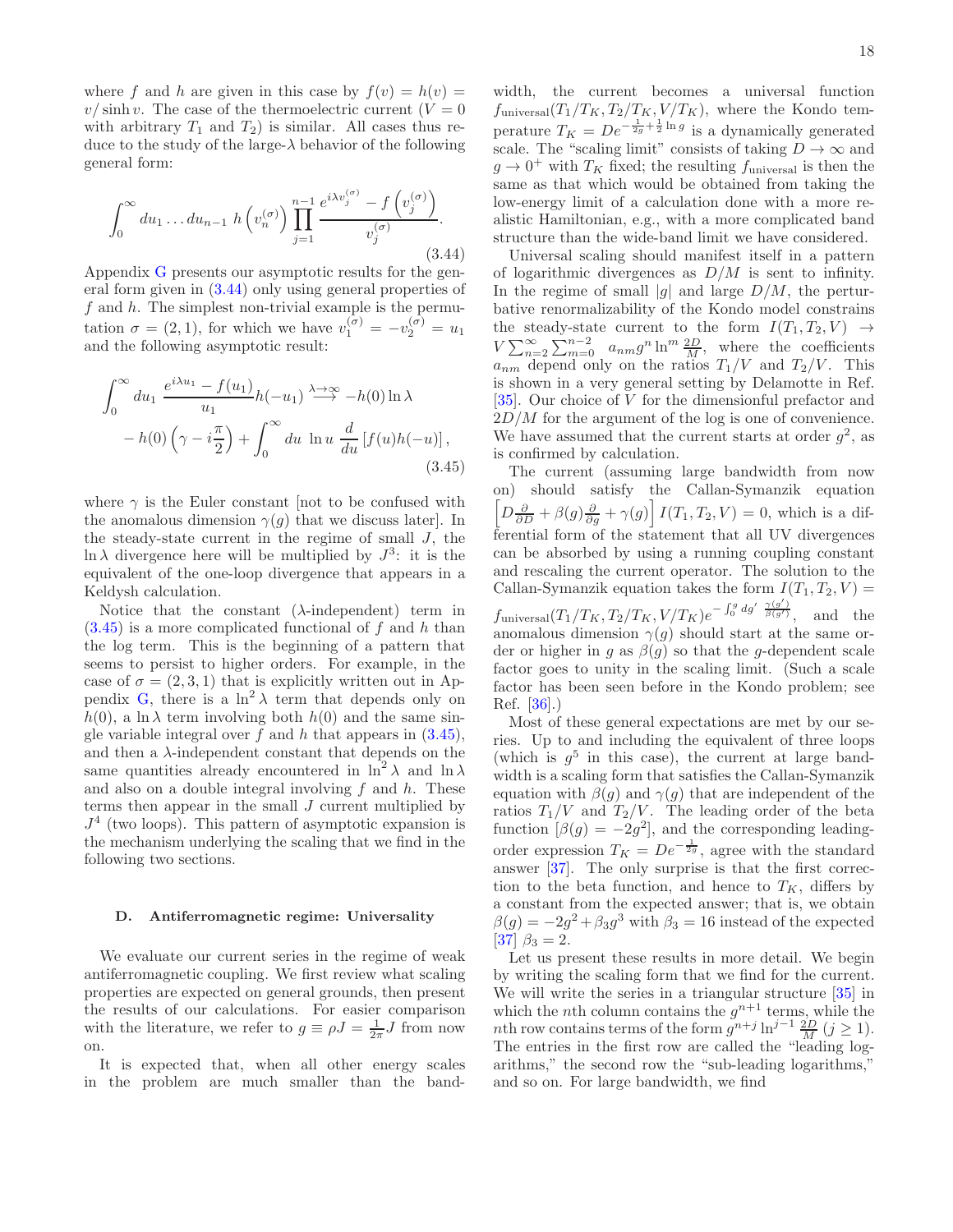$$
I_{\text{steady-state}}(T_1, T_2, V) =
$$
  
\n
$$
\frac{3\pi}{4} V \left\{ g^2 + 4g^3 \ln \frac{2D}{M} + 12g^4 \ln^2 \frac{2D}{M} + 32g^5 \ln^3 \frac{2D}{M} + 24C_1 (\theta, \phi) - 32 \ln^2 \frac{2D}{M} \right\}
$$
  
\n
$$
+ C_1 (\theta, \phi) g^3 + 6C_1 (\theta, \phi) g^4 \ln \frac{2D}{M} + [24C_1 (\theta, \phi) - 32] g^5 \ln^2 \frac{2D}{M} + C_2 (\theta, \phi) g^4 - \left( 16C_1 (\theta, \phi) - 8C_2 (\theta, \phi) \right) g^5 \ln \frac{2D}{M} + C_3 (\theta, \phi) g^5 + O(g^6) \right\}, \tag{3.46}
$$

where  $C_1$  and  $C_2$  are (in the spherical coordinates introduced earlier)

$$
C_{1} (\theta, \phi) = 4 \text{ Re } \left\{ \gamma - \int_{0}^{\infty} du \, \ln u \frac{\partial}{\partial u} \left[ f (\theta, \phi; u) h (\theta, \phi; -u) \right] \right\}
$$
\n
$$
C_{2} (\theta, \phi) = \text{Re } \left\{ 6\gamma C_{1} (\theta, \phi) - 12\gamma^{2} + \frac{7}{12} \pi^{2} - 4 \int_{0}^{\infty} du \, \ln^{2} u \frac{\partial}{\partial u} \left[ f (\theta, \phi; u) h (\theta, \phi; -u) \right] \right\}
$$
\n
$$
+ 8 \int_{0}^{\infty} du_{1} du_{2} \, \ln u_{1} \ln u_{2} \frac{\partial}{\partial u_{1}} \frac{\partial}{\partial u_{2}} \left[ f (\theta, \phi, u_{1}) f (\theta, \phi, u_{2}) h (\theta, \phi; -u_{1} - u_{2}) \right] \right\}
$$
\n
$$
+ 8 \int_{0}^{\infty} du_{1} du_{2} \, \frac{1}{u_{2}} \ln \frac{u_{1} + u_{2}}{u_{1}} \frac{\partial}{\partial u_{1}} \left[ f (\theta, \phi, u_{1} + u_{2}) f (\theta, \phi, -u_{1}) h (\theta, \phi; -u_{2}) \right] \right\}.
$$
\n(3.47b)

We omit a very lengthy explicit form of  $C_3$  (a sum of integrals over  $f$  and  $h$ , including triple integrals).

As discussed in more detail by Delamotte [\[35](#page-42-18)], this triangular structure makes clear the operation of perturbative renormalizability. [Delamotte does not consider anomalous scaling  $\gamma(g)$ , but this is a simple modification.] One can see that the leading logs are built from pure numbers, the sub-leading logs include pure numbers and the constant  $C_1$ , and so on. We emphasize that we do not require the answer to take this form; we find it as the result of a detailed calculation.

Equation [\(3.46\)](#page-18-0) satisfies the Callan-Symanzik equation

$$
\left(D\frac{\partial}{\partial D} + \beta(g)\frac{\partial}{\partial g} + \gamma(g)\right)I(T_1, T_2, V) = 0, \quad (3.48)
$$

with

<span id="page-18-4"></span>
$$
\beta(g) = -2g^2 + \beta_3 g^3 + \beta_4 g^4 + O(g^5) \qquad (\beta_3 = 16), \ (3.49)
$$

and

$$
\gamma(g) = \gamma_2 g^2 + (-32 + 3\pi^2 - 2\beta_4)g^3 + O(g^4) \quad (\gamma_2 = -32),
$$
\n(3.50)

where the constant  $\beta_4$  would be determined by the next order of the current  $(g^6)$ , or the equivalent of four loops). As expected on general grounds,  $\beta(g)$  and  $\gamma(g)$  are found to depend only on the coupling constant  $g$ ; the terms  $C_1$ and  $C_2$  (which contain all dependence on the angles  $\theta$ and  $\phi$ ) drop out of the scaling equation entirely. In the

<span id="page-18-3"></span><span id="page-18-2"></span><span id="page-18-0"></span>following calculations, we leave  $\beta_3$  and  $\gamma_2$  unspecified in order to see how they appear in the final answers.

The calculation now follows some standard steps, and we omit many details. We write the current in a universal form in the scaling limit  $(g \to 0^+$  with  $T_K$ fixed). The Kondo temperature  $T_K$  is determined by  $[D\frac{\partial}{\partial D} + \beta(g)\frac{\partial}{\partial g}]T_K = 0$ , and is given by

<span id="page-18-1"></span>
$$
T_K = \alpha^{-1} D \exp[-\frac{1}{2g} + \frac{\beta_3}{4} \ln|g| + O(g)], \qquad (3.51)
$$

where  $\alpha > 0$  is an arbitrary normalization constant. The running coupling at scale  $M$ , denoted  $g_M$ , is such that  $(D, g)$  and  $(M, g_M)$  correspond to the same  $T_K$ . In the high energy regime  $(M \gg T_K)$ , with  $M \ll D$  as always), the running coupling is

$$
g_M = \frac{1}{2 \ln \frac{M}{T_K}} \left[ 1 + \frac{\beta_3}{4} \frac{\ln \ln \frac{M}{T_K}}{\ln \frac{M}{T_K}} + \left( \frac{\beta_3}{4} \ln 2 + \ln \alpha \right) \frac{1}{\ln \frac{M}{T_K}} + \frac{\beta_3^2}{16} \frac{\ln^2 \ln \frac{M}{T_K}}{\ln^2 \frac{M}{T_K}} + \frac{\beta_3}{2} \left( \frac{\beta_3}{4} \ln 2 + \ln \alpha - \frac{\beta_3}{8} \right) \frac{\ln \ln \frac{M}{T_K}}{\ln^2 \frac{M}{T_K}} \right] + O\left(\frac{1}{\ln^3 \frac{M}{T_K}}\right). \quad (3.52)
$$

(See Ref. [\[7\]](#page-41-3) for the case  $\beta_3 = 2$ .) We set the normalization constant  $\alpha = 1$  for now. Solving the Callan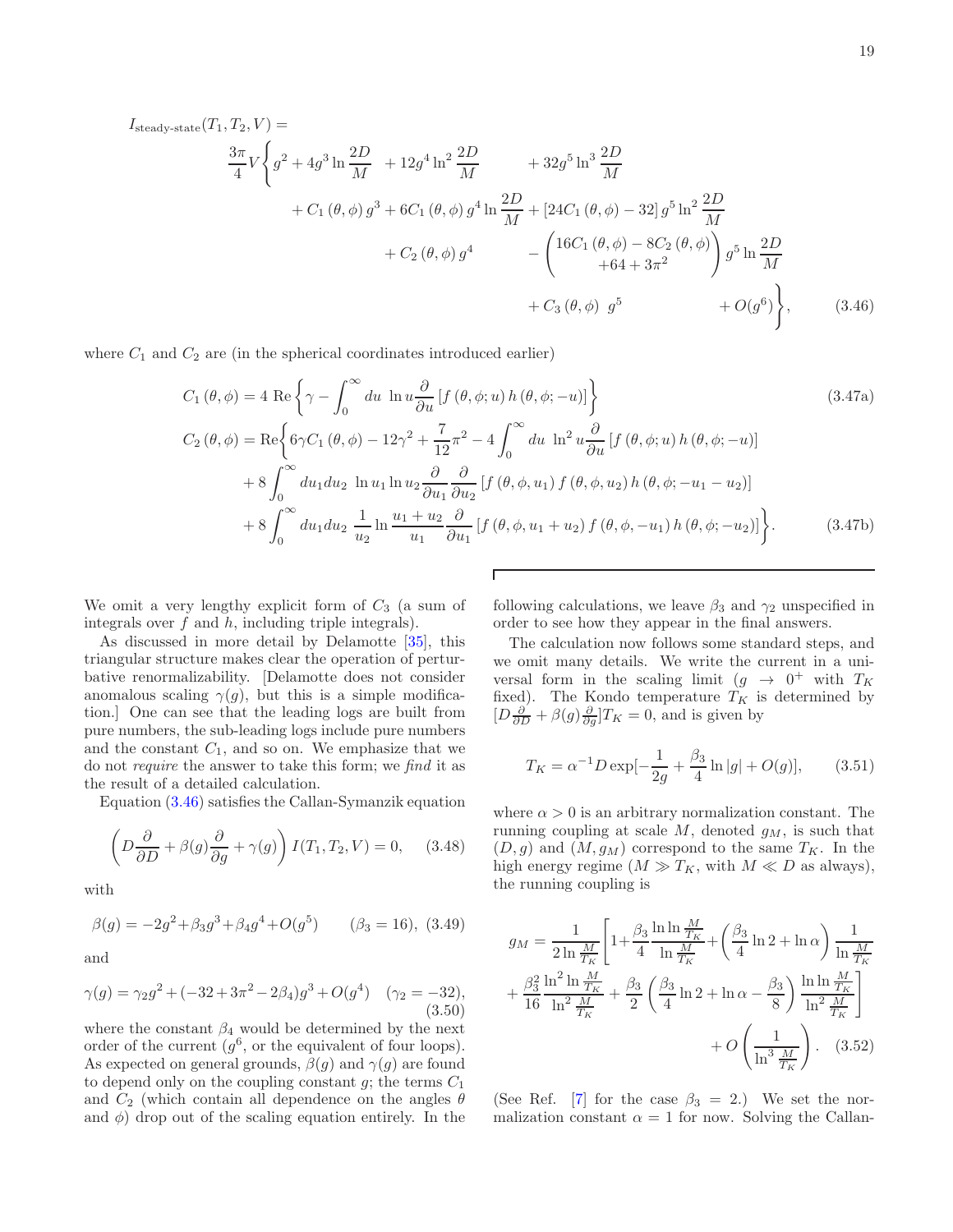Symanzik equation and taking the scaling limit yields

$$
I(T_1, T_2, V) =
$$
  
\n
$$
\frac{3\pi}{4} V g_M^2 \left[ 1 + \left( C_1(\theta, \phi) + 4 \ln 2 - \frac{1}{2} \gamma_2 \right) g_M \right]
$$
  
\n
$$
+ O(g_M^4).
$$
 (3.53)

The leading term, which is the sum of the leading log terms of the series, yields

$$
I(T_1, T_2, V) = \frac{3\pi}{16 \ln^2 \frac{M}{T_K}} V + \dots \qquad (M \gg T_K), \tag{3.54}
$$

and so

<span id="page-19-1"></span>
$$
G(T_1, T_2, V) = \frac{3\pi^2 G_0}{16 \ln^2 \frac{M}{T_K}} + \dots \qquad (M \gg T_K), \quad (3.55)
$$

where we have restored physical dimensions in the differential conductance  $G \equiv \partial I/\partial V$   $(G_0 = 2e^2/h = 1/\pi)$ is the unitarity limit of conductance). This is a slight generalization of a well-known result, first found in Ref. [\[5\]](#page-41-2) (in the case of  $T_1 = T_2 = 0$  with V as the variable, or  $V = 0$  with  $T_1 = T_2 \equiv T$  as the variable); see also Ref. [\[7\]](#page-41-3) for the case of equal temperatures and arbitrary voltage.

At the next approximation beyond leading log, the coefficient  $\beta_3$  enters into the current as a term of the form  $\beta_3 \frac{\ln \ln \frac{M}{T_K}}{\ln^3 \frac{M}{T_K}}$ , and so our result cannot be fully correct (note that the coefficient of such a term cannot be adjusted by rescaling  $T_K$ ). It seems probable, based on a simpler calculation we have done (see Appendix [I\)](#page-40-0), that our unusual cutoff scheme has led to some extra "cutoff artifact" term in the current that changes the coefficient  $\beta_3$ . For the moment, we can say that since the leading logs are correct in the small  $g$  case, the leading logs of the large  $|g|$  regime (see next section) should also be correct.

A calculation we can do reliably, at the next order beyond, is the effect of temperature on the current; in particular, we consider the following quantity in the regime  $V \gg T_K$ :

$$
\Delta I(T_1, T_2, V) \equiv I(T_1, T_2, V) - I(T_1 = 0, T_2 = 0, V).
$$
\n(3.56)

The idea is that this subtraction eliminates the leadingorder effect of  $\beta_3$  (and of  $\gamma_2$ , which is sensitive to the same terms that affect  $\beta_3$ ). We note the following:

$$
g_M = g_V + \frac{1}{2 \ln \frac{V}{T_K}} \left[ \frac{\ln(\cos \theta)}{\ln \frac{V}{T_K}} + \frac{\beta_3}{2} \ln(\cos \theta) \frac{\ln \ln \frac{V}{T_K}}{\ln^2 \frac{V}{T_K}} \right] + O\left(\frac{1}{\ln^3 \frac{V}{T_K}}\right), \quad (3.57)
$$

hence,

$$
g_M^2 - g_V^2 = \ln(\cos \theta) \frac{1}{2 \ln^3 \frac{V}{T_K}} + O\left(\frac{\ln \ln \frac{V}{T_K}}{\ln^4 \frac{V}{T_K}}\right), \quad (3.58)
$$

and so

<span id="page-19-0"></span>
$$
\Delta I(T_1, T_2, V) = \frac{3\pi}{32} \frac{V}{\ln^3 \frac{V}{T_K}} \left[ C_1(\theta, \phi) - C_1(\theta = 0, \phi) + 4\ln(\cos \theta) \right] + O\left(\frac{\ln \ln \frac{V}{T_K}}{\ln^4 \frac{V}{T_K}}\right), \quad (3.59)
$$

where the  $\phi$  coordinate in  $C_1$  does not matter when  $\theta = 0$ . What we have calculated corresponds to the leading temperature-dependent term in the summation of the sub-leading logarithms [the second row of [\(3.46\)](#page-18-0)]; the first contribution is temperature-independent and has been canceled, and higher contributions depend on the coefficient  $\beta_3$ .

Equation [\(3.59\)](#page-19-0) is essentially a one-loop result. It agrees with the calculations of Doyon and Andrei in Ref. [\[7\]](#page-41-3) (hereafter "DA"). Translating their calculation of the current into our notation and calculating the difference  $\Delta I$ , we find [\[38\]](#page-42-21)

$$
\Delta I_{\text{DA}}(T, V) = \frac{3\pi}{32} \frac{V}{\ln^3 \frac{V}{T_K}} \left[ 4 \left( P(\cot \theta) - P(\infty) \right) + 4 \ln(\cos \theta) \right] + O\left(\frac{\ln \ln \frac{V}{T_K}}{\ln^4 \frac{V}{T_K}}\right), \quad (3.60)
$$

where the function  $P$  is given in an integral form in DA. Specializing our result  $(3.59)$  to equal temperatures sets  $\phi = \pi/4$ , and we find numerically that our function  $C_1(\theta, \phi = \pi/4) = 4P(\cot \theta) + \text{constant}$ ; thus,  $C_1(\theta, \phi =$  $\pi/4$ ) –  $C_1(\theta = 0, \phi = \pi/4) = 4[P(\cot \theta) - P(\infty)]$ , so our result agrees with DA ( $\Delta I = \Delta I_{DA}$ ).

We now turn to two special cases: the linear response conductance  $G(T) = (\partial I/\partial V)|_{T_1=T_2=T, V=0}$  and the zerotemperature conductance  $G(V) = (\partial I/\partial V)|_{T_1 = T_2 = 0}$ . We find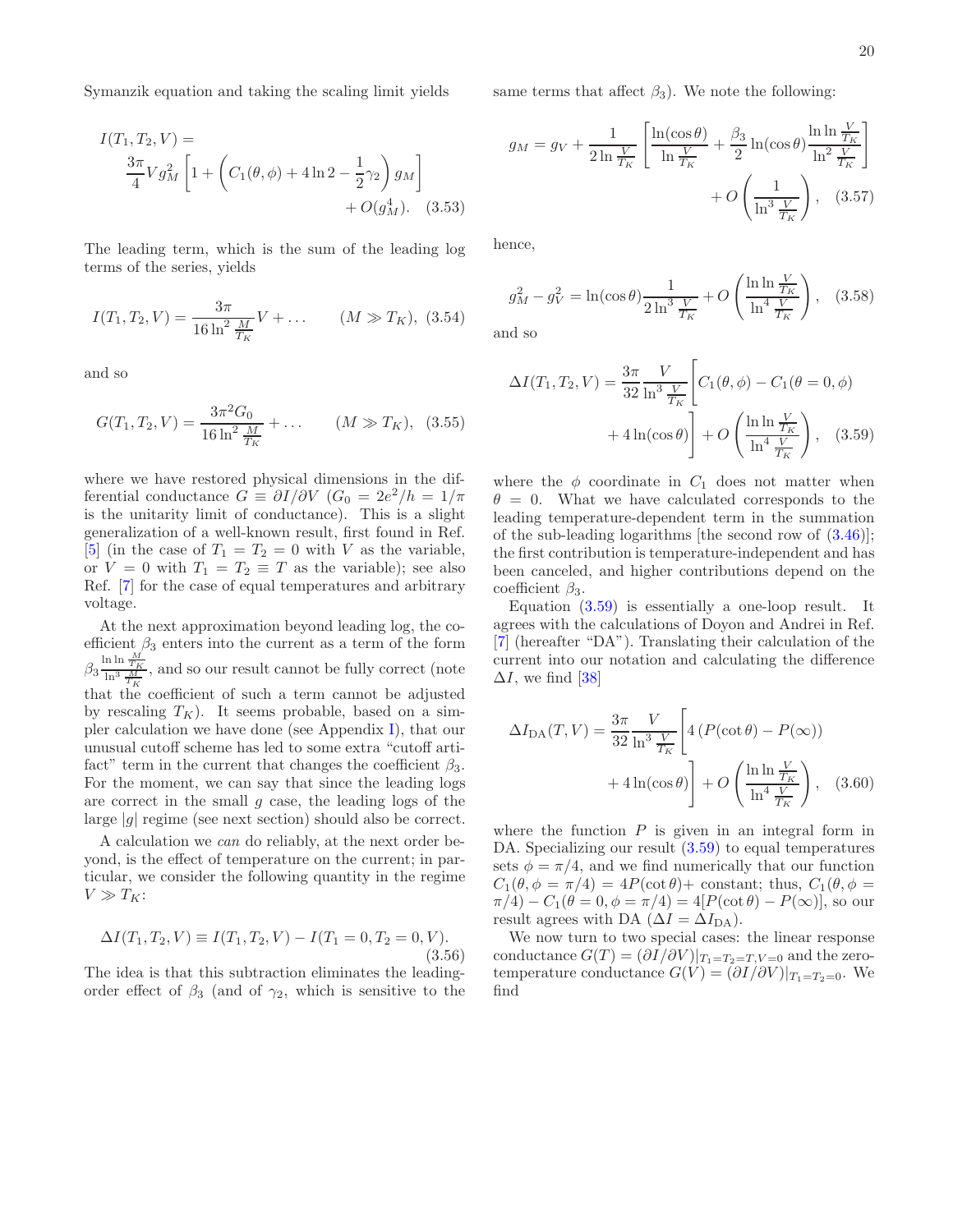$$
G(T) = \frac{3\pi^2 G_0}{4} \left\{ g^2 + 4g^3 \ln \frac{D}{T} + 12g^4 \ln^2 \frac{D}{T} + 32g^5 \ln^3 \frac{D}{T} \right\}
$$
  
\n
$$
- 4 \ln \frac{2\pi}{e^{1+\gamma}} g^3 - 24 \ln \frac{2\pi}{e^{1+\gamma}} g^4 \ln \frac{D}{T} - 32 \left( \ln \frac{2\pi}{e^{1+\gamma}} + 1 \right) g^5 \ln^2 \frac{D}{T}
$$
  
\n
$$
- 7.75g^4 - 138.90g^5 \ln \frac{D}{T} + 9.01g^5 + O(g^6) \right\},
$$
  
\n
$$
G(V) = \frac{3\pi^2 G_0}{4} \left\{ g^2 + 4g^3 \ln \frac{D}{V} + 12g^4 \ln^2 \frac{D}{V} + 32g^5 \ln^3 \frac{D}{V} - 32g^5 \ln^2 \frac{D}{V} - 64 + 17\pi^2) g^5 \ln \frac{D}{V} - 64 + 17\pi^2 g^5 \ln \frac{D}{V} + 2 \left[ \pi^2 - 32 + 48 \ln 2 - 24 \zeta(3) \right] g^5 + O(g^6) \right\},
$$
  
\n(3.61b)

where  $\zeta$  is the Riemann zeta function. Using the Callan-Symazik equation to take the scaling limit, we find the following results in the high energy regime  $(T \gg T_K$  or  $V \gg T_K)$ :

$$
G(T) = \frac{3\pi^2 G_0}{16 \ln^2 \frac{T}{T_K}} \left[ 1 + 8 \frac{\ln \ln \frac{T}{T_K}}{\ln \frac{T}{T_K}} + \frac{\alpha_1^{(T)}}{\ln \frac{T}{T_K}} + \frac{48 \ln^2 \ln \frac{T}{T_K}}{\ln^2 \frac{T}{T_K}} + \frac{\alpha_2^{(T)} \ln \ln \frac{T}{T_K}}{\ln^2 \frac{T}{T_K}} + O\left(\frac{1}{\ln^2 \frac{T}{T_K}}\right) \right],
$$
(3.62a)

$$
G(V) = \frac{3\pi^2 G_0}{16 \ln^2 \frac{V}{T_K}} \left[ 1 + 8 \frac{\ln \ln \frac{V}{T_K}}{\ln \frac{V}{T_K}} + \frac{\alpha_1^{(V)}}{\ln \frac{V}{T_K}} + \frac{48 \ln^2 \ln \frac{V}{T_K}}{\ln^2 \frac{V}{T_K}} + \frac{\alpha_2^{(V)} \ln \ln \frac{V}{T_K}}{\ln^2 \frac{V}{T_K}} + O\left(\frac{1}{\ln^2 \frac{V}{T_K}}\right) \right],
$$
(3.62b)

where the  $\alpha_i^{(T)}$  $j^{(T)}, \alpha_j^{(V)}$  $j^{\left(V\right)}$  constants are

$$
\alpha_1^{(T)} = 8(1 + \ln 2) - 2\ln \frac{2\pi}{e^{1+\gamma}},
$$
\n(3.63a)

$$
\alpha_1^{(V)} = 8(1 + \ln 2),\tag{3.63b}
$$

$$
\alpha_2^{(T)} = 4(2 + 3\ln 2) + 3\ln \frac{2\pi}{e^{1+\gamma}},
$$
\n(3.63c)

$$
\alpha_2^{(V)} = 4(2 + 3\ln 2). \tag{3.63d}
$$

Note that the individual values of  $\alpha_1^{(T)}$  and  $\alpha_1^{(V)}$  can be changed by adjusting the normalization constant  $\alpha$ in Eq. [\(3.51\)](#page-18-1). In this high energy regime, one can define  $T_K^{(T)}$  as the rescaling that sets  $\alpha_1^{(T)}$  to zero, with a similar definition for  $T_K^{(V)}$ ; then, the ratio  $T_K^{(T)}/T_K^{(V)}$  =  $\exp\left[\left(\alpha_1^{(T)}-\alpha_1^{(V)}\right)/2\right]=\frac{e^{1+\gamma}}{2\pi}$  $\frac{2\pi}{2\pi}$  is independent of rescaling.

Let us compare these results with the literature. The leading-order results for  $G(T)$  and  $G(V)$  are well known [\[5\]](#page-41-2), and are special cases of Eq. [\(3.55\)](#page-19-1). For a higher-order check, we compare to the real-time renormalization group calculation of Pletyukhov and Schoeller (PS) [\[10\]](#page-41-6). While these authors calculated the full conductance curves nu-

<span id="page-20-1"></span><span id="page-20-0"></span>merically, we are concerned for the moment with comparing to the analytical expressions they find for the first two terms  $(g_R^2 \text{ and } g_R^3)$  of  $G(T)$  and  $G(V)$  as power series in the running coupling  $g_R$ . Re-expressing their answers in terms of bare quantities, we note that the  $D$ -independent  $g^3$  terms of our series [the distinctive number  $\ln \frac{2\pi}{e^{1+\gamma}}$  for  $G(T)$  and zero for  $G(V)$  are in exact agreement with PS. This in turn means we have exact agreement for the ratio  $T_K^{(T)}/T_K^{(V)}$ . Our scaling differs from theirs at higher order, seeing as they find the conventional expression ( $\beta_3 = 2$ ). Conventional scaling would have been obtained in our calculation had an additional contribution  $3\pi^2 G_0 \left(g^4 \ln \frac{D}{T} - g^5 \ln^2 \frac{D}{T}\right)$  been present in  $G(T)$  [or the same term in  $G(V)$  with V replacing T, but extensive checks (see Appendix  $H$ ) have not detected any such contribution. However, we can show in the calculation of a different observable that such a term can arise as an "artifact" of the unusual cutoff scheme we have used; furthermore, in that other observable we can show that a modification of our scheme removes the artifact. See Appendix [I](#page-40-0) for details.

The first terms in the final answers Eq. [\(3.62a\)](#page-20-0) and Eq. [\(3.62b\)](#page-20-1) that  $\beta_3$  affects are the double log terms  $\frac{\ln \ln \frac{T}{T_K}}{\ln^3 \frac{T}{T_K}}$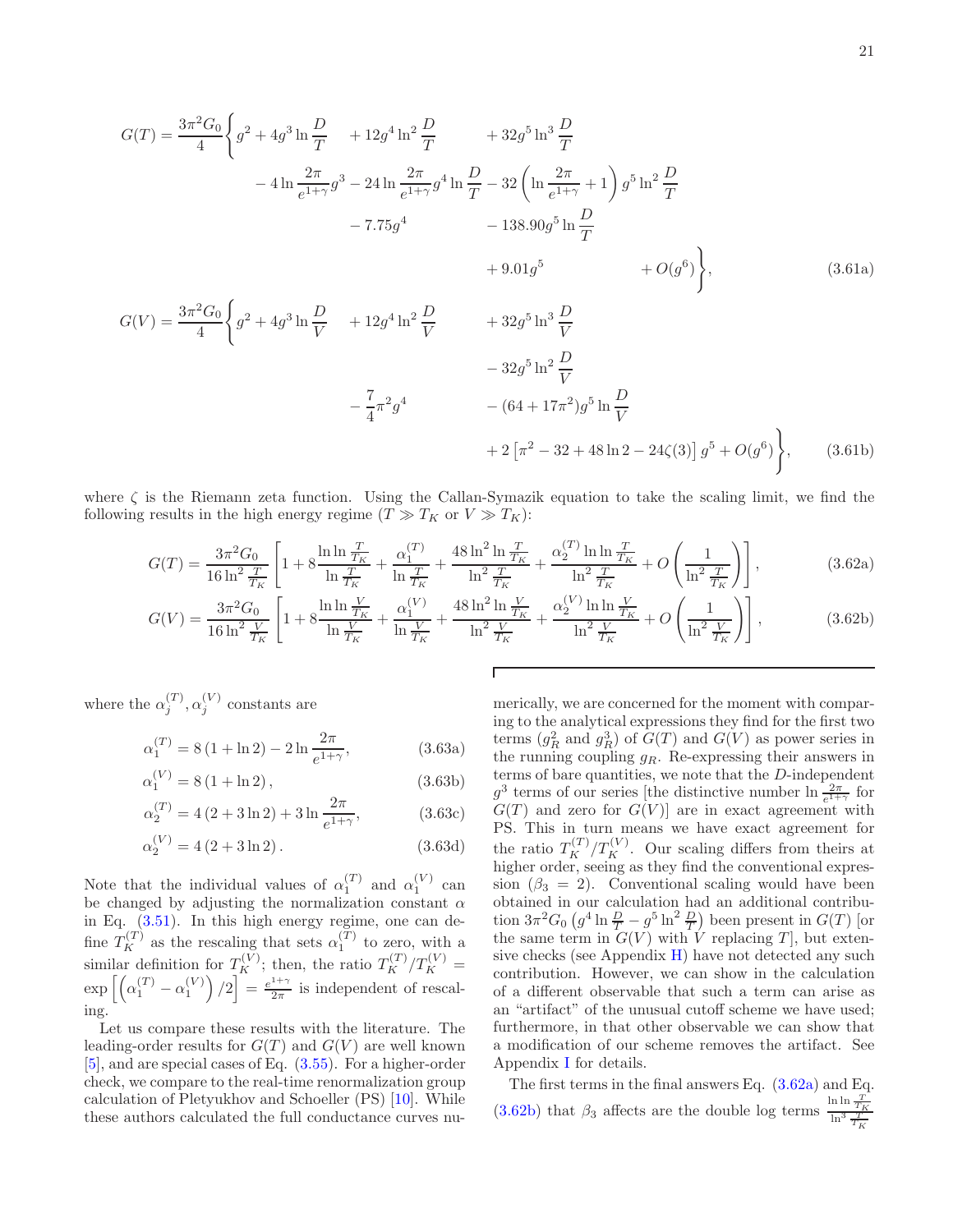and  $\frac{\ln \frac{V}{T_K}}{\ln^3 \frac{V}{T_K}}$ ; with the conventional  $\beta_3 = 2$ , the coefficient 8 would instead be 1. [Note that the coefficients of the leading terms,  $1/\ln^2(T/T_K)$  and  $1/\ln^2(V/T_K)$ , are unaffected.]

We therefore conclude that our approach yields the correct leading log answer in the high-energy regime, with the higher-order corrections being affected by an artifact of our cutoff scheme. By subtracting the zerotemperature current, we can reliably calculate the effect of temperature at the first approximation beyond leading logs. In the next section, we repeat the calculation in the strong coupling regime, focusing on the quantities that came out correctly in the antiferromagnetic case.

#### <span id="page-21-0"></span>E. Ferromagnetic regime: Universality

Our approach reveals another universal regime of the Kondo model: strong ferromagnetic coupling  $(g < 0,$  $|g| \gg 1$ ). We note that there are several proposed mesoscopic realizations [\[39](#page-42-22)[–41\]](#page-42-23) of the weak ferromagnetic model; it may be possible to realize strong ferromagnetism by modifying these proposals to use the charge Kondo effect  $[42]$ .

We find that the strong ferromagnetic model generates a Kondo temperature given at leading order by  $T_K^{(F)} = De^{\frac{3\pi^2}{8}g}$ . A very similar discussion applies in this case as in the antiferromagnetic regime. (Indeed, the quantity  $-1/g$ , which is small and positive, plays much the same role as a small antiferromagnetic coupling, though the parallel is not exact.) The scaling limit in this regime consists of taking  $D \to \infty$  and  $g \to -\infty$ with  $T_K$  fixed; the resulting universal functions are expected to agree with the low-energy results from a more realistic Hamiltonian.

We begin in the same way as in the antiferromagnetic case, by examining the scaling. The same integrals appear again; the only change we need to make is to expand the spin sums  $W_n^{(\sigma)}(J)$  about  $J = -\infty$  instead of  $J = 0$ . (We can actually expand the spin sums about  $|J| = \infty$ with the same result for either sign of  $J$ ; we discuss the case of large positive  $J$  in Sec. III  $F$ .) We find the following scaling form at large bandwidth:

$$
I(T_1, T_2, V) =
$$
\n
$$
\frac{1}{\pi} V \left\{ 1 - \frac{4}{9\pi^2} \left[ \frac{7}{g^2} - \frac{16}{\pi^2 g^3} \ln \frac{2D}{M} + \frac{64}{\pi^4 g^4} \ln^2 \frac{2D}{M} - \frac{2048}{9\pi^6 g^5} \ln^3 \frac{2D}{M} - C_1 \frac{16}{\pi^2 g^3} + C_1 \frac{128}{\pi^4 g^4} \ln \frac{2D}{M} + (4 - 12C_1) \frac{512}{\pi^6 g^5} \ln^2 \frac{2D}{M} + (4 - 12C_1) \frac{512}{\pi^6 g^5} \ln^2 \frac{2D}{M} + (3C_2 + 6\pi \tilde{C}_1 - 22\pi^2) \frac{16}{9\pi^4 g^4} + \left( \frac{32 - 8C_2 + 16C_1}{-12\pi \tilde{C}_1 + 11\pi^2} \right) \frac{64}{9\pi^6 g^5} \ln \frac{2D}{M} + C_4 \frac{1}{g^5} + O\left(\frac{1}{g^6}\right) \right\}
$$
\n(3.64)

where  $C_1$ ,  $C_2$ ,  $\tilde{C}_1$ , and  $C_4$  depend on the ratios  $T_1/V$  and  $T_2/V$ ; the first two have been defined already in Eqs.  $(3.47a)$  and  $(3.47b)$ ,  $C_1$  is the imaginary part of the same quantity that appears in  $C_1$ :

$$
\widetilde{C}_{1}(\theta,\phi) = 4 \operatorname{Im} \left\{ \gamma - \int_{0}^{\infty} du \, \ln u \frac{\partial}{\partial u} \left[ f(\theta,\phi;u) \, h(\theta,\phi;-u) \right] \right\},\tag{3.65}
$$

and  $C_4$  is given by a lengthy sum of integrals over f and  $h$ , which we omit. This expansion is valid for either sign of q, though we focus on the ferromagnetic case  $q < 0$  for now.

$$
\beta(g) = -\frac{8}{3\pi^2} \left[ 1 + \frac{32}{9\pi^2 g} + \frac{\tilde{\beta}_2}{\pi^4 g^2} + O\left(\frac{1}{g^3}\right) \right],
$$
 (3.66a)  

$$
\gamma(g) = \frac{256}{27\pi^4 g^3} \left\{ 1 + \frac{56}{9\pi^2 g} + \frac{1}{9\pi^2 g} + \frac{1}{9\pi^2} \left[ \frac{7}{4} \tilde{\beta}_2 - \frac{115}{9\pi^2} + \frac{64}{3\pi^4} \right] \frac{1}{g^2} + O\left(\frac{1}{g^3}\right) \right\},
$$
(3.66b)

For  $T_1 = T_2$ , we find that the Callan-Symanzik equation holds with a non-zero anomalous dimension  $\gamma(g)$ :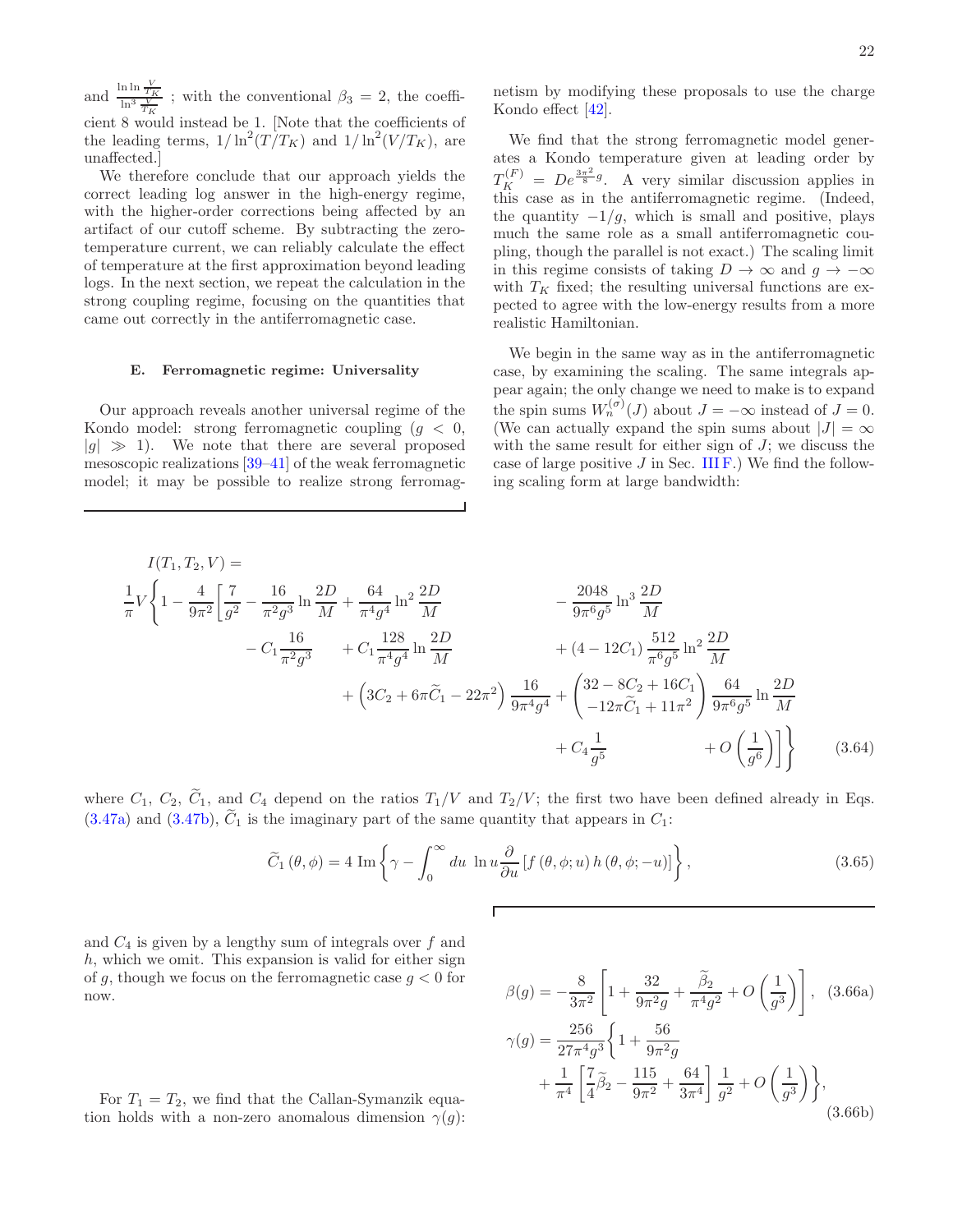where the constant  $\tilde{\beta}_2$  would be determined by the next order  $(1/g^6)$ . The scaling invariant is the Kondo temperature for this regime [\[43\]](#page-42-25):

<span id="page-22-0"></span>
$$
T_K^{(F)} \equiv De^{\frac{3\pi^2}{8}g - \frac{4}{3}\ln|g|}.
$$
 (3.67)

Let us emphasize that the non-zero anomalous dimension  $\gamma(q)$  for the current operator is necessary in this case to resum even the leading logarithms. Concretely, this means that one would not obtain the correct beta function by compensating a change in coupling constant in the  $1/g^2$  term by a change of bandwidth in the  $(1/g^3) \ln \frac{2D}{M}$  term; the resulting beta function would not be consistent with the next term,  $\sim (1/g^4) \ln^2 \frac{2D}{M}$ . One is forced rescale the whole observable as well, which is equivalent to introducing  $\gamma(q)$ .

Notice that we can take the scaling limit  $D \to \infty$ ,  $g \to -\infty$  with  $T_K^{(F)}$  held fixed, indicating that the strong ferromagnetic regime is universal. Resumming the leading logs, we find that the conductance approaches the

unitarity limit asymptotically at high voltage or temperature (Fig. [5\)](#page-23-1):

<span id="page-22-1"></span>
$$
G(T, V) = G_0 \left( 1 - \frac{3\pi^2}{16 \ln \frac{\sqrt{T^2 + V^2}}{T_K^{(F)}}} + \dots \right). \tag{3.68}
$$

In analogy to the antiferromagnetic case, we expect that the coefficient  $-\frac{4}{3}$  of ln |g| in Eq. [\(3.67\)](#page-22-0) is affected by our cutoff scheme and may not be reliable; however, this only affects higher-order corrections to Eq. [\(3.68\)](#page-22-1). We expect that in the first correction beyond leading logs, the difference  $\Delta G$  is reliable (see inset of Fig. [5\)](#page-23-1), again by analogy to the antiferromagnetic case.

Curiously, the scaling breaks down if the lead temperatures are different  $(T_1 \neq T_2)$ . The problem term,  $\sim (1/g^5) \ln(2D/M)$  is in the sub-sub-leading log part of the series, and may possibly be affected by cutoff artifacts.

For the special cases  $G(T)$  and  $G(V)$ , we obtain

$$
G(T) = G_0 \left\{ 1 - \frac{4}{9\pi^2} \left[ \frac{7}{g^2} - \frac{16}{\pi^2 g^3} \ln \frac{D}{T} + \frac{64}{\pi^4 g^4} \ln^2 \frac{D}{T} - \frac{2048}{9\pi^6 g^5} \ln^3 \frac{D}{T} + \frac{16}{\pi^2 g^3} \ln \frac{2\pi}{e^{1+\gamma}} - \frac{128}{\pi^4 g^4} \ln \frac{2\pi}{e^{1+\gamma}} \ln \frac{D}{T} + \frac{2048}{9\pi^6 g^6} \left( 3 \ln \frac{2\pi}{e^{1+\gamma}} + 1 \right) \ln^2 \frac{D}{T} - 4.39 \frac{1}{g^4} + 1.61 \frac{1}{g^5} \ln \frac{D}{T} - 0.22 \frac{1}{g^5} + O\left(\frac{1}{g^6}\right) \right\},\nG(V) = G_0 \left\{ 1 - \frac{4}{9\pi^2} \left[ \frac{7}{g^2} - \frac{16}{\pi^2 g^3} \ln \frac{D}{V} + \frac{64}{\pi^4 g^4} \ln^2 \frac{D}{V} - \frac{2048}{9\pi^6 g^5} \ln^3 \frac{D}{V} + \frac{2048}{9\pi^6 g^5} \ln^2 \frac{D}{V} + \frac{2048}{9\pi^6 g^5} \ln^2 \frac{D}{V} + \frac{2048}{9\pi^2 g^4} \ln^2 \frac{D}{V} + \frac{64}{9\pi^2} \left( 64 + 25\pi^2 \right) \frac{1}{g^5} \ln \frac{D}{V} + \frac{16}{27\pi^6 g^5} \left[ 192 \left( 4 - 6 \ln 2 + 3 \zeta (3) \right) - 24\pi^2 \right] + O\left(\frac{1}{g^6}\right) \right\},\n(3.69b)
$$

In the high energy regime  $(T \gg T_K$  or  $V \gg T_K$ , the running coupling constant is large and negative, and we can use the Callan-Symanzik equation to find the following universal results:

$$
G(T) = G_0 \left\{ 1 - \frac{3\pi^2}{16\ln^2 \frac{T}{T_K}} \left[ 1 + \frac{8}{3} \frac{\ln \ln \frac{T}{T_K}}{\ln \frac{T}{T_K}} + \frac{\tilde{\alpha}_1^{(T)}}{\ln \frac{T}{T_K}} + \frac{16}{3} \frac{\ln^2 \ln \frac{T}{T_K}}{\ln^2 \frac{T}{T_K}} + \frac{\tilde{\alpha}_2^{(T)} \ln \ln \frac{T}{T_K}}{\ln^2 \frac{T}{T_K}} + O\left(\frac{1}{\ln^2 \frac{T}{T_K}}\right) \right] \right\}, \qquad (3.70a)
$$

$$
G(V) = G_0 \left\{ 1 - \frac{3\pi^2}{16\ln^2 \frac{V}{T_K}} \left[ 1 + \frac{8}{3} \frac{\ln \ln \frac{V}{T_K}}{\ln \frac{V}{T_K}} + \frac{\tilde{\alpha}_1^{(V)}}{\ln \frac{V}{T_K}} + \frac{16}{3} \frac{\ln^2 \ln \frac{V}{T_K}}{\ln^2 \frac{V}{T_K}} + \frac{\tilde{\alpha}_2^{(V)} \ln \ln \frac{V}{T_K}}{\ln^2 \frac{V}{T_K}} + O\left(\frac{1}{\ln^2 \frac{V}{T_K}}\right) \right] \right\}, \quad (3.70b)
$$

where the  $\tilde{\alpha}_j^{(T)}$ ,  $\tilde{\alpha}_j^{(V)}$  constants are

$$
\tilde{\alpha}_1^{(T)} = \frac{8}{9} - \frac{8}{3} \ln \frac{3\pi^2}{8} - 2 \ln \frac{2\pi}{e^{1+\gamma}},
$$
\n(3.71a)

$$
\tilde{\alpha}_1^{(V)} = \frac{8}{9} - \frac{8}{3} \ln \frac{3\pi^2}{8},\tag{3.71b}
$$

and

$$
\tilde{\alpha}_2^{(T)} = -8 \left( \frac{4}{9} \ln \frac{27\pi^6}{512} + \ln \frac{2\pi}{e^{1+\gamma}} \right), \tag{3.72a}
$$

$$
\tilde{\alpha}_2^{(V)} = -\frac{32}{9} \ln \frac{27\pi^6}{512}.
$$
\n(3.72b)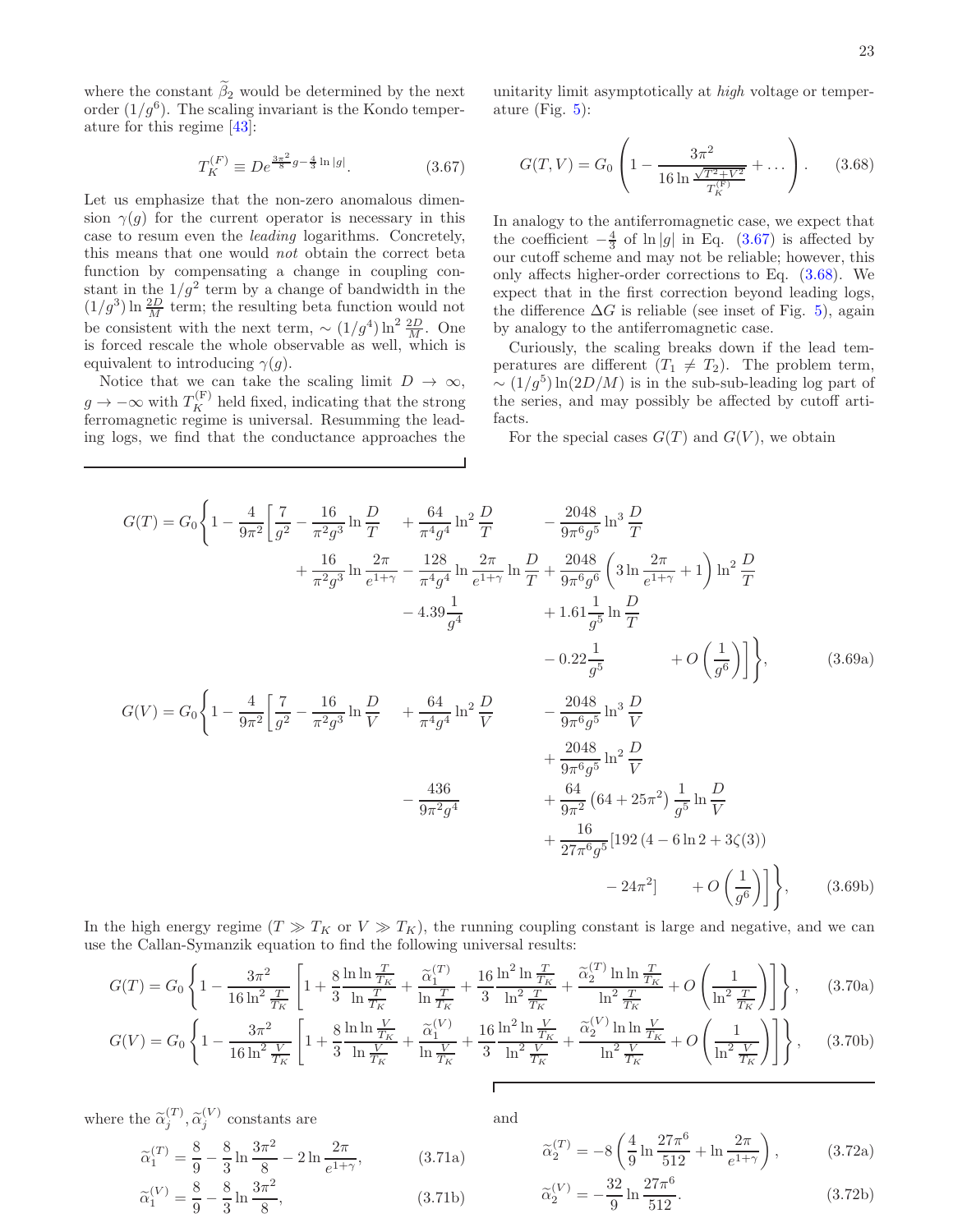Notice that the unitarity limit is reached asymptotically at high energy (Fig. [5\)](#page-23-1). This is the main prediction of



<span id="page-23-1"></span>FIG. 5. The universal conductance  $G \equiv \partial I_{\text{steady-state}}/\partial V$  in the strong ferromagnetic regime at leading log approximation. In contrast to the antiferromagnetic case in which  $G$  is known to reach the unitarity limit  $G_0 \equiv 2e^2/h$  at  $T = V = 0$  [\[44](#page-42-26)], here the unitarity limit is reached asymptotically at large voltage or temperature. As the external scale is lowered to  $T_K^{(F)}$ and below, the series in  $1/g$  breaks down and another method is needed. Inset: the first correction beyond leading log in the quantity  $\Delta G \equiv G(T, V) - G(T = 0, V)$  for  $V \gg T_K^{(F)}$ , with various values of T.

our method so far. Ultimately, the unitary conductance traces back to the fact that the bare  $S$  matrix of the model becomes a single-particle phase shift of  $\pi/2$  in the limit  $|J| \to \infty$  (see Sec. IID).

To see the predicted rise towards unitarity experimentally, one would need a hierarchy of scales  $T_K^{(F)} \ll V \ll$  $E_{\text{max}}$  or  $T_K^{(F)} \ll T \ll E_{\text{max}}$ , where  $E_{\text{max}}$  is the lowest energy scale at which the Kondo model is no longer an accurate description of the system.

Defining  $T_K^{(F,T)}$  and  $T_K^{(F,V)}$  in the same way as in the antiferromagnetic case [see  $(3.62b)$  and below], we find that the universal ratio is the same in this regime:  $T_K^{(F,T)}/T_K^{(F,V)} = \frac{e^{1+\gamma}}{2\pi}$  $\frac{1}{2\pi}$ .

# <span id="page-23-0"></span>F. RG discussion

The basic picture of scaling in the antiferromagnetic Kondo model is that the theory is effectively strongly coupled at low energies  $(T, V \ll T_K)$ , even though the coupling constant that appears in the original Hamiltonian is small  $(0 < g \ll 1)$ . Loosely speaking, one says that the coupling constant increases as one reduces the measurement scale, reaching infinity at zero energy. It is tempting to suggest, then, that a calculation using the Kondo Hamiltonian with large g (expanding in powers of  $1/q$ ) would reproduce the low-energy regime of the model with *small g*. In this section, we show that this is not so, both by general arguments and by examining our explicit answers in the large-g regime. Starting from weak

coupling and flowing to strong coupling at low energy is not the same as starting the theory at strong coupling.

Our statement does not contradict the many successes of the effective field theory approach to the low-energy regime (of the model with small  $g$ ), which refers to the leading irrelevant operators around the strong coupling fixed point. Instead, the conclusion is that the effective field theory approach is more sophisticated than the simple idea of taking  $q$  to be large in the original Hamiltonian.

To clarify the point, we must carefully set up the field theoretic version of the renormalization group. For definiteness, we consider a dimensionless observable  $\mathcal{O}(D, q, T)$  with temperature T as the only external scale. Our analysis is not confined to equilibrium, though, and T can be replaced by any single energy scale (such as a bias voltage). Suppose the observable is calculated as a power series in g, with the leading term being  $g^2$ ; then a series expansion in  $q$  must take the form

$$
\mathcal{O}(D, g, T) = g^2 + \sum_{n=3}^{\infty} g^n F_n(D/T), \tag{3.73}
$$

where  $F_n(D/T)$  are some functions. As discussed in [\[35\]](#page-42-18), these functions are constrained by the perturbative renormalizability of the model to take a logarithmic form in the  $T \ll D$  regime:

$$
F_n(D/T) = \sum_{m=0}^{n-2} a_{nm} \ln^m \frac{D}{T} + \dots,
$$
 (3.74)

where the  $a_{nm}$  coefficients are pure numbers that depend on the observable being evaluated. The logarithmic terms define the "scaling form" part of the observable:

$$
\mathcal{O}_{\text{scaling form}}(D, g, T) = g^2 + \sum_{n=3}^{\infty} \sum_{m=0}^{n-2} a_{nm} g^n \ln^m \frac{D}{T}.
$$
\n(3.75)

The scaling form satisfies the RG scaling (or Callan-Symanzik) equation

$$
\left[D\frac{\partial}{\partial D} + \beta(g)\frac{\partial}{\partial g} + \gamma(g)\right] \mathcal{O}_{\text{scaling form}} = 0. \quad (3.76)
$$

Assuming (as we find for the current) that the leading order of the anomalous dimension term  $\gamma(g)$  starts at the same order or higher as the leading order of the beta function, the solution of the Callan-Symanzik equation then implies that the scaling form can be written as a function of  $T/T_K$  only [where  $T_K$  is the scaling invariant defined by  $(D\frac{\partial}{\partial D} + \beta(g)\frac{\partial}{\partial g})T_K = 0$ , up to corrections that vanish as  $g \to 0^+$ :

$$
\mathcal{O}_{\text{scaling form}}(D, g, T) = f_{\text{universal}}(T/T_K) \left[1 + O\left(g\right)\right].\tag{3.77}
$$

In the Kondo model, the leading order of the beta function has negative sign. This implies that  $T_K$  can be held fixed while taking the limit  $D \to \infty$  and  $g \to 0^+$ , which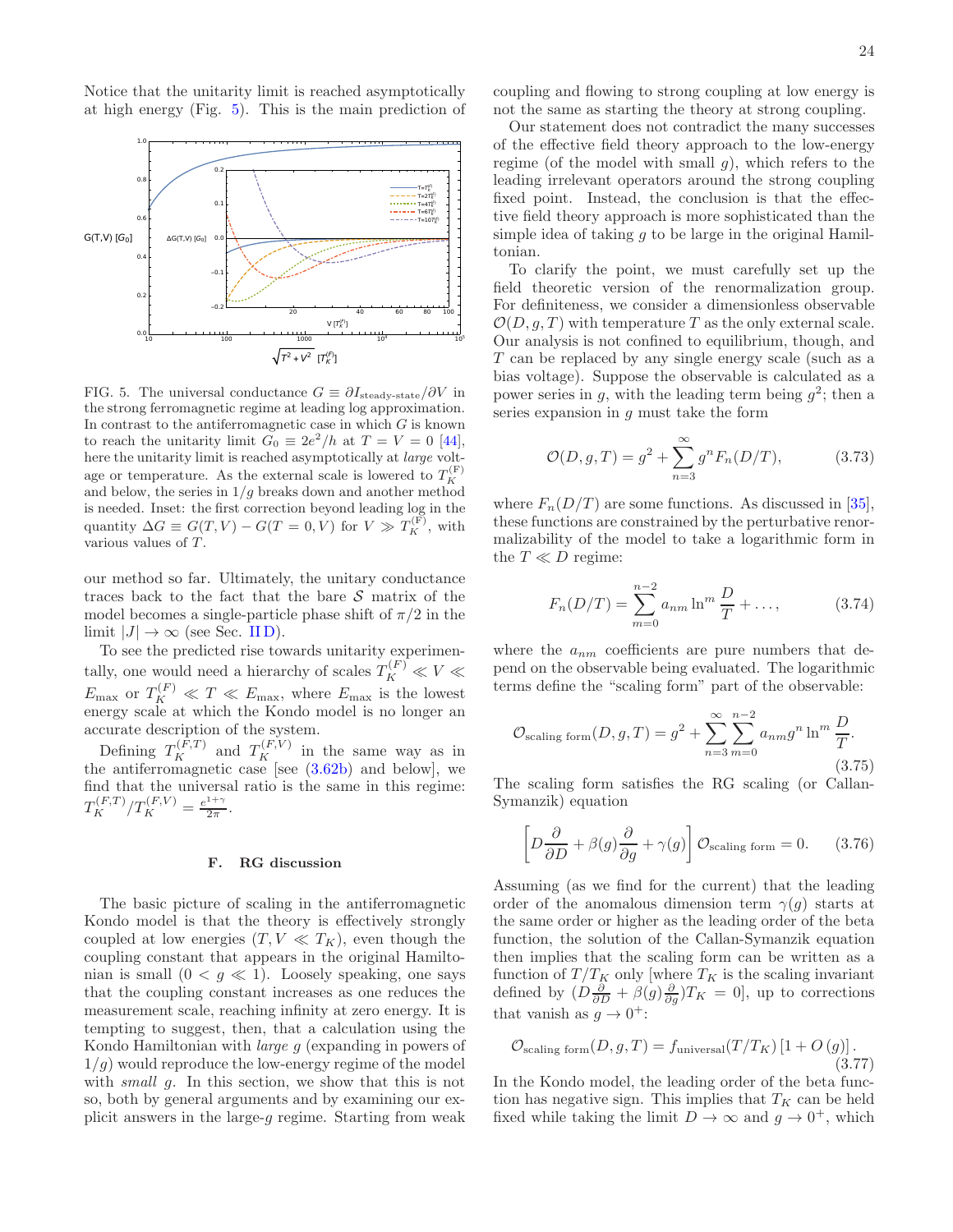means that the function  $f_{\text{universal}}(T/T_K)$  is a universal result for the observable  $\mathcal{O}$ . In contrast, the scaling invariant cannot be held fixed in the limit  $D \to \infty$  and  $g \to 0^-$ , so the function  $f_{\text{universal}}(T/T_K)$  in the ferromagnetic case only represents what would happen if the simplified (wide-band) model itself were realized.

Let us focus on the antiferromagnetic  $(q > 0)$  case for now. The procedure for calculating the asymptotic behavior of  $f_{\text{universal}}(T/T_K)$  for  $T \gg T_K$  using the first few series coefficients  $a_{nm}$  is well known. One finds that the solution of the Callan-Symanzik equation is characterized by a running coupling  $(g_R = \frac{1}{2 \ln T/T_K})$  at the leading approximation) which is found to grow as  $T$  is reduced. As  $T$  approaches  $T_K$  from above, one finds that infinitely many series coefficients are needed; however, non-perturbative techniques confirm that the running coupling keeps growing as  $T$  is reduced. If one ignores momentarily the distinction between the running coupling and the bare coupling, one can imagine that a series in  $1/g$  would provide information about the lowtemperature behavior of  $f_{\text{universal}}(T/T_K)$ , much in the same way that a series in  $q$  yields the high-temperature behavior.

The basic problem with this approach is that if one repeats the same steps with the  $1/g$  series, i.e., expand each order of the series for large bandwidth and declare the logarithmic part to be the "scaling form," one arrives at a scaling form that may not be the same as the one found from the  $g$  series. Since the ultimate goal is to take  $g \to 0^+$  with  $T_K$  fixed, the scaling form of the g series is the correct one. But the parts of this scaling form that describe the small  $T/T_K$  behavior of the function  $f_{\text{universal}}(T/T_K)$  may appear to be negligible in the  $1/g$ series.

A simple example illustrates the point. It is known that the universal conductance curve  $G(T)$  reaches unitarity at  $T = 0$  with corrections of the form  $T^2/T_K^2$ . Thus, the scaling form for the conductance must include a contribution of the form  $\frac{1}{g} \frac{T^2}{D^2}$ , seeing as this term beg comes  $T^2/D^2$  in the  $g \to 0^+$  scaling limit (we assume the conventional expression  $T_K = De^{-\frac{1}{2g} + \frac{1}{2} \ln g}$  in this discussion). Since this term vanishes for large bandwidth rather than diverging logarithmically, it is exactly the type of term that is dropped in determining the scaling form of the  $1/g$  series. The logarithmically diverging terms, on the other hand, can easily be negligible in the  $g \to 0^+$  scaling limit; consider, e.g., the expansion  $\frac{1}{g + \ln D/T} = \frac{1}{g} - \frac{1}{g^2} \ln \frac{D}{T} + \dots$  in powers of  $1/g$ . Thus, no finite number of terms of the  $1/g$  series will yield the lowtemperature behavior, since there is no obvious way to identify which contributions are important in the  $g \to 0^+$ scaling limit.

The scaling form of the  $1/q$  series describes a different physical problem: one in which the bare coupling constant is large in magnitude. The sign of the beta function then indicates that the strong ferromagnetic regime is universal and the strong antiferromagnetic regime is

non-universal. The quantity  $-\frac{1}{g}$  behaves much like g does in the antiferromagnetic case; that is, the  $g = -\infty$  point behaves like  $g = 0^+$ , and  $g = 0^-$  behaves like  $g = \infty$ . Let us state this more definitely. A system with large negative bare coupling q has a running coupling that is also large and negative at high energies, so an RG-improved power series in  $\frac{1}{g}$  produces accurate results. At low energies, a more powerful technique is needed; neither a series in  $\frac{1}{g}$  nor a series in the *inverse* parameter g gives any information about the low-energy behavior (unless one has all terms of the series), because in this case the correct scaling form is the one generated by the  $1/q$  series (which can differ from the scaling form generated by the g series).

Our calculation yields the beginning of the RG flow in the strong ferromagnetic regime (see Fig. [6\)](#page-24-0): starting at the unstable fixed point  $g_R = -\infty$ , the running coupling constant becomes smaller in magnitude according to  $g_R = -\frac{8}{3\pi^2} \ln \frac{T}{T_K^{(F)}}$  (at leading order). As T approaches



<span id="page-24-0"></span>FIG. 6. Kondo scaling picture. The two universal regimes are weak antiferromagnetic *bare* coupling  $(0 < g \ll 1, T_K =$  $De^{-1/(2g)}$  and strong ferromagnetic *bare* coupling  $(g < 0,$  $|g| \gg 1$ ,  $T_K^{(F)} = De^{-3\pi^2|g|/8}$ . The former has been much studied, and the latter is predicted by our calculations. In either case, the running coupling  $g_R$  is close to the bare coupling if the system is probed at a high energy scale (high relative to  $T_K$  but always small compared to the bandwidth), but moves away from the bare coupling as the energy scale is reduced.

 $T_K^{(F)}$  from above,  $|g_R|$  becomes too small for our calculation to be valid. We expect that  $g_R$  continues to flow to the stable fixed point  $g_R = 0^-$  without any other fixed points in between (much like the corresponding antiferromagnetic flow from  $g_R = 0^+$  to  $g_R = \infty$ ). The ground state of the system would flow from a triplet at high energy, with entropy ln 3, to a free spin at low energy, with entropy ln 2. We emphasize again that perturbation theory in small, bare, ferromagnetic g provides no information at all about the low-energy behavior of a system with strong ferromagnetic q except the extreme point. In other words, the conductance in the universal strong ferromagnetic regime should be zero at  $T = V = 0$ , but calculating the approach to zero requires another method (such as an analysis of leading irrelevant operators, or NRG).

### IV. CONCLUSION AND OUTLOOK

We have provided an exact, explicit solution for the time-evolving wavefunction in a many-body problem,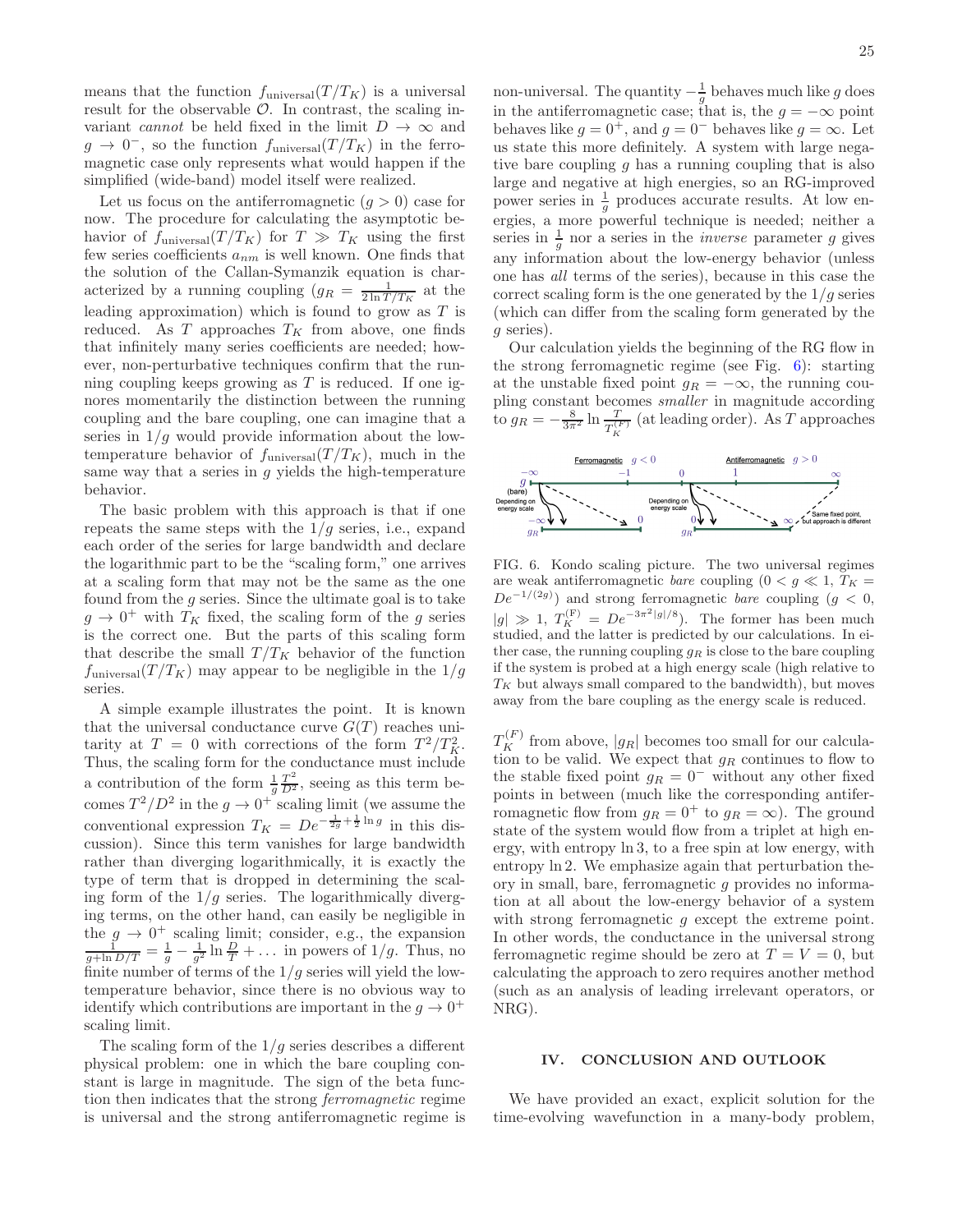and found the corresponding NESS in the long-time limit. In the thermodynamic limit, we have found a series expression for the current which can be expanded either for weak coupling or for strong coupling, and shown that either expansion converges to all orders in the steady-state limit. Our series predicts a universal strong ferromagnetic regime in which the conductance approaches the unitarity limit asymptotically at large voltage or temperature. We expect that the same basic picture of RG flow will be found if the calculation can be repeated using a conventional cutoff scheme.

There are a number of possible directions to take with this work in the future. One is the evaluation of the  $S$ matrix, not the bare  $S$  matrix that we used in our calculations, but the physical  $S$  matrix for excitations above a filled Fermi sea. The NESS we obtained in the Kondo model is a many-body scattering "in" state, and it is straightforward to obtain the corresponding "out" state by considering evolution to large negative times. Since the initial quantum numbers are arbitrary, we are free to construct a state consisting of a Fermi sea with one electron above it with momentum  $p$  and spin  $a$ ; schematically,  $|FS, pa\rangle$ <sub>in</sub>. The S matrix for elastic single-particle scattering is then given by  $_{\text{out}}$  (FS,  $pa$ <sup>'</sup>|FS,  $pa$ <sup>'</sup><sub>in</sub>. The calculation of the  $S$  matrix can proceed using some of the same technology developed here, such as the reduction of a general overlap to a sum of normal-ordered overlaps. If necessary, the calculation could be done by considering finite time first and then taking the limit of large time. More complicated scattering processes involving particlehole pairs could be considered by making different choices of the initial and final quantum numbers.

Another direction would be to adapt either the selfconsistent rate equation used in [\[6](#page-41-12)] or the Dyson equation used in [\[34](#page-42-17)] to the many-body wavefunction approach presented here, in order to repeat the calculation of the electric current in the presence of a non-zero magnetic field on the dot (particularly in the strong ferromagnetic regime).

It would be interesting to see if our general method for calculating local quenches can be useful in a wider class of problems. As we have mentioned, the usual signatures of integrability in the Kondo model, such as the Yang-Baxter equation, do not appear in any obvious way in our calculations.

To take full advantage of the fact that the wavefunction for a fixed number of electrons is exact, it is essential to find a different way of taking the thermodynamic limit of observables other than the approach we took here of expanding in powers of  $J$  or  $1/J$ . We hope that the technology for using these wavefunctions to calculate observable quantities in the thermodynamic limit can eventually reach the advanced state of development found in equilibrium calculations with the Bethe ansatz.

# ACKNOWLEDGMENTS

We are grateful to Chung-Hou Chung, Piers Coleman, Garry Goldstein, Yashar Komijani, Yigal Meir, Andrew Mitchell, Achim Rosch, and Hubert Saleur for helpful discussions. We have benefited from working on related problems with Huijie Guan, Paata Kakashvili, Christopher Munson, and Roshan Tourani. A.B.C. acknowledges support from the Samuel Marateck Fellowship in Quantum Field Theory Physics and the Excellence Fellowship (both from Rutgers University). This material is based upon work supported by the National Science Foundation under Grant No. 1410583.

### <span id="page-25-0"></span>Appendix A: Notation for calculations

We present a compact notation for manipulating the many-body wavefunction and its matrix elements. This notation allows us to do calculations that would be excessively lengthy if all indices were written out in full. It will be used throughout the remaining appendices.

We use boldface letters to stand for lists of indices:  $m = (2, 5, 6)$ , for example. We use  $m_j$  and  $m(j)$  interchangeably to refer to individual list elements, such as  $m_2 = m(2) = 5$ . Boldface letters in subscripts indicate products in the manner of the following examples [in which **m** has length n, a small circle stands for composition, and  $\sigma \in \text{Sym}(n)$ ]:

$$
c_{\alpha_{\mathbf{m}}}=c_{\alpha_{m(1)}}\dots c_{\alpha_{m(n)}},\ c_{\alpha_{\mathbf{m}\circ\sigma}}=c_{\alpha_{m(\sigma_1)}}\dots c_{\alpha_{m(\sigma_n)}},\tag{A1}
$$

$$
c_{\alpha_{\mathbf{m}}}^{\dagger} = c_{\alpha_{m(n)}}^{\dagger} \dots c_{\alpha_{m(1)}}^{\dagger}, \ c_{\alpha_{\mathbf{m}\circ\sigma}}^{\dagger} = c_{\alpha_{m(\sigma_{n})}}^{\dagger} \dots c_{\alpha_{m(\sigma_{1})}}^{\dagger}.
$$
\n(A2)

Given any list **m** of increasing indices  $(m_1 < \cdots < m_n)$ , we define  $\mathcal{I}_i(\mathbf{m})$  to be the set of increasing lists of length j chosen from m:

$$
\mathcal{I}_j(\mathbf{m}) = \{ \ell = (\ell_1, \dots, \ell_j) \subset \mathbf{m} \mid \ell_1 < \dots < \ell_j \}. \tag{A3}
$$

It is often convenient to write a sum over a single index  $\ell_1$  as a sum over lists  $\ell$  of length 1 [i.e.,  $\ell \in \mathcal{I}_1(\mathbf{m})$ ] in order to use the notation we define in the next paragraph.

Given  $\ell \in \mathcal{I}_j(m)$ , we define  $\overline{perm}[\ell]$  to be the permutation of m that brings all the entries of  $\ell$  to the left of all the remaining entries of m; we define  $\overline{perm}[\ell]$  similarly. For example, if  $\mathbf{m} = (1,3,6,7)$  and  $\ell = (1,6)$ , then  $\overline{perm}[\ell]$  maps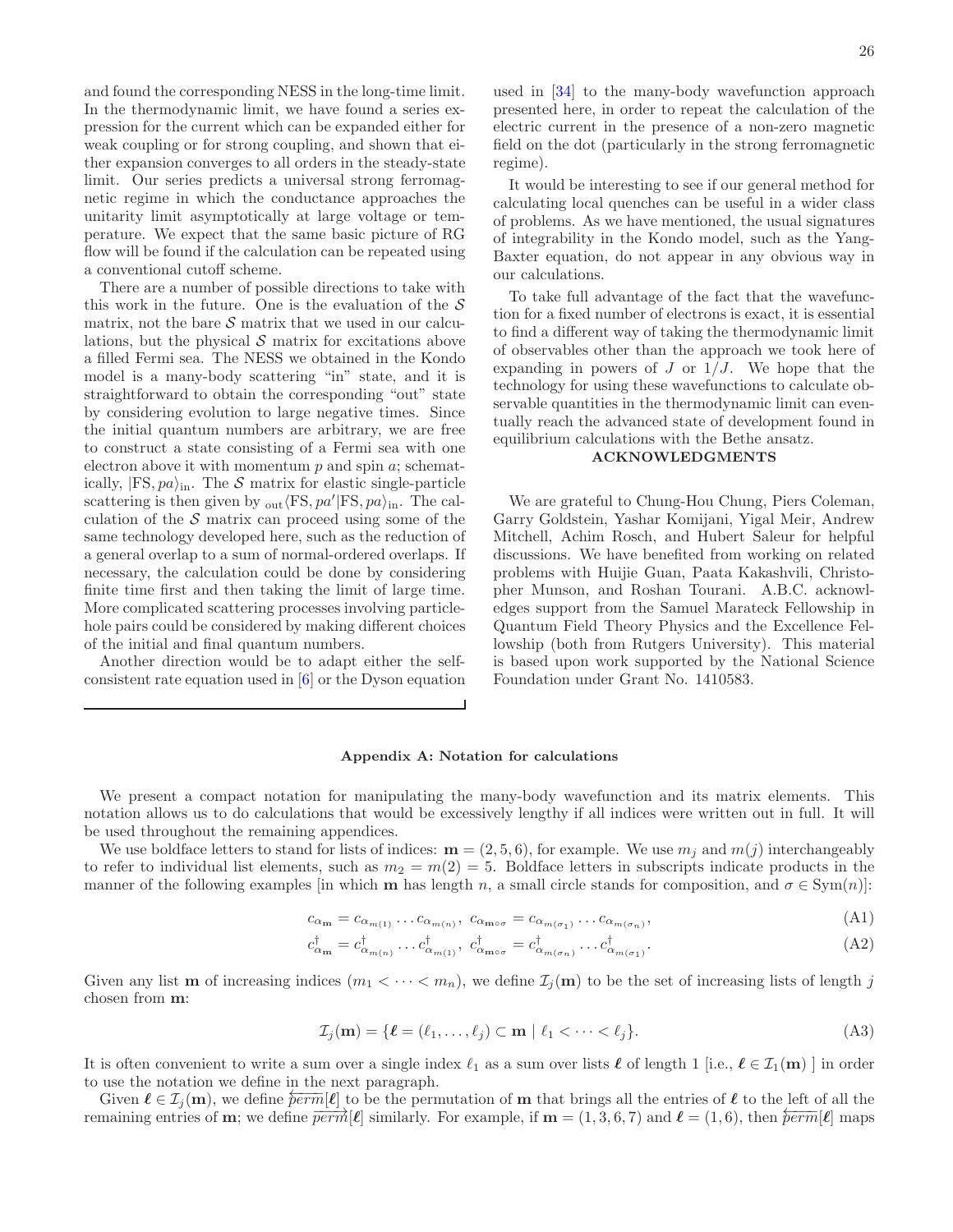$$
\overleftarrow{\operatorname{sgn}}\ell \equiv \operatorname{sgn}\overleftarrow{perm}[\ell],\tag{A4a}
$$

$$
\overrightarrow{\text{sgn}}\,\boldsymbol{\ell} \equiv \text{sgn}\,\overrightarrow{\text{perm}}[\boldsymbol{\ell}].\tag{A4b}
$$

The slash notation  $m/\ell$  indicates the list m with the indices belonging to  $\ell$  all removed; in the example given above,  $m/\ell = (3, 7)$ . The same slash notation also applies for removing a single entry of list: for instance,  $m/3 = (1, 6, 7)$ . Using this notation, the many-body wavefunction [\(2.30\)](#page-5-0) can be written more compactly as

<span id="page-26-2"></span>
$$
|\Psi(t)\rangle = \sum_{n=0}^{N} \sum_{\mathbf{m}\in\mathcal{I}_n(\mathbf{N})} (\overleftarrow{\text{sgn}} \mathbf{m}) \, c_{\alpha_{\mathbf{N}/\mathbf{m}}}^\dagger(t) \sum_{\sigma \in \text{Sym}(n)} (\text{sgn}\,\sigma) |\chi_{\alpha_{\mathbf{m}\circ\sigma},\beta}(t)\rangle. \tag{A5}
$$

# <span id="page-26-3"></span><span id="page-26-0"></span>Appendix B: Proof of general formalism

We demonstrate that the "inverse problem" conditions  $(2.31a)$  and  $(2.31b)$  imply that the construction  $(A5)$  satisfies  $|\Psi(t)\rangle = e^{-iHt}|\Psi\rangle$ . The second condition [\(2.31b\)](#page-6-2) immediately implies that  $|\Psi(t=0)\rangle = |\Psi\rangle$ . The main task is to show that the first condition [\(2.31a\)](#page-6-1) implies that  $(H - i\frac{d}{dt})|\Psi(t)\rangle = 0$ . On any given term within  $|\Psi(t)\rangle$ , we bring  $H - i\frac{d}{dt}$  to the right past all of the  $c^{\dagger}(t)$  operators to hit the  $|\chi(t)\rangle$  state, at the cost of generating an  $A(t)$  operator for each  $c^{\dagger}(t)$  operator that is passed. Since  $|\chi_{,\beta}(t)\rangle \equiv |\beta(t)\rangle$  is annihilated by  $(H - i\frac{d}{dt})$ , Eq. [\(A5\)](#page-26-2) yields

$$
\left(H - i\frac{d}{dt}\right)|\Psi(t)\rangle = \sum_{n=1}^{N} \sum_{\mathbf{m} \in \mathcal{I}_n(\mathbf{N})} (\overline{\text{sgn}} \,\mathbf{m}) \, c_{\alpha_{\mathbf{N}/\mathbf{m}}}^{\dagger}(t) \sum_{\sigma \in \text{Sym}(n)} (\text{sgn}\,\sigma) \left(H - i\frac{d}{dt}\right) |\chi_{\alpha_{\mathbf{m}\circ\sigma},\beta}(t)\rangle + \sum_{n=0}^{N-1} \sum_{\mathbf{m} \in \mathcal{I}_n(\mathbf{N})} (\overline{\text{sgn}} \,\mathbf{m}) \sum_{\boldsymbol{\ell} \in \mathcal{I}_1(\mathbf{N}/\mathbf{m})} (\overline{\text{sgn}} \,\boldsymbol{\ell}) \, c_{\alpha_{\mathbf{N}/\mathbf{m}/\mathbf{\ell}}}^{\dagger}(t) A_{\alpha_{\ell(1)}}(t) \sum_{\sigma \in \text{Sym}(n)} (\text{sgn}\,\sigma) |\chi_{\alpha_{\mathbf{m}\circ\sigma},\beta}(t)\rangle
$$
 (B1)

Using the condition  $(2.31a)$ , we find that the first term becomes

1st term of (B1) = 
$$
-\sum_{n=1}^{N} \sum_{\mathbf{m} \in \mathcal{I}_n(\mathbf{N})} (\overline{\operatorname{sgn}} \mathbf{m}) c_{\alpha_{\mathbf{N}/\mathbf{m}}}^{\dagger}(t) \sum_{\sigma \in \operatorname{Sym}(n)} (\operatorname{sgn} \sigma) A_{\alpha_{m(\sigma_n)}}(t) |\chi_{\alpha_{(\mathbf{m} \circ \sigma)/m(\sigma_n)},\beta}(t) \rangle
$$
(B2a)

$$
= -\sum_{n=1}^{N} \sum_{\mathbf{m} \in \mathcal{I}_n(\mathbf{N})} (\overline{\text{sgn}} \,\mathbf{m}) \, c_{\alpha_{\mathbf{N}/\mathbf{m}}}^{\dagger}(t) \sum_{\ell \in \mathcal{I}_1(\mathbf{m})} (\overline{\text{sgn}} \,\ell) \, A_{\alpha_{\ell(1)}}(t) \sum_{\sigma \in \text{Sym}(n-1)} (\text{sgn} \,\sigma) |\chi_{\alpha_{(\mathbf{m}/\ell)\circ\sigma},\beta}(t) \rangle, \tag{B2b}
$$

where the second line follows from relabelling  $m_{\sigma_n} \to \ell_1$ .

For the second term of  $(B1)$ , we note the following relabelling of summations, which is valid for any function X:

$$
\sum_{\mathbf{m}\in\mathcal{I}_n(\mathbf{N})} (\overleftarrow{\text{sgn}}\,\mathbf{m}) \sum_{\boldsymbol{\ell}\in\mathcal{I}_1(\mathbf{N}/\mathbf{m})} (\overleftarrow{\text{sgn}}\,\boldsymbol{\ell}) \, X(\mathbf{m},\boldsymbol{\ell}) = \sum_{\mathbf{m}\in\mathcal{I}_{n+1}(\mathbf{N})} (\overleftarrow{\text{sgn}}\,\mathbf{m}) \sum_{\boldsymbol{\ell}\in\mathcal{I}_1(\mathbf{m})} (\overrightarrow{\text{sgn}}\,\boldsymbol{\ell}) \, X(\mathbf{m}/\boldsymbol{\ell},\boldsymbol{\ell}).
$$
 (B3)

Thus,

$$
2nd \text{ term of (B1)} = \sum_{n=0}^{N-1} \sum_{\mathbf{m} \in \mathcal{I}_{n+1}(\mathbf{N})} (\overline{\operatorname{sgn}} \mathbf{m}) \, c_{\alpha_{\mathbf{N}/\mathbf{m}}}^{\dagger}(t) \sum_{\ell \in \mathcal{I}_{1}(\mathbf{m})} (\overline{\operatorname{sgn}} \ell) \, A_{\alpha_{\ell(1)}}(t) \sum_{\sigma \in \operatorname{Sym}(n)} (\operatorname{sgn} \sigma) |\chi_{\alpha_{(\mathbf{m}/\ell)\circ\sigma},\beta}(t)\rangle, \tag{B4}
$$

which is precisely what is needed to cancel the first term of [\(B1\)](#page-26-3) (once we relabel the summation variable  $n \to n-1$ ). This completes the proof that [\(A5\)](#page-26-2) satisfies the time-dependent Schrodinger equation.

# <span id="page-26-1"></span>Appendix C: Kondo crossing states in the general case

We calculate the  $n = 1$  crossing state for  $|t| < L/2$ , finding that the negative time solution is related to the positive time solution by a simple transformation. We then show that the formula  $(2.51)$  for the crossing states  $|\chi_{ek_n a_n,a_0}(t)\rangle$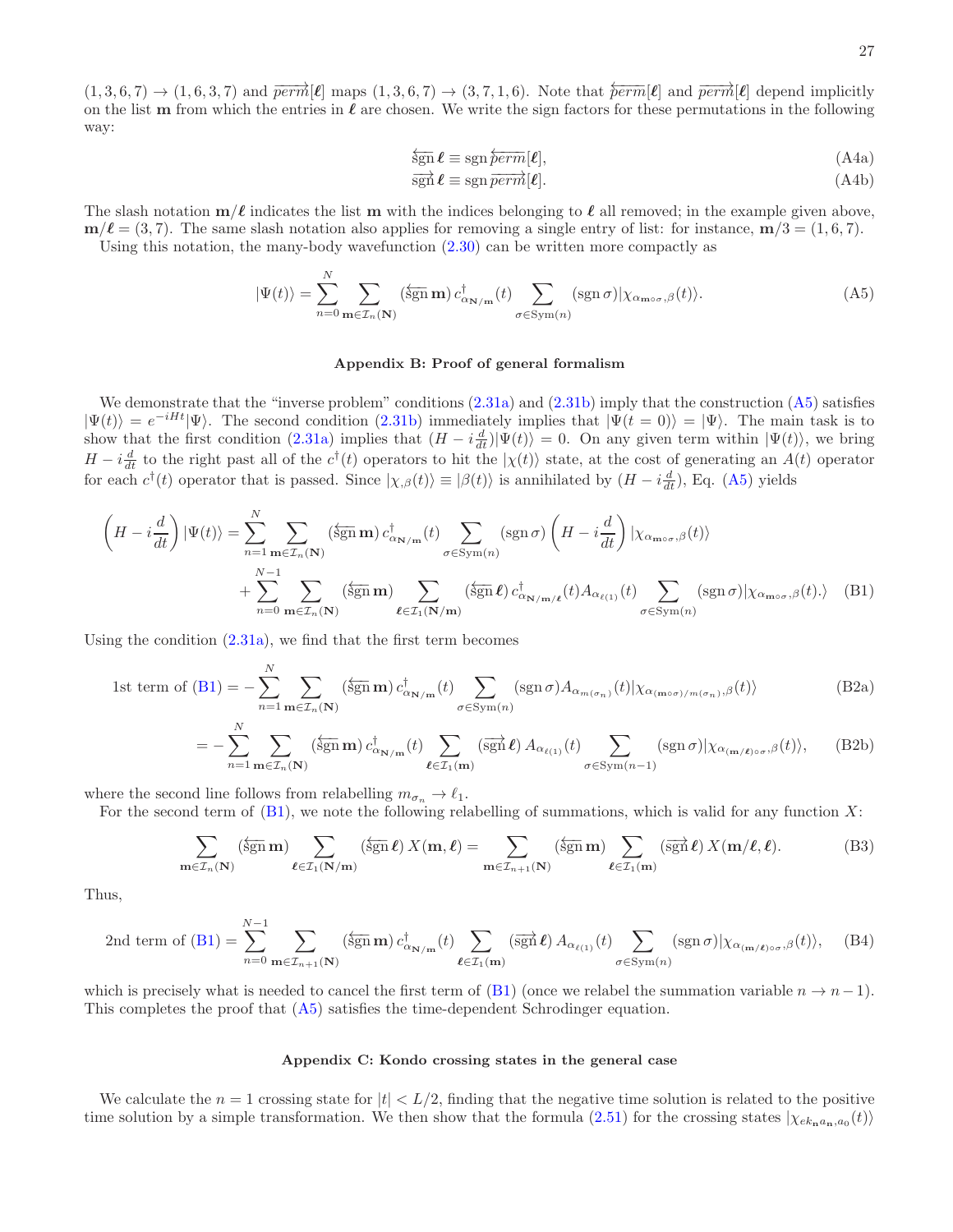solves the appropriate inverse problem for arbitrary  $n$ . We also present the solution in a more general Hamiltonian with an anisotropic Kondo interaction and a potential scattering term.

We generalize the ansatz  $(2.42)$  for the  $n = 1$  crossing state to

$$
|\chi_{ek_1a_1,a_0}(t)\rangle = \frac{1}{\sqrt{L}} \int_{-L/2}^{L/2} dx \left( F_{k_1a_1,a_0}^{b_1,b_0}(t-x_1)\Theta(0 < x_1 < t) + G_{k_1a_1,a_0}^{b_1,b_0}(t-x_1)\Theta(t < x_1 < 0) \right) \psi_{eb_1}^{\dagger}(x) e^{ib_0Bt} |b_0\rangle,
$$
\n(C1)

where F is given by Eq.  $(2.48)$  and G is another smooth function. For  $|t| < L/2$ , we obtain

$$
\left(H - i\frac{d}{dt}\right)|\chi_{ek_{1}a_{1},a_{0}}(t)\rangle = \frac{1}{\sqrt{L}}\left[\left(-iI_{d_{1}d_{0}}^{b_{1}b_{0}} + \frac{1}{4}J\sigma_{b_{1}d_{1}}\cdot\sigma_{b_{0}d_{0}}\right)F_{k_{1}a_{1},a_{0}}^{d_{1},d_{0}}(t)e^{id_{0}Bt}\Theta(t)\right.\\ \left. + \left(iI_{d_{1}d_{0}}^{b_{1}b_{0}} + \frac{1}{4}J\sigma_{b_{1}d_{1}}\cdot\sigma_{b_{0}d_{0}}\right)G_{k_{1}a_{1},a_{0}}^{d_{1},d_{0}}(t)e^{id_{0}Bt}\Theta(-t)\right]\psi_{eb_{1}}^{\dagger}(0)|b_{0}\rangle. \tag{C2}
$$

Inserting a factor of  $1 = \Theta(t) + \Theta(-t)$  into Eq. [\(2.45\)](#page-8-5) yields

$$
A_{ek_1a_1}(t)|a_0(t)\rangle = \frac{1}{\sqrt{L}} \frac{1}{2} J e^{-ik_1t} e^{ia_0Bt} \left[\Theta(t) + \Theta(-t)\right] \sigma_{b_1a_1} \cdot \sigma_{b_0a_0} \psi_{eb_1}^{\dagger}(0)|b_0\rangle. \tag{C3}
$$

The differential equation  $(H - i\frac{d}{dt})\ket{\chi_{ek_1a_1,a_0}(t)} = -A_{ek_1a_1}(t)\ket{a_0}$  then separates into a  $\Theta(t)$  part and a  $\Theta(-t)$  part. The  $\Theta(t)$  part has already been considered in the main text, leading to the condition [\(2.46\)](#page-8-1) on the function F. The  $\Theta(-t)$  part leads to the following condition on the function G:

$$
\left(iI_{d_1d_0}^{b_1b_0} + \frac{1}{4}J\sigma_{b_1d_1}\cdot\sigma_{b_0d_0}\right)G_{k_1a_1,a_0}^{d_1,d_0}(t)e^{id_0Bt} = -\frac{1}{2}Je^{-ik_1t}e^{ia_0Bt}\sigma_{b_1a_1}\cdot\sigma_{b_0a_0},\tag{C4}
$$

from which we conclude [comparing to Eq.  $(2.46)$ ] that  $G(-t) = F^*(t)$ .

Our next task is to show that  $|\chi_{ek_n a_n,a_0}(t)\rangle$  as given in [\(2.51\)](#page-8-2) satisfies

$$
\left(H - i\frac{d}{dt}\right)|\chi_{ek_{\mathbf{n}}a_{\mathbf{n}},a_{0}}(t)\rangle = -A_{ek_{n}a_{n}}(t)|\chi_{ek_{\mathbf{n}/n}a_{\mathbf{n}/n},a_{0}}(t)\rangle, \tag{C5}
$$

<span id="page-27-0"></span>
$$
|\chi_{ek_{\mathbf{n}}a_{\mathbf{n}},a_0}(t=0)\rangle = 0.
$$
\n(C6)

The crossing state [\(2.51\)](#page-8-2) vanishes at  $t = 0$  by construction. To show that the differential equation [\(C5\)](#page-27-0) holds, we need the *n*-variable generalization of the delta-Heaviside regularization  $(2.44)$ , namely,

$$
\delta(x_n)\Theta(0 < x_n < \dots < x_1 < t) = \frac{1}{2}\delta(x_n)\Theta(0 < x_{n-1} < \dots < x_1 < t). \tag{C7}
$$

By computations very similar to the  $n = 1$  case discussed in the main text, we obtain

$$
\left(H - i\frac{d}{dt}\right)|\chi_{k_{\mathbf{n}}a_{\mathbf{n}},a_{0}}(t)\rangle = L^{-n/2} \int_{-L/2}^{L/2} dx_{\mathbf{n}/n} \delta_{a_{0}}^{c_{0}} \left(\prod_{j=1}^{n-1} F_{k_{j}a_{j},c_{j-1}}^{b_{j},c_{j}}(t-x_{j})\right) \left(-iI_{d_{n}d_{0}}^{b_{n}b_{0}} + \frac{1}{4}J\sigma_{b_{n}d_{n}} \cdot \sigma_{b_{0}d_{0}}\right) \times F_{k_{n}a_{n},c_{n-1}}^{d_{n},d_{0}}(t)\Theta(0 < x_{n-1} < \cdots < x_{1} < t)\psi_{eb_{n}}^{\dagger}(0)\psi_{eb_{n/n}}^{\dagger}(x_{\mathbf{n}/n})e^{ib_{0}Bt}|b_{0}\rangle, \quad \text{(C8)}
$$

and

$$
A_{ek_n a_n}(t)|\chi_{ek_{\mathbf{n}/n}a_{\mathbf{n}/n},a_0}(t)\rangle = L^{-n/2} \int_{-L/2}^{L/2} dx_{\mathbf{n}/n} \delta_{a_0}^{c_0} \left( \prod_{j=1}^{n-1} F_{k_j a_j, c_{j-1}}^{b_j, c_j}(t - x_j) \right) \frac{1}{2} J e^{-ik_{n+1}t} \sigma_{b_n a_n} \cdot \sigma_{b_0 c_{n-1}} \times \Theta(0 < x_{n-1} < \cdots < x_1 < t) \psi_{eb_n}^{\dagger}(0) \psi_{eb_{\mathbf{n}/n}}^{\dagger}(x_{\mathbf{n}/n}) e^{ib_0 B t} |b_0\rangle. \tag{C9}
$$

Comparing, we see that the differential equation  $(C5)$  holds due to the same condition  $(2.46)$  that F was required to satisfy in order to solve the  $n = 1$  problem. This confirms that Eq.  $(2.51)$  is the correct n-electron crossing state for the Kondo model. The case of negative  $t$  can be done similarly.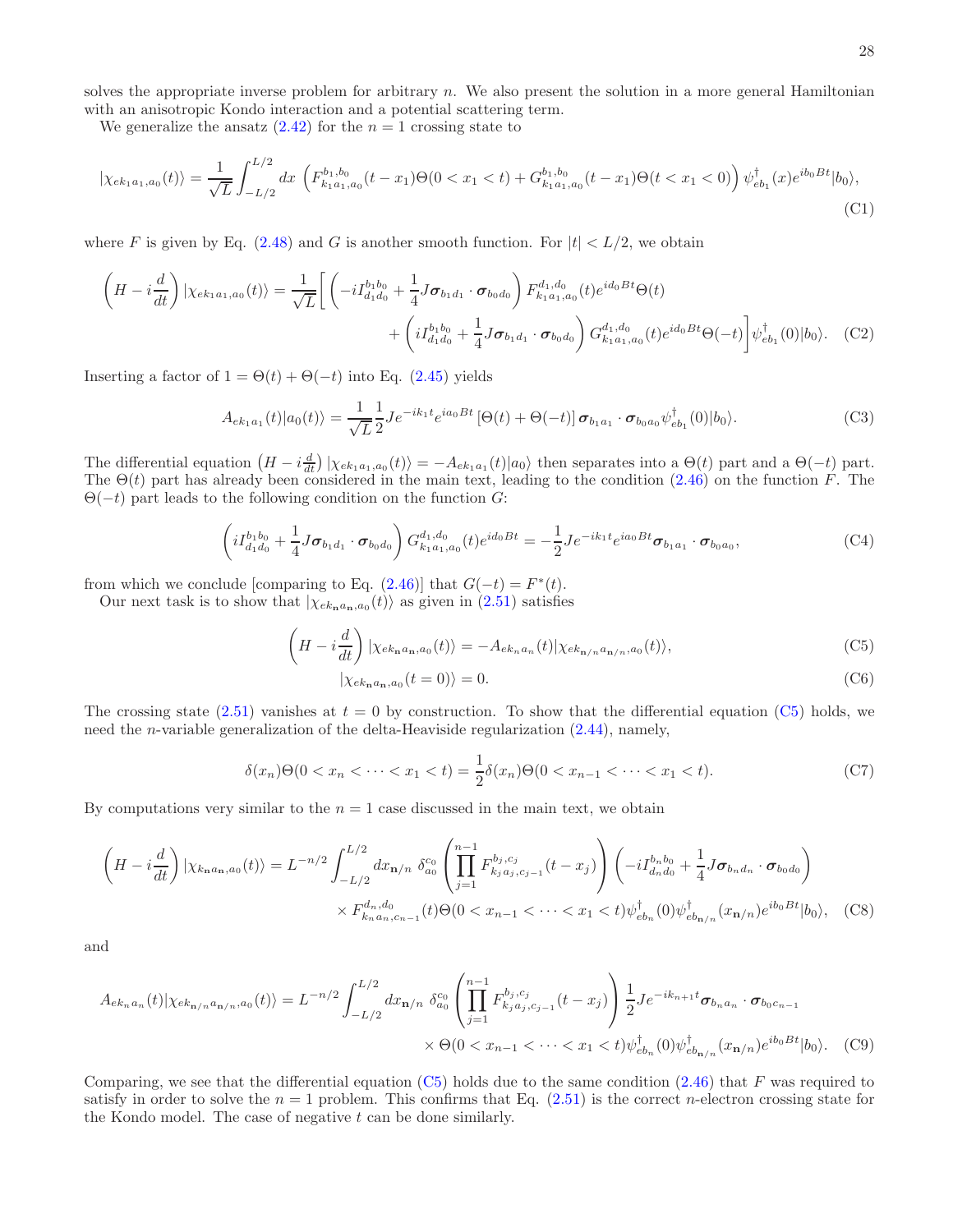A more general form of the Kondo Hamiltonian can be solved by essentially the same calculations, with the only change being a modification of the  $\mathcal T$  matrix. In particular, we can allow anisotropy and potential scattering:

<span id="page-28-1"></span>
$$
H = -i \int_{-L/2}^{L/2} dx \sum_{\gamma=1,2} \psi_{\gamma a}^{\dagger}(x) \frac{d}{dx} \psi_{\gamma a}(x) + \sum_{\gamma,\gamma'=1,2} \frac{1}{2} \psi_{\gamma a}^{\dagger}(0) \left[ \sum_{j=1}^{3} J_j \sigma_{aa'}^j S^j + J' \delta_{aa'} \right] \psi_{\gamma' a'}(0) - BS^z.
$$
 (C10)

Following the same steps, we find that the condition [\(2.46\)](#page-8-1) that the function F is required to satisfy (in the  $J = 0$ basis) generalizes to

$$
\left[ -iI_{d_1d_0}^{b_1b_0} + \frac{1}{2} \left( \frac{1}{2} \sum_{j=1}^3 J_j \sigma_{b_1d_1}^j \sigma_{b_0d_0}^j + J' \delta_{b_1a_1} \delta_{b_0a_0} \right) \right] F_{k_1a_1,a_0}^{d_1,d_0}(t) e^{id_0Bt} =
$$
  
-  $e^{-ik_1t} e^{ia_0Bt} \left[ \frac{1}{2} \sum_{j=1}^3 J_j \sigma_{b_1a_1}^j \sigma_{b_0a_0}^j + J' \delta_{b_1a_1} \delta_{b_0a_0} \right].$  (C11)

Only the spin part has changed (not the time-dependent part). The same solution [\(2.48\)](#page-8-4) works with a more general  $\tau$  matrix that is found by matrix inversion. Here, we present the solution in the partially anisotropic case, in which we fix  $m = 1, 2$ , or 3 and declare that the remaining two Kondo couplings are equal to  $J_{\perp}$ . (We allow m to be general so that the special direction may or may not coincide with z-axis, which is the direction of the B field.) The  $\mathcal T$  matrix is given by

$$
\mathcal{T} = i \left[ -2I + \frac{1}{1 + i\frac{1}{2}(\frac{1}{2}J_m + J')} P_+ (I + \sigma^m \otimes \sigma^m) + \frac{1}{1 + i\frac{1}{2}(J_\perp - \frac{1}{2}J_m + J')} P_+ (I - \sigma^m \otimes \sigma^m) + \frac{1}{1 - i\frac{1}{2}(2J_\perp - \frac{1}{2}J_m - J')} P_- (I + \sigma^m \otimes \sigma^m) + \frac{1}{1 - i\frac{1}{2}(J_\perp + \frac{1}{2}J_m - J')} P_- (I - \sigma^m \otimes \sigma^m) \right], \quad (C12)
$$

where  $P_{\pm} = \frac{1}{2} (I \pm P)$ .

In the fully isotropic case  $(J_x = J_y = J_z \equiv J)$  with potential scattering included, we obtain

$$
\mathcal{T} = 2i \left( -I + \frac{1}{1 + i \frac{1}{2} (\frac{1}{2}J + J') } P_+ + \frac{1}{1 - i \frac{1}{2} (\frac{3}{2}J - J') } P_- \right),\tag{C13}
$$

which provides another check; a short calculation confirms that the corresponding bare S matrix  $S = I - i\mathcal{T}$  agrees exactly with that found in the Bethe ansatz solution of the one-lead model (see [\[29\]](#page-42-12), for example, bearing in mind that the conventions are related by  $J = 2J_{\text{Bethe ansatz}}$ .

We can also solve the quench problem for the Hamiltonian [\(C10\)](#page-28-1) in the  $|J| = \infty$  basis.

# <span id="page-28-2"></span><span id="page-28-0"></span>Appendix D: Evaluation of bilinears

We derive Eq. [\(3.12\)](#page-12-1), the formula for the expectation value of  $\psi_{oa}^{\dagger}(x)\psi_{ea}(x)$ . For most of the proof, it is convenient to work in a more general setting; hence, we consider the expectation value of the product  $\mathcal{O}_1^{\dagger}\mathcal{O}_2$  of two fermionic operators, and return to the notation of  $c_{\alpha}^{\dagger}$  operators and impurity states  $|\beta\rangle$  (see Sec. [II A\)](#page-2-1). The time-dependent operators  $c_{\alpha}^{\dagger}(t)$  behave the same as  $c_{\alpha}^{\dagger}$  operators under normal ordering and satisfy the same anticommutation relations  $(\{c_{\alpha'}(t), c_{\alpha}^{\dagger}(t)\} = \{c_{\alpha'}, c_{\alpha}^{\dagger}\} = \delta_{\alpha\alpha'}).$ 

We begin by proving a useful relation for rearranging sums:

$$
\sum_{n,n'=0}^{N} \sum_{\mathbf{m}\in\mathcal{I}_{n}(\mathbf{N})} (\overleftarrow{\operatorname{sgn}}\mathbf{m}) \sum_{\mathbf{m'}\in\mathcal{I}_{n'}(\mathbf{N})} (\overleftarrow{\operatorname{sgn}}\mathbf{m'}) \sum_{p=0}^{\min\{N-n,N-n'\}} \sum_{\ell\in\mathcal{I}_{p}(\mathbf{N}/\mathbf{m})} (\overrightarrow{\operatorname{sgn}}\ell) \sum_{\ell'\in\mathcal{I}_{p}(\mathbf{N}/\mathbf{m}')} (\overrightarrow{\operatorname{sgn}}\ell') X(\mathbf{m}, \mathbf{m'}, \ell, \ell') =
$$
  

$$
\sum_{p=0}^{N} \sum_{\ell,\ell'\in\mathcal{I}_{p}(\mathbf{N})} (\overleftarrow{\operatorname{sgn}}\ell) (\overleftarrow{\operatorname{sgn}}\ell') \sum_{n,n'=0}^{N} \sum_{\mathbf{m}\in\mathcal{I}_{n}(\ell)} (\overleftarrow{\operatorname{sgn}}\mathbf{m}) \sum_{\mathbf{m'}\in\mathcal{I}_{n'}(\ell')} (\overleftarrow{\operatorname{sgn}}\mathbf{m'}) X(\mathbf{m}, \mathbf{m'}, \mathbf{N}/\ell, \mathbf{N}/\ell'), \quad (D1)
$$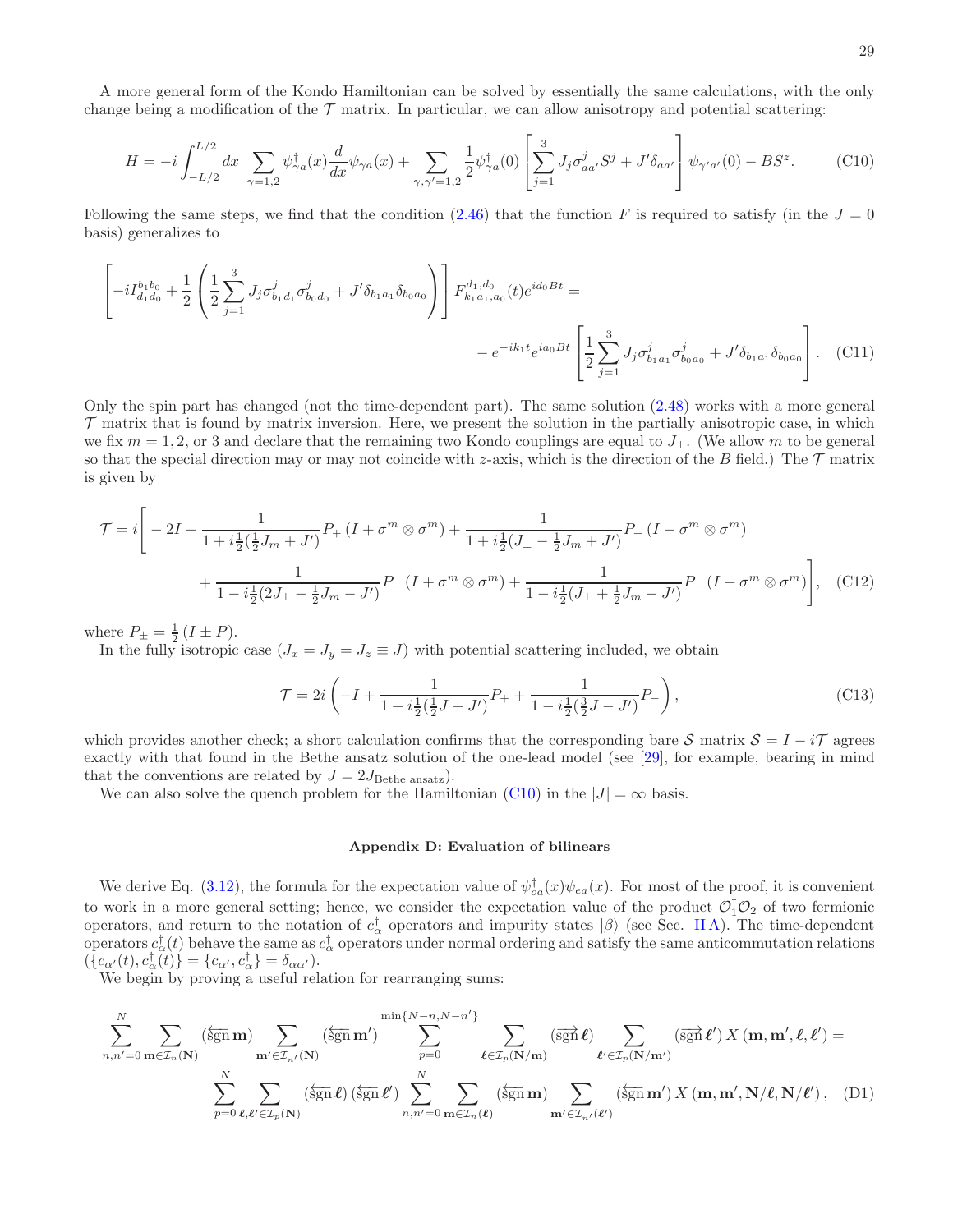$$
\sum_{p=0}^{N} \sum_{\ell,\ell' \in \mathcal{I}_p(\mathbf{N})} (\overrightarrow{\operatorname{sgn}} \ell) (\overrightarrow{\operatorname{sgn}} \ell') \sum_{n,n'=0}^{N-p} \sum_{\mathbf{m} \in \mathcal{I}_n(\mathbf{N}/\ell)} (\overleftarrow{\operatorname{sgn}} \mathbf{m}) \sum_{\mathbf{m}' \in \mathcal{I}_n(\mathbf{N}/\ell')} (\overleftarrow{\operatorname{sgn}} \mathbf{m}') X(\mathbf{m}, \mathbf{m}', \ell, \ell').
$$
 (D2)

Then we need only relabel  $p \to N - p$ ,  $\ell \to N/\ell$ , and  $\ell' \to N/\ell'$ , noting that this changes each  $\overrightarrow{sgn}$  to  $\overleftarrow{sgn}$ .

the m,m' sums. This yields

The next preparatory step is to show that the normal-ordered overlap of states evolving from any initial quantum numbers is zero (except for the trivial case of time-evolving impurity states with no creation operators):

<span id="page-29-1"></span>
$$
\langle \Psi_{\alpha'_{\mathbf{m}},\beta'}(t) | \Psi_{\alpha_{\mathbf{m}},\beta}(t) \rangle : = \begin{cases} \delta_{\beta\beta'} & \mathbf{m} \text{ is the empty list,} \\ 0 & \text{otherwise.} \end{cases}
$$
 (D3)

We can show this by direct calculation in the Kondo model, but the following proof is simpler and more general. We use Wick's theorem:

$$
c_{\alpha'_{\mathbf{m}'}}(t)c^{\dagger}_{\alpha_{\mathbf{m}}}(t) = \sum_{p=0}^{\min\{|\mathbf{m}|,|\mathbf{m}'|\}} \sum_{\ell \in \mathcal{I}_p(\mathbf{m})} (\overrightarrow{\operatorname{sgn}} \ell) \sum_{\ell' \in \mathcal{I}_p(\mathbf{m}')} (\overrightarrow{\operatorname{sgn}} \ell')
$$

$$
\times \sum_{\sigma \in \operatorname{Sym}(p)} (\operatorname{sgn} \sigma) \left( \prod_{j=1}^p \{ c_{\alpha'_{\ell'(\sigma_j)}}(t), c^{\dagger}_{\alpha_{\ell(j)}}(t) \} \right) : c_{\alpha'_{\mathbf{m}'/\ell'}}(t)c^{\dagger}_{\alpha_{\mathbf{m}/\ell}}(t) : , \quad (D4)
$$

and the relation [\(D1\)](#page-28-2) to obtain the following expression for the overlap of two states as a sum of normal-ordered overlaps:

$$
\langle \Psi_{\alpha'_{\mathbf{N}},\beta'}(t) | \Psi_{\alpha_{\mathbf{N}},\beta}(t) \rangle = \sum_{n=0}^{N} \sum_{\mathbf{m}, \mathbf{m'} \in \mathcal{I}_n(\mathbf{N})} (\overleftarrow{\text{sgn}} \mathbf{m}) (\overleftarrow{\text{sgn}} \mathbf{m'}) \sum_{\sigma \in \text{Sym}(N-n)} (\text{sgn} \sigma)
$$

$$
\times \left( \prod_{j=1}^{N-n} \{ c_{\alpha'_{(\mathbf{N}/\mathbf{m'})(\sigma(j))}}(t), c^{\dagger}_{\alpha_{(\mathbf{N}/\mathbf{m})(j)}}(t) \} \right) : \langle \Psi_{\alpha'_{\mathbf{m'}},\beta'}(t) | \Psi_{\alpha_{\mathbf{m}},\beta}(t) \rangle ; \quad (D5)
$$

where the  $n = 0$  term on the right-hand side is  $\left(\prod_{j=1}^{N} \{c_{\alpha'_{\sigma(j)}}(t), c^{\dagger}_{\alpha_j}(t)\}\right) \langle \beta'(t)|\beta(t)\rangle$ . The left-hand side is exactly equal to this  $n = 0$  term; to see this, consider the left-hand side at  $t = 0$  (it is independent of time) and recall that the  $c_{\alpha}^{\dagger}(t)$  operators have the same anticommutation relations as the  $c_{\alpha}^{\dagger}$  operators. Thus, the sum from  $n = 1$  to N on the right-hand side yields zero. Taking  $N = 1$ , we obtain

<span id="page-29-0"></span>
$$
0 = \langle \Psi_{\alpha'_{N(1)}, \beta'}(t) | \Psi_{\alpha_{N(1)}, \beta}(t) \rangle ;,
$$
\n(D6)

which is the first non-trivial case of the identity [\(D3\)](#page-29-1). Since the  $\alpha, \alpha'$  labels are arbitrary, we see that the  $n = 1$ contribution on the right-hand side of Eq. [\(D5\)](#page-29-0) vanishes for any N. Taking  $N = 2$  yields

$$
0 = \langle \Psi_{\alpha'_{N(1)}\alpha'_{N(2)},\beta'}(t) | \Psi_{\alpha_{N(1)}\alpha_{N(2)},\beta}(t) \rangle ;,\tag{D7}
$$

and so on up to arbitrary  $N \geq 1$  by induction. This completes the proof of Eq. [\(D3\)](#page-29-1).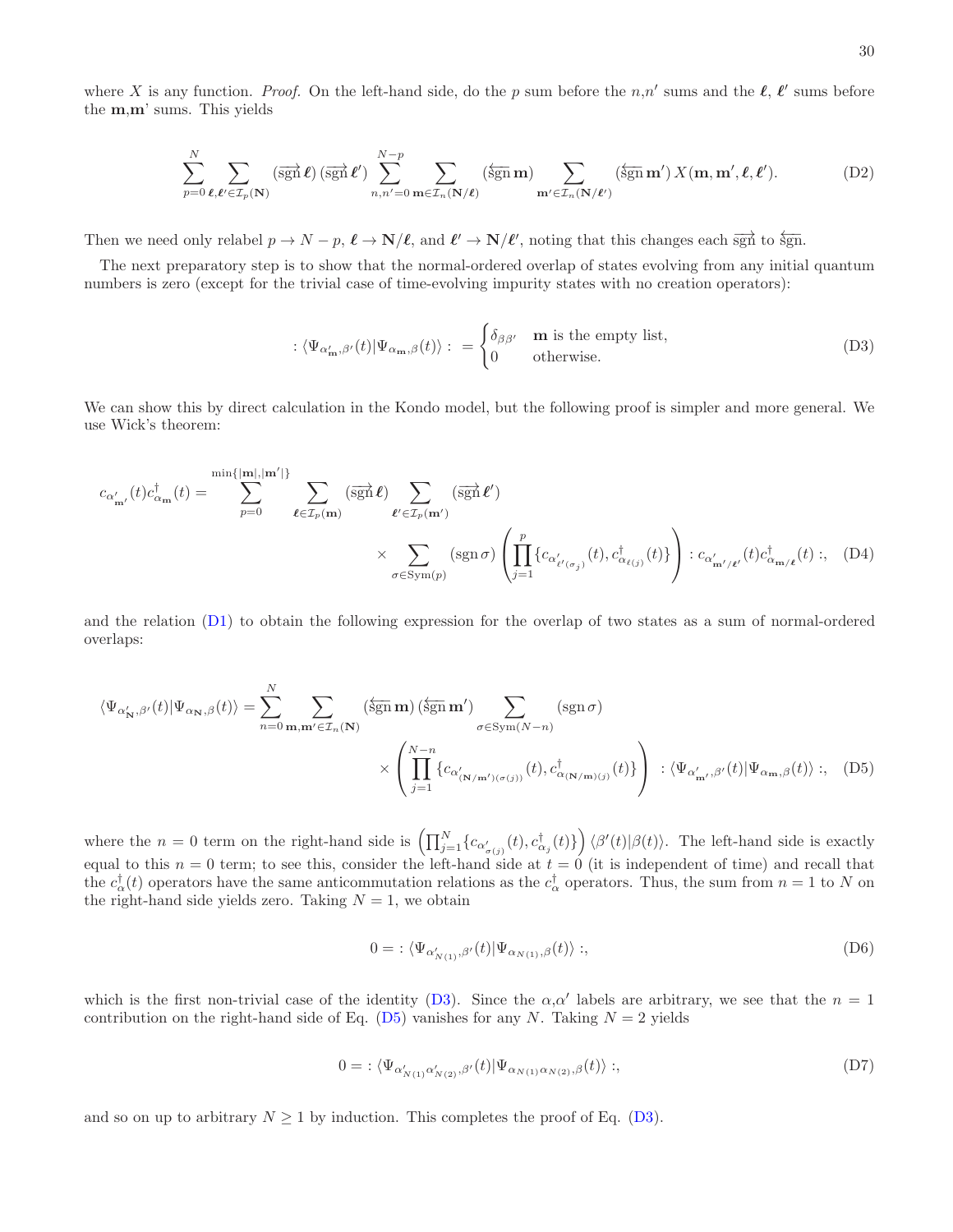We can now consider the bilinear  $\mathcal{O}_1^{\dagger} \mathcal{O}_2$ . Wick's theorem with the bilinear states

$$
c_{\alpha'_{m'}}(t)\mathcal{O}_1^{\dagger}\mathcal{O}_2 c_{\alpha_m}^{\dagger}(t) = \sum_{p=0}^{\min\{|m|,|m'|\}} \sum_{\ell \in \mathcal{I}_p(m)} (\overrightarrow{sgn} \ell) \sum_{\ell' \in \mathcal{I}_p(m')} (\overrightarrow{sgn} \ell') \times \sum_{\sigma \in \text{Sym}(p)} (\text{sgn}\,\sigma) \left( \prod_{j=1}^p \{c_{\alpha'_{\ell'(\sigma_j)}}(t), c_{\alpha_{\ell(j)}}^{\dagger}(t)\} \right) \left[ : c_{\alpha'_{m'/\ell'}}(t)\mathcal{O}_1^{\dagger}\mathcal{O}_2 c_{\alpha_{m/\ell}}^{\dagger}(t) : \right. \\ \left. + \sum_{\mathbf{s} \in \mathcal{I}_1(m/\ell)} (\overrightarrow{sgn} \, \mathbf{s}) \{ \mathcal{O}_2, c_{\alpha_{s(1)}}^{\dagger}(t)\} : c_{\alpha'_{m'/\ell'}}(t)\mathcal{O}_1^{\dagger} c_{\alpha_{m/\ell}}^{\dagger}(t) : \right. \\ \left. + \sum_{\mathbf{s}' \in \mathcal{I}_1(m'/\ell')} (\overrightarrow{sgn} \, \mathbf{s}') \{ c_{\alpha'_{s'(1)}}(t), \mathcal{O}_1^{\dagger}\} : c_{\alpha'_{m'/\ell'/s'}}(t)\mathcal{O}_2 c_{\alpha_{m/\ell}}^{\dagger}(t) : \right. \\ \left. + \sum_{\mathbf{s} \in \mathcal{I}_1(m/\ell)} (\overrightarrow{sgn} \, \mathbf{s}) \{ \mathcal{O}_2, c_{\alpha_{s(1)}}^{\dagger}(t) \} \sum_{\mathbf{s}' \in \mathcal{I}_1(m'/\ell')} (\overrightarrow{sgn} \, \mathbf{s}') \{ c_{\alpha'_{s'(1)}}(t), \mathcal{O}_1^{\dagger}\} : c_{\alpha'_{m'/\ell'/s'}}(t)c_{\alpha_{m/\ell/s}}^{\dagger}(t) : \right]. \tag{D8}
$$

Using this and the relation  $(D1)$ , we obtain

$$
\langle \Psi_{\alpha'_{\mathbf{N}},\beta'}(t)| \mathcal{O}_{1}^{\dagger} \mathcal{O}_{2} | \Psi_{\alpha_{\mathbf{N}},\beta}(t) \rangle = \sum_{n=1}^{N} \sum_{\mathbf{m},\mathbf{m'} \in \mathcal{I}_{n}(\mathbf{N})} (\overleftarrow{\mathbf{sgn}} \mathbf{m}') \sum_{\sigma \in \text{Sym}(N-n)} (\text{sgn } \sigma)
$$

$$
\times \left( \prod_{j=1}^{N-n} \{ c_{\alpha'_{(\mathbf{N}/\mathbf{m'})(\sigma_{j})}}(t), c_{\alpha(\mathbf{N}/\mathbf{m})(j)}^{\dagger}(t) \} \right) \left[ : \langle \Psi_{\alpha'_{\mathbf{m'}},\beta'}(t) | \mathcal{O}_{1}^{\dagger} \mathcal{O}_{2} | \Psi_{\alpha_{\mathbf{m}},\beta}(t) \rangle : \right. \\
\left. + \sum_{\ell \in \mathcal{I}_{1}(\mathbf{m})} (\overrightarrow{\mathbf{sgn}} \ell) \{ \mathcal{O}_{2}, c_{\alpha_{\ell(1)}}^{\dagger}(t) \} : \langle \Psi_{\alpha'_{\mathbf{m'}},\beta'}(t) | \mathcal{O}_{1}^{\dagger} | \Psi_{\alpha_{\mathbf{m}}/\ell}, \beta}(t) \rangle : \right. \\
\left. + \sum_{\ell' \in \mathcal{I}_{1}(\mathbf{m}')} (\overrightarrow{\mathbf{sgn}} \ell') \{ c_{\alpha'_{\ell'(1)}}(t), \mathcal{O}_{1}^{\dagger} \} : \langle \Psi_{\alpha_{\mathbf{m'}/\ell'},\beta'}(t) | \mathcal{O}_{2} | \Psi_{\alpha_{\mathbf{m}},\beta}(t) \rangle : \right. \\
\left. + \sum_{\ell \in \mathcal{I}_{1}(\mathbf{m}')} (\overrightarrow{\mathbf{sgn}} \ell) \{ \mathcal{O}_{2}, c_{\alpha_{\ell(1)}}^{\dagger}(t) \} \sum_{\ell' \in \mathcal{I}_{1}(\mathbf{m}')} (\overrightarrow{\mathbf{sgn}} \ell') \{ c_{\alpha'_{\ell'(1)}}(t), \mathcal{O}_{1}^{\dagger} \} : \langle \Psi_{\alpha'_{\mathbf{m'}/\ell'},\beta'}(t) | \Psi_{\alpha_{\mathbf{m'}/\ell},\beta}(t) \rangle : \right]. \tag{D9}
$$

Due to the identity  $(D3)$ , the last term in the brackets is zero unless  $n = 1$ . A further simplification occurs when we set  $\alpha_{\mathbf{N}} = \alpha'_{\mathbf{N}}$  and  $\beta = \beta'$ : the product of anticommutators is then equal to unity if  $\mathbf{m'} = \mathbf{m}$  and  $\sigma$  is the identity permutation, and zero otherwise. We also take advantage of the fact that the fermionic antisymmetry of the bra and ket vectors under exchange of quantum numbers remains valid in a normal-ordered inner product (even with  $\mathcal{O}_1^{\dagger}$ and/or  $\mathcal{O}_2$  inserted); this allows us to replace the sums over increasing lists of indices by unrestricted sums, at the cost of combinatorial factors. After some relabelings of indices, we obtain

$$
\langle \Psi_{\alpha_{\mathbf{N}},\beta}(t) | \mathcal{O}_1^{\dagger} \mathcal{O}_2 | \Psi_{\alpha_{\mathbf{N}},\beta}(t) \rangle = \sum_{n=1}^{N} \sum_{m_1,...,m_n=1}^{N} \left[ \frac{1}{n!} : \langle \Psi_{\alpha_{\mathbf{m}},\beta}(t) | \mathcal{O}_1^{\dagger} \mathcal{O}_2 | \Psi_{\alpha_{\mathbf{m}},\beta}(t) \rangle : \right.
$$
  
+ 
$$
\frac{1}{(n-1)!} \{ \mathcal{O}_2, c_{\alpha_{m(n)}}^{\dagger}(t) \} : \langle \Psi_{\alpha_{\mathbf{m}},\beta}(t) | \mathcal{O}_1^{\dagger} | \Psi_{\alpha_{\mathbf{m}/m(n)},\beta}(t) \rangle : + \frac{1}{(n-1)!} \{ c_{\alpha_{m(n)}}(t), \mathcal{O}_1^{\dagger} \} : \langle \Psi_{\alpha_{\mathbf{m}/m(n)},\beta}(t) | \mathcal{O}_2 | \Psi_{\alpha_{\mathbf{m}},\beta}(t) \rangle : \right]
$$
  
+ 
$$
\sum_{j=1}^{N} \{ c_{\alpha_j}(t), \mathcal{O}_1^{\dagger} \} \{ \mathcal{O}_2, c_{\alpha_j}^{\dagger}(t) \} . \quad (D10)
$$

Let us specialize to the two-lead Kondo model and take the inserted operators to be  $\mathcal{O}_1^{\dagger} = \psi_{oa}^{\dagger}(x)$ ,  $\mathcal{O}_2 = \psi_{ea}(x)$ . Then, since the crossing states are built from even operators only, the  $\psi_{oa}^{\dagger}(x)$  operator must be in an anticommutator (since otherwise the normal ordering symbol makes it annihilate a crossing state); this eliminates two terms. Writing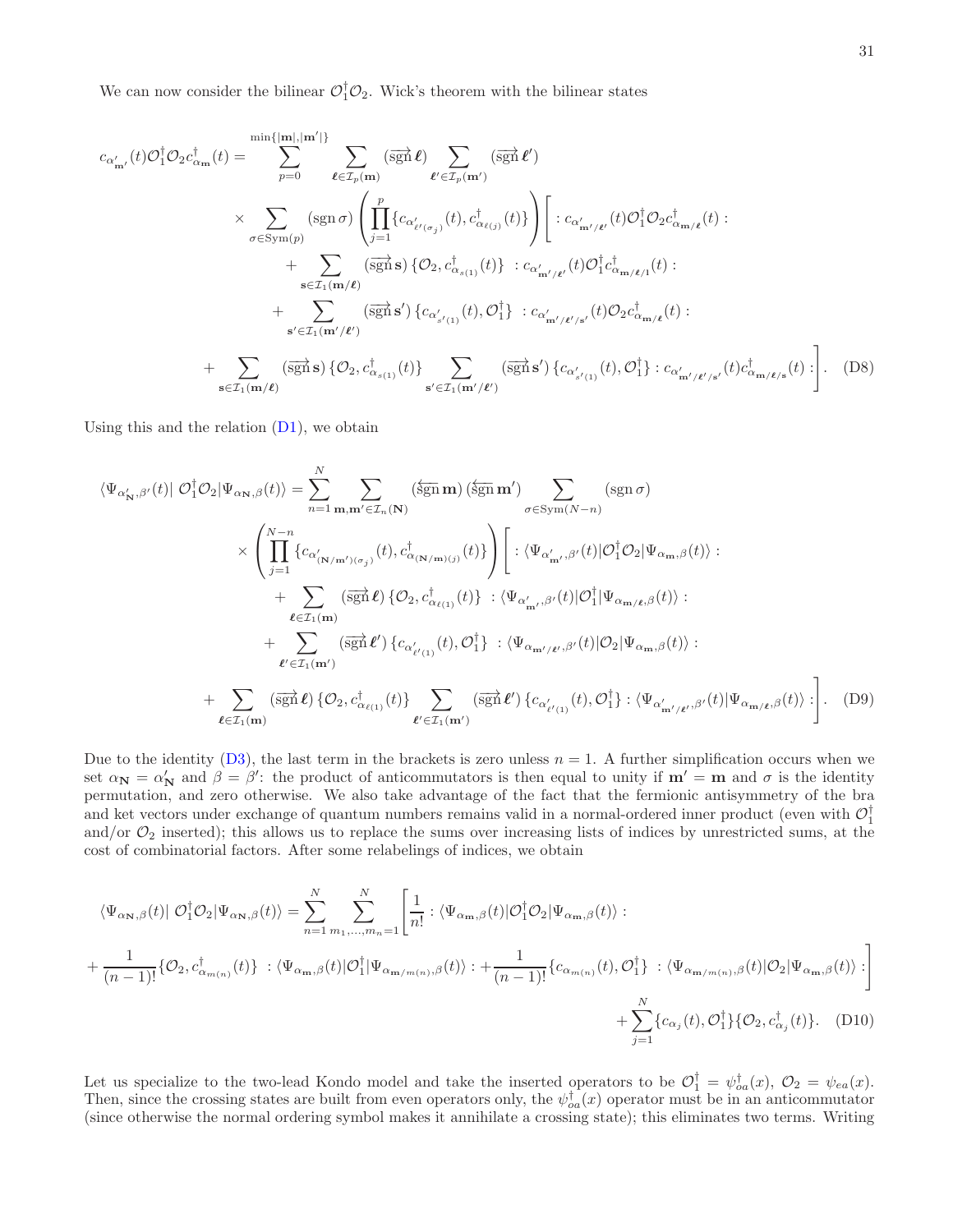the electron quantum numbers as  $\alpha \equiv \gamma k a$ , we obtain

$$
\langle \Psi_{\alpha_{\mathbf{N}},a_0}(t) | \psi_{oa}^{\dagger}(x) \psi_{ea}(x) | \Psi_{\alpha_{\mathbf{N}},a_0}(t) \rangle = \sum_{n=1}^{N} \sum_{m_1,...,m_n=1}^{N} \frac{1}{(n-1)!} \{c_{\alpha_{m(n)}}(t), \psi_{oa}^{\dagger}(x)\}
$$

$$
\times : \langle \Psi_{\alpha_{\mathbf{m}/m(n)},\beta}(t) | \psi_{ea}(x) | \Psi_{\alpha_{\mathbf{m}},\beta}(t) \rangle : + \sum_{j=1}^{N} \{c_{\alpha_j}(t), \psi_{oa}^{\dagger}(x)\} \{ \psi_{ea}(x), c_{\alpha_j}^{\dagger}(t) \}.
$$
 (D11)

This is Eq. [\(3.12\)](#page-12-1) in the main text, once the compact notation is written out in full.

# <span id="page-31-0"></span>Appendix E: Evaluation of the normal-ordered overlap

We derive the result [\(3.21\)](#page-13-0) for the normal-ordered overlap in the even sector that appears in the calculation of the electric current. We need the following identity for rearranging the types of sums that arise in normal-ordered overlaps:

$$
\sum_{\mathbf{m}\in\mathcal{I}_{j}(\mathbf{n})} (\overrightarrow{\operatorname{sgn}}\mathbf{m}) \sum_{\sigma\in\operatorname{Sym}(j)} (\operatorname{sgn}\sigma) \int_{0}^{t} dx_{\mathbf{m}} X_{k_{\mathbf{m}\circ\sigma}a_{\mathbf{m}\circ\sigma}}^{b_{\mathbf{m}}} (t, x_{\mathbf{m}}) \Theta(x_{m_{j}} < \cdots < x_{m_{1}}) \psi_{b_{\mathbf{m}}}^{\dagger} (x_{\mathbf{m}})
$$
\n
$$
\times \sum_{w\in\operatorname{Sym}(n-j)} (\operatorname{sgn} w) \int_{0}^{t} dx_{\mathbf{n}/\mathbf{m}} Y_{k_{(\mathbf{n}/\mathbf{m})\circ w}a_{(\mathbf{n}/\mathbf{m})\circ w}}^{b_{\mathbf{n}/\mathbf{m}}} (t, x_{\mathbf{n}/\mathbf{m}}) \Theta(x_{(\mathbf{n}/\mathbf{m})_{n-j}} < \cdots < x_{(\mathbf{n}/\mathbf{m})_{1}}) \psi_{b_{\mathbf{n}/\mathbf{m}}}^{\dagger} (x_{\mathbf{n}/\mathbf{m}}) =
$$
\n
$$
\sum_{\sigma\in\operatorname{Sym}(n)} (\operatorname{sgn}\sigma) \sum_{\mathbf{m}\in\mathcal{I}_{j}(\mathbf{n})} \int_{0}^{t} dx_{\mathbf{n}} X_{k_{\sigma\circ\mathbf{m}}a_{\sigma\circ\mathbf{m}}}^{b_{\mathbf{m}}} (t, x_{\mathbf{m}}) Y_{k_{\sigma\circ(\mathbf{n}/\mathbf{m})}a_{\sigma\circ(\mathbf{n}/\mathbf{m}})}^{b_{\mathbf{n}/\mathbf{m}}} (t, x_{\mathbf{n}/\mathbf{m}}) \Theta(x_{n} < \cdots < x_{1}) \psi_{b_{\mathbf{n}}}^{\dagger} (x_{\mathbf{n}}), \quad \text{(E1)}
$$

where  $1 \leq j \leq n$ , and X and Y are any functions. To prove this identity, we note that the product of two Heavside functions can always be written as a sum over Heaviside functions, with the summation including all orderings consistent with the two original Heaviside functions. For instance,  $\Theta(x_1 < x_2)\Theta(x_3 < x_4) = \Theta(x_1 < x_2 < x_3$  $x_4$ ) +  $\Theta(x_3 < x_1 < x_4 < x_2$ ) + (four more terms), that is, all the orderings of the four variables such that  $x_1 < x_2$ and  $x_3 < x_4$ . We assume that no two of the x variables are ever equal (so that orderings are always unambiguous); this amounts to ignoring sets of measure zero, which make no difference as the  $x$  variables are always integrated. The generalization of this example is

$$
\Theta(x_{m_j} < \cdots < x_{m_1})\Theta(x_{(\mathbf{n/m})_{n-j}} < \cdots < x_{(\mathbf{n/m})_1}) = \sum_{\ell \in \mathcal{I}_j(\mathbf{n})} \Theta(x_{\ell[\mathbf{m},\ell](n)} < \cdots < x_{\ell[\mathbf{m},\ell](1)}),\tag{E2}
$$

where the permutation  $\iota[\mathbf{m}, \ell] \in \text{Sym}(n)$  is defined via

<span id="page-31-1"></span>
$$
\iota[\mathbf{m}, \ell] \circ \overrightarrow{perm}[\mathbf{m}] = \overrightarrow{perm}[\ell]. \tag{E3}
$$

The meaning of this permutation becomes more clear if we note that  $\iota[\mathbf{m}, \ell] \circ \ell = \mathbf{m}$  and  $\iota[\mathbf{m}, \ell] \circ (\mathbf{n}/\ell) = \mathbf{n}/\mathbf{m}$ ; in other words,  $\iota[m,\ell]$  puts m at spots  $\ell$  and leaves  $n/m$  in the original order. Making the change of variables  $x_p \to x_{\iota[m,\ell]^{-1}(p)}$  and  $b_p \to b_{\iota[m,\ell]^{-1}(p)}$ , we find that the left-hand side of Eq. [\(E1\)](#page-31-1) is equal to

$$
\sum_{\ell,m\in\mathcal{I}_j(n)} (\overrightarrow{\operatorname{sgn}}\,m) \sum_{\sigma \in \operatorname{Sym}(j), w \in \operatorname{Sym}(n-j)} (\operatorname{sgn}\sigma) (\operatorname{sgn} w) \int_0^t dx_n \; X_{k_{\ell\circ\sigma}a_{\ell\circ\sigma}}^{b_{\ell}}(t, x_{\ell}) \times Y_{k_{(\sigma/\ell)\circ w}a_{(\sigma/\ell)\circ w}}^{b_{\sigma/\ell}}(t, x_{\mu/\ell}) \Theta(x_n < \cdots < x_1) \psi_{b_{\ell}}^{\dagger}(x_{\ell}) \psi_{b_{\pi/\ell}}^{\dagger}(x_{\pi/\ell}). \tag{E4}
$$

We rearrange the creation operators— $\psi_{b_{\mathbf{k}}}(x_{\mathbf{k}})\psi_{b_{\mathbf{n}}/\ell}^{\dagger}(x_{\mathbf{n}}/\ell) = (\overrightarrow{\text{sgn}}\ell)\psi_{b_{\mathbf{n}}}^{\dagger}(x_{\mathbf{n}})$ —and note that  $(\overrightarrow{\text{sgn}}\mathbf{m})(\overrightarrow{\text{sgn}}\ell) =$ sgn  $\iota[m,\ell]$ . To complete the proof, we relabel several of the summations as a single sum over permutations  $\sigma'$ :

$$
\sum_{\mathbf{m}\in\mathcal{I}_j(\mathbf{n})}\sum_{\sigma\in\text{Sym}(j),w\in\text{Sym}(n-j)}\left(\text{sgn}\,\iota[\mathbf{m},\boldsymbol{\ell}]\right)\left(\text{sgn}\,\sigma\right)\left(\text{sgn}\,w\right)\longleftrightarrow\sum_{\sigma'\in\text{Sym}(n)}\left(\text{sgn}\,\sigma'\right),\tag{E5}
$$

where the permutation  $\sigma' \in \text{Sym}(n)$  is defined via  $\sigma' \circ \ell = \mathbf{m} \circ \sigma$  and  $\sigma' \circ (\mathbf{n}/\ell) = (\mathbf{n}/\mathbf{m}) \circ w$ . The right-hand side of Eq. [\(E1\)](#page-31-1) is then obtained once we relabel  $\sigma'$  as  $\sigma$  and  $\ell$  as  $m$ .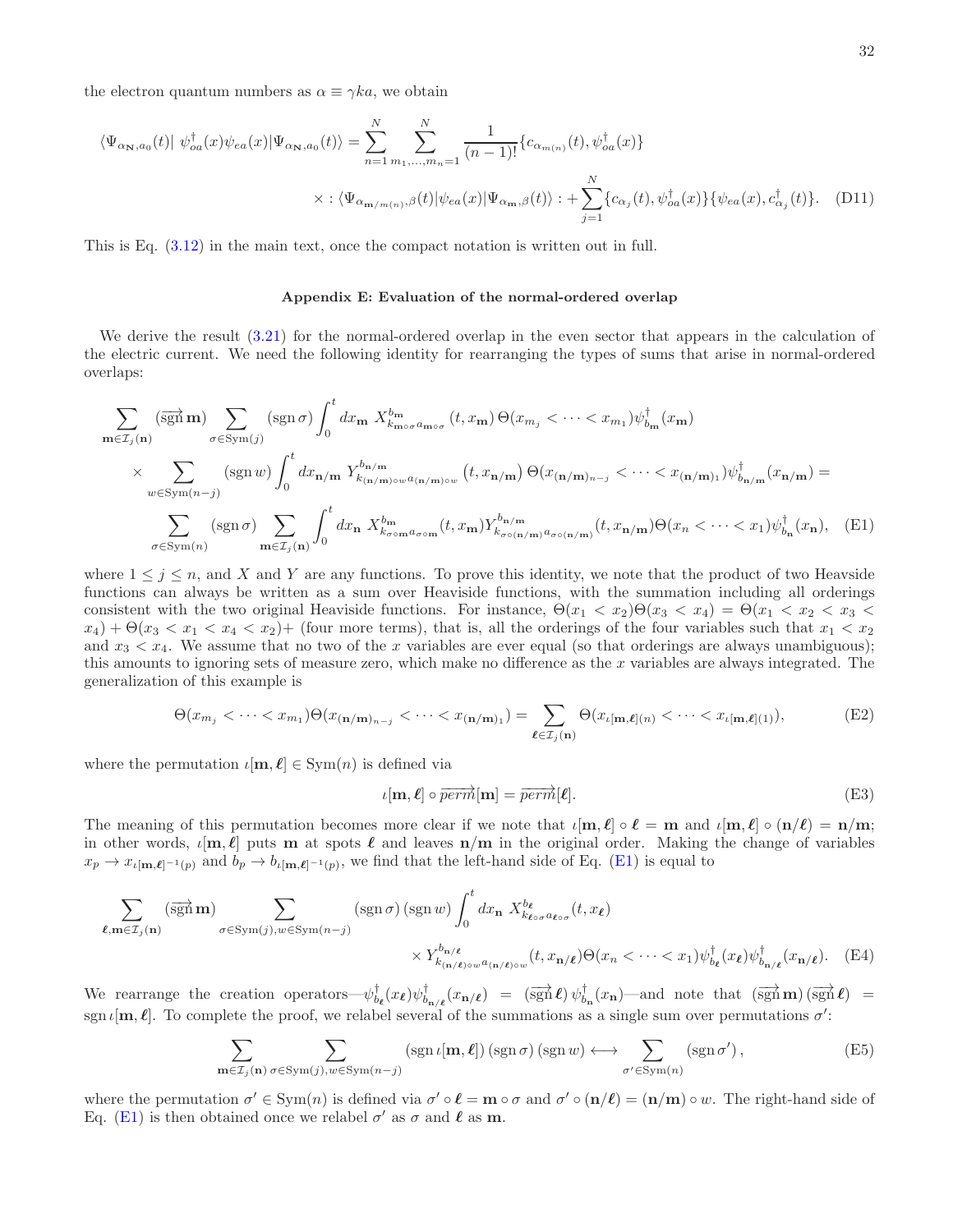Our task is to evaluate the normal-ordered inner product of

$$
|\Psi_{ek_{\mathbf{n}}a_{\mathbf{n}},a_{0}}(t)\rangle = \sum_{j=0}^{n} \sum_{\mathbf{m}\in\mathcal{I}_{j}(\mathbf{n})} (\overrightarrow{\text{sgn}}\,\mathbf{m}) \, c_{ek_{\mathbf{m}}a_{\mathbf{m}}}^{\dagger}(t) \sum_{\sigma \in \text{Sym}(\ell)} (\text{sgn}\,\sigma) \, |\chi_{ek_{(\mathbf{n}/\mathbf{m})\circ\sigma}a_{(\mathbf{n}/\mathbf{m})\circ\sigma},a_{0}}(t)\rangle \tag{E6}
$$

and

$$
\langle \Psi_{k'_{\mathbf{n}/n}a'_{\mathbf{n}/n},a'_{0}}(t)|c_{ek'_{n}a'_{n}}(t) = \sum_{j'=1}^{n} \sum_{\substack{\mathbf{m}' \in \mathcal{I}_{j'}(\mathbf{n}) \\ n \in \mathbf{m}'}} (\overrightarrow{\operatorname{sgn}} \mathbf{m}') \sum_{\sigma \in \operatorname{Sym}(j')} (\operatorname{sgn} \sigma) \langle \chi_{ek'_{(\mathbf{n}/\mathbf{m}') \circ \sigma} a'_{(\mathbf{n}/\mathbf{m}') \circ \sigma},a'_{0}}(t)|c_{ek'_{\mathbf{m}'}a'_{\mathbf{m}'}}(t). \tag{E7}
$$

Note that we have changed the labeling (via  $\mathbf{m} \to \mathbf{n}/\mathbf{m}$ ,  $\mathbf{m}' \to \mathbf{n}/\mathbf{m}'$ ) so that we are summing over which subsets of the original quantum numbers are put into momentum operators (rather than into crossing states). The key point is that normal ordering forces each  $c^{\dagger}(t)$  to contract with a  $\psi(x)$  operator inside a  $\chi(t)$  state, and each  $c(t)$  operator to contract with a  $\psi^{\dagger}$  operator inside a  $|\chi\rangle$  state;  $c^{\dagger}(t)$  and  $c(t)$  operators never contract with each other. We can therefore drop the part of  $c^{\dagger}(t)$  that is outside the forward light cone (in position space). Our strategy is to bring each half of the inner product to a more suitable form using the identity [\(E1\)](#page-31-1), then impose normal ordering on the overlap by requiring that the  $c^{\dagger}(t)$  and  $c(t)$  operators do not contract.

Performing some relabelings of indices and using the identity  $(E1)$ , we obtain

$$
|\Psi_{ek_{\mathbf{n}}a_{\mathbf{n}},a_{0}}(t)\rangle = L^{-n/2} \sum_{j=0}^{n} \sum_{\mathbf{m}\in\mathcal{I}_{j}(\mathbf{n})} (\overrightarrow{\text{sgn}} \mathbf{m}) \int_{0}^{t} dx_{\mathbf{n}} \sum_{\sigma \in \text{Sym}(j)} (\text{sgn}\,\sigma) e^{-ik_{\mathbf{m}\circ w}(t-x_{\mathbf{m}})} I_{a_{\mathbf{m}\circ\sigma}}^{b_{\mathbf{m}}} \Theta(x_{m(j)} < \cdots < x_{m(1)})
$$
  
\n
$$
\times \psi_{eb_{\mathbf{m}}}^{\dagger}(x_{\mathbf{m}}) \sum_{\sigma \in \text{Sym}(n-j)} (\text{sgn}\,\sigma) e^{-ik_{(\mathbf{n}/\mathbf{m})\circ\sigma}(t-x_{\mathbf{n}/\mathbf{m}})} \mathcal{M}_{a_{(\mathbf{n}/\mathbf{m})\circ\sigma},a_{0}}^{b_{\mathbf{n}/\mathbf{m}},b_{0}} \Theta(x_{(\mathbf{n}/\mathbf{m})(n-j)} < \cdots < x_{(\mathbf{n}/\mathbf{m})(1)}) \psi_{b_{\mathbf{n}/\mathbf{m}}}^{\dagger}(x_{\mathbf{n}/\mathbf{m}}) |b_{0}\rangle + \cdots
$$
  
\n
$$
= L^{-n/2} \sum_{\sigma \in \text{Sym}(n)} (\text{sgn}\,\sigma) \sum_{j=0}^{n} \sum_{\mathbf{m}\in\mathcal{I}_{j}(\mathbf{n})} \int_{0}^{t} dx_{\mathbf{n}} e^{-ik_{\sigma\circ\mathbf{n}}(t-x_{\mathbf{n}})} I_{a_{\sigma\circ\mathbf{m}}}^{b_{\mathbf{m}}} \mathcal{M}_{a_{\sigma\circ(\mathbf{n}/\mathbf{m}),a_{0}}^{b_{\mathbf{n}/\mathbf{m}},b_{0}} \Theta(x_{n} < \cdots < x_{1}) \psi_{b_{\mathbf{n}}}^{\dagger}(x_{\mathbf{n}}) |b_{0}\rangle + \cdots,
$$
  
\n(E8)

where **m** are the indices that were assigned to  $c^{\dagger}(t)$  operators (which have been truncated to include only the part that survives inside a normal-ordered product), and where we have used the notation

<span id="page-32-1"></span><span id="page-32-0"></span>
$$
\mathcal{M}_{a_{n},a_{0}}^{b_{n},b_{0}} = \delta_{a_{0}}^{c_{0}} \delta_{c_{n}}^{b_{0}} \prod_{j=1}^{n} (-i\mathcal{T})_{a_{j}c_{j-1}}^{b_{j}c_{j}}.
$$
 (E9)

A similar calculation for the other half of the inner product [requiring a slight generalization of the identity [\(E1\)](#page-31-1) to accommodate the condition  $n \in \mathbf{m}'$  yields

$$
c_{ek'_na'_n}^{\dagger}(t)|\Psi_{ek'_{\mathbf{n}/n}a'_{\mathbf{n}/n},a'_0}(t)\rangle = L^{-n/2} \sum_{\sigma' \in \text{Sym}(n)} (\text{sgn }\sigma') \sum_{j'=1}^n \sum_{\substack{\mathbf{m}' \in \mathcal{I}_{j'}(\mathbf{n}) \\ n \in \sigma' \text{ om}'}} \int_0^t dx_\mathbf{n} \ e^{-ik_{\sigma' \circ \mathbf{n}'}(t-x_\mathbf{n})} I_{a'_{\sigma' \circ \mathbf{m}'}}^{b_{\mathbf{m}'}} \\ \times \mathcal{M}_{a'_{\sigma' \circ (\mathbf{n}/\mathbf{m}')},a'_0}^{b_{\mathbf{n}/\mathbf{m}'}(b)} \Theta(x_n < \cdots < x_1) \psi_{b_\mathbf{n}}^{\dagger}(x_\mathbf{n})|b_0\rangle + \ldots, \tag{E10}
$$

where  $\mathbf{m}'$  are the indices assigned to  $c^{\dagger}(t)$  operators. The overlap of [\(E8\)](#page-32-0) and [\(E10\)](#page-32-1) can then be put into normal order by requiring that the lists **m** and **m'** have no entries in common. The Heaviside functions force the  $\psi$  and  $\psi^{\dagger}$ operators to contract in the simplest way, and so we obtain

$$
\begin{split} \n& \left. \langle \Psi_{k'_{\mathbf{n}/n}a'_{\mathbf{n}/n},a'_{0}}(t) | c_{ek'_{n}a'_{n}}(t) | \Psi_{ek_{\mathbf{n}}a_{\mathbf{n},a_{0}}}(t) \rangle \right. \\
& \left. \left. \langle \Psi_{k'_{\mathbf{n}/n}a'_{\mathbf{n}/n},a'_{0}}(t) | c_{ek'_{n}a'_{n}}(t) | \Psi_{ek_{\mathbf{n}}a_{\mathbf{n},a_{0}}}(t) \rangle \right. \\
& \left. \right. \\
&\left. \langle \Psi_{k'_{\mathbf{n}/m}a'_{\mathbf{n}}} \right\rangle_{\mathcal{J} \right) = 0 \, \text{sign}(\sigma) \sum_{j=0}^{n} \sum_{j'=1}^{n} \sum_{\mathbf{m} \in \mathcal{I}_{j}(\mathbf{n}), \mathbf{m}' \in \mathcal{I}_{j'}(\mathbf{n})} I_{a'_{\mathbf{n}'}}^{b_{\mathbf{m}'}} \\ \n& \times \mathcal{M}^{*b_{\mathbf{n}/m},b_{0}}_{a'_{\mathbf{n}/m},a_{0}} \mathcal{M}^{b_{\mathbf{n}/m},b_{0}}_{a_{\mathbf{n}/m},a_{0}} I_{a_{\mathbf{m}}}^{b_{\mathbf{m}}} \int_{0}^{t} dx_{\mathbf{n}} \ e^{-i(k_{\sigma \circ \mathbf{n}} - k'_{\sigma' \circ \mathbf{n}})(t-x_{\mathbf{n}})} \Theta(x_{n} < \cdots < x_{1}).\n\end{split} \tag{E11}
$$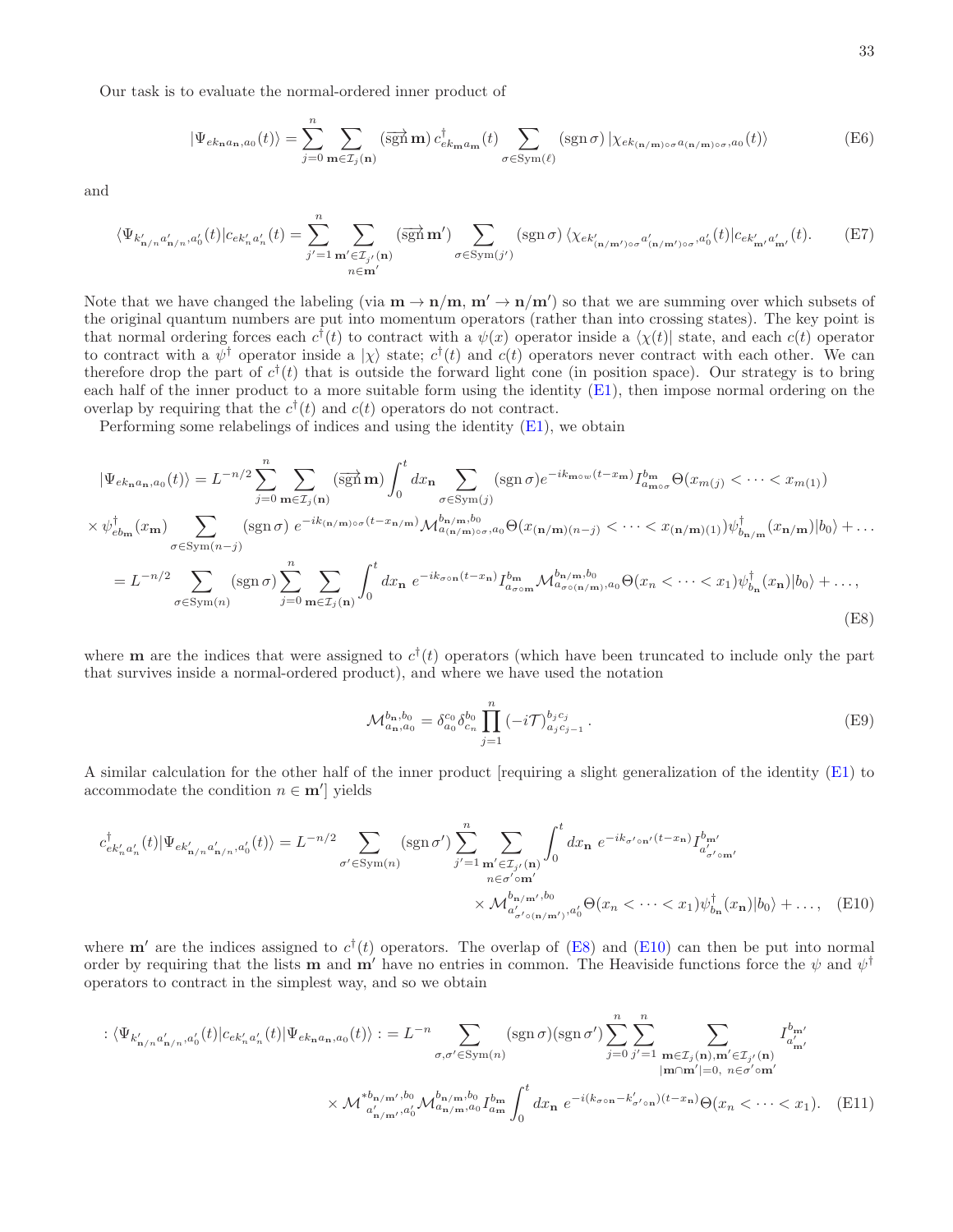Using the unitarity of the bare S matrix  $(S_{c_1c_0}^{*b_1b_0}S_{a_1a_0}^{c_1c_0} = I_{a_1a_0}^{b_1b_0}),$  we further simplify this expression to

$$
\langle \Psi_{k'_{\mathbf{n}/n}a'_{\mathbf{n}/n},a'_{0}}(t)|c_{ek'_{n}a'_{n}}(t)|\Psi_{ek_{\mathbf{n}}a_{\mathbf{n}},a_{0}}(t)\rangle := L^{-n}\sum_{\substack{\sigma,\sigma' \in \text{Sym}(n) \\ \sigma'(n)=n}}(\text{sgn }\sigma)(\text{sgn }\sigma')\Xi_{n-1}[a'_{\sigma' \circ (\mathbf{n}/n)};a_{\sigma \circ (\mathbf{n}/n)}]_{a'_{0}a_{0}}^{b_{0}c_{n-1}} \times \mathcal{M}_{a_{\sigma(n)}c_{n-1}}^{a_{n}b_{0}} \int_{0}^{t} dx_{\mathbf{n}} e^{-i(k_{\sigma \circ \mathbf{n}}-k'_{\sigma' \circ \mathbf{n}})(t-x_{\mathbf{n}})}\Theta(x_{n} < \cdots < x_{1}).
$$
 (E12)

Equation [\(3.21\)](#page-13-0) in the main text is then obtained by setting each  $k'_j = k_j$  and  $a'_j = a_j$ , and writing out the indices.

A very similar calculation confirms Eq. [\(D3\)](#page-29-1), which was shown earlier by general arguments; one finds that the requirement  $n \in \mathbf{m}'$  is absent, and that the inner product vanishes due to the unitarity of the bare S matrix.

#### <span id="page-33-0"></span>Appendix F: Properties of spin sums

In this appendix, we prove that for  $n \geq 2$ , the spin sum  $W_n^{(\sigma)}(J)$  has at least  $n+1$  powers of  $Z_P$  (which demonstrates that the current series in the main text can be read as a series in J or in  $1/J$ ). We then prove the spin sum identity  $(3.35)$  from the main text, which confirms that all orders of either series (J or  $1/J$ ) converge in the long-time limit. From the definition [\(3.23\)](#page-13-3), we have the following rule for generating  $\Xi_{n+1}$  from  $\Xi_n$ :

$$
\Xi_{n+1}[a'_{\mathbf{n}}, a'_{n+1}; a_{\mathbf{n}}, a_{n+1}]^{c'c}_{a'_{0}a_{0}} = -|Z_{P}|^{2}\Xi_{n}[a'_{\mathbf{n}}; a_{\mathbf{n}}]^{c'c}_{a'_{0}a_{0}}\delta^{a'_{n+1}}_{a_{n+1}} + Z_{I}Z_{P}^{*}\left(\Xi_{n}[a'_{\mathbf{n}}; a_{\mathbf{n}}]^{a_{n+1}c}_{a'_{0}a_{0}}\delta^{c'}_{a'_{n+1}} - \Xi_{n}[a'_{\mathbf{n}}; a_{\mathbf{n}}]^{c'a_{n+1}}_{a'_{0}a_{0}}\delta^{c'}_{a_{n+1}}\right).
$$
(F1)

The base case,  $n = 1$ , can be found by a short calculation:

<span id="page-33-2"></span><span id="page-33-1"></span>
$$
\sum_{a_0} \Xi_1[a'_1; a_1]_{a_0 a_0}^{c'c} = |Z_P|^2 \left( 2I_{a_1c}^{a'_1c'} - I_{a_1c}^{a'_1c'} \right).
$$
 (F2)

Consider  $n \geq 2$ . From Eq. [\(3.25\)](#page-14-2),  $S = Z_I I + Z_P P$ , and the fact that the tensor  $\Xi_n$  vanishes when its upper two indices are contracted, we obtain

$$
W_n^{(\sigma)}(J) = -\frac{1}{2^{n+1}} (\text{sgn}\,\sigma) \sum_{a_0, a_1, \dots, a_n} Z_P \Xi_n [a_{\mathbf{n}/n}; a_{(\mathbf{n}/n)\circ\sigma}]_{a_0 a_0}^{a_{\sigma_n} a_n}.
$$
 (F3)

The base case and the update rule [\(F1\)](#page-33-1) then confirm that  $W_n^{(\sigma)}(J)$  has at least  $n+1$  powers of  $Z_P$ .

We proceed to prove the identity  $(3.35)$  from the main text, repeated here for reference:

<span id="page-33-4"></span>
$$
\Xi_n[a_{\mathbf{n}}; a_{\mathbf{n}\circ\sigma}]_{a_0 a_0}^{c'c} = 0 \qquad [n \ge 1, \ \sigma \in \text{Sym}(n)], \tag{F4}
$$

with implied summation over any repeated spin indices. Rather than use the explicit forms of the coefficients  $Z_I$  and  $Z_P$ , we only use the fact that they are constrained by the unitarity of the bare  $S$  matrix:

$$
|Z_I|^2 + |Z_P|^2 = 1,
$$
 (F5a)

$$
Z_I Z_P^* + Z_I^* Z_P = 0. \tag{F5b}
$$

The proof uses the update rule [\(F1\)](#page-33-1) and the base case [\(F2\)](#page-33-2). To give a sense of the pattern for  $\Xi_n$ , we present the  $n = 2$  case, as well:

$$
\Xi_2[a'_1, a'_2; a_1, a_2]_{a_0 a_0}^{c'c} = |Z_P|^2 \left[ |Z_P|^2 \left( I_{a_1 a_2 c}^{a'_1 a'_2 c'} - 2 I_{a_2 a'_1 a_1}^{a'_2 c'c} \right) + 2 Z_I Z_P^* \left( I_{a_2 a'_2 a_1}^{a'_1 c'c} - I_{a_1 a'_1 a_2}^{a'_2 c'c} \right) \right]. \tag{F6}
$$

The pattern is the following: a sum of identity tensors multiplied by some function of  $Z_I$  and  $Z_P$ . In each identity tensor, we can either have (1) c' contracts with c and each  $a'_j$  contracts with  $a_j$ , or (2) c' contracts with some  $a'_{j'}$ , c contracts with some  $a_j$ , and the remaining  $a_m$  and  $a'_m$  indices contract in some way (always pairing a primed with an unprimed index). To be precise, we will show by induction the following general form:

<span id="page-33-3"></span>
$$
\Xi[a'_{n};a_{n}]_{a_{0}a_{0}}^{c'c} = X_{n}I_{a_{n}c}^{a'_{n}c'} + \sum_{\sigma' \in \text{Sym}(n-1)} \sum_{j,j'=1}^{n} Y_{n,j,j'}^{(\sigma')} I_{a_{(n/j)\circ\sigma'}}^{a'_{n/j'}} I_{a'_{j'}a_{j}}^{c'c}, \tag{F7}
$$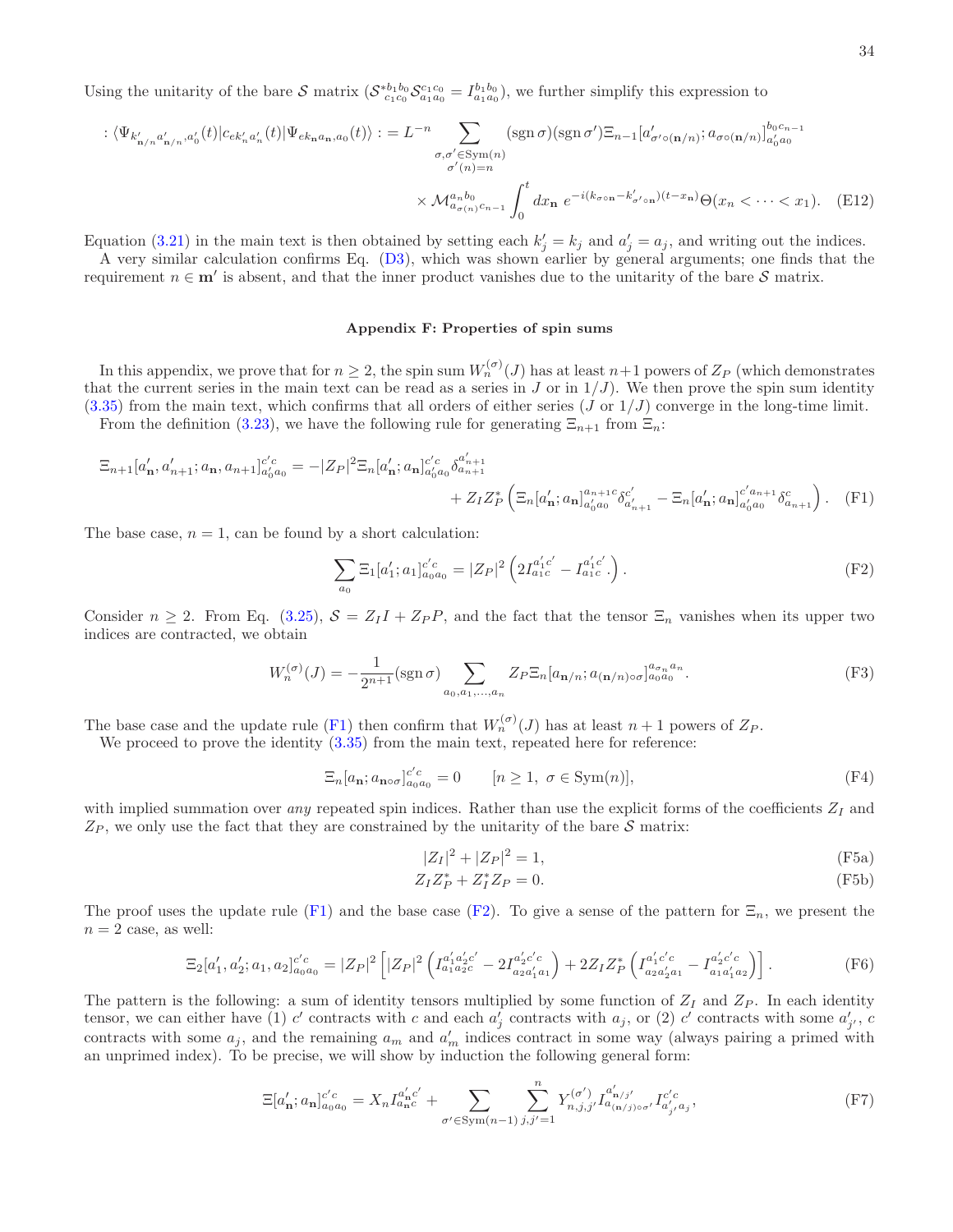where the coefficients  $X_n$  and  $Y_{n,j,j'}^{(\sigma')}$  depend on  $Z_I$  and  $Z_P$ . The base case is of this form, with  $-X_1 = \frac{1}{2} Y_{1,1,1}^{(1)} = |Z_P|^2$ . For the induction step, we assume this general form for some  $n \geq 1$  and use the update rule to obtain

$$
\Xi_{n+1}[a'_{n}, a'_{n+1}; a_{n}, a_{n+1}]_{a_{0}a_{0}}^{c'c} = -|Z_{P}|^{2} X_{n} I_{a_{n}a_{n+1}c}^{a'_{n}a'_{n+1}c'} - \sum_{\sigma' \in \text{Sym}(n-1)} \sum_{j,j'=1}^{n} Y_{n,j,j'}^{(\sigma')} I_{a_{n,j}j}^{a_{n,j'}} \times \left[ -|Z_{P}|^{2} \delta_{a_{n+1}a_{n+1}c_{a'_{j'}}}^{a'_{n+1}} \delta_{a'_{j'}}^{c'} \delta_{a_{j}}^{c} + Z_{I} Z_{P}^{*} \left( \delta_{a_{n+1}a_{n+1}c_{a'_{n+1}}}^{a'_{n,j}} \delta_{a'_{n}}^{c'} - \delta_{a_{j}a_{n+1}c_{a'_{n'}}}^{a'_{n+1}} \delta_{a'_{j'}}^{c'} \delta_{a_{n+1}}^{c} \right) \right]. \tag{F8}
$$

As claimed, this expression is of the general form [\(F7\)](#page-33-3). We can read off  $X_{n+1} = -|Z_P|^2 X_n$ . While extracting  $Y_{n+1,j,j'}^{(\sigma')}$ would be messy, we can see that the remaining terms all include  $I_{a'_{j},a_{j}}^{c'c}$  with  $j,j' \in \{1,\ldots,n+1\}$ , with the remaining  $a_m$  indices contracted with the remaining  $a'_{m'}$  indices in some order. [Note that we have written some contractions as Kronecker deltas for typographical clarity. Also, we can put the unprimed indices in the canonical order  $a_{n/ii'}$  that appears in [\(F7\)](#page-33-3) simply by rearranging the corresponding unprimed indices below, which is just some choice of the permutation  $\sigma' \in \text{Sym}(n)$ .

We proceed to prove the main result by induction. For the base case, we note that setting  $c' = c$  yields zero in Eq. [\(F2\)](#page-33-2). Next, we assume that [\(F4\)](#page-33-4) holds for some  $n \ge 1$  [and for any  $\sigma \in \text{Sym}(n)$ ], and we let  $w \in \text{Sym}(n + 1)$ . Then, the update rule [\(F1\)](#page-33-1) yields

$$
\Xi_{n+1}[a_{n}, a_{n+1}; a_{w \text{on}}, a_{w_{n+1}}]_{a_{0}a_{0}}^{c'c} = -|Z_{P}|^{2} \Xi_{n}[a_{n}; a_{w \text{on}}]_{a_{0}a_{0}}^{c'c} \delta_{a_{w_{n+1}}}^{a_{n+1}}
$$
\n
$$
+ Z_{I}Z_{P}^{*}\left(\Xi_{n}[a_{n}; a_{w \text{on}}]_{a_{0}a_{0}}^{a_{w_{n+1}}} \delta_{a_{n+1}}^{c'} - \Xi_{n}[a_{n}; a_{w \text{on}}]_{a_{0}a_{0}}^{c'a_{n+1}} \delta_{a_{w_{n+1}}}^{c'}\right). \tag{F9}
$$

The first term on the right-hand side vanishes due to the induction assumption. This is particularly clear if  $w_{n+1} = n$ ; but even if  $w_{n+1} \leq n$ , we are free to relabel the summation indices to obtain the same form [\(F4\)](#page-33-4) that vanishes by assumption. To deal with the second term on the right-hand side, we use the general form [\(F7\)](#page-33-3) to find

coeff. of 
$$
Z_IZ_P^* = X_n I_{a_{w \circ n}}^{a_n} \left( \delta_{a_{n+1}}^{c'} \delta_{a_{w_{n+1}}}^{c} - \delta_{a_{w_{n+1}}}^{c'} \delta_{a_{n+1}}^c \right)
$$
  
+ 
$$
\sum_{\sigma' \in \text{Sym}(n-1)} \sum_{j,j'=1}^n Y_{n,j,j'}^{(\sigma')} I_{a_{w \circ (n/j)\circ\sigma'}}^{a_{n/j'}} \left( \delta_{a'_j}^{a_{w_{n+1}}} \delta_{a_{m_j}}^{c'} - \delta_{a_{w_j}}^{a_{n+1}} \delta_{a'_{j'}}^{c'} \delta_{a_{w_{n+1}}}^{c} \right).
$$
 (F10)

In the  $X_n$  term, we get zero immediately if  $w_{n+1} = n+1$ ; if instead  $w_{n+1} \leq n$ , then  $I_{a_{w \circ n}}^{a_n} = (\text{const}) \delta_{a_{n+1}}^{a_{w_{n+1}}}$  (where the constant is some number obtained from summing all the other spin indices), yielding zero once we sum over  $a_{n+1}$ and  $a_{w_{n+1}}$ . Similarly, in each  $Y_{n,j,j'}^{(\sigma')}$  term, we will have to contract either (1)  $a_{w_j}$  with  $a_{j'}$  and  $a_{w_{n+1}}$  with  $a_{n+1}$ , or (2)  $a_{w_j}$  with  $a_{n+1}$  and  $a_{w_{n+1}}$  with  $a_{j'}$ , and either way, the two terms in parentheses cancel once the spin indices are summed. For instance, if  $w_j = j'$  and  $w_{n+1} = n+1$ , then we are in case (1) immediately; if instead  $w_j = j'$  but  $w_{n+1} \leq n$ , then the identity tensor in front yields  $(\text{const})\delta_{a_{n+1}}^{a_{w_{n+1}}}$ , and we are again in case (1); and so on [\[45](#page-42-27)]. Thus, we have shown that Eq.  $(F4)$  holds for  $n + 1$ , completing the induction proof.

#### <span id="page-34-0"></span>Appendix G: Asymptotic evaluation of integrals

We study the asymptotic behavior as  $\lambda \to \infty$  of the general form [\(3.44\)](#page-17-1), namely,

$$
R^{(\sigma)}[\{f,h\},\lambda] \equiv \int_0^\infty du_1 \dots du_{n-1} \left[ \prod_{j=1}^{n-1} \frac{e^{i\lambda v_j^{(\sigma)}} - f(v_j^{(\sigma)})}{v_j^{(\sigma)}} \right] h(v_n^{(\sigma)}) ,\tag{G1}
$$

where  $\sigma \in \text{Sym}(n)$  and the  $v_j^{(\sigma)}$  variables are the following linear combinations of the integration variables

$$
v_j^{(\sigma)} = \sum_{m=j}^{n-1} u_m - \sum_{m=\sigma^{-1}(j)}^{n-1} u_m \qquad (1 \le j \le n). \tag{G2}
$$

These linear combinations are listed in Table [II](#page-35-0) for all of the 11 permutations  $\sigma$  that we need in order to evaluate the current up to and including the  $J^5$  or  $1/J^5$  term.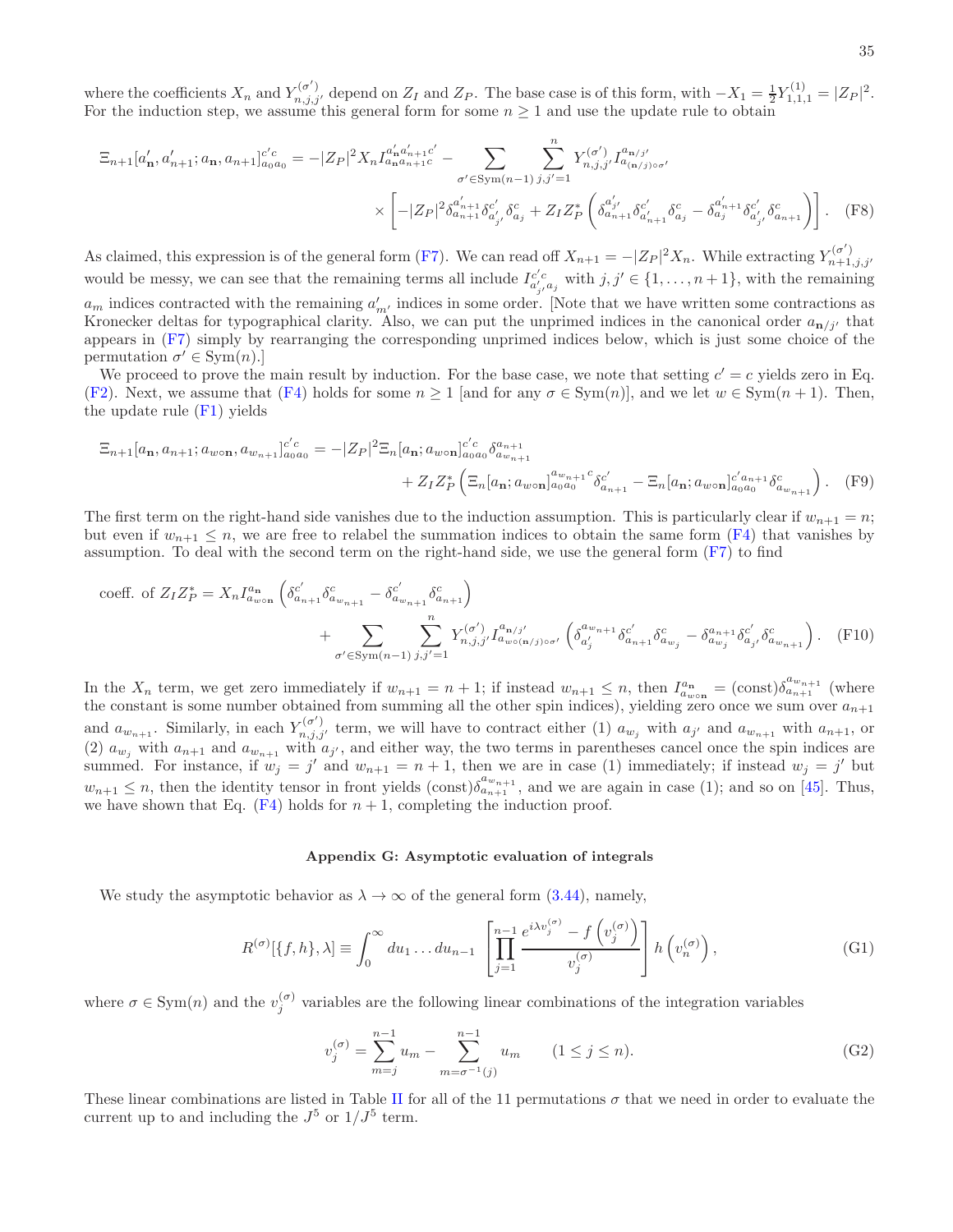<span id="page-35-0"></span>TABLE II. Linear combinations  $v_1^{(\sigma)}, \ldots, v_n^{(\sigma)}$ .

| $\sigma \equiv (\sigma_1, \ldots, \sigma_n)$ | $v_1^{(\sigma)}$  | $v_2^{(\sigma)}$ | $v_3^{(\sigma)}$ | $v_4^{(\sigma)}$ |
|----------------------------------------------|-------------------|------------------|------------------|------------------|
| (1)                                          | $\overline{0}$    |                  |                  |                  |
| (2,1)                                        | $u_1$             | $-u_1$           |                  |                  |
| (3, 1, 2)                                    | $u_1$             | $u_2$            | $-u_1-u_2$       |                  |
| (2,3,1)                                      | $u_1 + u_2$       | $-u_1$           | $-u_2$           |                  |
| (3, 2, 1)                                    | $u_1 + u_2$       | $\boldsymbol{0}$ | $-u_1-u_2$       |                  |
| (2,3,4,1)                                    | $u_1 + u_2 + u_3$ | $-u_1$           | $-u_2$           | $-u_3$           |
| (2,4,1,3)                                    | $u_1 + u_2$       | $-u_1$           | $u_3$            | $-u_2-u_3$       |
| (3, 1, 4, 2)                                 | $u_1$             | $u_2 + u_3$      | $-u_1-u_2$       | $-u_3$           |
| (3, 4, 1, 2)                                 | $u_1 + u_2$       | $u_2 + u_3$      | $-u_1-u_2$       | $-u_2-u_3$       |
| (4, 1, 2, 3)                                 | $u_1$             | $u_2$            | $u_3$            | $-u_1-u_2-u_3$   |
| (4,3,2,1)                                    | $u_1 + u_2 + u_3$ | $u_2$            | $-u_2$           | $-u_1-u_2-u_3$   |

We use brackets to indicate that  $R^{(\sigma)}[\{f, h\}, \lambda]$  is a *functional* of f and h and a function of the real parameter  $\lambda$ . As discussed in the main text,  $\lambda$  is essentially the bandwidth divided by a dimensional scale, and the functions f and h take various forms depending on which case is being considered.

We have found the asymptotic form as  $\lambda \to \infty$  of  $R^{(\sigma)}[\{f, h\}, \lambda]$  for all 11 of the necessary permutations. By leaving f and h unspecified, we can cover all cases discussed in the main text at once.

We will not attempt to characterize exactly what properties of  $f$  and  $h$  are necessary for our calculations below to be valid. At the very least, we assume that f and h are both analytic with poles only along the imaginary axis (but no pole at the origin), that  $f(0) = 1$  (otherwise  $R^{(\sigma)}[\{f, h\}, \lambda]$  would be ill-defined due to the denominators), and that  $h(v)$  decays like  $1/v$  or faster as  $v \to \infty$ ; we also assume that  $f'(0) = 0$  and that  $h(0)$  is real, although these conditions could easily be relaxed. All of these assumptions hold for the particular  $f$  and  $h$  functions defined in the main text.

Before presenting the full results, we show one more example. We have already given the simplest non-trivial example in [\(3.45\)](#page-17-2) in the main text, which is the asymptotic expansion of  $R^{(2,1)}[\{f,h\},\lambda]$ . An example result from the next order  $(n = 3)$  is

$$
R^{(2,3,1)}[\{f,h\},\lambda] \equiv \int_0^\infty du_1 du_2 \frac{e^{i\lambda(u_1+u_2)} - f(u_1+u_2)}{u_1+u_2} \frac{e^{-i\lambda u_1} - f(-u_1)}{-u_1}h(-u_2)
$$
(G3a)  
\n
$$
\xrightarrow{\lambda \to \infty} -\frac{1}{2}h(0)\ln^2 \lambda + \left[-h(0)\left(\gamma + i\frac{\pi}{2}\right) + \int_0^\infty du \ln u \frac{d}{du}(f(u)h(-u))\right] \ln \lambda - \left(\frac{7\pi^2}{24} + \frac{1}{2}\gamma^2 + i\frac{1}{2}\pi\gamma\right)h(0)
$$
\n
$$
+ \left(\gamma + i\frac{\pi}{2}\right) \int_0^\infty du \ln u \frac{d}{du}[f(u)h(-u)] + \frac{1}{2} \int_0^\infty du \ln^2 u \frac{d}{du}[f(u)h(-u)]
$$
\n
$$
- \int_0^\infty du_1 du_2 \frac{1}{u_2} \ln \frac{u_1+u_2}{u_1} \frac{\partial}{\partial u_1}[f(u_1+u_2)f(-u_1)h(-u_2)], \tag{G3b}
$$

where  $\gamma$  is the Euler constant. Notice that here and in the simpler example [\(3.45\)](#page-17-2), the asymptotic expansion consists of powers of ln  $\lambda$  with coefficients that are functionals of f and h; higher powers of ln  $\lambda$  are multiplied by simpler functionals, and the highest power is  $\ln^{n-1} \lambda$ .

We have shown analytically that for all of the 11 necessary permutations, the asymptotic form of  $R^{(\sigma)}[\{f, h\}, \lambda]$  is a sum of logarithmic terms (including a constant term, i.e.,  $\ln^0 \lambda$ ) and a linear term. That is, we have shown

<span id="page-35-1"></span>
$$
R^{(\sigma)}[\{f,h\},\lambda] \stackrel{\lambda \to \infty}{\longrightarrow} z_{\text{linear}}^{(\sigma)}[\{f,h\}]\lambda + \sum_{j=0}^{n-1} z_j^{(\sigma)}[\{f,h\}] \ln^j \lambda,
$$
 (G4)

where  $z_{\text{linear}}^{(\sigma)}[\{f, h\}]$  and  $z_j^{(\sigma)}[\{f, h\}]$  are complex numbers (functionals of f and h). Let us first discuss the coefficient  $z_{\text{linear}}^{(\sigma)}[\{f, h\}]$  of the linear term. This coefficient vanishes for all of the 11 permutations except for  $(3, 2, 1)$  and  $(4, 3, 2, 1)$ ; for these two permutations, we find

$$
z_{\text{linear}}^{(3,2,1)}[\{f,h\}] = -\frac{i}{\pi} z_{\text{linear}}^{(4,3,2,1)}[\{f,h\}] = -i \int_0^\infty du \ f(u)h(u). \tag{G5}
$$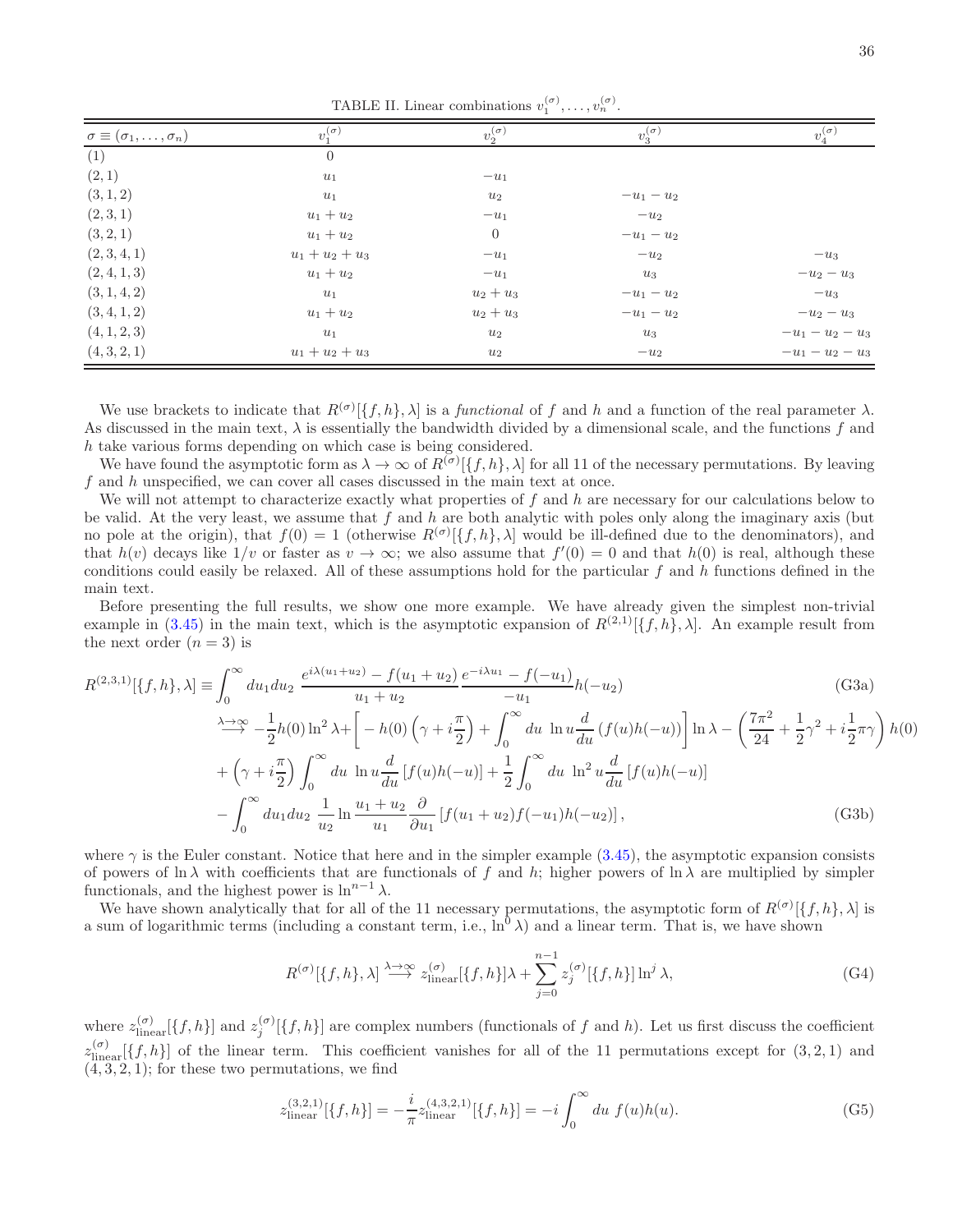In the current, these linear terms cancel at the order we are working to  $(J^5 \text{ or } 1/J^5)$ , so we can ignore them.

We proceed to the logarithmic terms. It turns out that for all 11 permutations, the coefficients  $z_j^{(\sigma)}[\{f, h\}]$  can be expressed entirely in terms of the following three functionals:

$$
\rho_1[\{f, h\}] = \left(-\gamma + i\frac{\pi}{2}\right)h(0) + \int_0^\infty du \ln u \frac{d}{du} [f(u)h(-u)],
$$
\n
$$
\rho_2[\{f, h\}] = -\left(\frac{7\pi^2}{24} + \frac{1}{2}\gamma^2 + i\frac{1}{2}\pi\gamma\right)h(0) + \left(\gamma + i\frac{\pi}{2}\right)\int_0^\infty du \ln u \frac{d}{du}[f(u)h(-u)]
$$
\n
$$
+ \frac{1}{2}\int_0^\infty du \ln^2 u \frac{d}{du}[f(u)h(-u)] - \int_0^\infty du_1 du_2 \frac{1}{u_2} \ln \frac{u_1 + u_2}{u_1} \frac{\partial}{\partial u_1}[f(u_1 + u_2)f(-u_1)h(-u_2)],
$$
\n
$$
\rho_3[\{f, h\}] = \left(\gamma - i\frac{1}{2}\pi\right)^2 h(0) - 2\left(\gamma - i\frac{1}{2}\pi\right)\int_0^\infty du \ln u \frac{d}{du}[f(u)h(-u)]
$$
\n
$$
+ \int_0^\infty du_1 du_2 \ln u_1 \ln u_2 \frac{\partial}{\partial u_1} \frac{\partial}{\partial u_2}[f(u_1)f(u_2)h(-u_1 - u_2)].
$$
\n(G6c)

Table [III](#page-36-0) contains our results for the coefficients  $z_i^{(\sigma)}$  $j^{(o)}[\{f,h\}]$  of the asymptotic expansion. These results completely

<span id="page-36-0"></span>

|  | TABLE III. Leading log, sub-leading log, and sub-sub-leading log terms in $R^{(\sigma)}[\{f, h\}, \lambda]$ [see Eq. (G4)]. |  |  |  |  |  |
|--|-----------------------------------------------------------------------------------------------------------------------------|--|--|--|--|--|

| $\sigma \equiv (\sigma_1, \ldots, \sigma_n)$ | $z_{n-1}^{(\sigma)}[\{f,h\}]$ | $z_{n-2}^{(\sigma)}[\{f,h\}]$   | $z_{n-3}^{(\sigma)}[\{f,h\}]$                |
|----------------------------------------------|-------------------------------|---------------------------------|----------------------------------------------|
| (1)                                          | h(0)                          |                                 |                                              |
| (2,1)                                        | $-h(0)$                       | $\rho_1$                        |                                              |
| (2,3,1)                                      | $-\frac{1}{2}h(0)$            | $-i\pi h(0) + \rho_1$           | $\rho_2$                                     |
| (3, 1, 2)                                    | h(0)                          | $-2\rho_1$                      | $\rho_3$                                     |
| (3, 2, 1)                                    | $\overline{0}$                | $\Omega$                        | $-h(0)$                                      |
| (2,3,4,1)                                    | $-\frac{1}{3}h(0)$            | $-i\pi h(0) + \rho_1$           | $\frac{2}{3}\pi^2h(0)+2\rho_2$               |
| (2,4,1,3)                                    | $\frac{1}{2}h(0)$             | $i\pi h(0) - \frac{3}{2}\rho_1$ | $-i\pi \rho_1 - \rho_2 + \rho_3$             |
| (3, 1, 4, 2)                                 | $\frac{1}{6}h(0)$             | $-\frac{1}{2}\rho_1$            | $\frac{2}{3}\pi^2h(0) + i\pi\rho_1 - \rho_2$ |
| (3, 4, 1, 2)                                 | $\overline{0}$                | h(0)                            | $(2 + i\pi)h(0) - 2\rho_1$                   |
| (4, 1, 2, 3)                                 | $-h(0)$                       | $3\rho_1$                       | $-3\rho_3$                                   |
| (4,3,2,1)                                    | $\overline{0}$                | $-h(0)$                         | $-(2+i\pi)h(0) + 2\rho_1$                    |
|                                              |                               |                                 |                                              |

specify the integrals we need for  $n = 1, 2,$  and 3, while for  $n = 4$ , they provide the complete expansion except for the coefficient  $z_0^{(\sigma)}[\{f, h\}]$  of the smallest term (the  $\lambda$ -independent constant); these remaining coefficients can also be written as lengthy functionals of  $f$  and  $h$  (including triple integrals), and we list their approximate numerical values in Table [IV](#page-36-1) for the two special cases corresponding to the zero bias conductance  $G(T)$  and  $I(T_1 = 0, T_2 = 0, V)$ .

<span id="page-36-1"></span>TABLE IV. Constant terms  $z_0^{(\sigma)}[\{f,h\},\lambda]$  for  $n=4$  integrals in two special cases.

| $\sigma \equiv (\sigma_1, \ldots, \sigma_n)$ | $z_0^{(\sigma)}[\{f,h\}]$ for $f(v) = h(v) = v/\sinh v$ | $z_0^{(\sigma)}[\{f,h\}]$ for $f(v) = \text{sinc } v$ , $h(v) = \cos v$ |
|----------------------------------------------|---------------------------------------------------------|-------------------------------------------------------------------------|
| (2,3,4,1)                                    | $2.24 + 1.06i$                                          | $1.14 + 3.51i$                                                          |
| (2,4,1,3)                                    | $4.50 - 3.12i$                                          | $1.35 - 1.76i$                                                          |
| (3, 1, 4, 2)                                 | $1.48 - 7.24i$                                          | $0.97 - 6.02i$                                                          |
| (3, 4, 1, 2)                                 | $3.51 - 3.14i$                                          | $0.37 - 3.14i$                                                          |
| (4, 1, 2, 3)                                 | $6.76 - 3.20i$                                          | $1.90 - 2.62i$                                                          |
| (4, 3, 2, 1)                                 | $-3.95$                                                 | $-1.49$                                                                 |

Our asymptotic results are in good agreement with Monte Carlo evaluation [\[46\]](#page-42-28). An example of this agreement is shown in Fig. [7.](#page-37-0)

The calculations that produce Table [III](#page-36-0) are lengthy; to illustrate the method used, we derive the asymptotic expansion [\(3.45\)](#page-17-2) in the main text. The integral to be studied is

<span id="page-36-2"></span>
$$
R^{(2,1)}[\{f,h\},\lambda] = \int_0^\infty du_1 \; \frac{e^{i\lambda u_1} - f(u_1)}{u_1} h(-u_1). \tag{G7}
$$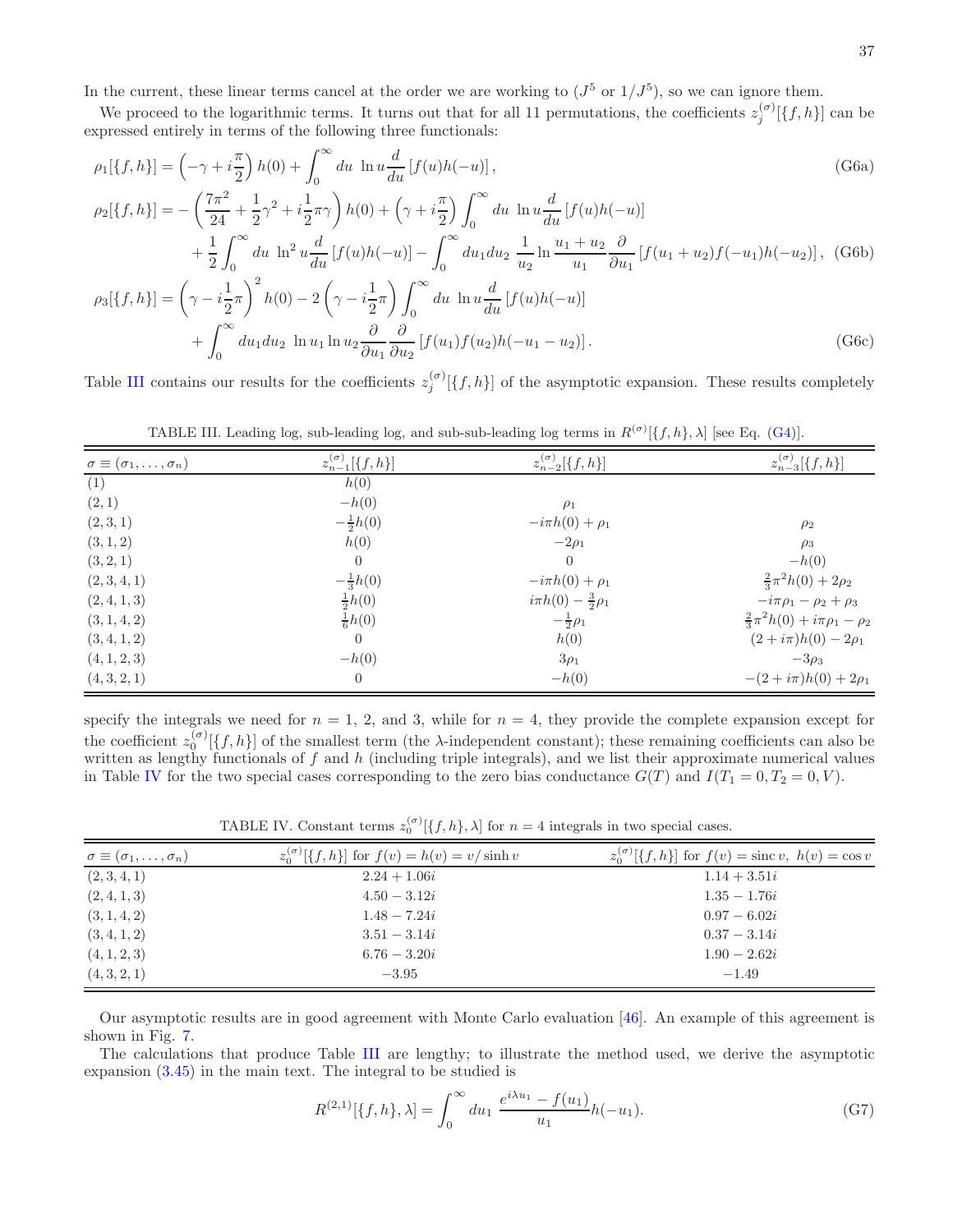

<span id="page-37-0"></span>FIG. 7. Sample numerical checks of our asymptotic result for  $R^{(3,1,4,2)}[\{f, h\}, \lambda]$ . Case 1 is  $f(v) = h(v) = v/\sinh v$ , which is used in the calculation of  $G(T)$ ; case 2 is  $f(v) = \cos v$  and  $h(v) = \sin c v$ , which is used in the calculation of  $I(T_1 = 0, T_2 = 0, V)$ [and hence,  $G(V)$ ]. Only the real part of  $R^{(3,1,4,2)}[\{f,h\},\lambda]$  appears in the answer to the order we consider  $(J^5 \text{ or } 1/J^5)$ , but the agreement for the imaginary part is similar.

We would like to separate the  $\lambda$ -dependent term of [\(G7\)](#page-36-2), but cannot do so because  $e^{i\lambda u_1}/u_1$  by itself diverges too strongly at  $u_1 = 0$ . We therefore integrate by parts, finding (note that h falls off sufficiently rapidly at infinity so that the boundary contribution is zero)

$$
R^{(2,1)}[\{f,h\},\lambda] = R_1^{(2,1)}[\{f,h\},\lambda] + R_2^{(2,1)}[\{f,h\}],
$$
\n(G8)

where

$$
R_1^{(2,1)}[\{f,h\},\lambda] = -\int_0^\infty du_1 \ln u_1 \frac{d}{du_1} \left[ e^{i\lambda u_1} h(-u_1) \right],\tag{G9a}
$$

$$
R_2^{(2,1)}[\{f,h\}] = \int_0^\infty du_1 \ln u_1 \frac{d}{du_1} [f(u_1)h(-u_1)].
$$
 (G9b)

We evaluate  $R^{(2,1)}[\{f, h\}, \lambda]$  for large  $\lambda$  using a contour argument based on example 1 in section 6.6 of Ref [\[47\]](#page-42-29). The essential idea is to turn the rapidly oscillating phase into a decaying exponential.

Recall that any poles of h are on the imaginary axis. Write  $C$  for the contour that starts at 0 and extends to i $\infty$  going slightly to the right (Re  $u_1 > 0$ ) around each of the poles. This contour C taken in reverse, the original integration contour from 0 to  $\infty$ , and a semicircular arc from  $\infty$  to i $\infty$  form a closed contour that contains no poles. Furthermore, it can be verified that the semicircular arc makes no contribution. Therefore, the original contour can be replaced by  $C$ :

$$
R_1^{(2,1)}[\{f,h\},\lambda] = -\int_C du_1 \ln u_1 \frac{d}{du_1} \left[ e^{i\lambda u_1} h(-u_1) \right]. \tag{G10}
$$

For large  $\lambda$ , the function h can be replaced by its value at zero; the reason for this is that the difference  $h(-u_1)-h(0)$ starts at linear order, which permits integration by parts:

$$
-\int_C du_1 \ln u_1 \frac{d}{du_1} \left[ e^{i\lambda u_1} (h(-u_1) - h(0)) \right] = \int_C du_1 \frac{1}{u_1} (h(-u_1) - h(0)) e^{i\lambda u_1}
$$
(G11)

<span id="page-37-1"></span>
$$
= \int_C du_1 \frac{d}{du_1} \left[ \frac{1}{u_1} (h(-u_1) - h(0)) \frac{1}{i\lambda} e^{i\lambda u_1} \right] - \int_C du_1 \frac{d}{du_1} \left[ \frac{1}{u_1} (h(-u_1) - h(0)) \right] \frac{1}{i\lambda} e^{i\lambda u_1}
$$
(G12)

$$
=O\left(\frac{1}{\lambda}\right). \tag{G13}
$$

We have therefore shown

$$
R_1^{(2,1)}[\{f,h\},\lambda] = -\int_C du_1 \ln u_1 \frac{d}{du_1} \left[e^{i\lambda u_1} h(0)\right] + O\left(\frac{1}{\lambda}\right). \tag{G14}
$$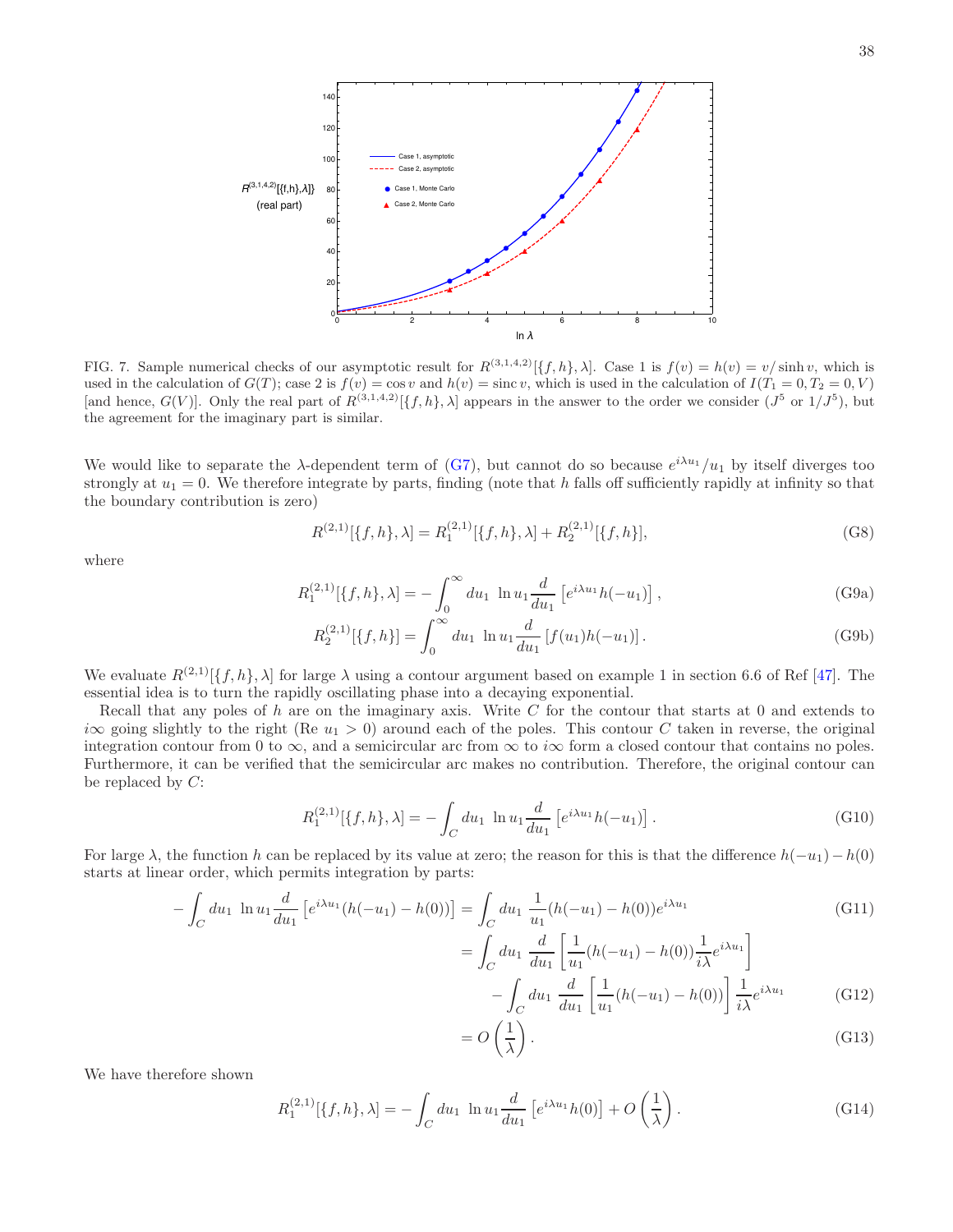Since there are no longer any poles, we can shift the contour  $C$  to be exactly the positive imaginary axis; then the remaining integrals are elementary after the change of variables  $s_1 = \lambda u_1$ :

$$
R_1^{(2,1)}[\{f,h\},\lambda] = -\int_0^\infty du_1 \ln(iu_1)\frac{d}{du_1} \left[e^{-\lambda u_1}h(0)\right] + O\left(\frac{1}{\lambda}\right)
$$
(G15a)

$$
= h(0) \left( -\ln \lambda - \gamma + i \frac{1}{2} \pi \right) + O\left(\frac{1}{\lambda}\right). \tag{G15b}
$$

Adding this to Eq. [\(G9b\)](#page-37-1), we obtain the second row of Table [III.](#page-36-0)

For the higher-order integrals, the basic strategy is the same: use integration by parts to rewrite the integral in a form that can be separated into a sum of simpler terms, shift integration contours to turn oscillating phases into decaying exponentials, and replace functions by their values at zero via integration by parts. In the case of  $\sigma = (4, 3, 2, 1)$ , this last step has to be done more carefully due to the linear divergence.

### <span id="page-38-0"></span>Appendix H: Additional checks

We begin this appendix by summarizing two alternate calculations we have done that yield the same series answer for the current that is obtained in the main text. We then discuss some alternate ways of carrying out the integrals, again confirming our earlier answers. Finally, we verify that we obtain the usual leading-order scaling of the anisotropic Kondo model.

Rather than use the original definition  $(1.2)$  of the time-evolving current  $I(t)$  (as the time derivative of the number of electrons in one reservoir), we can instead calculate the expectation value of a local operator:

$$
\hat{I} = \text{Re}\left[iJ\psi_{1a}^{\dagger}(0)\boldsymbol{\sigma}_{aa'}\psi_{2a'}(0)\cdot\mathbf{S}\right].\tag{H1}
$$

It can be shown by general arguments that  $I(t) = \langle \Psi(t)|\hat{I}|\Psi(t)\rangle$ . We now present two equivalent ways of evaluating the right-hand side.

The first check is to evaluate the expectation value  $\langle \Psi(t)|\hat{I}|\Psi(t)\rangle$  using the approach of Appendix [D](#page-28-0) (taking care to include the action of the impurity operator **S** on impurity states). The result, for N electrons, agrees with  $I(t)$  as calculated in the main text. The second check, which also confirms that  $|\Psi(t)\rangle$  satisfies the Schrodinger equation, is to write  $\langle \Psi(t)|\hat{I}|\Psi(t)\rangle$  in an alternate form, as the derivative of an overlap between two states. This is accomplished by means of the following simple result, which we present in a general setting. Suppose the Hamiltonian H consists of a "reference" Hamiltonian  $H_{\text{ref}}$  plus terms that depend on a varying real parameter  $\phi$ :

$$
H_{\phi} = H_{\text{ref}} + \sum_{j=1}^{n} f_j(\phi) \mathcal{O}_j,
$$
\n(H2)

where the functions  $f_j(\phi)$  and operators  $\mathcal{O}_j$  are arbitrary. We wish to calculate the expectation value of an operator (see below) in the time-dependent state  $e^{-iH_{\phi_0}t}|\Psi\rangle$ , where  $|\Psi\rangle$  is an arbitrary initial state and  $\phi = \phi_0$  corresponds to the physical Hamiltonian of interest. Let  $|\Psi_{\phi}\rangle$  be a family of states such that  $|\Psi_{\phi_0}\rangle = |\Psi\rangle$ . We then have

<span id="page-38-1"></span>
$$
\langle \Psi | e^{iH_{\phi_0}t} \left( \sum_{j=1}^n f'_j(\phi_0) \mathcal{O}_j \right) e^{-iH_{\phi_0}t} |\Psi \rangle = i \frac{\partial}{\partial t} \frac{\partial}{\partial \phi} \bigg|_{\phi = \phi_0} \langle \Psi | e^{iH_{\phi_0}t} e^{-iH_{\phi}t} |\Psi_{\phi} \rangle, \tag{H3}
$$

as can be seen by doing the time derivative first on the right-hand side. Thus, the time-dependent expectation value of a certain form of observable reduces to the calculation of an overlap between two states—one evolving with the physical value  $\phi = \phi_0$ , and the other with a varying value  $\phi$ .

In the two-lead Kondo model, we calculate the current by introducing a varying parameter  $\phi$  that is a relative phase between the tunneling terms  $\psi_1^{\dagger} \psi_2$  and  $\psi_2^{\dagger} \psi_1$ . To be precise, we set  $f_1(\phi) = (e^{i\phi} - 1), f_2(\phi) = (e^{-i\phi} - 1), \mathcal{O}_1 =$  $\psi_{1a}^{\dagger}(0)\sigma_{aa'}\psi_{2a'}(0)\cdot\mathbf{S}$ , and  $\mathcal{O}_2=\psi_{2a}^{\dagger}(0)\sigma_{aa'}\psi_{1a'}(0)\cdot\mathbf{S}$  in Eq. [\(H3\)](#page-38-1). The time-evolving wavefunction for arbitrary phase  $\phi$  is found exactly using our formalism (essentially the only change is that the matrix that relates the lead 1/lead 2 basis to the odd/even basis depends on the varying phase), and the current is found as the derivative of the overlap. The result for the current for N electrons again agrees with the main text. Note that this also provides confirmation that we have solved the time-dependent Schrodinger equation correctly, seeing as that is what is used in deriving the general formula [\(H3\)](#page-38-1).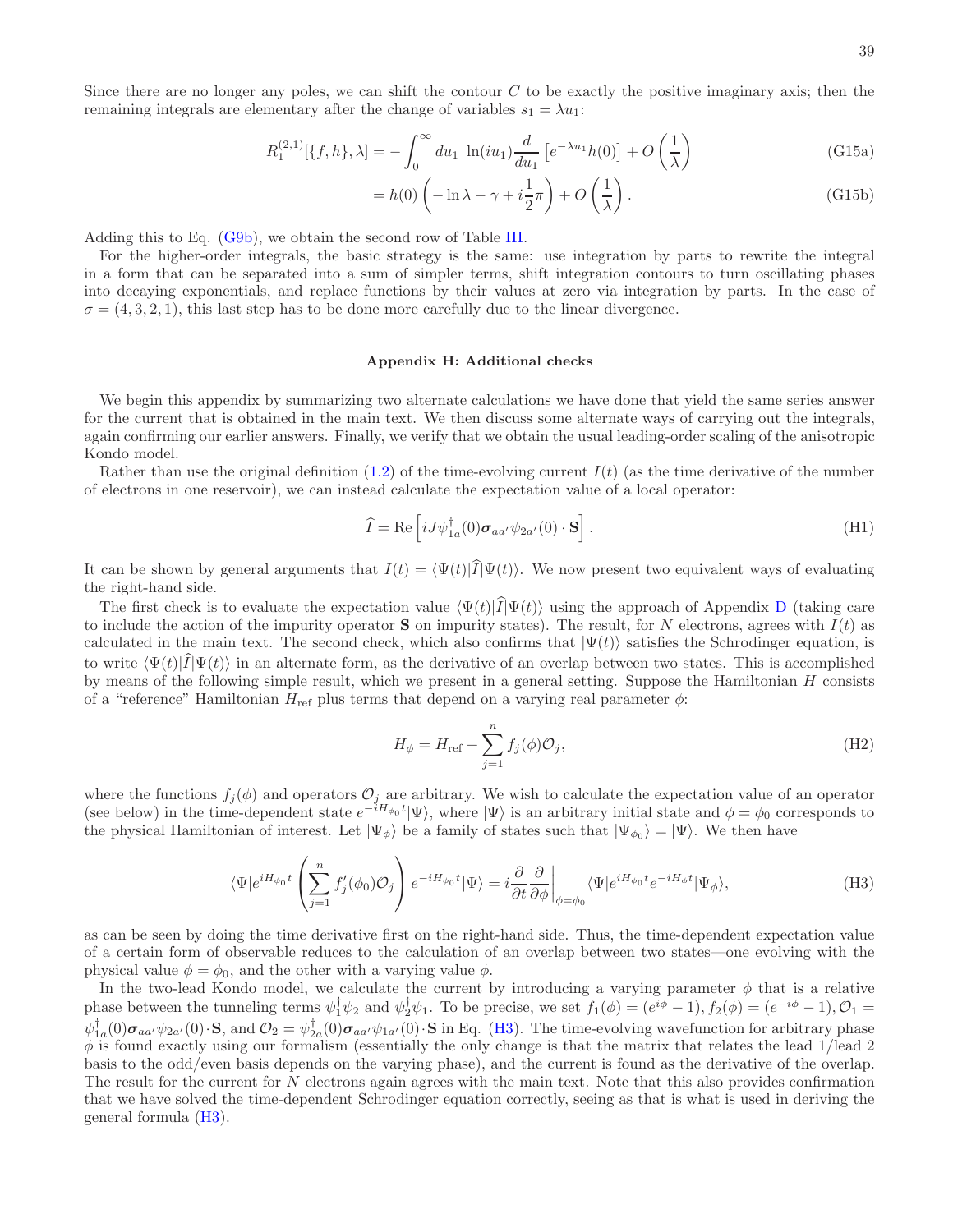We proceed to some checks of our evaluations of integrals. We have found the large-bandwidth asymptotic form of the basic steady-state integral  $\varphi_n^{(\sigma)}(T_1 = 0, T_2 = 0, V)$  in an alternate way that agrees with the results of Appendix [G](#page-34-0) and also provides the analytical formula for the bandwidth-independent  $g^5$  and  $1/g^5$  terms in  $G(V)$  in the main text. We have also repeated the calculation of  $G(T)$  in an alternate cutoff scheme in which the Fermi function smoothly drops to zero at large negative energies, rather than being sharply cut off.

The basic integral that appears in our current series is given by Eq. [\(3.34\)](#page-15-1) in the main text. Using the notation of Appendix [G,](#page-34-0) the result obtained in the main text, in the special case of zero temperature, can be written as

$$
\frac{1}{V} \lim_{t \to \infty} \varphi_n^{(\sigma)}(T_1 = 0, \mu_1 = 0; T_2 = 0, \mu_2 = -V; t) \equiv \frac{1}{V} \varphi_n^{(\sigma)}(T_1 = 0, T_2 = 0, V) = R^{(\sigma)} \left[ \{f, h\}, 2\frac{D}{V} - 1 \right], \tag{H4}
$$

where  $f(v) = \text{sinc } v$  and  $h(v) = \cos v$ . The asymptotic expansion of  $R^{(\sigma)}(\lbrace f, h \rbrace, 2\frac{D}{V} - 1]$  for  $D/V \gg 1$  can be read off from Table [III](#page-36-0) and the third column of Table [IV;](#page-36-1) our task is to calculate  $\frac{1}{V}\varphi_n^{(\sigma)}(T_1=0,T_2=0,V)$  in an alternate way as a check.

An alternate approach in this special case is to do the position integrals in Eq. [\(3.34\)](#page-15-1) before the momentum integrals, arriving at the long-time limit by means of the Laplace transform. Recall that the long-time limit of a function  $F(t)$  is determined by the behavior of its Laplace transform near the origin:

$$
\lim_{t \to \infty} F(t) = \lim_{s \to 0^+} s\widetilde{F}(s), \qquad \text{where } \widetilde{F}(s) = \int_0^\infty dt \ e^{-st} F(t). \tag{H5}
$$

Taking the Laplace transform and doing the position integrals, we find

$$
s\widetilde{\varphi}^{(\sigma)}(T_1,\mu_1;T_2,\mu_2;s) = \left(\frac{i}{2}\right)^{n-1} \int_{-D}^{D} dk_1 \dots dk_n \left\{ \prod_{j=1}^{n-1} \left[ f_1(k_j) + f_2(k_j) \right] \right\} \left[ f_1(k_n) - f_2(k_n) \right] \times \prod_{\ell=1}^{n-1} \frac{i}{k_{\sigma_1} + \dots + k_{\sigma_\ell} - k_1 - \dots - k_\ell + i s}.
$$
 (H6)

The point of these manipulations is that if we set  $T_1 = T_2 = 0$ , we obtain a form that is tractable analytically. After some relabelings of coordinates, we obtain

$$
s\widetilde{\varphi}^{(\sigma)}(T_1 = 0, \mu_1 = 0; T_2 = 0, \mu_2 = -V; s) = i^{n-1} \sum_{m=0}^{n-1} \left(\frac{1}{2}\right)^m {n-1 \choose m} \int_{-D}^{-V} dk_1 \dots dk_{n-m+1}
$$

$$
\times \int_{-V}^0 dk_{n-m} \dots dk_n \ S_{k_1 \dots k_{n-1}} \prod_{\ell=1}^{n-1} \frac{i}{k_{\sigma_1} + \dots + k_{\sigma_\ell} - k_1 - \dots - k_\ell + i s}, \quad (H7)
$$

where the symmetrizer  $S_{k_1...k_{n-1}}$  acts on the first  $n-1$  momenta of any function X via

$$
S_{k_1...k_{n-1}}X(k_1,...,k_n) = \frac{1}{(n-1)!} \sum_{\sigma' \in \text{Sym}(n-1)} X(k_{\sigma'_1},...,k_{\sigma'_{n-1}},k_n).
$$
 (H8)

By lengthy computer evaluation, these integrals were done analytically for all of the 11 permutations; then the limit  $s \to 0^+$  was taken and an expansion was done for large  $D/V$ . The final results are conveniently written in the following form:

$$
\frac{1}{V}\varphi_n^{(\sigma)}(T_1 = 0, T_2 = 0, V) = \frac{1}{V} \lim_{s \to 0^+} s\widetilde{\varphi}^{(\sigma)}(T_1 = 0, \mu_1 = 0; T_2 = 0, \mu_2 = -V; s)
$$
\n(H9)

$$
\stackrel{D\gg V}{\longrightarrow} b_{\text{linear}}^{(\sigma)} \frac{D}{V} + \sum_{n=0}^{3} b_n^{(\sigma)} \sum_{m=0}^{n} \frac{1}{m!} \ln^m \frac{D}{V}
$$
 (H10)

where  $b_{\text{linear}}^{(\sigma)}$  is zero for all 11 permutations except for  $b_{\text{linear}}^{(3,2,1)} = -\frac{i}{\pi}b_{\text{linear}}^{(4,3,2,1)} = -i\pi/2$ , and where the remaining coefficients are listed in Table [V.](#page-40-1) These results are in good agreement with Table [III](#page-36-0) and the third column of Table [IV.](#page-36-1)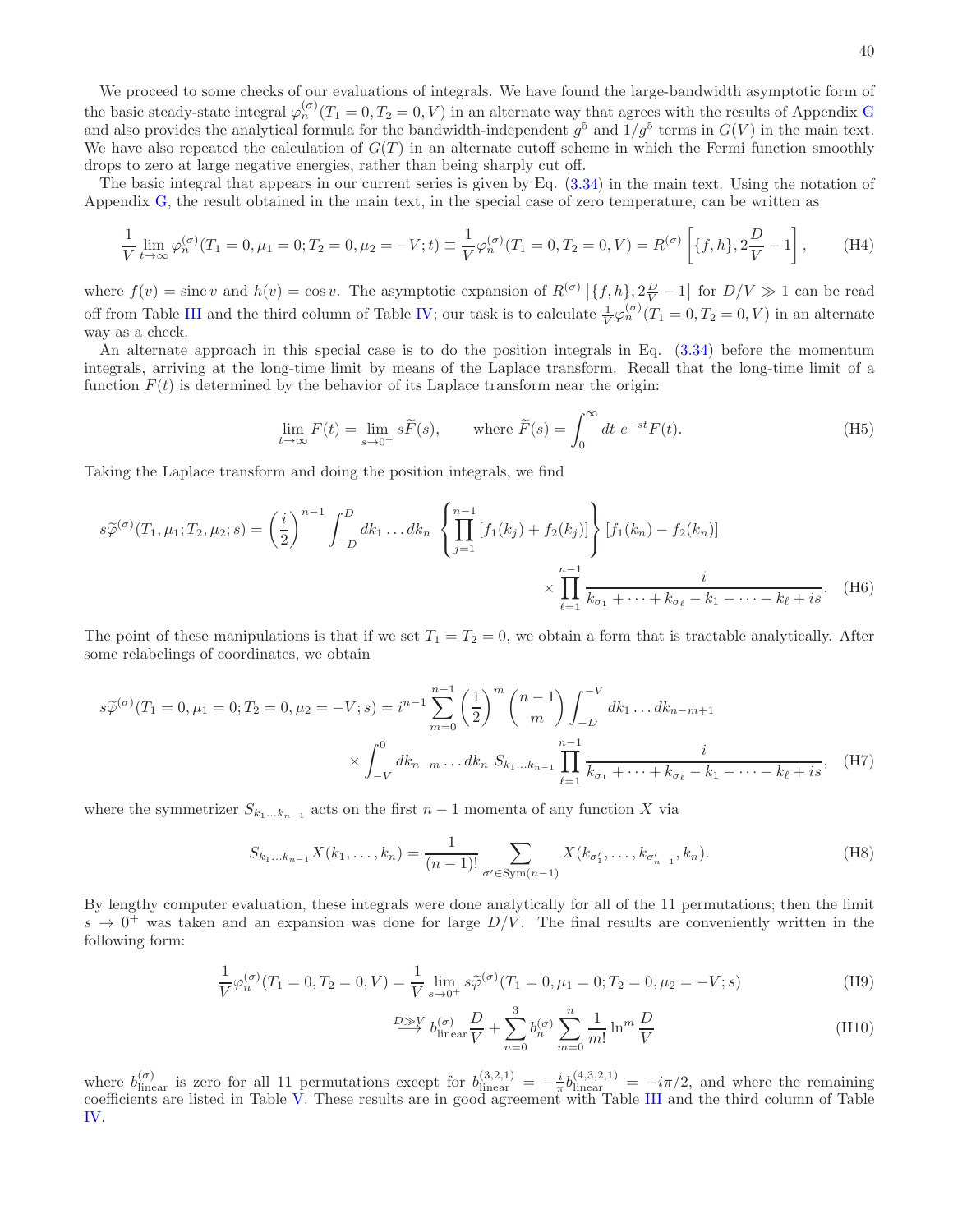<span id="page-40-1"></span>TABLE V. Asymptotic expansion of  $R^{(\sigma)}[\{f, h\}, \lambda]$  for  $f(v) = \text{sinc } v, h(v) = \cos v$ .

| $\sigma \equiv (\sigma_1, \ldots, \sigma_n)$ | $b_3^{(\sigma)}$ | $b_2^{(\sigma)}$ | $b_1^{(\sigma)}$ | $b_0^{(\sigma)}$                     |
|----------------------------------------------|------------------|------------------|------------------|--------------------------------------|
| (1)                                          |                  |                  |                  |                                      |
| (2,1)                                        |                  |                  | $-1$             | $i\pi/2$                             |
| (2,3,1)                                      |                  | $-1$             | $-i\pi/2$        | $-\pi^2/12$                          |
| (3, 1, 2)                                    |                  | $\overline{2}$   | $-i\pi$          | $-\pi^2/3$                           |
| (3, 2, 1)                                    |                  | $\overline{0}$   | $\theta$         | $-1$                                 |
| (2,3,4,1)                                    | $-2$             | $-i\pi$          | $\pi^2/2$        | $[\zeta(3) + i\pi^3/3]/2$            |
| (2,4,1,3)                                    | 3                | $i\pi/2$         | $\pi^2/4$        | $-\left[3\zeta(3)+i\pi^3/3\right]/4$ |
| (3, 1, 4, 2)                                 |                  | $-i\pi/2$        | $\pi^2/4$        | $-\left[\zeta(3)+i2\pi^3/3\right]/4$ |
| (3, 4, 1, 2)                                 | $\Omega$         | $\overline{2}$   | $\overline{2}$   | $2 - \pi^2/8 - 3\ln 2 - i\pi$        |
| (4, 1, 2, 3)                                 | $-6$             | $3i\pi$          | $\pi^2$          | $[3\zeta(3)-i\pi^3/2]/2$             |
| (4, 3, 2, 1)                                 | $\Omega$         | $-2$             | $-2$             | $3\ln 2-2$                           |

Another check is provided by varying the cutoff scheme that regulates the UV divergences of the model. The cutoff scheme we have used amounts to multiplying the Fermi function by a Heaviside function  $\Theta(k+D)$  (the cutoff of large positive energies turns out to be unimportant due to the exponential suppression of the Fermi function there). For an alternate cutoff scheme, we replace the Heaviside function by a smoothly decaying function (which is chosen for convenience to have the form of a Fermi function); the resulting Fourier transform for the cutoff Fermi function is

$$
\int_{-\infty}^{\infty} dk f(T, \mu, k) \frac{1}{e^{-\frac{1}{T}(D'+k)} + 1} e^{-iky} = \frac{\pi}{i} T \frac{e^{iD'y} - e^{-i\mu y}}{\sinh(\pi T y)},
$$
(H11)

again with exponentially small corrections  $O(e^{-(D'+\mu)/T})$ . We write the cutoff as D' as a reminder that, while it plays the same role, it is not identical to the sharp cutoff D except in the case  $T = 0$ . In this alternate cutoff scheme, we repeated the calculation of the integrals  $R^{(\sigma)}[\{f, h\}, \lambda]$  by Monte Carlo integration at several logarithmically spaced values of  $\lambda$ . The results indicate that  $D'$  and  $D$  yield equivalent answers in the large-bandwidth regime; we have shown this analytically for some of the integrals using the contour method described in Appendix [G.](#page-34-0)

Still another check is obtained by repeating the calculation allowing anisotropy in the Kondo interaction. As shown in Appendix [C,](#page-26-1) the anisotropy changes the  $\mathcal T$  matrix that appears in the wavefunction. The same series answer for the current is obtained, with the only change being a modification of the spin sums  $W_n^{(\sigma)}(J)$ . The leading log results are

$$
G(V) = \frac{3\pi^2}{4} G_0 \left[ \frac{2}{3} g_\perp^2 + \frac{1}{3} g_z^2 + 4g_\perp^2 g_z \ln \frac{D}{V} + 12 \left( \frac{1}{3} g_\perp^4 + \frac{2}{3} g_\perp^2 g_z^2 \right) \ln^2 \frac{D}{V} + 32 \left( \frac{2}{3} g_\perp^4 g_z + \frac{1}{3} g_\perp^2 g_z^3 \right) \ln^3 \frac{D}{V} + O(g^6) \right],
$$
\n(H12)

and the same for  $G(T)$  with with V replaced by T. The Callan-Symanzik equation is satisfied with the following beta functions at leading order:

$$
\beta_{g_{\perp}}(g_{\perp}, g_z) = -2g_{\perp}g_z + O(g^3), \tag{H13a}
$$

$$
\beta_{g_z}(g_{\perp}, g_z) = -2g_{\perp}^2 + O(g^3),\tag{H13b}
$$

which are standard [\[37\]](#page-42-20).

### <span id="page-40-0"></span>Appendix I: Cutoff artifact in the time-dependent magnetization

In this appendix, we show that the unconventional cutoff scheme we have used in this paper leads to an extra log divergence in a toy calculation (relative to the conventional scheme). We also provide a way to modify our scheme to correct this, recovering the conventional answer. We suspect that this same phenomenon occurs in the calculation of the current, leading to a cutoff "artifact" of the form  $g^4$  ln D or  $g^5$  ln<sup>2</sup> D that changes the third-order coefficient of the beta function  $\beta_3$  in Eq. [\(3.49\)](#page-18-4). Details of the calculations of this section can be found in Ref. [\[25\]](#page-42-8).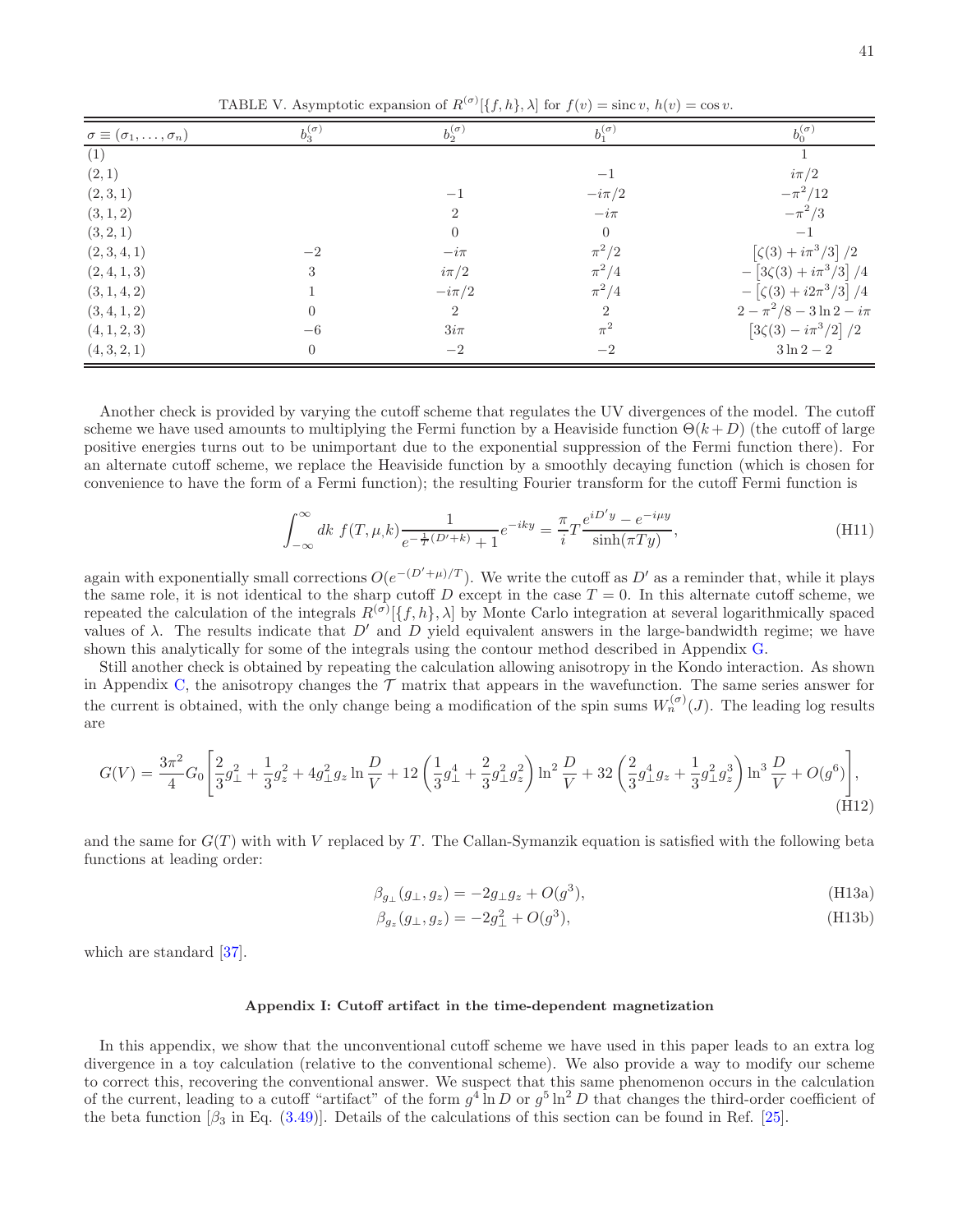We consider the time-evolving expectation value of the impurity magnetization  $S<sup>z</sup>$  evaluated with three different cutoffs: a cutoff  $D_H$  on the Hamiltonian, a cutoff  $D_\rho$  on the initial density matrix  $\rho$ , and a cutoff  $D_{\text{proj}}$  on the timeevolving density matrix. This last cutoff is implemented by replacing  $e^{-iHt}\rho e^{iHt} \to P_{D_{\text{proj}}}e^{-iHt}\rho e^{iHt}P_{D_{\text{proj}}}$ , where  $P_{D_{\text{proj}}}$  is the projection operator onto the modes within  $[-D_{\text{proj}}, D_{\text{proj}}]$ . Conventional calculations have  $D_H = D_\rho =$  $D_{\text{proj}}$ ; indeed, once  $D_H$  is finite, the other two cutoffs make no difference as long as neither is less than  $D_H$ . Our calculation in the main text used  $D_H = D_{\text{proj}} = \infty$  with  $D_\rho$  finite, but this leads to a cutoff artifact in the impurity magnetization (as we show below). Setting  $D_H = \infty$  and  $D_\rho = D_{\text{proj}}$  removes the artifact, recovering the conventional answer. Presumably, repeating the calculation of the current in the main text with  $D_\rho = D_{\text{proj}}$  (instead of  $D_\rho = \infty$ ) should yield the correct coefficient  $\beta_3$  in the beta function; however, this calculation appears to be considerably more difficult than the  $D_{\rho} = \infty$  case.

The time-dependent magnetization up to second order, starting from an initial state with impurity spin  $a_0$  and working at zero temperature, is found to be

$$
\langle S^z \rangle_t = S^z_{a_0 a_0} \left[ 1 - (2\rho J_\perp)^2 X(Dt) + \dots \right],\tag{I1}
$$

where  $X(Dt)$  is given in the different schemes by (for large bandwidth)

$$
X(Dt) = \begin{cases} \ln(Dt) + 1 + \gamma - \ln 2 & \text{for } D_H = D_\rho = D_{\text{proj}} \equiv D \text{ (conventional scheme)},\\ 2 [\ln(Dt) + 1 + \gamma] & \text{for } D_H = D_{\text{proj}} = \infty, \ D_\rho \equiv D \text{ (scheme used in main text)},\\ \ln(Dt) + 1 + \gamma - \ln 2 & \text{for } D_H = \infty, \ D_{\text{proj}} = D_\rho \equiv D \text{ (projection scheme)}. \end{cases}
$$
(I2)

The first two cases can be read off with a slight generalization of a calculation done in Ref. [\[48](#page-42-30)]; we have done the second two cases with our wavefunction method [\[25\]](#page-42-8) (thus the second case is done two different ways, and they agree). Thus, we see that the cutoff scheme we use in the main text can lead to an extra ln D term in an observable. Recall from the main text that this is exactly the kind of term that is missing from our calculation, that could change the coefficient  $\beta_3$  of the beta function. We also note here that having  $D_H = \infty$  seems essential in our method at present, in order to get derivatives and delta functions in position space that make our "inverse problems" solvable.

 $\Gamma$ 

- <span id="page-41-0"></span>[1] D. Goldhaber-Gordon, Hadas Shtrikman, D. Mahalu, David Abusch-Magder, U. Meirav, and M. A. Kastner, "Kondo effect in a single-electron transistor," Nature 391[, 156–159 \(1998\).](http://dx.doi.org/10.1038/34373)
- [2] Sara M. Cronenwett, Tjerk H. Oosterkamp, and Leo P. Kouwenhoven, "A Tunable Kondo Effect in Quantum Dots," Science 281[, 540–544 \(1998\).](http://dx.doi.org/ 10.1126/science.281.5376.540)
- [3] van der Wiel, W. G. and Franceschi, S. De and Fujisawa, T. and Elzerman, J. M. and Tarucha, S. and Kouwenhoven, L. P., "The Kondo Effect in the Unitary Limit," Science 289, 2105-2108 (2000).
- <span id="page-41-1"></span>[4] Andrey V. Kretinin, Hadas Shtrikman, David Goldhaber-Gordon, Markus Hanl, Andreas Weichselbaum, Jan von Delft, Theo Costi, and Diana Mahalu, "Spin- $\frac{1}{2}$  Kondo effect in an InAs nanowire quantum dot: Unitary limit, conductance scaling, and Zeeman splitting," Phys. Rev. B 84[, 245316 \(2011\).](http://dx.doi.org/ 10.1103/PhysRevB.84.245316)
- <span id="page-41-2"></span>[5] A. Kaminski, Yu. V. Nazarov, and L. I. Glazman, "Universality of the Kondo effect in a quantum dot out of equilibrium," Phys. Rev. B 62[, 8154–8170 \(2000\).](http://dx.doi.org/ 10.1103/PhysRevB.62.8154)
- <span id="page-41-12"></span>[6] A. Rosch, J. Paaske, J. Kroha, and P. Wölfle, "Nonequilibrium Transport through a Kondo Dot in a Magnetic Field: Perturbation Theory and Poor Man's Scaling," [Phys. Rev. Lett.](http://dx.doi.org/10.1103/PhysRevLett.90.076804) 90, 076804 (2003).
- <span id="page-41-3"></span>[7] Benjamin Doyon and Natan Andrei, "Universal aspects of nonequilibrium currents in a quantum dot," Phys. Rev. B 73[, 245326 \(2006\).](http://dx.doi.org/10.1103/PhysRevB.73.245326)
- <span id="page-41-4"></span>[8] Stefan Kehrein, "Scaling and Decoher-

ence in the Nonequilibrium Kondo Model," [Phys. Rev. Lett.](http://dx.doi.org/ 10.1103/PhysRevLett.95.056602) 95, 056602 (2005).

- <span id="page-41-5"></span>[9] H. Schoeller, "A perturbative nonequilibrium renormalization group method for dissipative quantum mechanics," [The European Physical Journal Special Topics](http://dx.doi.org/10.1140/epjst/e2009-00962-3) 168, 179–266 (2009).
- <span id="page-41-6"></span>[10] Mikhail Pletyukhov and Herbert Schoeller, "Nonequilibrium Kondo model: Crossover from weak to strong coupling," [Phys. Rev. Lett.](http://dx.doi.org/10.1103/PhysRevLett.108.260601) 108, 260601 (2012).
- <span id="page-41-7"></span>[11] Yuto Ashida, Tao Shi, Mari Carmen Bañuls, J. Ignacio Cirac, and Eugene Demler, "Variational principle for quantum impurity systems in and out of equilibrium: Application to Kondo problems," Phys. Rev. B 98[, 024103 \(2018\).](http://dx.doi.org/10.1103/PhysRevB.98.024103)
- <span id="page-41-8"></span>[12] Selman Hershfield, John H. Davies, and John W. Wilkins, "Probing the Kondo resonance by resonant tunneling through an Anderson impurity," Phys. Rev. Lett. 67[, 3720–3723 \(1991\).](http://dx.doi.org/10.1103/PhysRevLett.67.3720)
- <span id="page-41-9"></span>[13] Akira Oguri, "Fermi-liquid theory for the Anderson model out of equilibrium," Phys. Rev. B 64[, 153305 \(2001\).](http://dx.doi.org/ 10.1103/PhysRevB.64.153305)
- <span id="page-41-10"></span>[14] Robert M. Konik, Hubert Saleur, and Andreas Ludwig, "Transport in quantum dots from the integrability of the Anderson model," Phys. Rev. B 66[, 125304 \(2002\).](http://dx.doi.org/10.1103/PhysRevB.66.125304)
- <span id="page-41-11"></span>[15] F. Heidrich-Meisner, A. E. Feiguin, and E. Dagotto, "Real-time simulations of nonequilibrium transport in the single-impurity Anderson model," Phys. Rev. B 79[, 235336 \(2009\).](http://dx.doi.org/10.1103/PhysRevB.79.235336)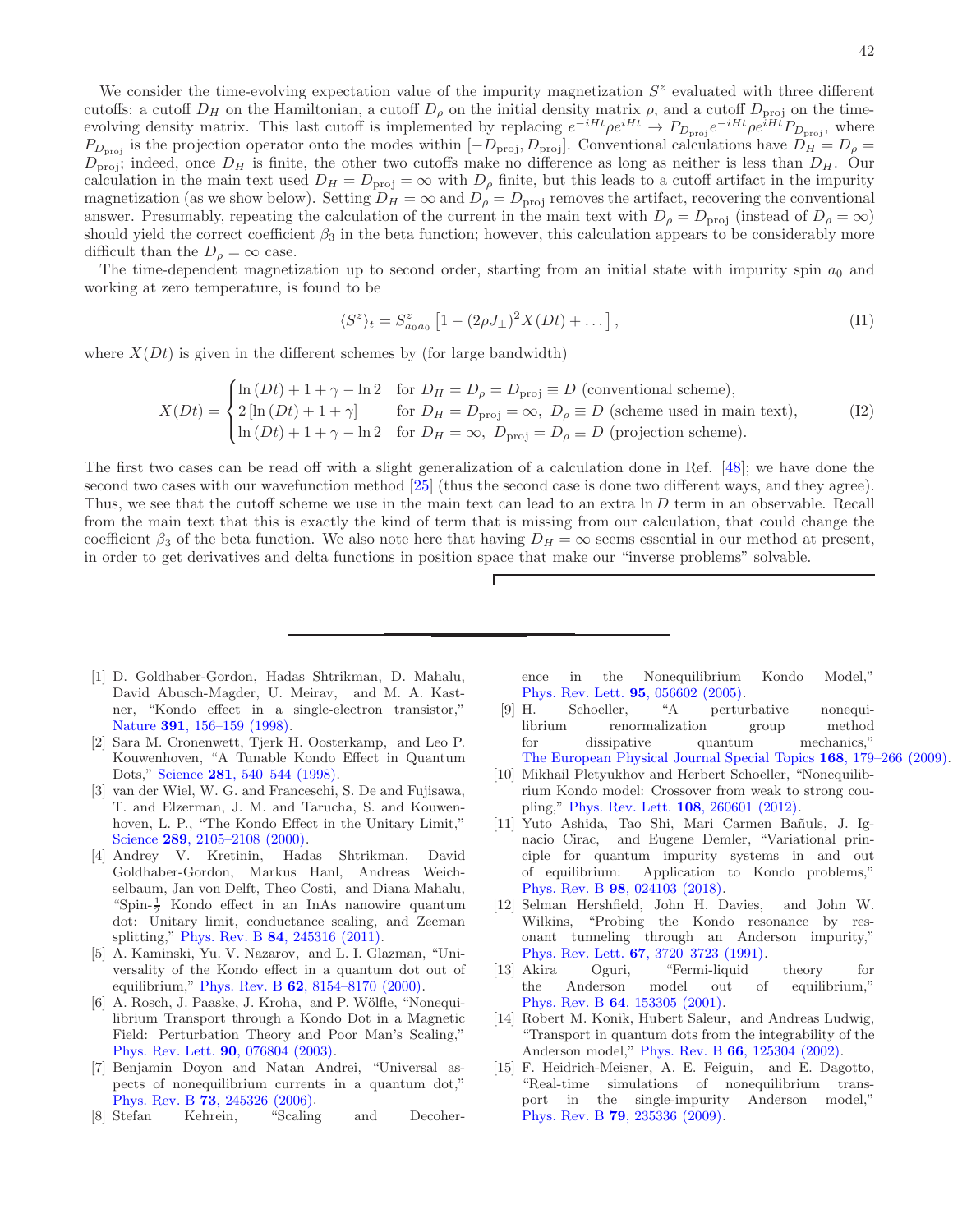- <span id="page-42-0"></span>[16] J Eckel, F Heidrich-Meisner, S G Jakobs, M Thorwart, M Pletyukhov, and R Egger, "Comparative study of theoretical methods for non-equilibrium quantum transport," [New Journal of Physics](http://dx.doi.org/ 10.1088/1367-2630/12/4/043042) 12, 043042 (2010).
- <span id="page-42-1"></span>[17] Sung-Po Chao and Guillaume Palacios, "Nonequilibrium transport in the Anderson model of a biased quantum dot: Scattering Bethe ansatz phenomenology," Phys. Rev. B 83[, 195314 \(2011\).](http://dx.doi.org/ 10.1103/PhysRevB.83.195314)
- <span id="page-42-2"></span>[18] Antonius Dorda, Martin Nuss, Wolfgang von der Linden, and Enrico Arrigoni, "Auxiliary master equation approach to nonequilibrium correlated impurities," Phys. Rev. B 89[, 165105 \(2014\).](http://dx.doi.org/10.1103/PhysRevB.89.165105)
- <span id="page-42-3"></span>[19] Rosario E. V. Profumo, Christoph Groth, Laura Messio, Olivier Parcollet, and Xavier Waintal, "Quantum Monte Carlo for correlated out-of-equilibrium nanoelectronic devices," Phys. Rev. B 91[, 245154 \(2015\).](http://dx.doi.org/10.1103/PhysRevB.91.245154)
- <span id="page-42-4"></span>[20] F. Schwarz, I. Weymann, J. von Delft, and A. Weichselbaum, "Nonequilibrium Steady-State Transport in Quantum Impurity Models: A Thermofield and Quantum Quench Approach Using Matrix Product States," [Phys. Rev. Lett.](http://dx.doi.org/ 10.1103/PhysRevLett.121.137702) 121, 137702 (2018).
- <span id="page-42-5"></span>[21] In Ref. [\[23](#page-42-31)], a mapping between the weak antiferromagnetic regime of the spin  $S > 1/2$  Kondo model and the strong ferromagnetic regime of the spin  $S' = S - 1/2$ model was constructed and used to study the antiferromagnetic model. This mapping has some similarity to the correspondence that we note in the  $S = 1/2$  model in this paper. Here, however, we propose the strong ferromagnetic regime itself as universal.
- <span id="page-42-6"></span>[22] Adrian B. Culver and Natan Andrei, "Many-body wavefunctions for quantum impurities out of equilibrium," Phys. Rev. B 103[, L201103 \(2021\).](http://dx.doi.org/10.1103/PhysRevB.103.L201103)<br>P. Lloyd, A. W. Mirtschin, and D. M. Cragg,
- <span id="page-42-31"></span> $[23]$  P. Lloyd, A. W. Mirtschin, "Alternative renormalisation in the Kondo problem," [J. Phys. A: Math. General](http://dx.doi.org/ 10.1088/0305-4470/14/3/014) 14, 659–676 (1981).
- <span id="page-42-7"></span>[24] Sum over repeated spins is implied throughout, and we use natural units:  $\hbar = e = k_B = v_F = \mu_S = 1$ .
- <span id="page-42-8"></span>[25] Adrian B. Culver, Many-body wavefunctions for quantum impurities out of equilibrium, [Ph.D. thesis,](http://dx.doi.org/ 10.7282/t3-574w-gn97) Rutgers University (2020).
- <span id="page-42-9"></span>[26] Shmuel Gurvitz, "Single-electron approach for time-dependent electron transport," Physica Scripta 2015[, 014013 \(2014\).](http://dx.doi.org/10.1088/0031-8949/2015/T165/014013)
- <span id="page-42-10"></span>[27] The position space wavefunction of the crossing state at  $t = 0$  is  $\langle b_0 | \psi_{b_1}(x_1) | \chi_{ek_1a_1,a_0}(t = 0) \rangle =$  $\frac{1}{\sqrt{L}}F_{k_1a_1,a_0}^{b_1,b_0}(x_1)\Theta(x_1)\Theta(-x_1)$ , which could be non-zero at  $x_1 = 0$  if one assigns a non-zero value to the Heaviside function evaluated at the origin. Even so, the position space wavefunction is certainly zero everywhere except on a set of measure zero (the point  $x_1 = 0$ ), and there it is non-singular; thus,  $|\chi_{ek_1a_1,a_0}(t=0)\rangle$  has zero overlap with any physically reasonable state. This in turn means that  $|\chi_{ek_1a_1,a_0}(t=0)\rangle$  is exactly the same as the zero state vector. Similar comments apply to the general  $n$ case discussed in Appendix [C.](#page-26-1)
- <span id="page-42-11"></span>[28] N. Andrei, K. Furuya, and J. H. Lowenstein, "Solution of the Kondo problem," [Rev. Mod. Phys.](http://dx.doi.org/10.1103/RevModPhys.55.331) 55, 331–402 (1983).
- <span id="page-42-12"></span>[29] Natan Andrei, "Integrable Models in Condensed Matter Physics," in Low-Dimensional Quantum Field Theories for Condensed Matter Physicists, Series in Modern Condensed Matter Physics, Vol. 6, edited by Stig Lundqvist, Giuseppe Morandi, and Yu Lu, Lecture Notes of ICTP

Summer Course, Trieste 1992 (World Scientific, 1995) pp. 457–551, [arXiv:cond-mat/9408101.](http://arxiv.org/abs/cond-mat/9408101)

- <span id="page-42-13"></span>[30] R. Tourani, (private communication).
- <span id="page-42-14"></span>[31] V. I. Yudson, "Dynamics of integrable quantum systems," [Zh. Eksp. Teor. Fiz.](http://jetp.ac.ru/cgi-bin/dn/e_061_05_1043.pdf) 88, 1757 (1985), [J. Exp. Theor. Phys. 61, 1043 (1985)].
- <span id="page-42-15"></span>[32] Pankaj Mehta and Natan Andrei, "Nonequilibrium Quantum Impurities: From Entropy Production to Information Theory," [Phys. Rev. Lett.](http://dx.doi.org/10.1103/PhysRevLett.100.086804) 100, 086804 (2008).
- <span id="page-42-16"></span>[33] Takashi Imamura, Akinori Nishino, and Naomichi Hatano, "Entanglement generation through an open quantum dot: Exact two-electron scattering state in the Anderson model," Phys. Rev. B 80[, 245323 \(2009\).](http://dx.doi.org/10.1103/PhysRevB.80.245323)
- <span id="page-42-17"></span>[34] O. Parcollet and C. Hooley, "Perturbative expansion of the magnetization in the out-of-equilibrium Kondo model," Phys. Rev. B 66[, 085315 \(2002\).](http://dx.doi.org/10.1103/PhysRevB.66.085315)
- <span id="page-42-18"></span>[35] Bertrand Delamotte, "A hint of renormalization," [American Journal of Physics](http://dx.doi.org/10.1119/1.1624112) 72, 170–184 (2004).
- <span id="page-42-19"></span>[36] Victor Barzykin and Ian Affleck, "The Kondo Screening Cloud: What Can We Learn from Perturbation Theory?" Phys. Rev. Lett. 76[, 4959–4962 \(1996\).](http://dx.doi.org/10.1103/PhysRevLett.76.4959)
- <span id="page-42-20"></span>[37] A. C. Hewson, The Kondo Problem to Heavy Fermions (Cambridge University Press, Cambridge, 1993).
- <span id="page-42-21"></span>[38] The current in DA appears to be off by an overall factor of 2, which we have corrected for; as written the DA result would seem to be off by a factor of 2 from the standard result [\(3.55\)](#page-19-1).
- <span id="page-42-22"></span>[39] Igor Kuzmenko, Tanya Kuzmenko, and Yshai Avishai, "Optical Control of Exchange Interaction and Kondo Temperature in cold Atom Gas," (2018), [arXiv:1801.00482.](http://arxiv.org/abs/1801.00482)
- [40] Andrew K. Mitchell, Thomas F. Jarrold, and David E. Logan, "Quantum phase transition in quantum dot trimers," Phys. Rev. B 79[, 085124 \(2009\).](http://dx.doi.org/ 10.1103/PhysRevB.79.085124)
- <span id="page-42-23"></span>[41] P. P. Baruselli, R. Requist, M. Fabrizio, and E. Tosatti, "Ferromagnetic Kondo Effect in a Triple Quantum Dot System," [Phys. Rev. Lett.](http://dx.doi.org/10.1103/PhysRevLett.111.047201) 111, 047201 (2013).
- <span id="page-42-24"></span>[42] Andrew K. Mitchell, (private communication).
- <span id="page-42-25"></span>[43] In the Bethe ansatz solution of the equilibrium problem, with the regularization scheme and notation used in Ref. [\[28](#page-42-11)], the limits  $J \to -\infty$  and  $J \to 0^+$  both correspond to  $c \rightarrow 0^+$ . We can thus read off (noting that the conventions are related by  $J = 2J_{\text{Bethe ansatz}}$  the same strong ferromagnetic  $T_K^{(F)}$  that appears in Eq. [\(3.67\)](#page-22-0), aside from the  $\ln |g|$  term in the exponent. The absence of such log terms in the Bethe ansatz is well known in the antiferromagnetic case.
- <span id="page-42-26"></span>[44] L. I. Glazman and M. É. Raikh, "Resonant Kondo transparency of a barrier with quasilocal impurity states," [Pis'ma Zh. Eksp Teor. Fiz.](http://www.jetpletters.ac.ru/ps/1095/article_16538.pdf) 47, 378 (1988), [JETP Lett. 47, 452 (1988)].
- <span id="page-42-27"></span>[45] If  $w_j \neq j'$  and  $w_{n+1} \leq n$ , then the identity tensor in front becomes either  $(\text{const})\delta_{a_{j'}}^{a_{w_j}}\delta_{a_{n+1}}^{a_{w_{n+1}}}$  [yielding case (1)] or  $(\text{const})\delta_{a_{j'}}^{a_{w_{n+1}}} \delta_{a_{n+1}}^{a_{w_j}}$  [yielding case (2)], depending on how the remaining spin indices are contracted.
- <span id="page-42-28"></span>[46] The authors acknowledge the Office of Advanced Research Computing (OARC) at Rutgers, The State University of New Jersey, for providing access to the Amarel cluster. URL: <http://oarc.rutgers.edu>.
- <span id="page-42-29"></span>[47] C. M. Bender and S. A. Orszag, Advanced Mathematical Methods for Scientists and Engineers, Vol. 1 (Springer, New York, 2013).
- <span id="page-42-30"></span>[48] Frithjof B. Anders and Avraham Schiller, "Spin preces-